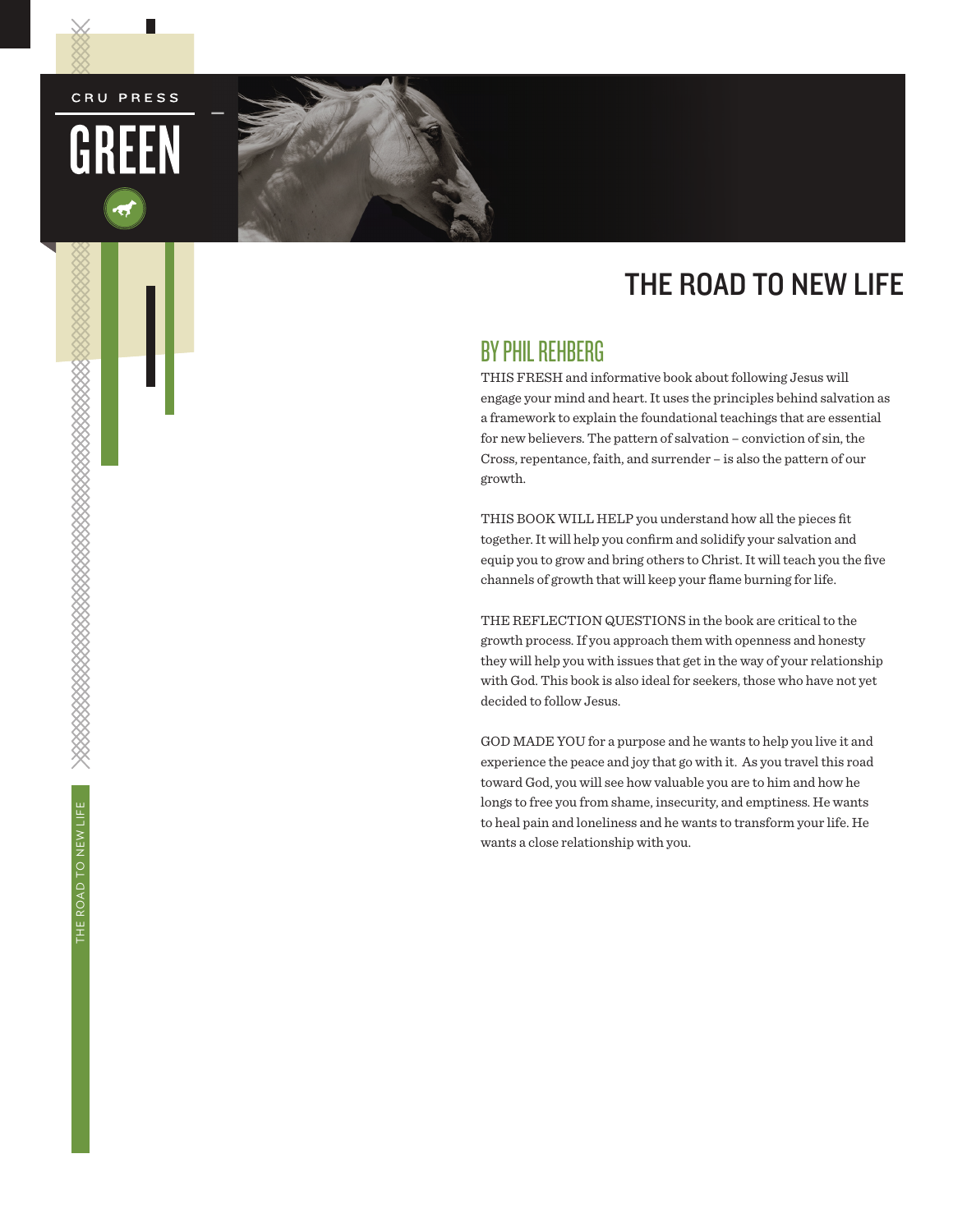## THE ROAD  $to$ NEW LIFE

THE WAY OF JESUS OF NAZARETH ◆

## PHIL REHBERG

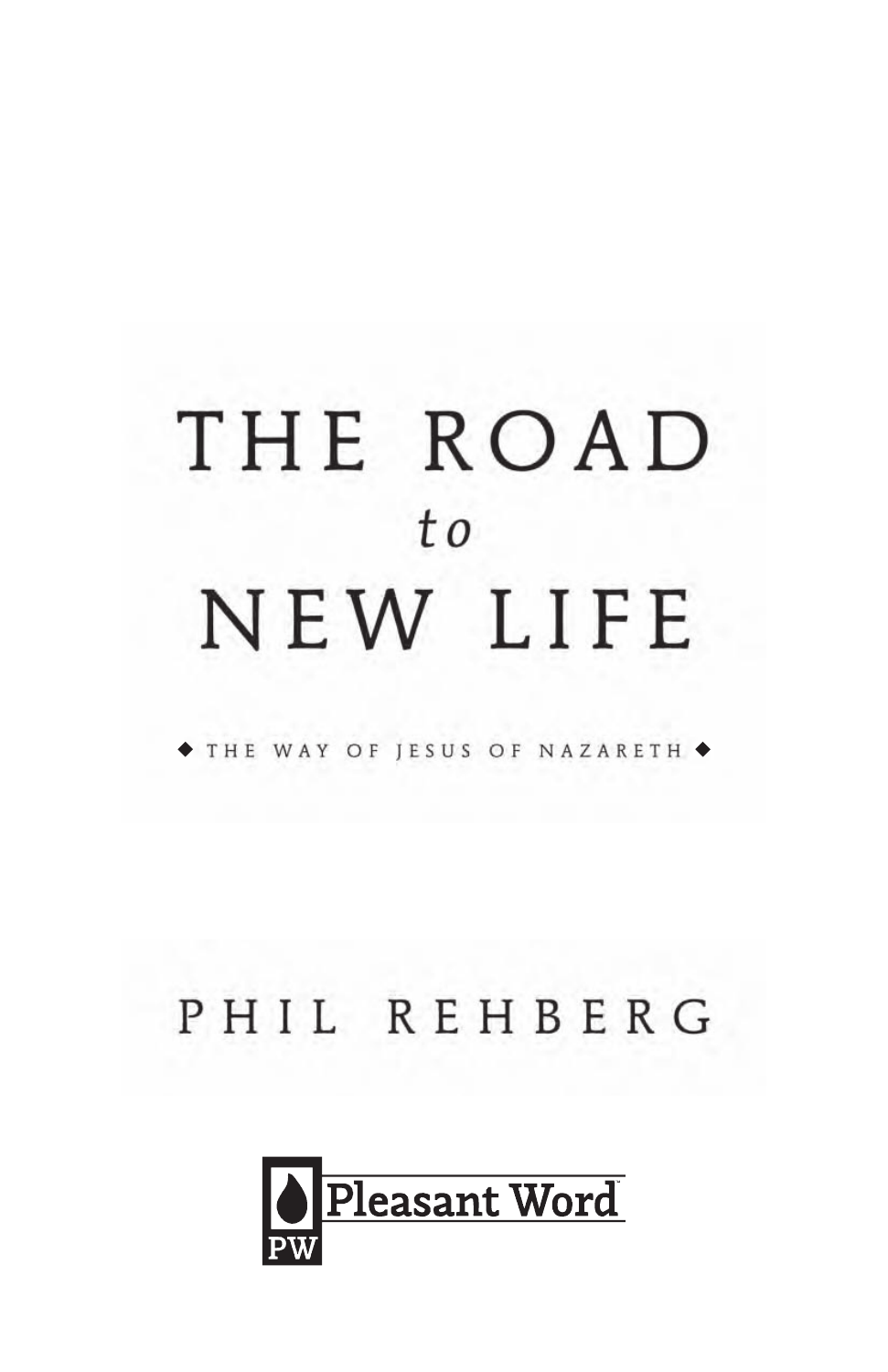© 2010 by Phil Rehberg. All rights reserved.

Pleasant Word (a division of WinePress Publishing, PO Box 428, Enumclaw, WA 98022) functions only as book publisher. As such, the ultimate design, content, editorial accuracy, and views expressed or implied in this work are those of the author.

No part of this publication (except Chapter 6 and the Appendix) may be reproduced, stored in a retrieval system, or transmitted in any way by any means—electronic, mechanical, photocopy, recording, or otherwise—without the prior permission of the copyright holder, except as provided by USA copyright law. Permission is granted for unlimited use, reproduction, storage, transmission, and adaptation of Chapter 6 and the appendix.

All Scripture quotations, unless otherwise indicated, are taken from the *New American Standard Bible*®, copyright © 1960, 1962, 1963, 1968, 1971, 1972, 1973, 1975, 1977, 1995 by The Lockman Foundation. 1960. Used by permission. All rights reserved.

Scripture quotations marked NIV are taken from the *Holy Bible, New International Version®, NIV®*. Copyright © 1973, 1978, 1984 by Biblica, Inc.™ Used by permission of Zondervan. All rights reserved worldwide. WWW.ZONDERVAN.COM

Scripture quotations marked NLT are taken from the *Holy Bible, New Living Translation*, copyright © 1996. Used by permission of Tyndale House Publishers, Inc., Wheaton, Illinois 60189. All rights reserved.

ISBN 13: 978-1-4141-1637-2 ISBN 10: 1-4141-1637-3 Library of Congress Catalog Card Number: 2009910159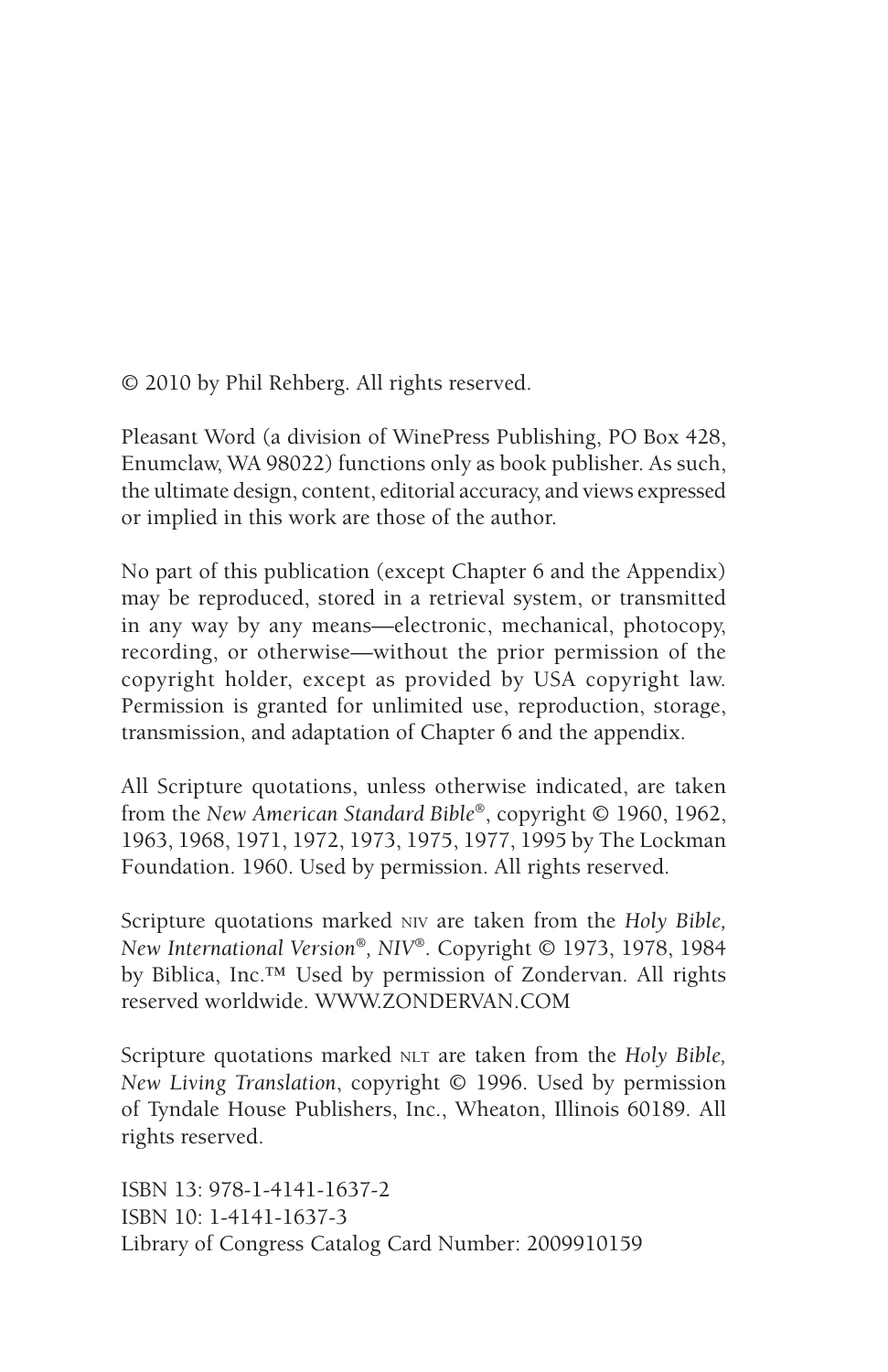

## **CONTENTS**

| Chapter 1: Love, Sin, and Separation 1<br>The Story of Love and the Beginning of Sin<br>Conviction: The Gift of Recognizing Our Sins<br>Separation from God     |
|-----------------------------------------------------------------------------------------------------------------------------------------------------------------|
| Chapter 2: The Story of God Saving His People 15<br>God's First Agreement with His People<br>The Cross and the New Covenant<br>What Will You Do with the Cross? |
| Chapter 3: Repentance: Turning from Your Old Life 27<br>Will You Admire Jesus or Follow Jesus?<br>Take Time to Consider Jesus<br>The Process of Repentance      |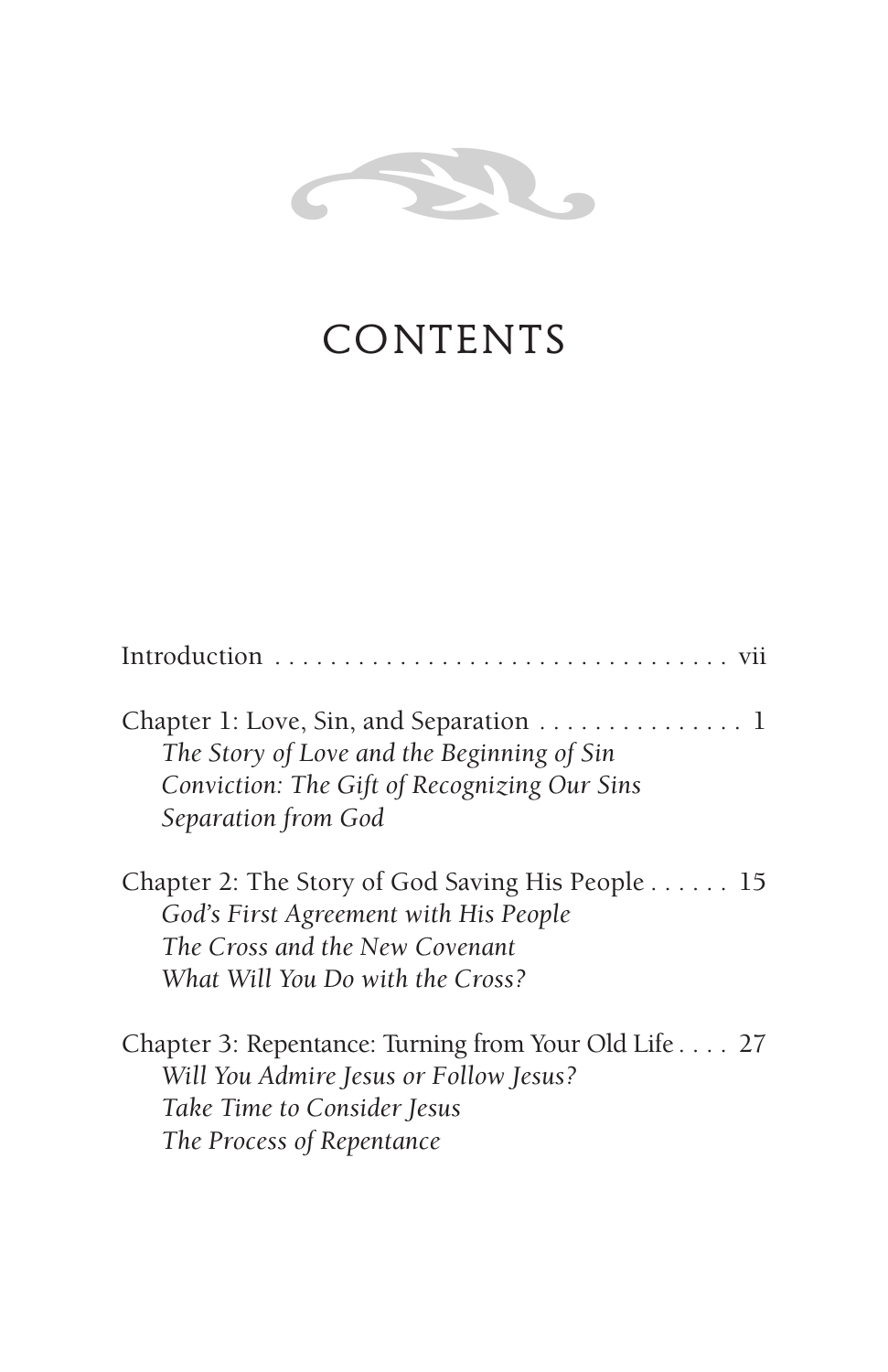| Chapter 4: Belief: Accepting the Truth for Yourself 39<br>Openness, Hearing, and Faith<br>What God Asks You to Believe<br>Things That Hold You Back from Believing                         |
|--------------------------------------------------------------------------------------------------------------------------------------------------------------------------------------------|
| Chapter 5: Surrender: Letting Jesus Be Your Leader 51<br>Count the Cost and Follow His Voice<br>Don't Put It Off!                                                                          |
| Chapter 6: A Summary of the Road to New Life 61<br>(A Summary of the First Five Chapters)                                                                                                  |
| Chapter 7: The Essentials of Following Jesus $\ldots \ldots$ 71<br>Who You Are in Christ<br>The Pattern of Your Life: Cross and Resurrection<br>The Five Channels to Growth<br>Your Future |
| Appendix: The Problem of the No-Cost Gospel 81                                                                                                                                             |
|                                                                                                                                                                                            |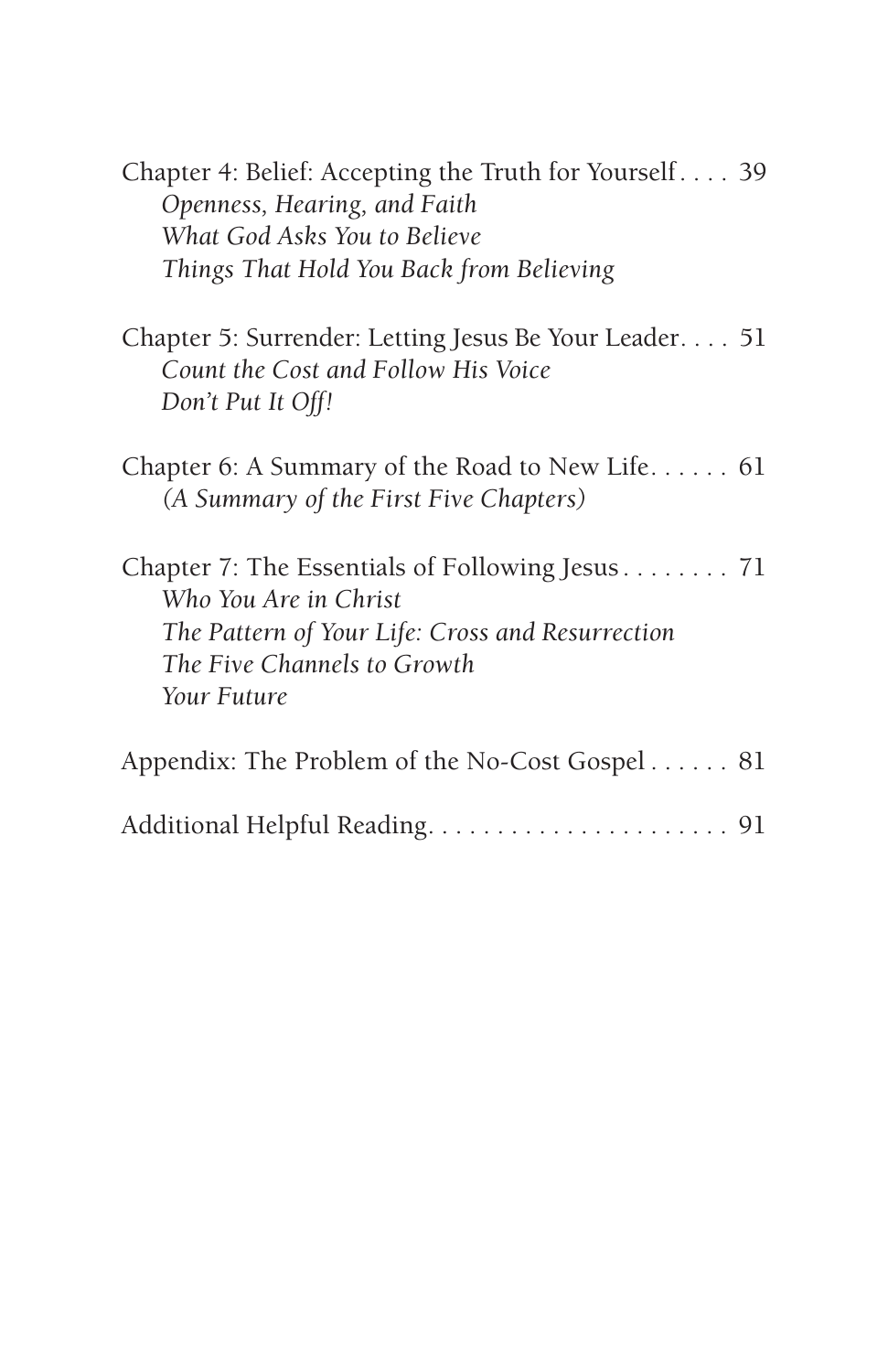

## INTRODUCTION

IF YOU ARE open to God, this book is for you. It is about<br>God reaching out to you and inviting you into an eternal God reaching out to you and inviting you into an eternal friendship.

Take time to consider each section in the chapters and let God's message of salvation capture your heart. Remember to consider the reflection questions and prayers at the end of each section. They will help lead you to a new life.

Quotations from the Bible are from the New American Standard Bible, unless letters in parentheses after the quotations or in the footnotes indicate other versions. The letters *NLT* stand for the New Living Translation, and the letters *NIV* stand for the New International Version, both of which are popular contemporary versions of the Bible.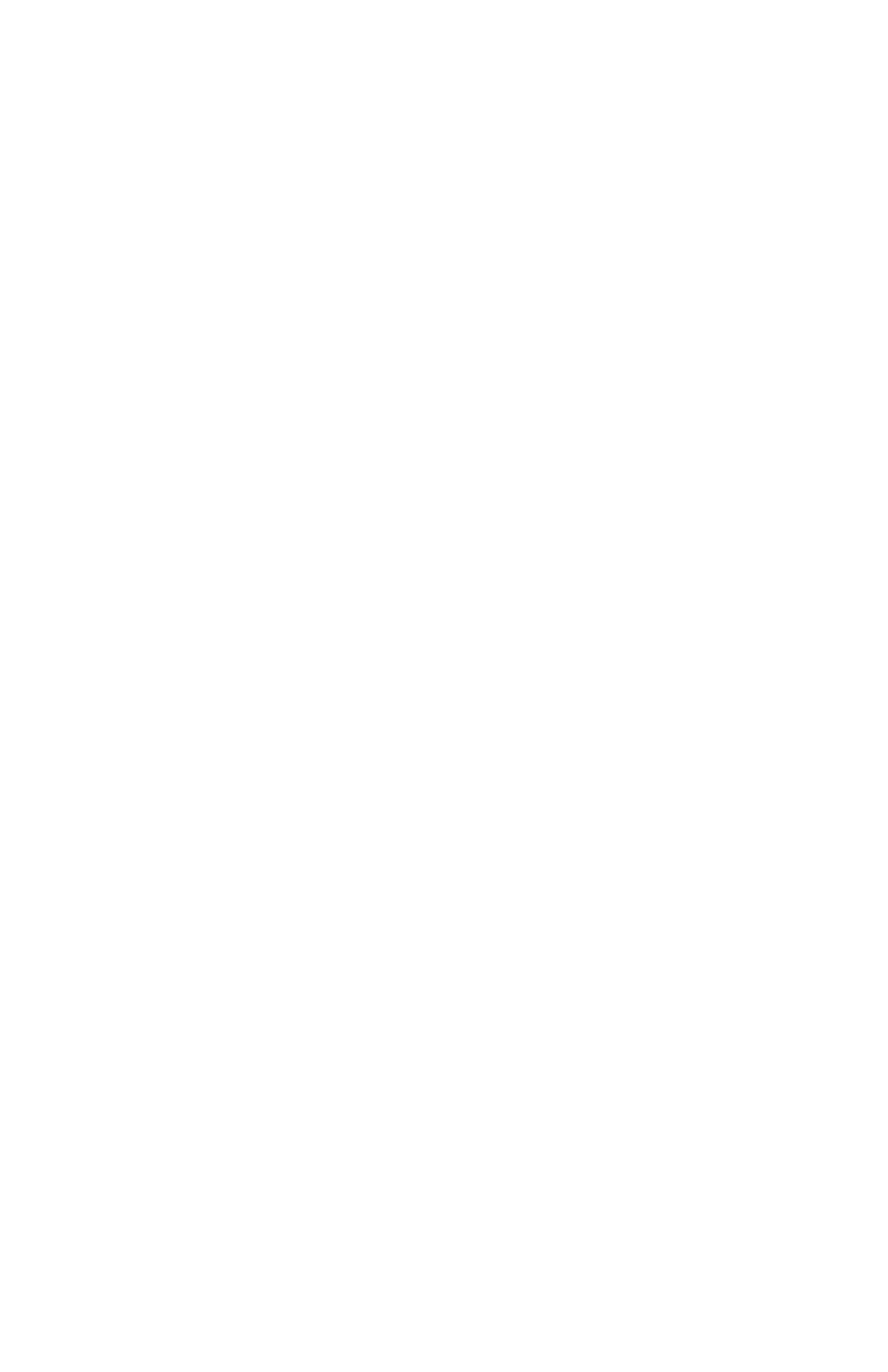

## LOVE, SIN, AND SEPARATION



### **The Story of Love and the Beginning of Sin**

SINCE BEFORE TIME and space, God has existed in a perfect community of love. The three—God the Father, God the Son, and God the Holy Spirit—are one divine Being<sup>1</sup> and take great joy in their relationship. God is a mysterious unity of three persons in one Being, a tri-unity,

<sup>&</sup>lt;sup>1</sup> See Matthew 28:19.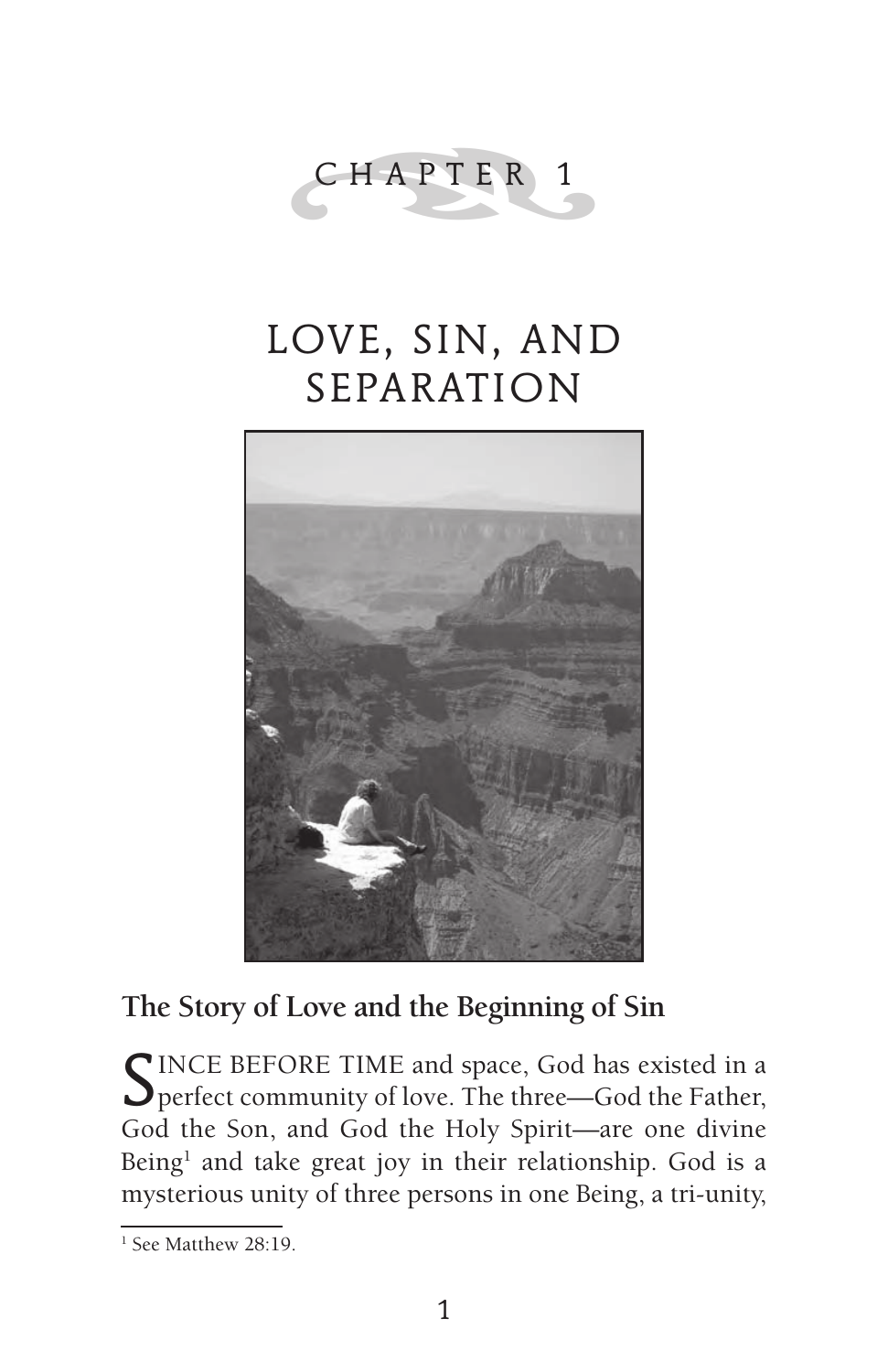the Trinity. The three live, create, and act together in one perfect harmony.

This one Trinity experiences indescribable happiness every moment of his being. God is beautiful beyond description. He *is* truth, and this brings him constant peace and

*They enjoyed constant happiness and satisfaction with God and with one another.*

satisfaction. Nothing false dwells within him to cloud his judgment. He is goodness without corruption. All his thoughts and actions are pure and

free from selfishness. The three persons of the Trinity continuously give and joyously receive from each other.

God is also endlessly powerful and creative, and he took great joy in creating a universe to display his love and power. He took even greater joy in creating man and woman, beautiful beings who reflected his great qualities.<sup>2</sup> He created them for a community of love with him. All the things he created were in perfect harmony with their Creator, and they enjoyed constant happiness and satisfaction with God and with one another.

The man and woman enjoyed the thrill of perfect, selfless love for each other. Their community of love was a reflection of the community of love enjoyed by the Trinity. Every day they found new adventures with God and discovered more about him and his creation.

God created man and woman with the highest purpose of all: to receive and give love.<sup>3</sup> He considered them his children and loved them with an infinite, all-powerful love beyond anything they could imagine. In return they loved him from the depths of their hearts. He desired them, and

<sup>2</sup> Genesis 1:26.

<sup>3</sup> Matthew 22:36–40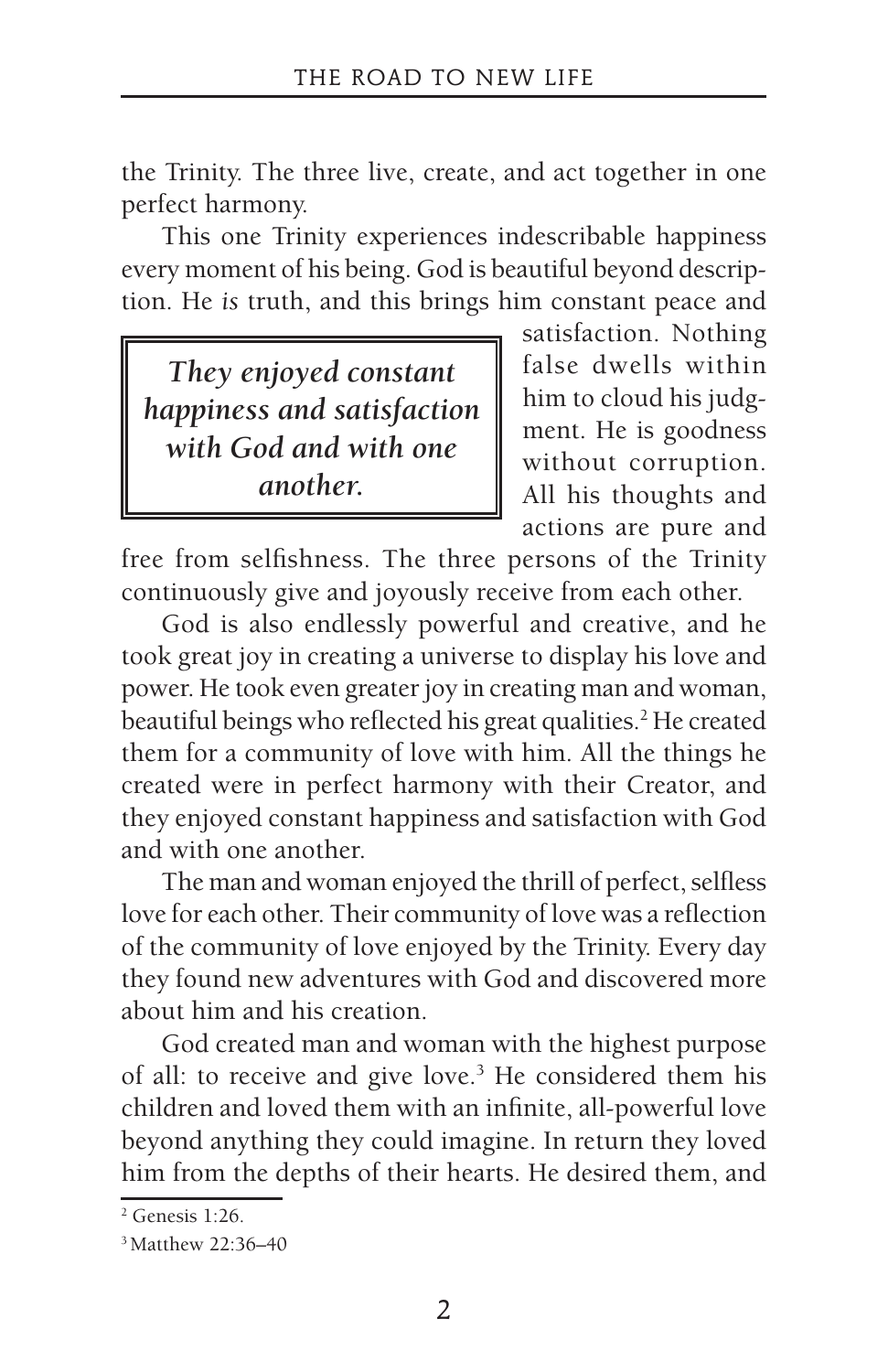they desired him, and he delighted in this communion with his creation.

But God also gave this man and woman freedom to choose against him, because in order for love to be genuine, it must have the freedom to choose. Some angels had already chosen against him, and they became spirits of darkness. These fallen angels (demons) were determined to ruin God's creation and destroy the humans.

Satan, the leader of the dark spirits, tempted the humans to disobey God and become like him. The first man and woman were attracted to this prideful idea and took the

bait.4 Sadly, all humans who have come after them are infected by their sin and repeat it.<sup>5</sup>

This is the great tragedy of human history. When God gave the man

*They chose against him. This broke his heart and broke their relationship with him and with each other.*

and woman the choice of living by their own knowledge of good and evil or living by the life that comes from the Creator, they chose against him. This broke his heart and broke their relationship with him and with each other.<sup>6</sup> It destroyed the community of love. They chose not to be his children. This is the definition of sin: the destruction of relationship. Sin is breaking the law of love.7

All humans inherited this brokenness from the man and woman so we too could no longer live in God's kingdom, in his perfect world of love. We were separated from the

<sup>4</sup> See Genesis 3.

<sup>5</sup> Romans 5:12; 1 Corinthians 15:22.

<sup>6</sup> Romans 2:20–25.

<sup>7</sup> In Romans 2:2–28, we see how humans decided against a loving, worshipping relationship with God and how that sin brought God's judgment on them.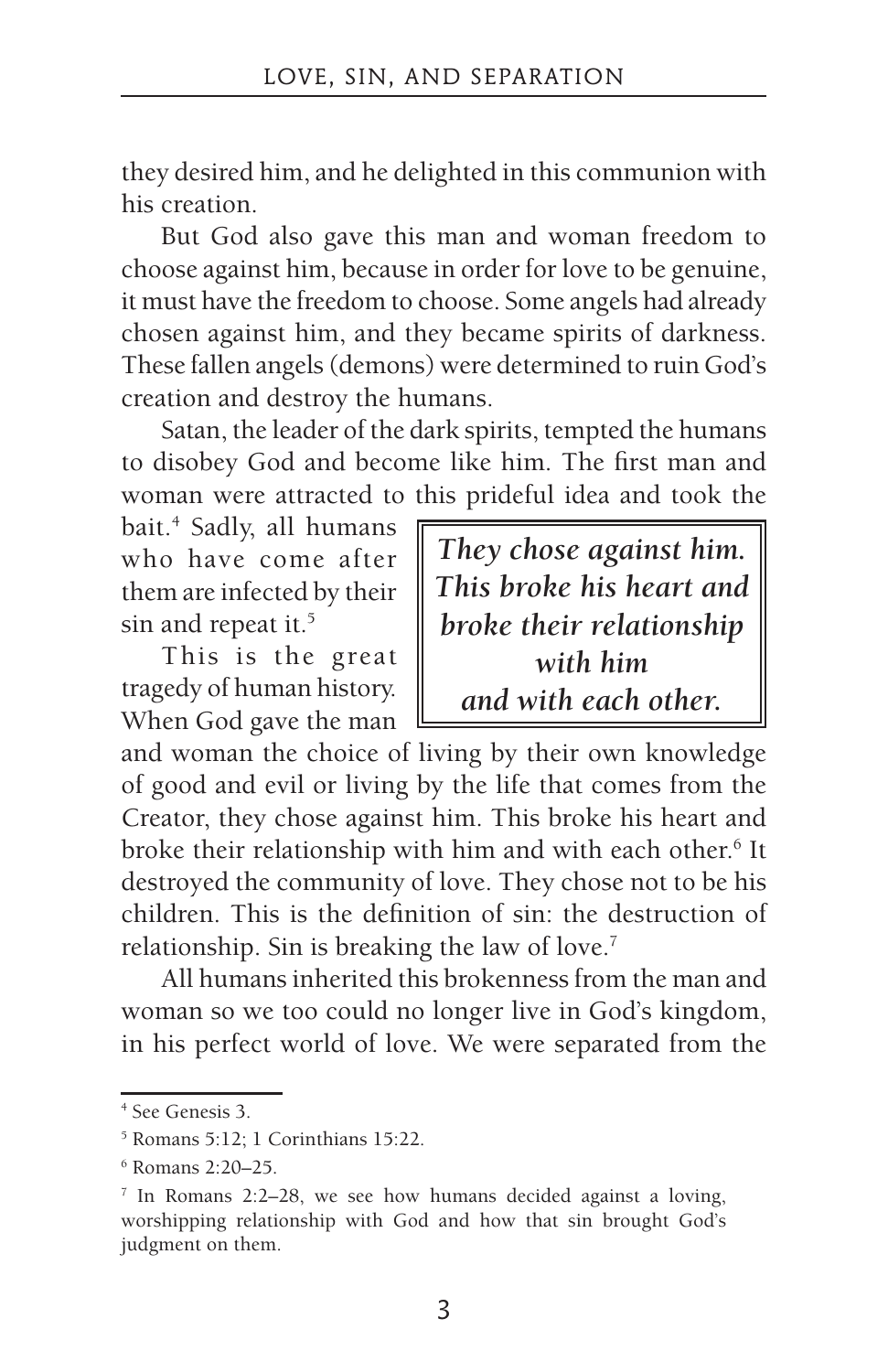source of love and goodness. Thus, we lost our ability to love with pure hearts.<sup>8</sup>

We now have a huge relationship hole deep in our hearts where God used to be. Whether we feel it or not, our spirits are lonely for God, and nothing else can satisfy that longing. We try to fill the hole with friends, money, success, knowledge, or pleasure, but nothing brings deep satisfaction. We are in deep need of God, but our hearts are twisted, so we turn to other things instead of to him.

In the process of seeking satisfaction,<sup>9</sup> we invent ways to destroy relationships, in other words, to sin. We rebel against God by constantly breaking his law of love. We lust to take from others instead of giving in love. We tell lies to get what we want, even though those lies wreck relationships. We disconnect sex from the eternal bond it should create. We look for ways to control others for our own benefit. We give our affection to wealth instead of to God and others. We hurt others out of our own fear, pain, and insecurity.

We feel shame for the things we do and for the things others do to us. We reject others, and we reject ourselves. We are in a prison of guilt, shame, and lost relationships.

Sometimes we are happy, but other times we are empty. Sometimes we love, and sometimes we hate. Sometimes we create, and sometimes we destroy. And we know things are not as they should be.

Our minds are dark because we are disconnected from the source of truth. We call our wrongdoings "mistakes." We blame people who hurt us for the way we act.<sup>10</sup> And we believe untruths about ourselves and about the Creator that

<sup>8</sup> See Romans 2:24–29.

<sup>9</sup> See Romans 1:28–32.

<sup>&</sup>lt;sup>10</sup> Abusive environments can cripple our ability to love others. Yet this is not an excuse for hurting others.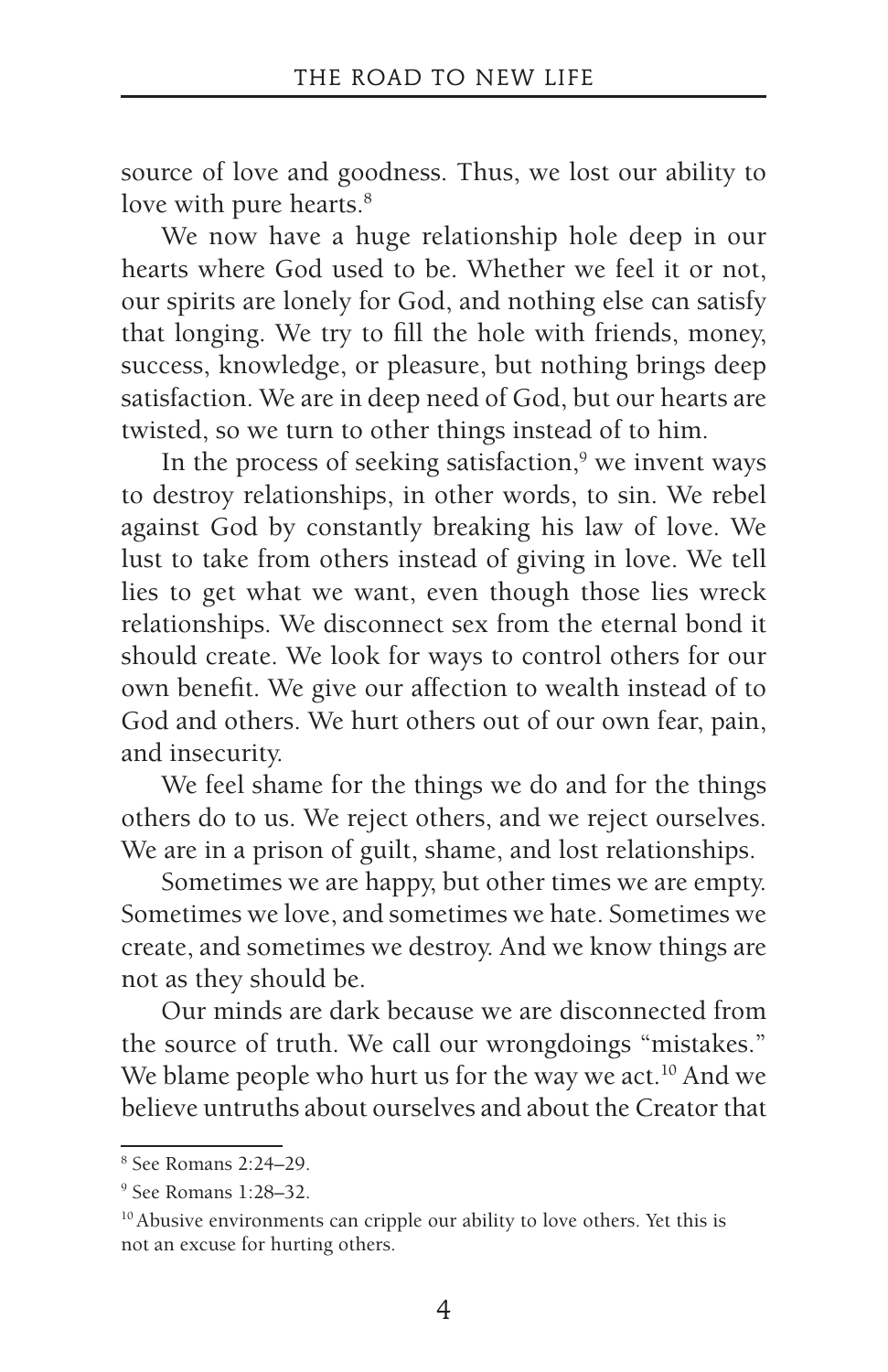prevent us from finding peace and happiness. We imagine that we are gods of our own lives, or we create imaginary gods to worship. We rebel against the true Creator and rob him of his glory by not giving him credit for his creation. $11$ He still loves us and gives us good things, but we find many reasons to avoid following him.

Thus, we have lost the ability to live in a community of love. This is what we call "the fall." Our human natures and all of nature itself fell into a corrupted state. When we chose against God, our very natures changed so that we became

unable to reflect him as we were meant to. In other words, we were no longer good by nature. Sin polluted our innermost beings like a poisonous spill that kills

*We are like a river that looks healthy on the surface but is mostly dead.*

the life of a river. So we are like a river that looks healthy on the surface but is mostly dead underneath. Now we actually oppose God by nature. When we disconnected from him, we lost our peace, we lost our freedom, we lost our happiness, we lost our selflessness, we lost our purpose, we lost our meaning, and we lost perfect love.

We left God's family. We are no longer his children, and he is no longer our Father. He is our Father in the broad sense that he is our Creator but not in the sense of our everyday relationship with him.

We still have consciences that tell us right and wrong, but we can no longer perfectly choose good because our natures are damaged by separation from our Creator. We do some good things, but his image in us is shattered. Now we are broken reflections of his glorious nature. Some part of

 $11$  Romans  $1:20-22$ .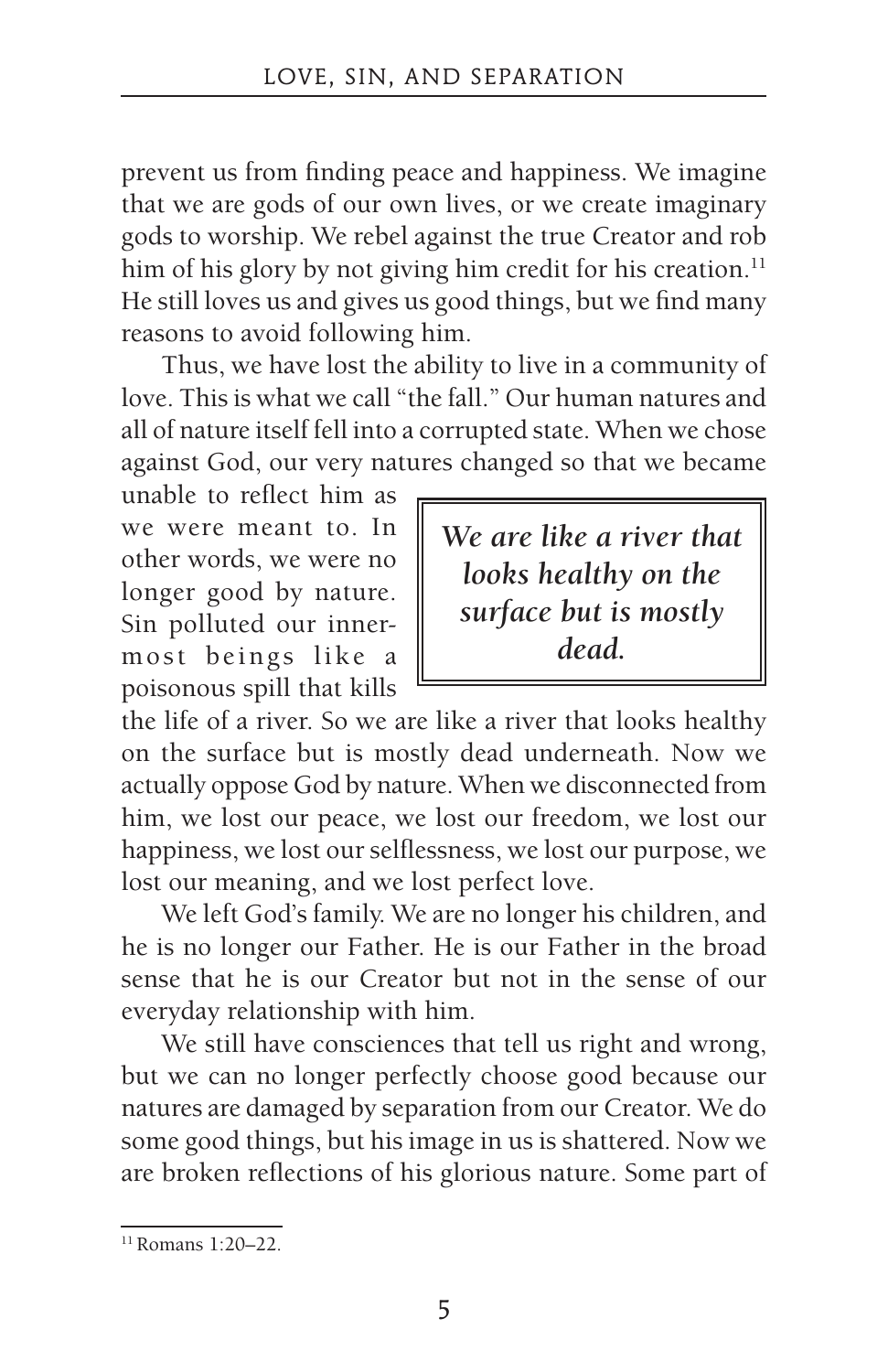us knows this, but more often we pretend that everything is okay.

We conveniently forget how far from godliness we really are. We learn how to dull our consciences. Many of us even convince ourselves that we are not sinners—that we do not break the law of love in our daily lives.

Some of us made up our own religions or philosophies to get back to God, to feel better about ourselves, or to justify our own broken ways, but none of this brings happiness. We could never recover the joy, truth, and beauty that God originally gave us.

Yet the Creator still desires us. He longs for us and wants a friendship with us. He cares about our thoughts and feelings. He values us more than we can know. So he did not give up on us after the fall. He spoke through people to explain what had happened to us. He also gave us the Ten Commandments and other commandments to follow so we would learn how to live in communities of love. This is referred to as the Law.

But even the few who tried to follow the Law could not do it very well.

### *For refl ection and prayer*

Do you ever feel something missing deep in your heart? Can you describe it?

Ask God to show you what is missing.

Do you have ways of trying to fill what is missing? Have they satisfied you?

Do you think of God as wanting to be close to you and to bless you?

Are you open to letting God fill what is missing in your heart?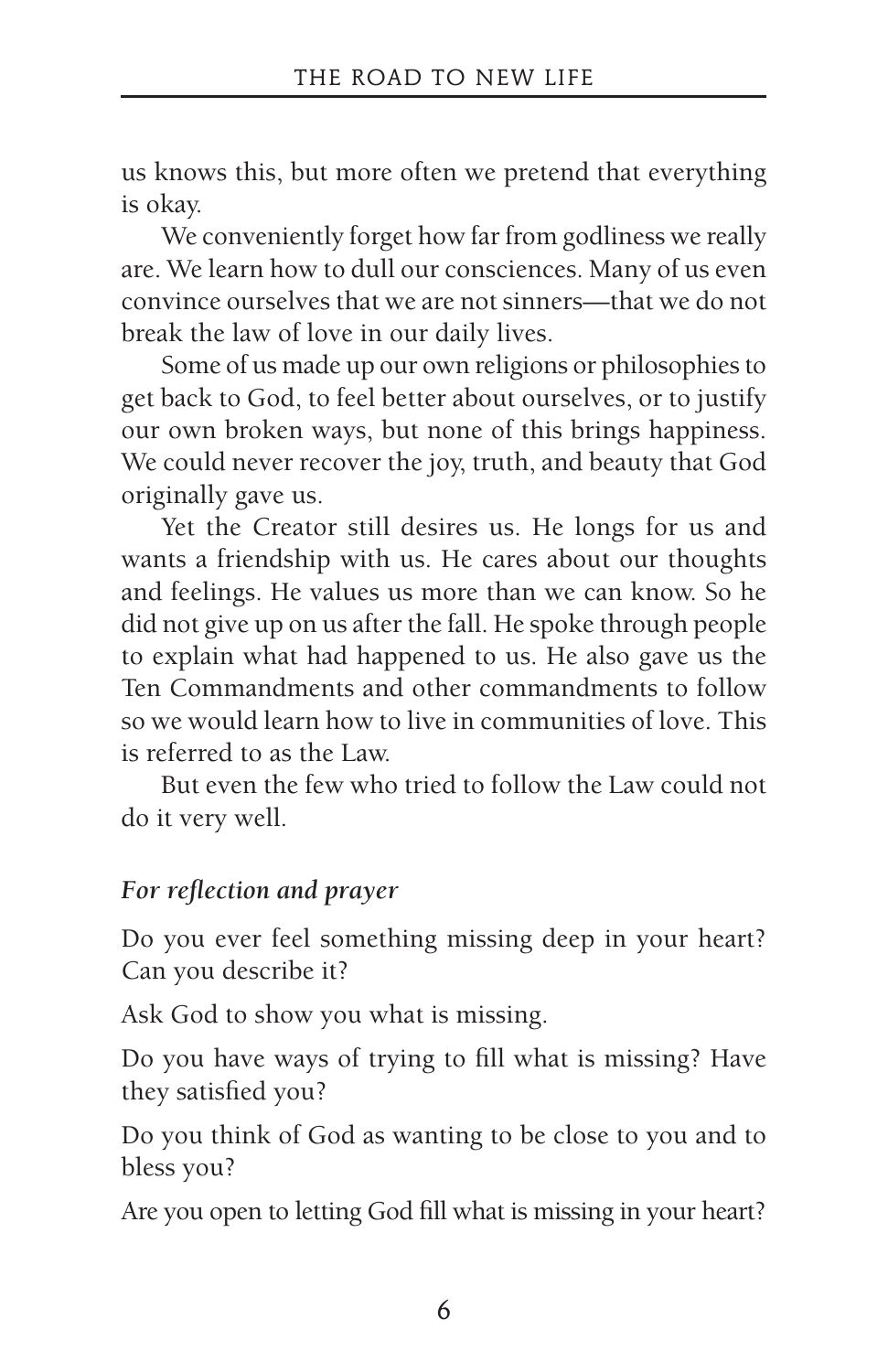### **Conviction: The Gift of Recognizing Our Sins**

The Creator wants to make us his children again. He gave us an invitation to come back to him. This invitation or message is referred to as the *gospel*, which literally means "good news." The gospel is God's plan for our salvation and is explained in chapter 2.

But when we chose against him, our hearts permanently lost their perfect love and their bond with God. So he must

change our hearts. But first we must recognize that something is wrong with our hearts. Because of his love, he wants to

*We have broken the community of love with God and with others.*

show us this truth about ourselves so we can be reunited with him.

Thus, we need to be convicted of this truth. Conviction is a key element of the gospel. It is recognizing that we are sinners—that we have broken the community of love with God and with others. It is a great gift to be convinced of this truth, that we are not who we should be and that we really do commit sins. Sin separates us from our life, our source—from our Creator and Father. Seeing this truth is the first step toward freedom.

Even if we don't believe we are sinners, it should be clear that we are. We indulge in selfishness. We violate our consciences just for our own benefit. We steal. We lie. We shade the truth. We control others. We create unjust governments. We kill people in our hearts. We lust and imagine sleeping with other men's wives. We gossip. We obsess about our appearances and neglect what's inside. We get addicted. We buy things to make us feel better. We hurt others unintentionally because of our carelessness or ignorance. We divorce and rob our children of living with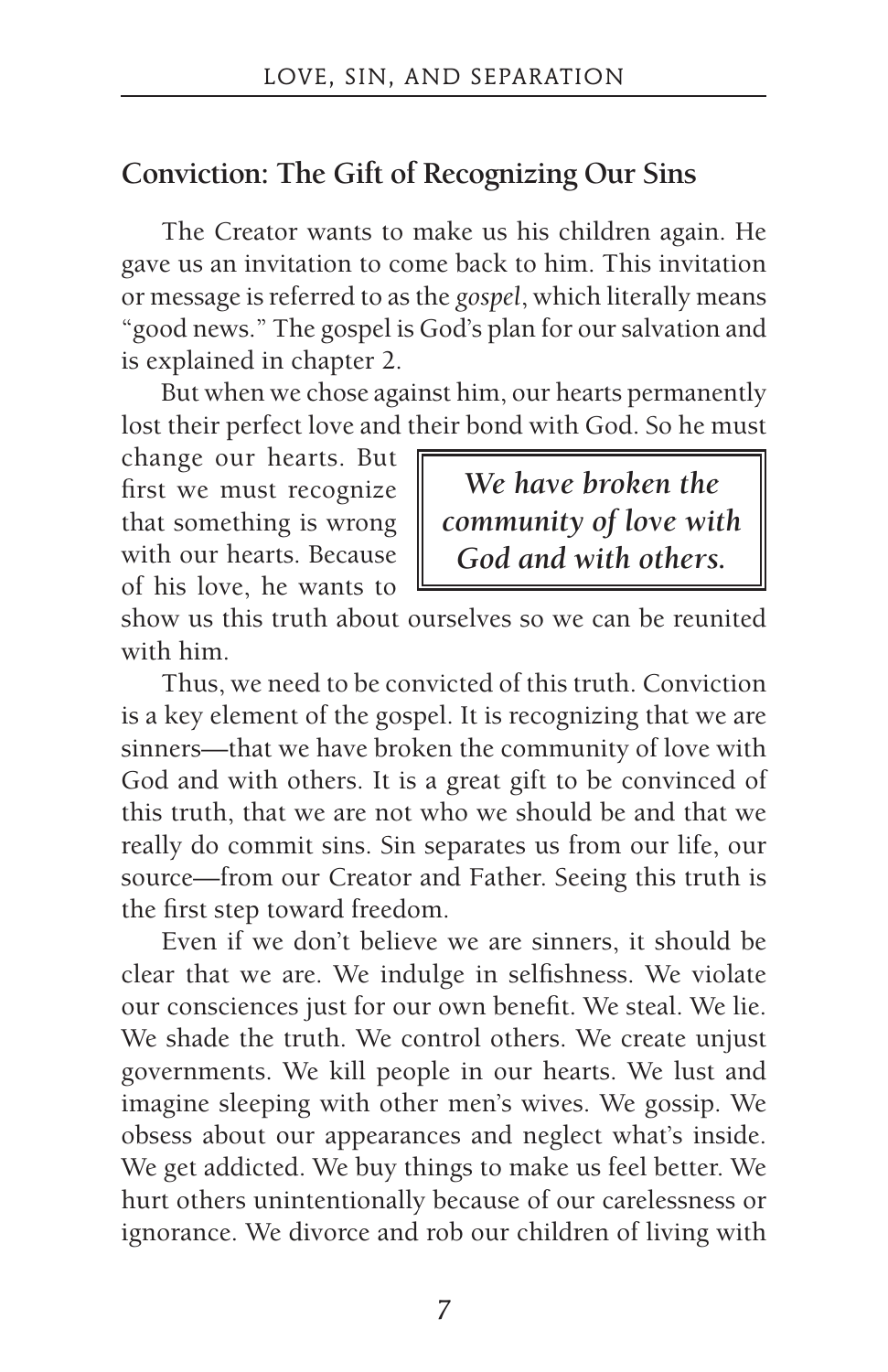both of their parents. We destroy the environment for selfish reasons. We hide from our own guilt and shame.

Even if we don't do these things, which is unlikely, we are still guilty of breaking God's law of loving others with pure hearts. And we are all guilty of ungratefulness and rebellion until we come to God. We are guilty for not showing gratitude to him for the good things we have and for all the good things on earth. It is a slap in God's face to withhold the honor and worship due him. We rebel by taking charge of our own lives, which is mutiny against the Lord of all. He created us to be his children, but we left him and imagine we can make a life without him.

Some of us are so damaged by our parents or others who hurt us that it is hard to see past our pain and realize that we are sinners. We only feel the sins others have committed against us. God knows our pain and even shares in it. He is sad that we suffer. He has special compassion for those who have been hurt or abused by others.

But he is the one who can heal and give true life. Our own weakness and sinfulness keep us from healing. When we are hurt, we respond in an unloving way, which is our sinfulness taking control. We hold anger and unforgiveness in our hearts, we take out our pain on others, and we even blame God and stay away from him. If we are willing to see the crookedness and lack of love in our hearts, then we will realize that we are sinful, and we can begin our journey back to God.

We may try to live good lives and think God will accept us because of our efforts. Even though God still deeply loves us, we cannot reach him by our own goodness. God wants us to follow our consciences and do good things, but this does not erase the sinfulness inside us and reunite us with God. If we are honest, we will realize that impurity and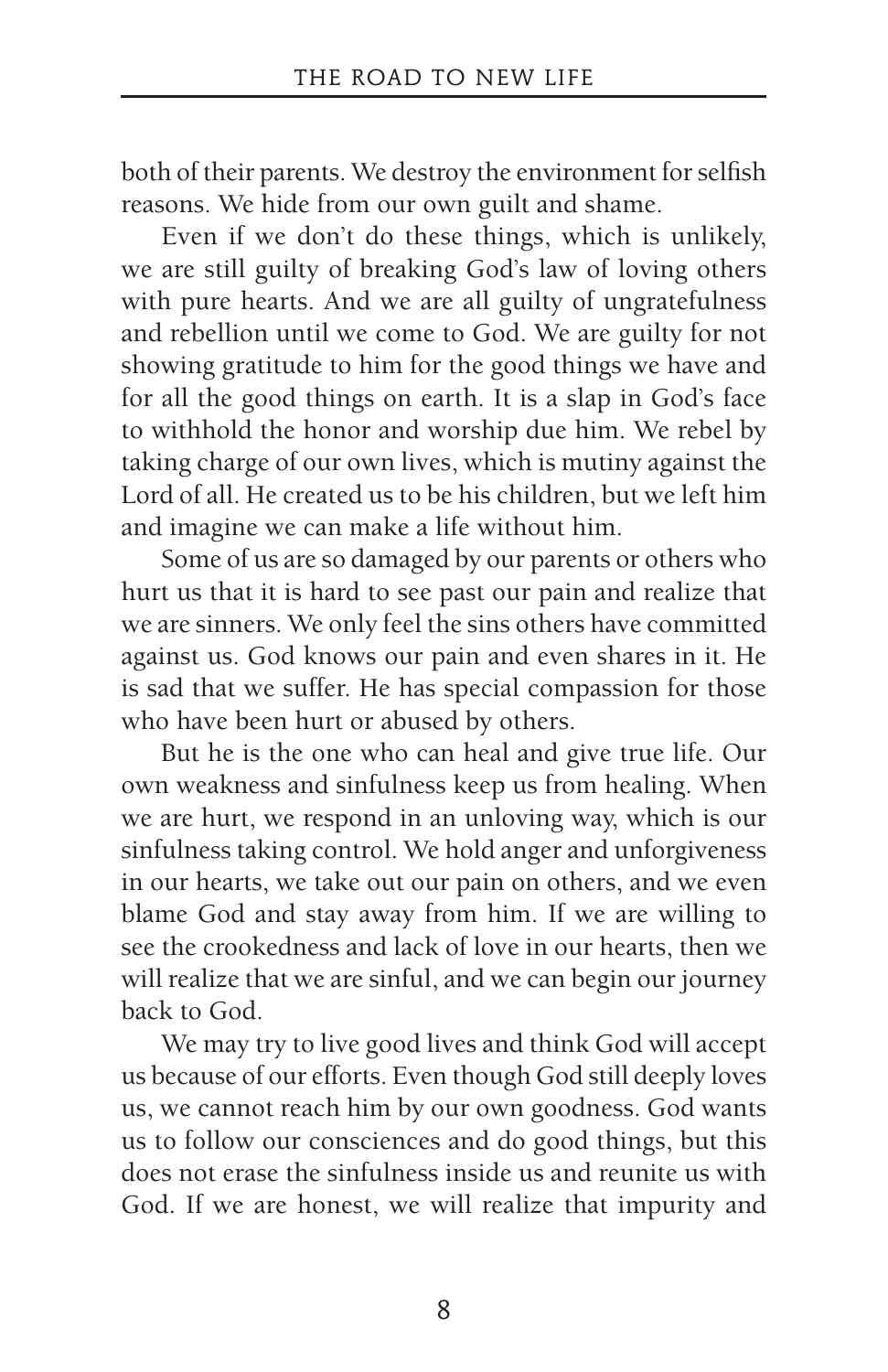separation from God dwell deep inside us. We fall short of what we should be.<sup>12</sup>

Even if we do not commit obvious sins, no one is truly good. We may think we are good, but that is only because we don't know true goodness. True goodness is patience that doesn't end. Complete forgiveness without anger when we are wronged. Always loving. Always truthful. Never selfish. Never concerned about our egos. Never lustful. Never grabbing power for our own benefit. Never controlling. Never defensive when criticized. Never in fear because we trust God perfectly at all times. No one is this good.

So the first step back to God is allowing him to convict you about your sins. You can ask him to convict your heart. And when you feel conviction coming, don't block it, but let it do its work. Your denial only keeps you from finding true life. Honesty is the doorway back to his life and love for you. Let conviction wash over you and wake you up like a cold shower.

 You know you are convicted of your sins when your soul is shaken and disturbed by your sins. You not only feel sorrow

or remorse for your sins, but you also sense that you are out of relationship with God and others and need help.

*Let conviction wash over you and wake you up like a cold shower.*

True conviction also brings dread because you know that justice requires that you pay the consequences for your sins—a never-ending separation from the source of life.

#### *For refl ection and prayer*

Do you fail to love God and others as you should? Do you feel convicted about your sins?

 $12$  Romans  $3:23$ .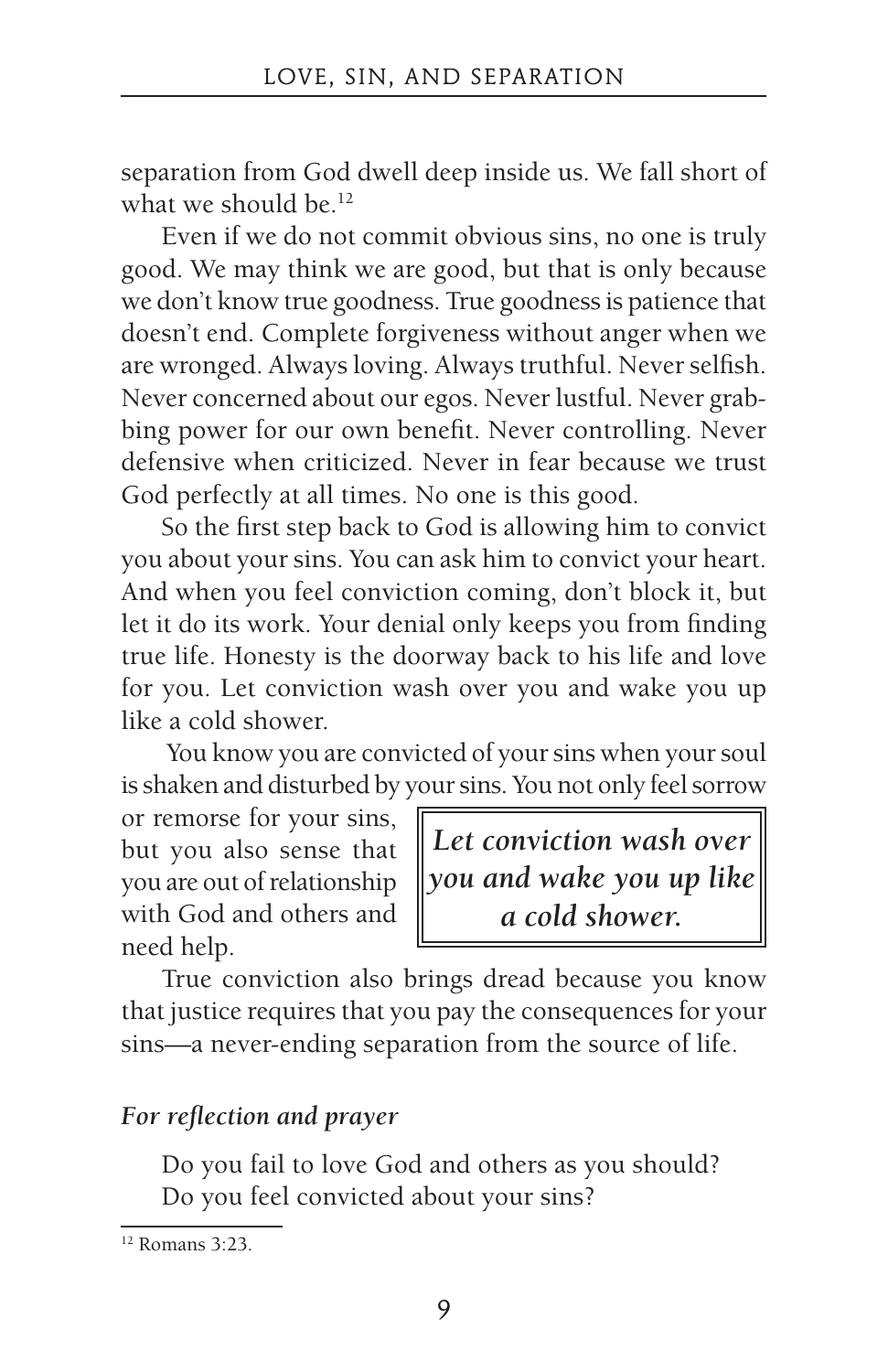#### *Prayer*

#### *Prayer asking God to give conviction of sin*

God, I want to know you. Please show me my sins. I give you permission to reveal them to me. Show me how I break your law of love in many areas of my life. Show me how I do not love you and how I do not love others. And please convict me about how serious my sins are. I will let my heart feel the pain of knowing my sins. Let me have sorrow and remorse for them and help me see that my sins separate me from you. Give me the desire to seek salvation from my sins.

### **Separation from God**

Because of our sins, we are and will be eternally separated from the union of love with God we were created for. Jesus and his apostles repeated this truth over and over in the New Testament.<sup>13</sup> Our sins separate us from God. Even though he wants friendship with us, our actions, our wills, and our natures all separate us from him. And because he is perfectly pure, he will not spend eternity with us as we are.

If our sins did not separate us from God, then there would be little need for Christ's coming and his message of salvation (in other words, the "gospel"). If we do not believe that our sins separate us from God, then we can only be "partial-born" Christians, never truly converted or transformed. Sadly, this problem is common today. Therefore, when we hear the gospel, we should open our hearts and let the Holy Spirit convict us of our sins and

<sup>13</sup> See Matthew 3:10–12; 13:40–42, 49–50; 25:41–46; Mark 16:16; Luke 16:19–31; John 5:28–29; 1 Corinthians 6:9–10; Galatians 5:19–21; Ephesians 5:5–6; 2 Thessalonians 1:7–9; 2:8–10; Hebrews 6:8; James 5:20; 2 Peter 2:9–17; Revelation 20:10–15; 21:8.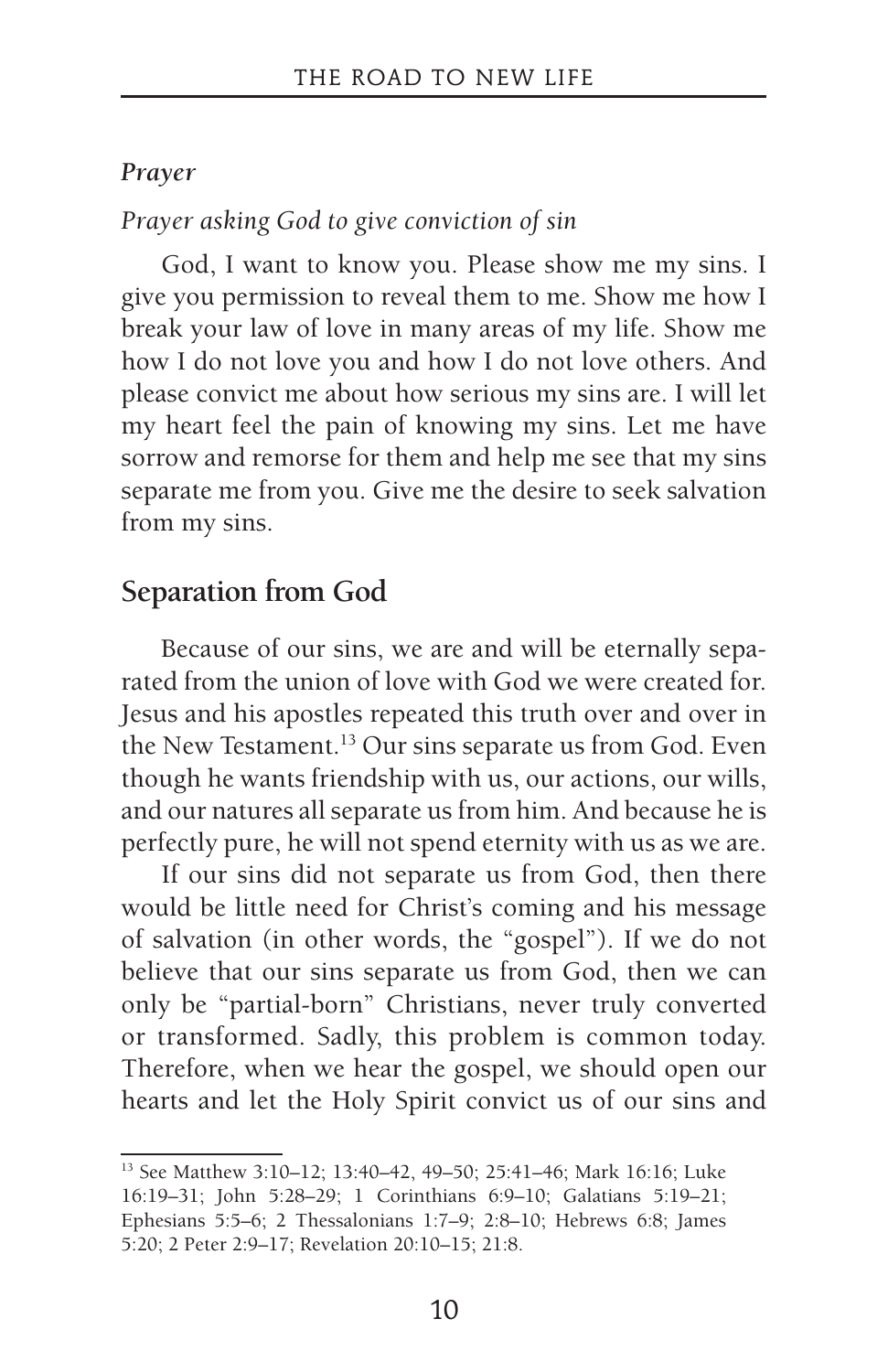separation from God. Until that happens, we cannot walk the path of salvation through Jesus.

God cannot just overlook our sins. Should he overlook the sins of mass murderers or serial rapists? Why should he overlook our sins, even though they do not seem as serious? Does not justice require us to pay the consequences for our actions? Even if one we loved murdered someone, shouldn't he or she suffer the consequences? Likewise, God loves us, but he is also just and requires that justice be done.

So in order to rescue us from our sins, God has to cleanse us of our sins and change our hearts. But God will not force us to change against our wills. If your child grew up and decided that she did not want to have any relationship with you, would you try to force her to change her will? You may try to persuade her, but the decision is up to her. You can't force love; it has to be chosen freely.

We are like that child. God will not force us to change and come to him. He wants us to love him, and love requires freedom of choice. So we need to choose him freely. If we decide not to accept his offer of salvation, he will honor our decision and let us live apart from him forever.

We cannot be with him unless we recognize our sins and ask him to change us. Remember, a big barrier stands between us and God; our natures are not compatible with his. He is pure love, and our natures are corrupted with selfishness. The two cannot become one; they are like oil

and water. He is pure; we are corrupt. He is honest; we deceive. He is courageous; we are fearful. He is forgiving; we are angry



and resentful. God won't make himself one with impure people, and we cannot change ourselves so we can be with him.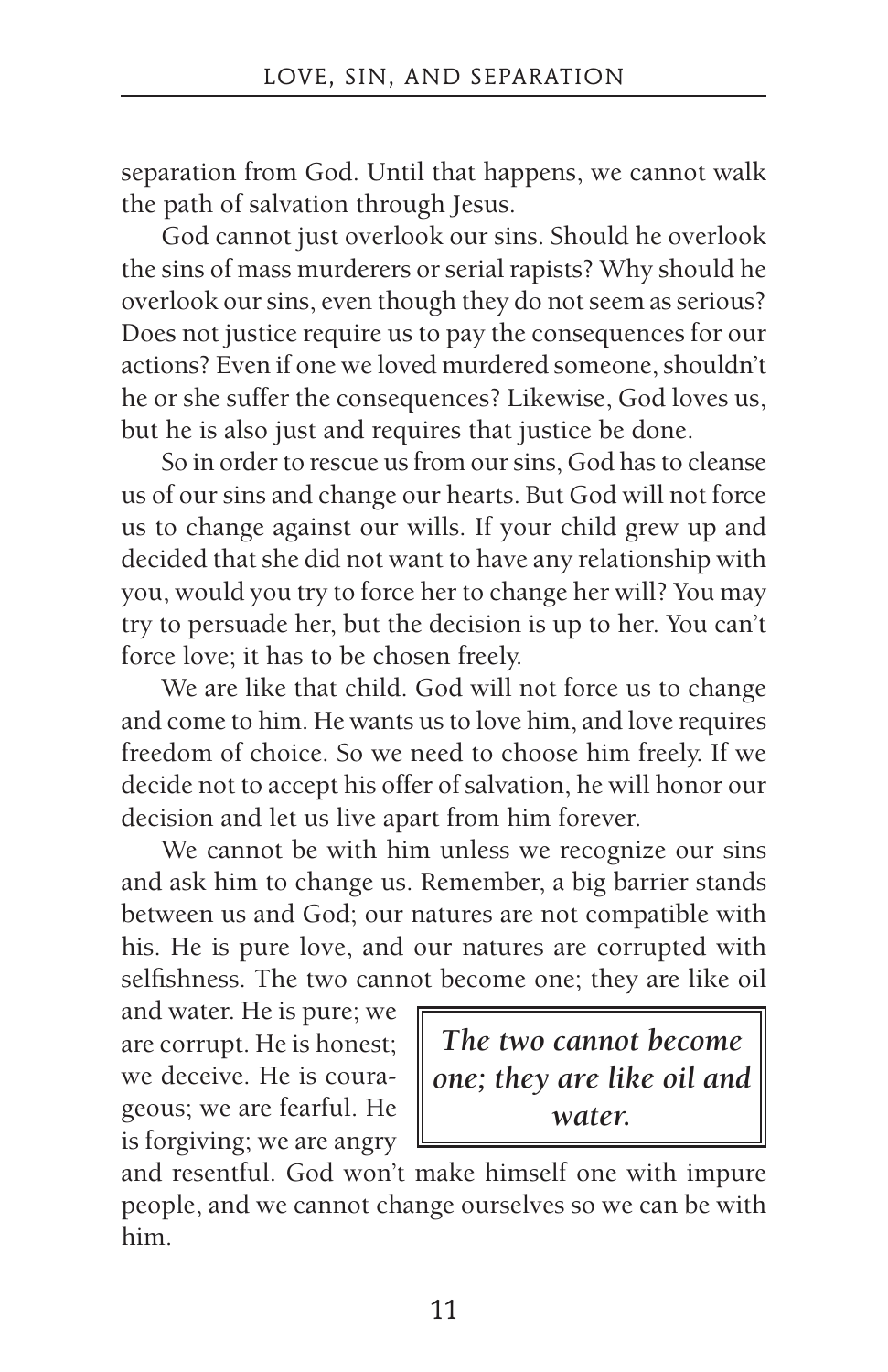That is why humans could no longer live in his kingdom—paradise—after they chose sin. His kingdom is an extension of his perfect nature; it is not compatible with our corrupt natures. So the bad news is that our fate is to spend life on earth and eternity outside his kingdom unless he intervenes.

This eternal separation from his kingdom, presence, and love is called hell. We cannot even imagine how painful and unhappy that will be. Even the worst sinner on earth enjoys some of God's goodness and love here. All of us receive kindness from others. We all benefit from nature around us. We all experience some pleasure, whether from food or humor or sex or music or friends.

But in hell we will have none of these things. God's presence and the good things that come from him will be gone. We will have no pleasure, no friends, no love, no beauty, no songs, no laughter, no happiness, and no hope. Only pain, loneliness, suffering, and hatred. And we will never escape.

Thank God there is hope. Thank God that he sends people with the gospel of salvation to warn us of this. Thank God he convicts us of our sins. Thank God that we are heartbroken for what we have done. And thank God that he strikes us with the fear of eternity separated from him. This opens the door for God's amazing rescue.

### *For refl ection and prayer*

Do you think you are good enough to earn your way to being with God forever?

What would it be like to spend eternity away from all the good things on earth?

Ask God to show you the consequences of your sins.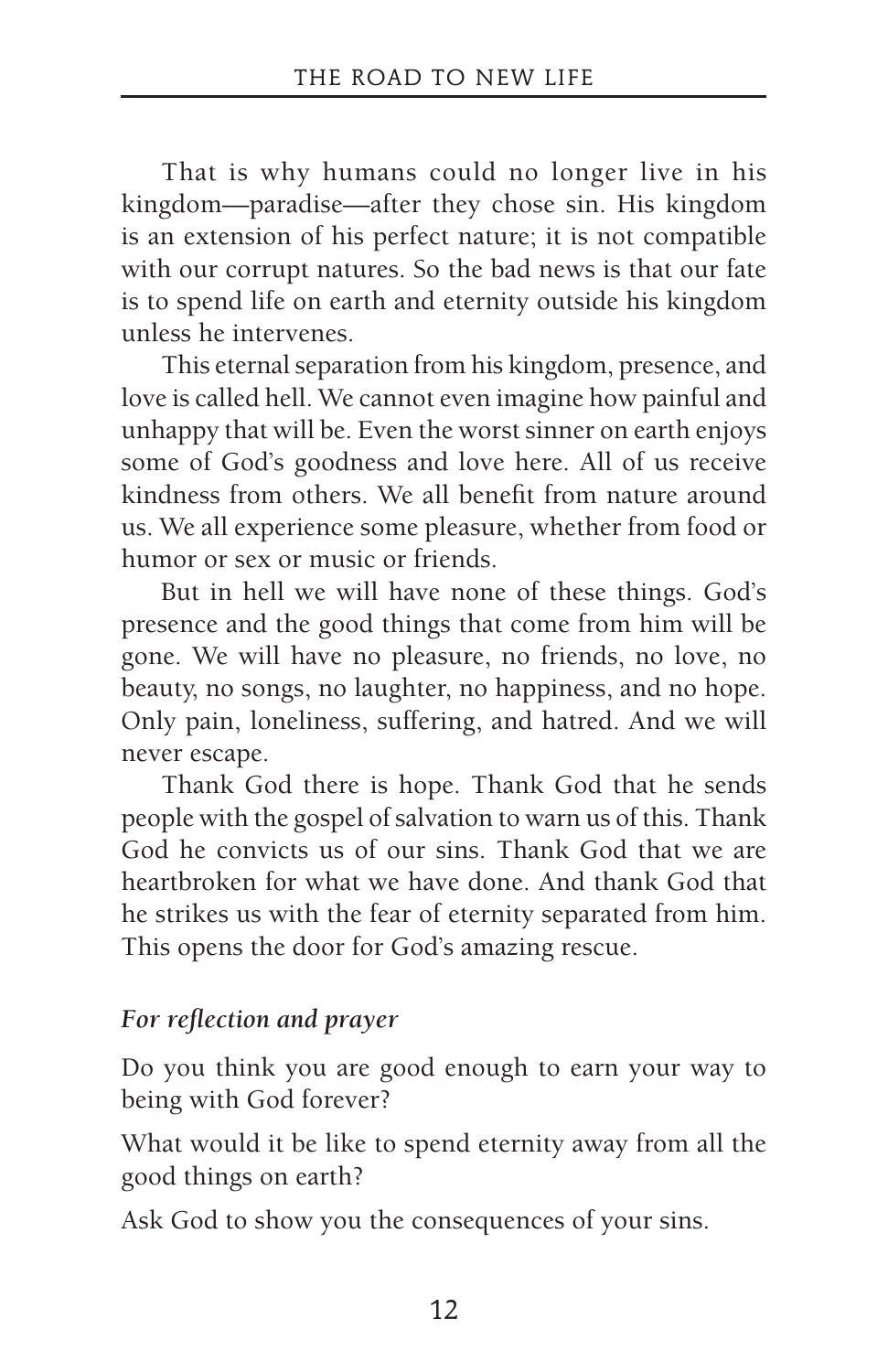Consider the prayer below. Pray it if it reflects your heart. (Do the same with prayers in other sections.)

### *Prayer*

*Prayer confessing that you are convicted you are a sinner*

God, I realize you created me to love you and love others. I confess that I do not do this as I should. I have dishonored you by not letting you be Lord of my life. I have been selfish in my relationships with others, and I have hurt others. I know I have pride, anger, and unbelief. I try to satisfy myself with other pleasures instead of with you. I confess the other sins you have convicted me of: (Tell God all the sins you are aware of.) I know I am separated from you, and I need you to rescue me. Please lead me to salvation.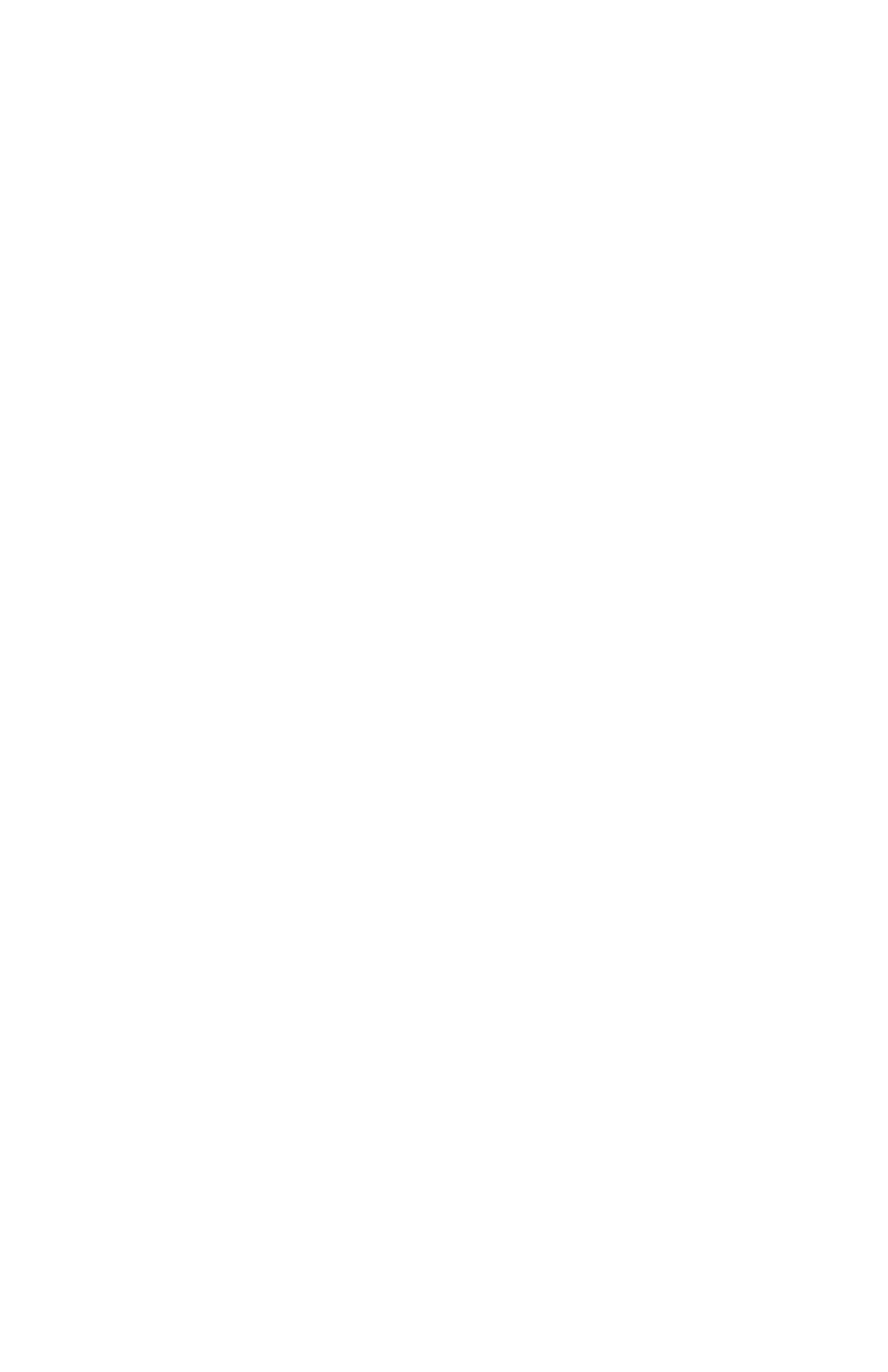# CHAPTER 2 CHAPTER 2

### THE STORY OF GOD SAVING HIS PEOPLE



### **God's First Agreement with His People**

**A**FTER THE FALL, humans became increasingly evil.<br>It looked like God would have to judge humans, and his great experiment would fail. But this is where the plot takes an astonishing twist.

Because of his great love, God devised a rescue plan. In about 2000 BC, he chose a man named Abraham, who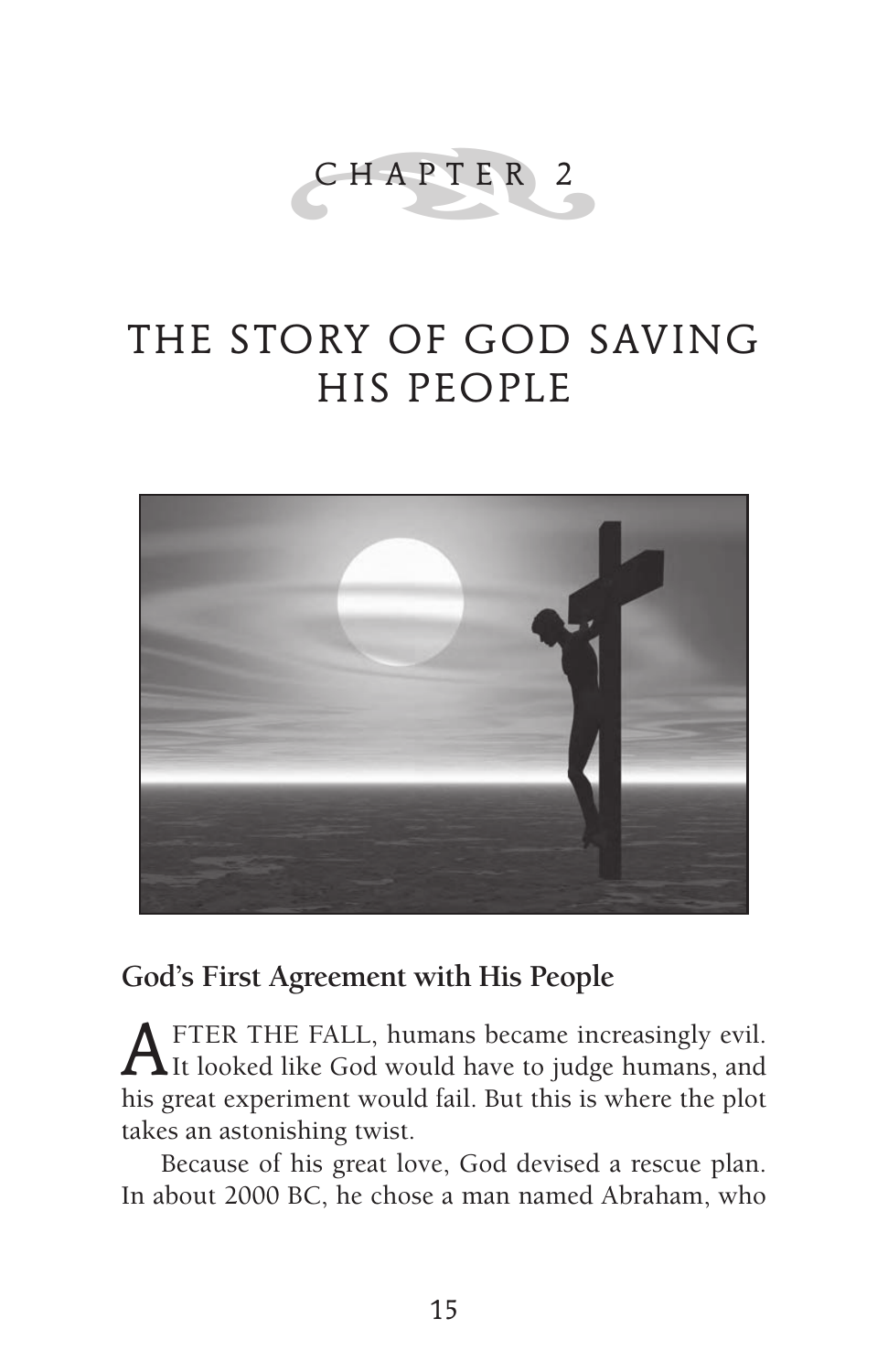lived in what is present-day Iraq.<sup>1</sup> He asked Abraham to leave homeland and relatives and to follow him to a new land. In return God would do several things:

- 1. He would give him many descendants and make him the father of a great nation.
- 2. He would give his descendants the land of Palestine for their home.
- 3. He would be his God and the God of his descendants.
- 4. He would bless all nations through him.

If Abraham were willing to leave his home, God would stay with him and his descendants and give them these great blessings. So God not only devised a plan to reunite with humans but also actually decided to bless them far beyond what they should have expected. He did not do this because Abraham earned it but as a gift. In spite of all the human sin, God would bless Abraham's descendants and the entire world through them. God would take a small tribe of nomads from the Middle East and bring salvation, cleansing of sin, and reunion with him to the whole world.

This is the plot of the entire Old Testament of the Bible. Would God's promises to Abraham be fulfilled?

Obstacles constantly arose. Abraham himself didn't always do the right thing, but he did trust God's words, and God considered him righteous for that.

Years passed until Abraham and his wife, Sarah, were over ninety years old, and they still did not have any children to fulfill God's promise. But God finally allowed them to conceive in their old age.

<sup>&</sup>lt;sup>1</sup> The story of Abraham begins in Genesis 11:26.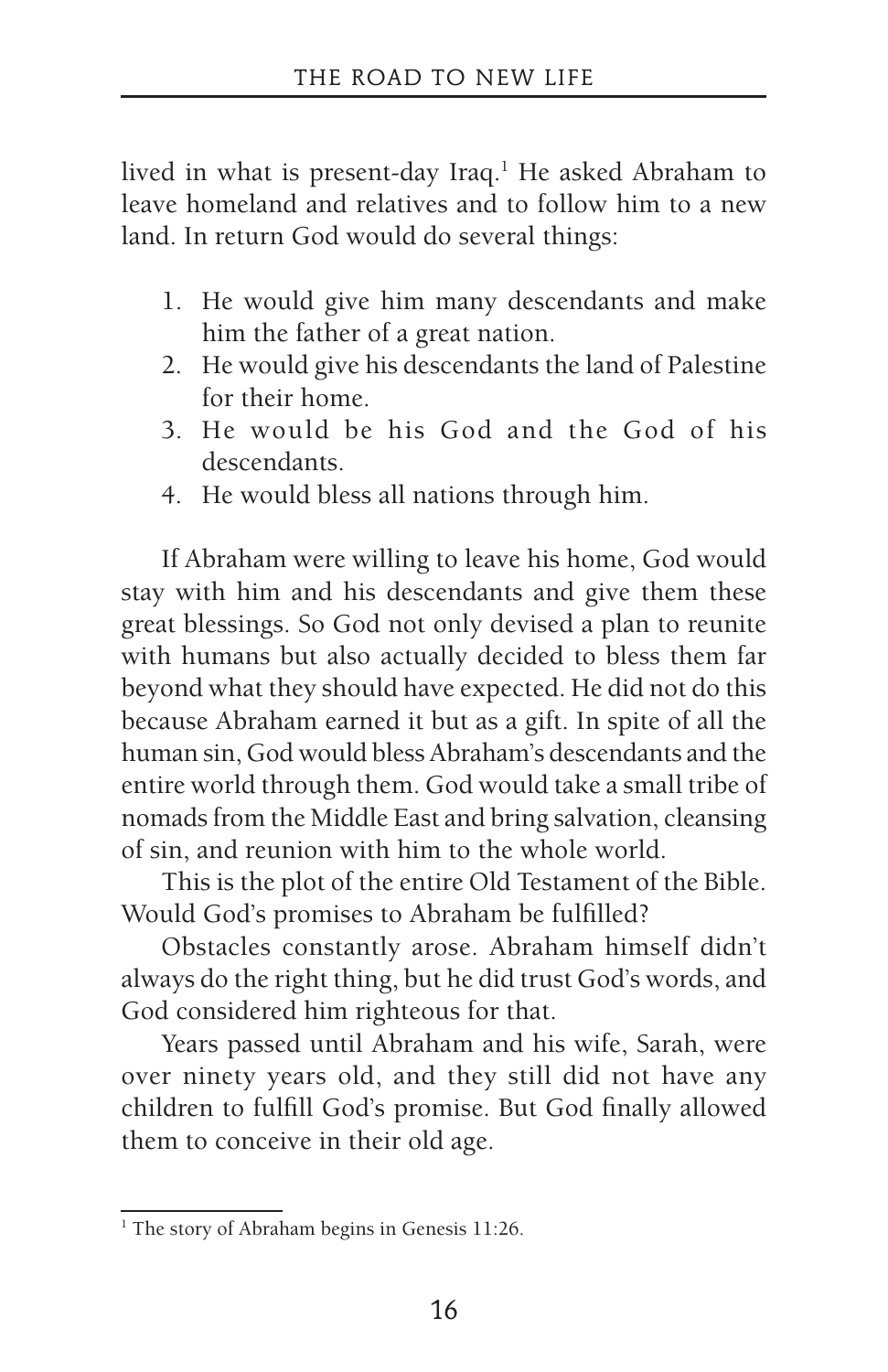Abraham's tribe slowly grew in Palestine. After three generations, a famine forced them to move to Egypt. Eventually, they became slaves for over four hundred years. God's plan for salvation seemed to be in danger; his chosen tribe, the Israelites, were slaves in a foreign land.

Then in about 1500 BC, God raised up Moses to lead the tribe.<sup>2</sup> God brought plagues on Egypt until the leader of Egypt, the Pharaoh, agreed to let them go. As they were leaving, Pharaoh changed his mind and sent his armies, perhaps the best in the world, to chase down the Israelites and pin them against the Red Sea. Again it looked like God's plan of salvation was doomed. But God parted the Red Sea, and when Pharaoh's armies tried to follow the Israelites through the sea, God sent the water crashing back over their heads to drown them.

Then God gave Moses commandments for living virtuous lives. This was called the Law. The most important commandments were about loving one another, respecting



one another, sexual purity, helping strangers, helping the needy, and staying away from the false and unholy gods of neighboring tribes. He wanted

his people to be marked by humility, honesty, justice, mercy, and holiness. And love was at the center of the commandments. Jesus later explained that all the commandments can be summed up in two commands: love God and love others.3

God also set up a system of animal sacrifices so the people could be cleansed from their sins. Sin, the breaking of the law of love, was so serious that God required animals

<sup>2</sup> The story of Moses begins in Exodus 2.

<sup>3</sup> Matthew 22:37–40.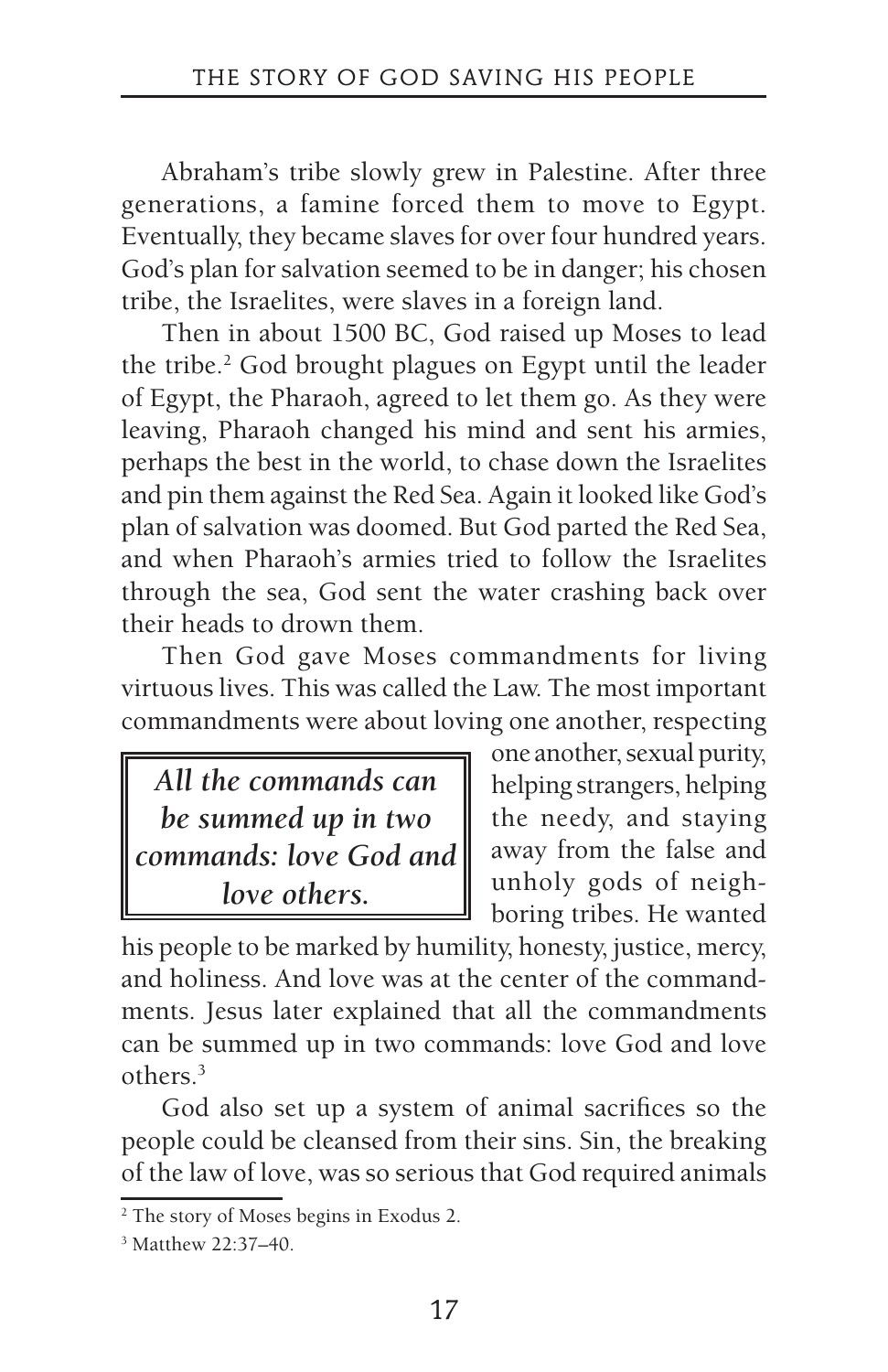to die to pay for sin.<sup>4</sup> He allowed people to make sacrifices so they would not have to suffer for their own sins.

The agreements and commandments Yahweh (the name God gave himself, which is related to the phrase "I am") gave to Abraham and Moses are the old agreement or the old covenant. The Old Testament is the story of how this agreement played out in God's chosen people.

After Yahweh gave Moses the Law, he brought the Israelites back to Palestine where he helped them defeat many of the tribes living there. But the very next generation turned away from Yahweh. They mistreated each other, satisfied their own lusts, and stopped following Yahweh's commandments of love. So he stopped protecting them. He allowed one of the neighboring tribes to conquer the Israelites so that they would turn back to him, which they did. But soon the Israelites turned away from Yahweh again. God let another tribe conquer them again, and the whole cycle started over.

God's promises to Abraham and his commandments to Moses did not seem to be working. The chosen people did not have hearts for Yahweh, so they did not have the true life God wanted for them.

After about five hundred years of this, a man named David, who followed Yahweh with his whole heart, became king of the Israelites. God loved David and made an agreement with him that his kingdom would last forever. God was not giving up on his people.

But most of the kings who descended from David did not follow Yahweh, nor did the people. God sent prophets to warn them, but they did not listen. The prophets prophesied that a Messiah would come and save the people.

<sup>4</sup> Hebrews 9:22.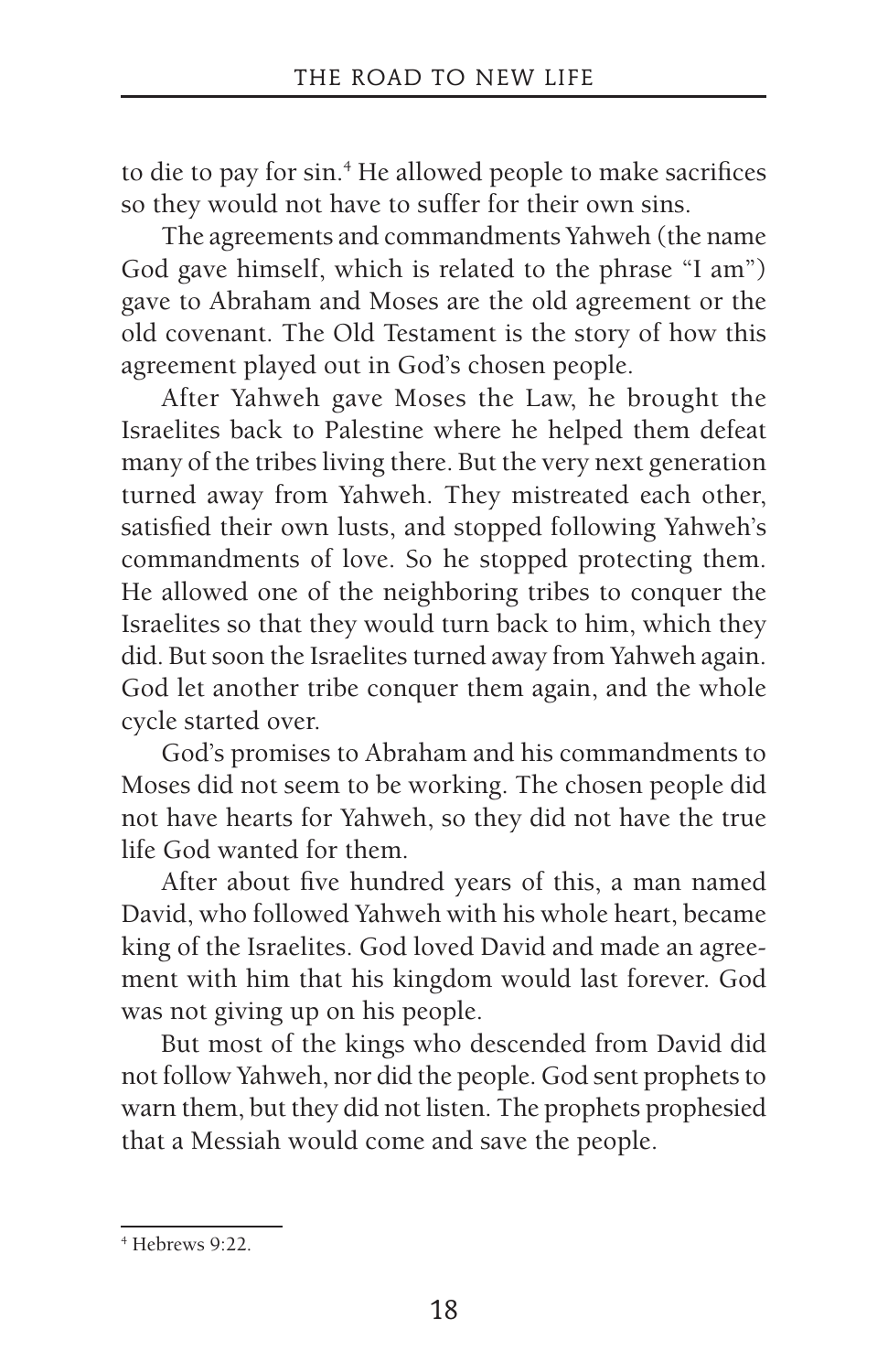In 720 BC, Yahweh sent Assyria to conquer most of the Israelites; Assyria took them away, and the tribes lost their identities forever. In 586 BC, God sent Babylon to conquer the ones who remained—the Judahites or Jews. Many of the Jews were taken to Babylon.

At this point, everything looked bad for God's promises. The chosen people didn't follow God. Many who remained were captives in Babylon, not the Promised Land. They weren't blessing the world, and they didn't have a kingdom. Sin kept separating them from Yahweh.

But God sent the empire of Persia to free the Jews, and most returned to Palestine. Eventually, Greece conquered Palestine and the Jews. Later, the Romans conquered them. The promises to Abraham and of David's kingdom seemed a distant dream.

### *For refl ection and prayer*

God did not give up on his people in spite of their sins. Would he give up on you?

### **The Cross and the New Covenant**

One day, during the time that the Romans ruled Palestine, God sent an angel to a Jewish woman named Mary.5 The angel told her that God's Spirit would conceive a son inside her. He would be the Son of God and would inherit David's throne. Although he was God, he was born a little child in the town of Bethlehem.

When he had grown, Jesus declared that the kingdom of God was at hand. He taught about love, forgiveness, and humility and did great miracles by healing many people.

<sup>5</sup> This story is found in Luke 1:26–38.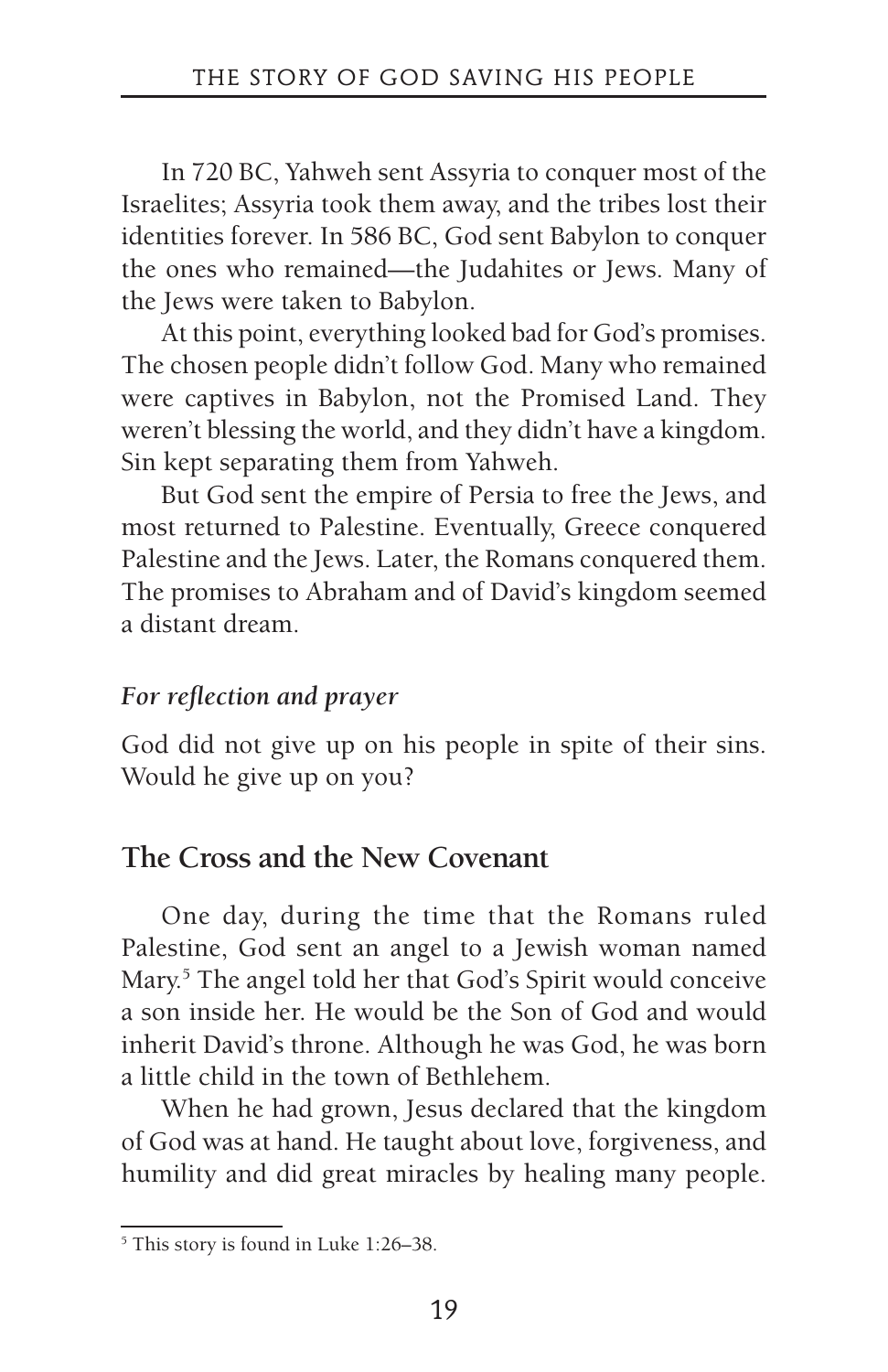He never wronged anyone; he always acted with love and justice, and he had a great heart for the needy and oppressed. No one before him ever did the things he did.

Jesus taught people that God was their Father and wanted to bless them. God would bless the poor and those who mourn, the gentle and the merciful, and those who hunger for what is right.<sup>6</sup> He taught them to love others the way they wanted to be loved. They should give to others, even if it means sacrifice. Amazingly, he said they should love their enemies.

Jesus promised peace and joy to those who followed him. His followers may not have wealth or popularity in

this world, but they would have great rewards in the next life. And they could enjoy his kingdom community of love with his other followers now.

*He taught them to love others the way they wanted to be loved.*

Jesus' teachings were so astonishing that people said no one had ever taught like him before. Many hoped that he was the promised Messiah who would lead them to victory over the Romans and establish a great Jewish kingdom.

So many people followed Jesus that the Jewish religious leaders became jealous and constantly opposed him. Most of them liked money, status, and making a show of their faith. Jesus reprimanded them and taught about the need for pure hearts.

The religious leaders finally talked one of Jesus' disciples into betraying him, and after a phony trial, they convinced the Roman leaders to crucify Jesus like a criminal. He died a painful death, hanging on a wooden cross. His disciples

<sup>6</sup> See Matthew 5 and Luke 6:20–38.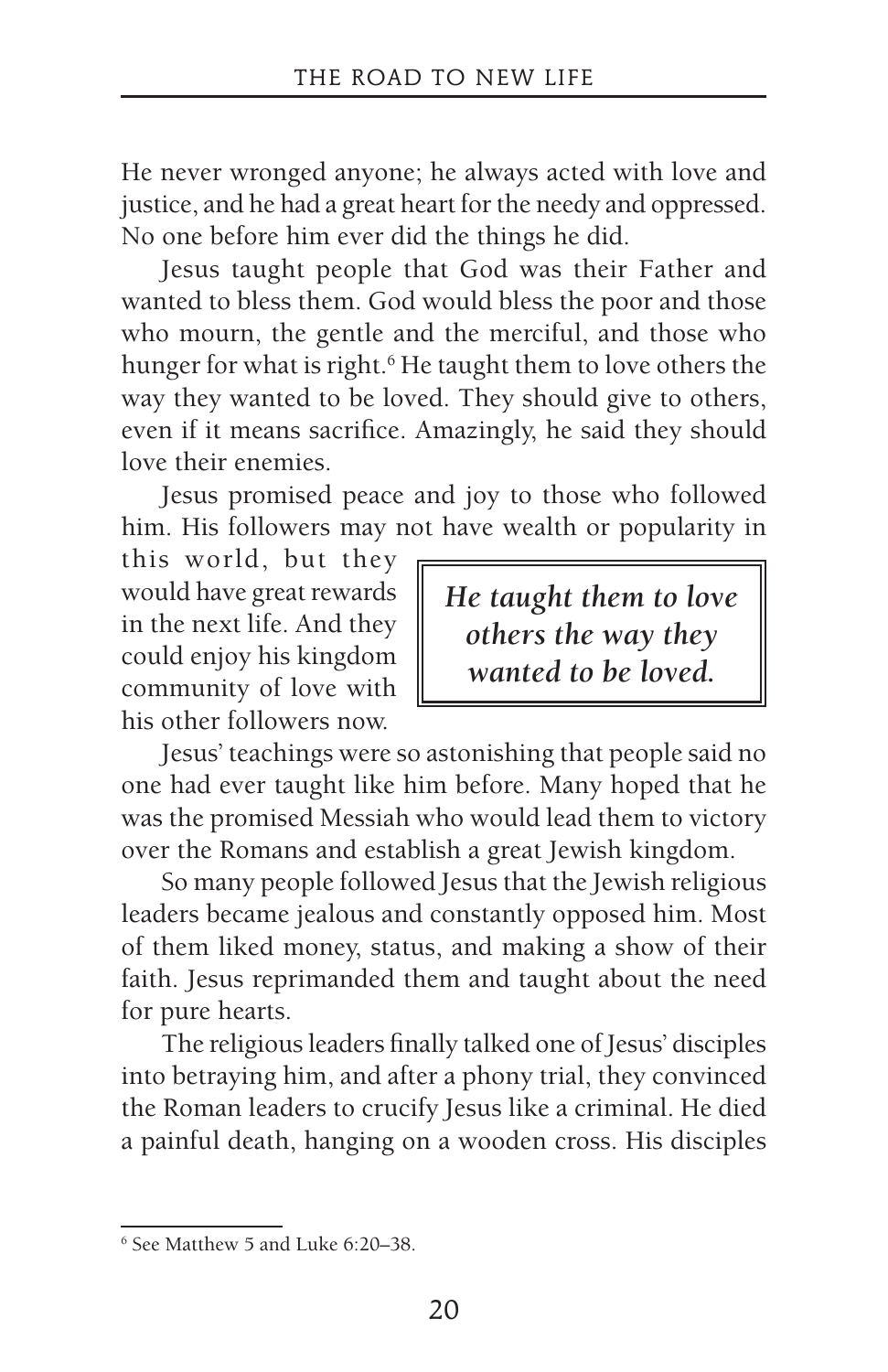scattered. There was no Messiah, and the kingdom was dead.

Then came the plot twist to end all plot twists.

When some of his followers went to his tomb on the third day after his crucifixion, they found that his body was gone. He had risen from the dead! He appeared to hundreds of his followers and then ascended into heaven.

At last, his followers understood the Old Testament promises that predicted the coming of a Messiah who would die for his people.7 Incredibly, Yahweh sent his Son to die for the sins of the people. Jesus never sinned, so he was the perfect sacrifice for human sin. The problem of sin was solved. Not only had Jesus taken the punishment for his people's sins,<sup>8</sup> but he also defeated the power of sin over their lives. No matter how much someone has sinned, Jesus offers forgiveness through the cross.

Jesus' resurrection also defeated the power of death so that all who choose to follow him are guaranteed a resurrection to new life. They do not need to fear death anymore. Instead, they can look forward to eternity the way it was meant to be.

After Jesus ascended into heaven, he sent the Spirit of God to indwell believers so they could overcome sin in their lives. The Holy Spirit actually gave birth to new natures inside believers that were loving and pure. Now believers could live Christlike lives. This is the new agreement or new covenant: whoever believes in the Son will have new life. The books of the New Testament are all about this new agreement.

Jesus' followers understood that the sacrificial system God established through Moses was only a temporary arrangement. It was a shadow of the perfect sacrifice to

<sup>7</sup> For example, see Isaiah 53.

<sup>8</sup> 1 Peter 2:24.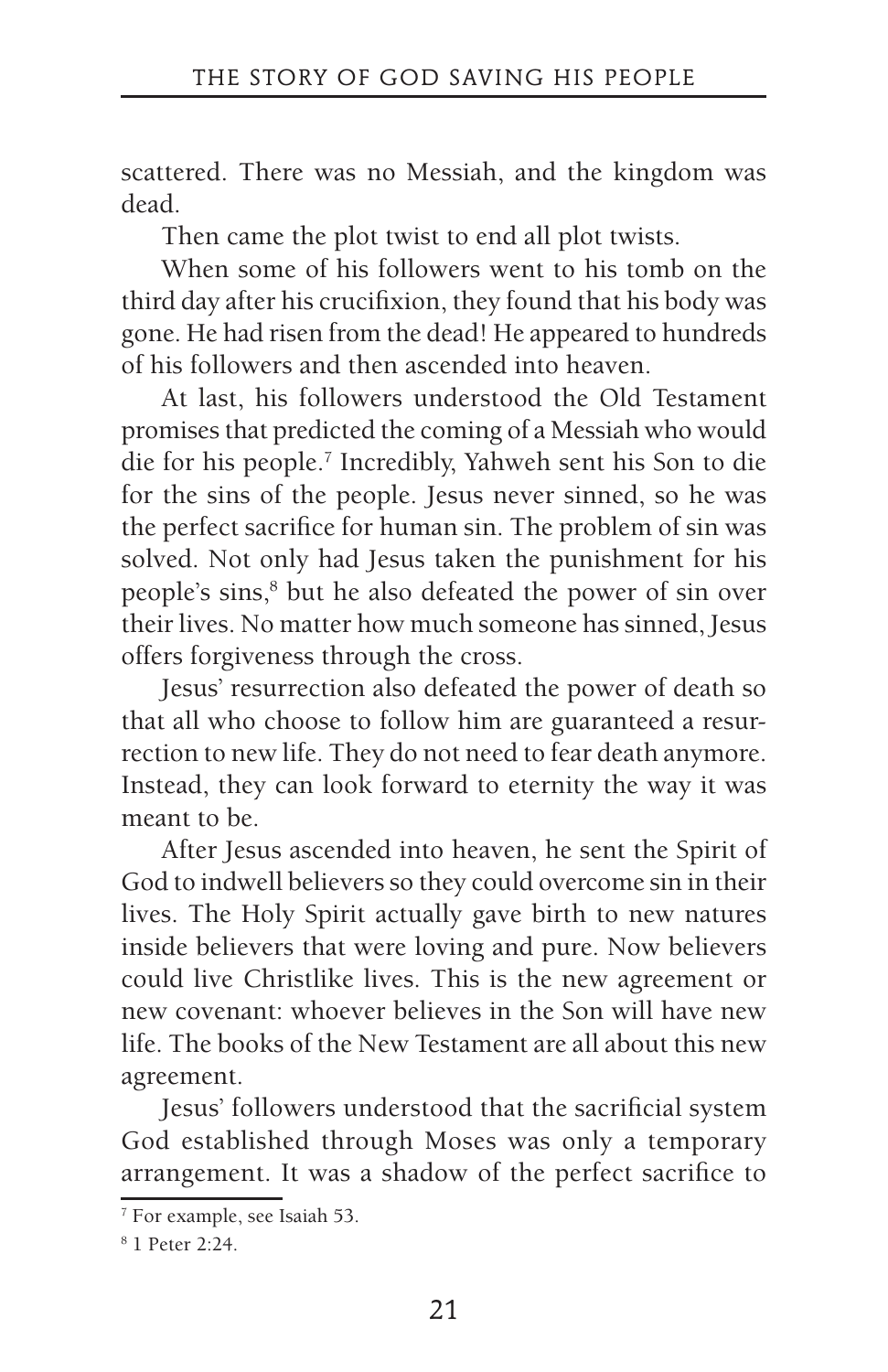come when God the Son would offer himself as a sacrifice for sin. Now there were no more commandments to follow in order to receive forgiveness of sins. Our good works could never earn forgiveness of sins and reunion with God. Jesus did all the work and took the punishment for our sins through his death. Then God credited Jesus' sinless life to our account! We don't have to earn our way to God; he offers it as a gift. And by Jesus' resurrection, he defeated death and offers us new life. Now anyone who believes and surrenders to Jesus can have new life. This is the incredible good news. It is the best news any of us will ever hear.

So the commandments Yahweh gave the Israelites through Moses convicted people of their sins. The people learned that they could not follow the commandments and be good reflections of God's love. Their sin natures were too powerful. But in the new covenant, Jesus Christ defeated sin. Finally, God's followers could live godly lives from new hearts. They could find the abundant life God intended for his people. They were free from the spiritual power sin had over them.

The promises to Abraham and David were now being fulfilled through Jesus. God was bringing people all over the world back to himself. And his kingdom of love, peace, and justice had finally come through Jesus the King. This kingdom is constantly expanding through his followers, but it is not like an earthly kingdom or nation. One day it will come to fulfillment and will replace all earthly nations and all the suffering and sinfulness in the world.

### *For refl ection and prayer*

Are you attracted to Jesus' life and teachings? Why or why not?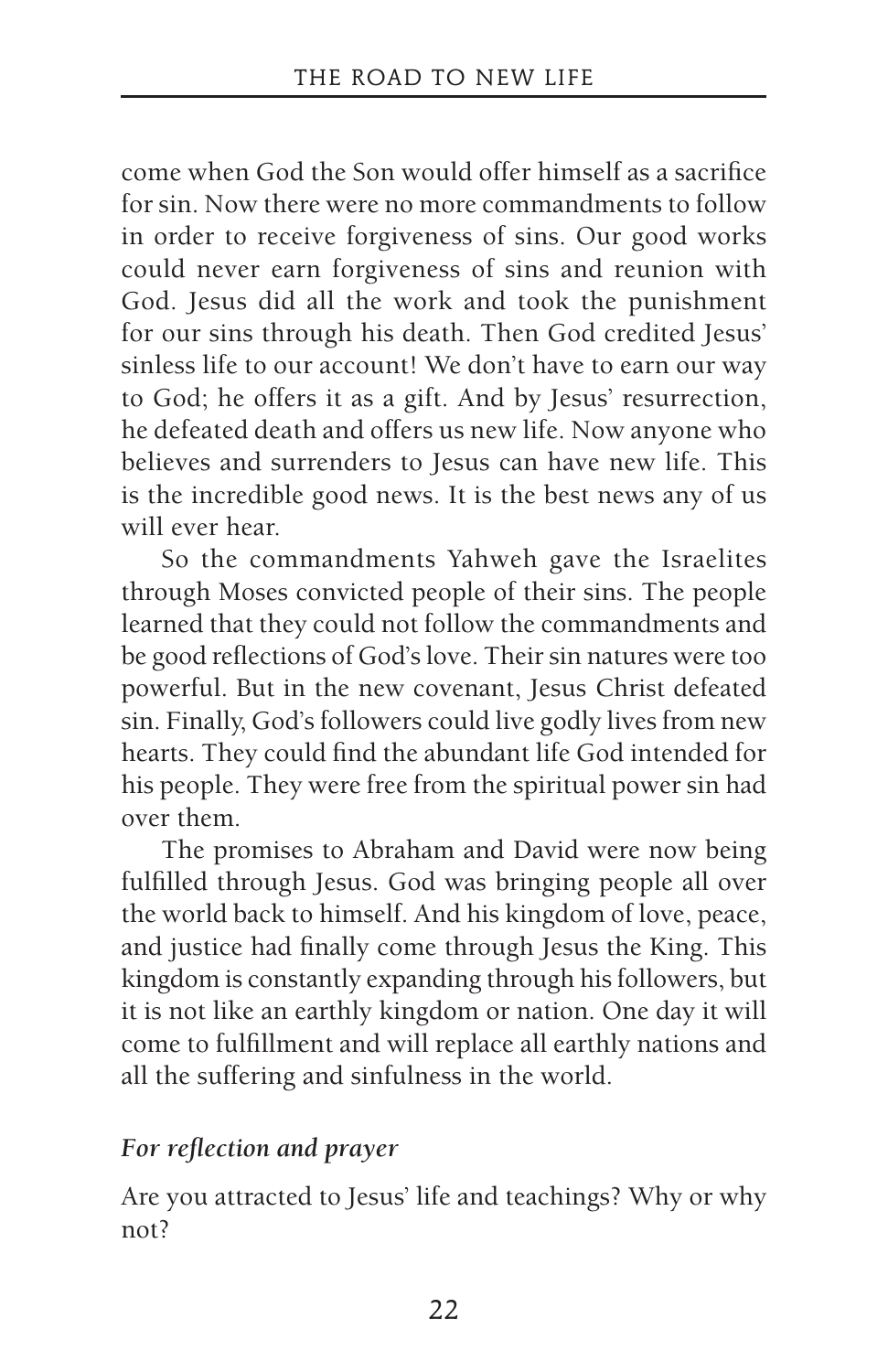Consider reading the book of Luke in the New Testament of the Bible. It tells the story of Jesus' life and teachings.

### **What Will You Do with the Cross?**

This is the most astounding story in history. God himself became a mere man and allowed himself to be crucified like a criminal to bring us back to himself. The Son of God suffered so we could have life. This seems too incredibly good to be true. Yet this is the core of the gospel and the central truth of Christianity.

Christianity does not offer a Savior who beat the world at its own game. Jesus had no political power, no military power, no wealth, no academic degrees, and no earthly title. He never married, and he never enjoyed the "good life." Religious leaders rejected him, and his disciples abandoned him at the cross. He brought a kingdom that cannot be seen<sup>9</sup> and is not respected by worldly leaders. It is a kingdom of kindness, humility, and sacrificial love. Most of his followers were poor and uneducated.

He does not promise worldly success to those who follow him. He does not promise status or influence or respect. He does not promise wealth or comfortable lives. He does not promise to make us great intellectuals or great philosophers. But he does offer peace, satisfaction, truth, security, meaning, joy, and abundant life from deep inside. And he offers a community of love for all eternity.

Jesus invites everyone to follow him. He invites the worst of sinners. He invites the broken, the lost, the needy, the lonely, the abused, and the rejected. He invites the successful and wealthy who feel something missing. He invites anyone who wants to find God and the new life he gives.

<sup>9</sup> See Luke 17:20–21.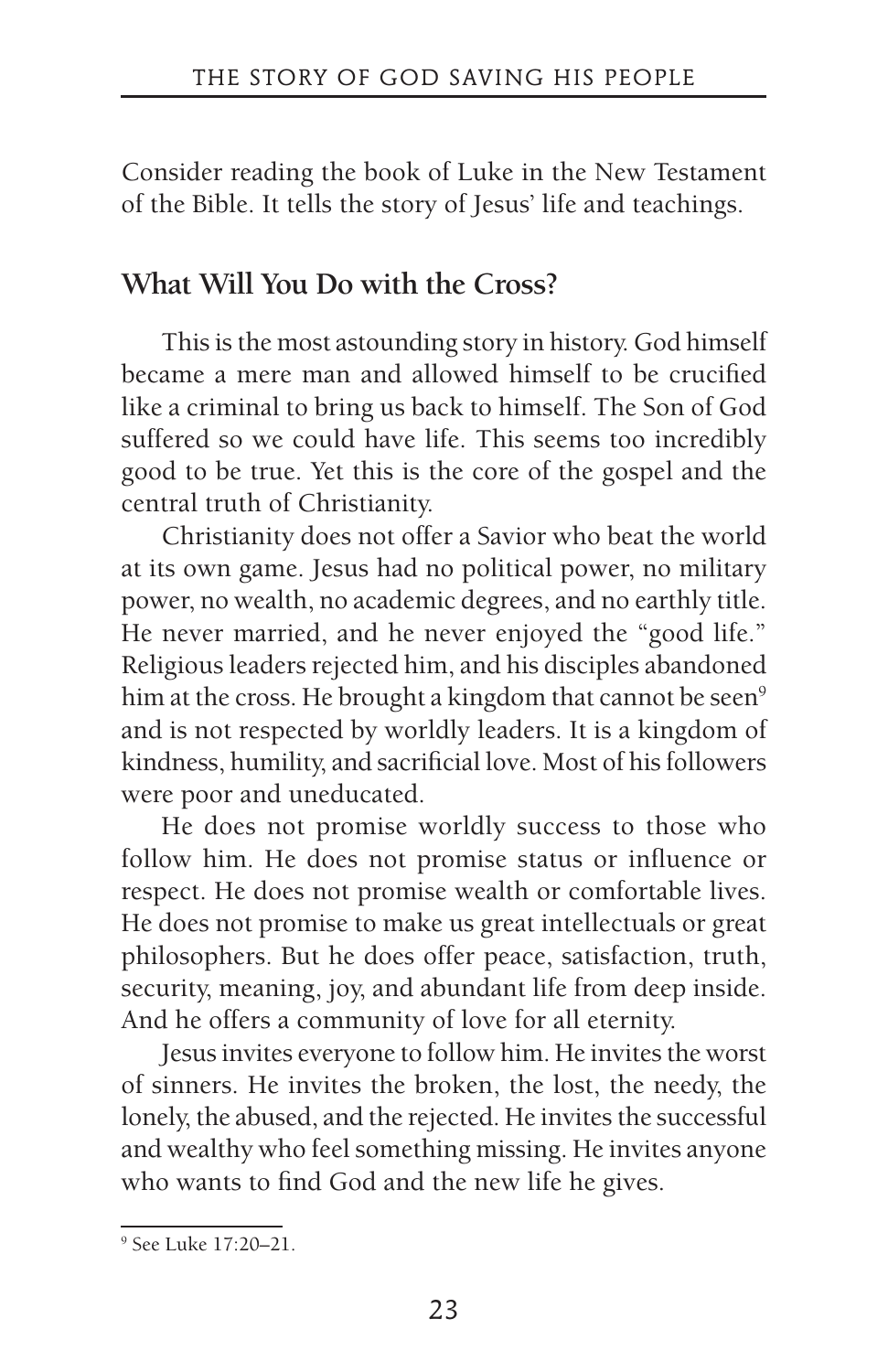Will we accept Jesus' invitation to become his followers? Will we embrace the cross and Jesus' offer to forgive our sins and give us new life with God, or will we reject it? This is the challenge of the gospel.

The cross convicts us of our sins. Like a sword, it slices open our hearts and reveals the truth. The truth is that our

sins, our failure to love, put Jesus on the cross. We know that he didn't die for his own sins. No



one ever lived the perfect life he did. Our sins nailed him to the cross.

Until we understand that we are the reason he had to die, we are not ready to be Christians. We should be the ones hanging. Can we face that fact, or will we look for something else to believe in that doesn't offend us? Something that lets us fit in with the world? Or something more intellectual? Or something we can earn with our good works? Or something we can do in our own power? Or something that overlooks our sins?

The cross strips us of our self-righteousness and of the false notion that we can earn our way to God by being good. The cross declares that all our efforts to reach God are not good enough. Our good works are like dirty rags<sup>10</sup> when it comes to getting back together with God. Instead, God the Son had to die to reconcile us to God the Father.

In fact, it is an insult to Christ's work on the cross to think that our good works can earn our way to God. He paid the ultimate price for our sins. How can we add to what Jesus did? Was his death insufficient? Our good works are nothing compared to the cross. Forgiveness and reunion with God are gifts. Our pride in our own efforts is defeated.

 $10$  Isaiah 64.6.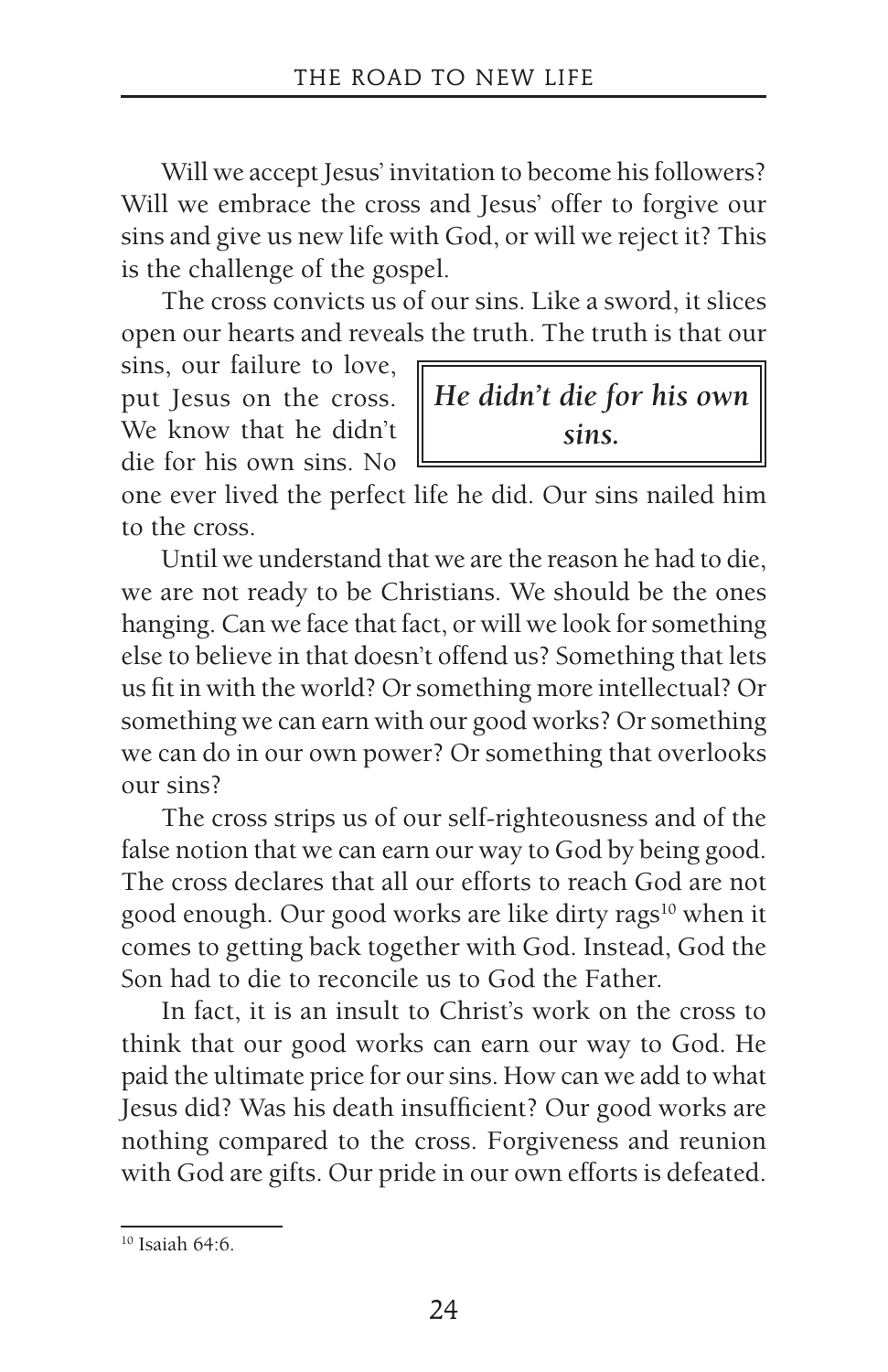We lay down our pride; it dies with the cross. Only the humble can receive the cross.

The cross declares God's love more than anything else. Laying down one's life for another is the greatest act of love.<sup>11</sup> And it is shocking that the infinite, all-powerful God would become a man and die for us. Even more amazing is that he did not do it because we were good people but because we weren't. We were sinners who had chosen to run our own lives without God. We constantly broke the law of love. But he created us, loves us, and gladly gave his life for his priceless people.<sup>12</sup>

The cross proves how much he values you and how much he wants friendship with you. He wants to heal your shame and brokenness. He wants you to know you are accepted, not rejected. He wants to walk with you through the tough times. He wants to give your heart the security of knowing he is with you and cares for you. He wants to give you purpose for your life. He wants to make your life a beautiful reflection of his goodness. He wants you to enjoy using your gifts and abilities to love others. He wants to give you self-acceptance, confidence, and boldness. He wants to give you the freedom and happiness that comes from knowing you will spend eternity in a paradise of joyful community with God and his followers.

So now the question is this: what will you do with his cross? Will you accept his invitation to follow him? The next three chapters explain how to become a follower of Jesus.

Because of his love for you, he humbled himself to become a man. Because of his love for you, he endured hostility and rejection from the Jewish leaders. Because of his love for you, he let them mock him, spit upon him, and whip him. Because of his love for you, he let them convict

 $\frac{11}{10}$  John 15:13.

 $12$  Romans 5:8.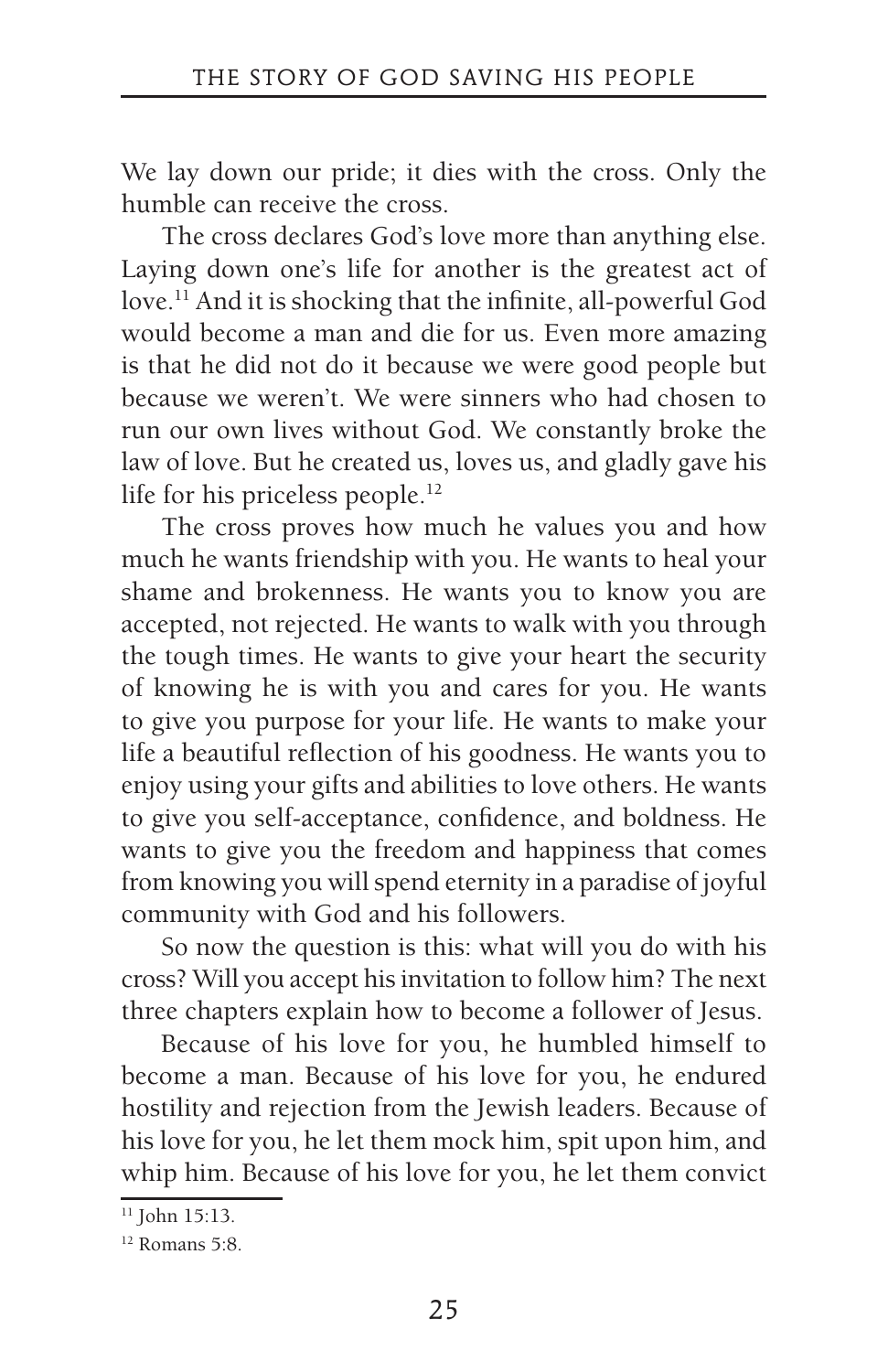him like a criminal. Because of his love for you, he quietly listened as the crowd called for his crucifixion. Because of his love for you, he let them drive nails through his hands and feet. Because of his love for you, he felt his flesh tear at the nails while hanging on the cross. Because of his love for you, his entire body was racked with pain as he hung. Because of his love for you, he was ridiculed—even while he died. Because of his love for you, he slowly suffocated until he died. Because of his love for you, he gave his all.

### *For prayer and refl ection*

When you think about the cross, how does it affect you? Does the cross help you understand God's love for you?

Do you want forgiveness of your sins?

Do you want to become a follower of Jesus? The next three chapters explain how to do this.

### *Prayer*

### *Prayer of openness to the gospel*

God, I open my heart to you and ask you to plant the truth about your Son there. Help me know that your Son died for my sins. Thank you for proving your love for me through the cross. I am open to becoming a follower of Jesus.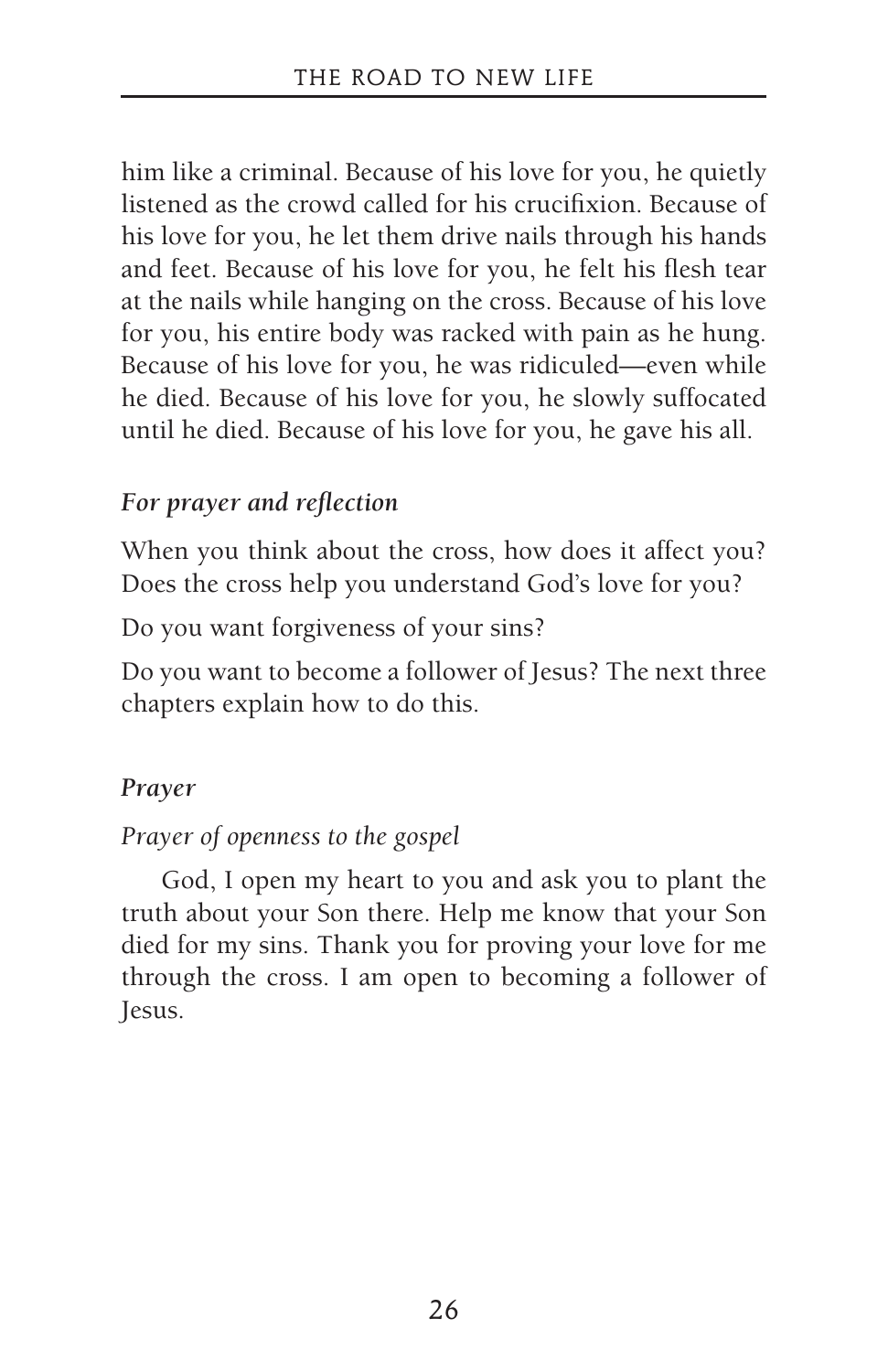# CHAPTER 3 CHAPTER 3

### REPENTANCE: TURNING FROM YOUR OLD LIFE



### **Will You Admire Jesus or Follow Jesus?**

NOW COMES THE time to respond to all that God has done and especially what the Son of God did on the cross. The cross is an invitation to turn from our old lives and follow Jesus. In return, he promises salvation, which is forgiveness of sins and a new eternal life with God. It is the life that our hearts long for. He pours his love out on us and gives us meaning, value, and fulfillment through an intimate relationship with him.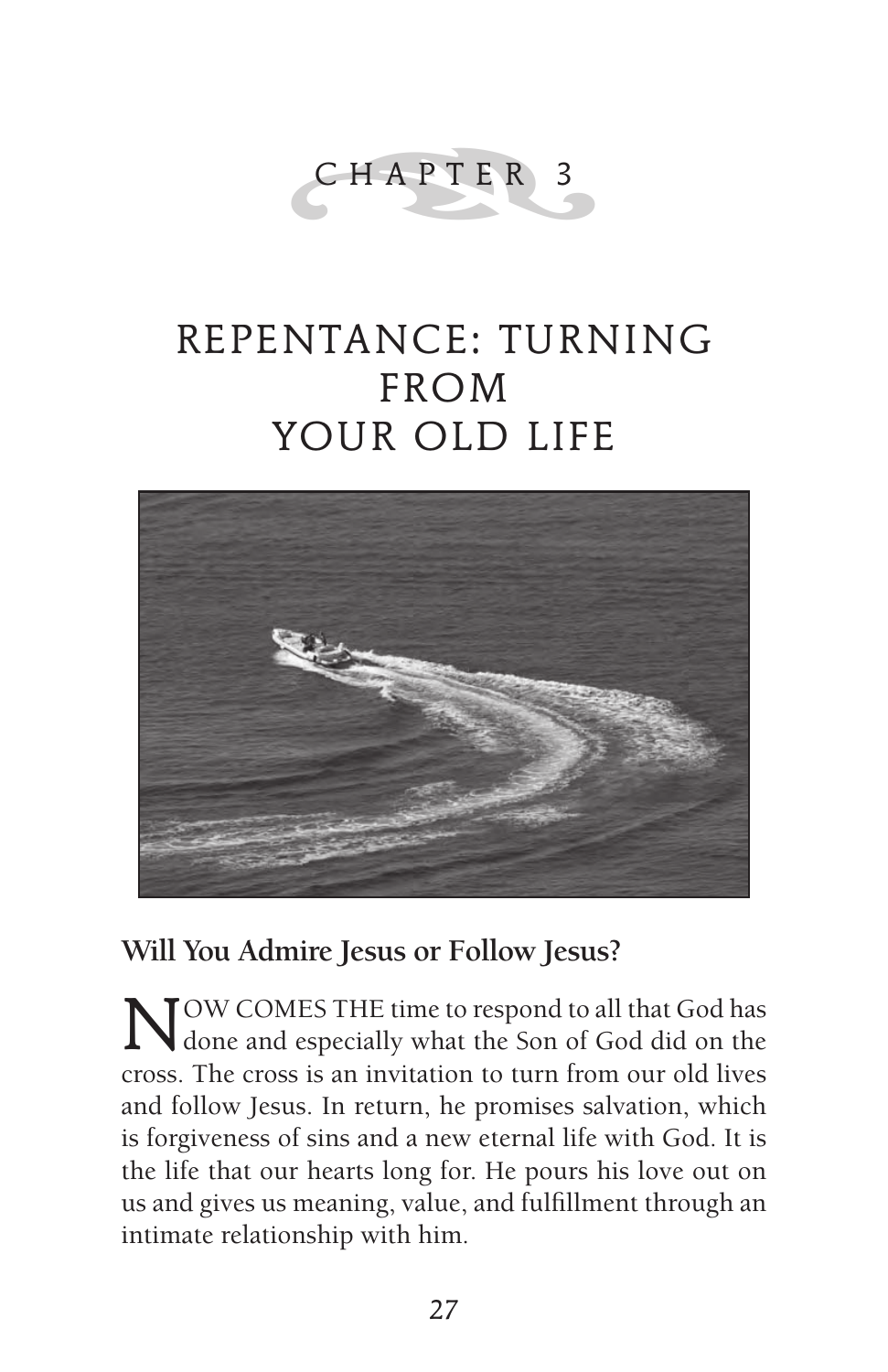You begin to follow Jesus by repenting of your old ways, believing in Jesus' message of salvation, and surrendering your life to him. When you do this, you are saved! This chapter and the next two explain these three responses.

The process of rescuing us continues throughout our lives because he keeps on transforming us and making us one with him. In the first chapter, we learned that he wants to save us from being disconnected from himself—our Creator and Lover. He wants to recover the communion with him and with others that we lost; that is the meaning of salvation. He wants to set us free from our old lives, make us his children, and bring us into his kingdom.

But you must make the decision to follow him, not just admire him. Before we look at repentance, it will be helpful to discuss the problem of admiration.

Some people admire what Jesus taught, but they never respond to his invitation to follow him. They might deceive themselves into believing that they are in good standing with God because they admire Jesus and believe in the things he taught. But this is just a way of easing our consciences while keeping ourselves at a distance from him. We don't want to pay the price of actually following him, but we're afraid of deciding not to follow him. By admiring Jesus and believing he was good, we can tell ourselves that we have decided for God. But if we were truly honest with ourselves, we would see that we are living in the land of indecision. This is just a way to numb our consciences and avoid choosing.

It is like telling yourself you want to become a tennis player, but you don't spend the time and effort to do so. You buy a tennis racket, you talk about tennis with your friends, and you watch tennis on television, but you don't actually play tennis. You feel like you are involved with tennis because you admire it and talk about it. But you are not really a tennis player.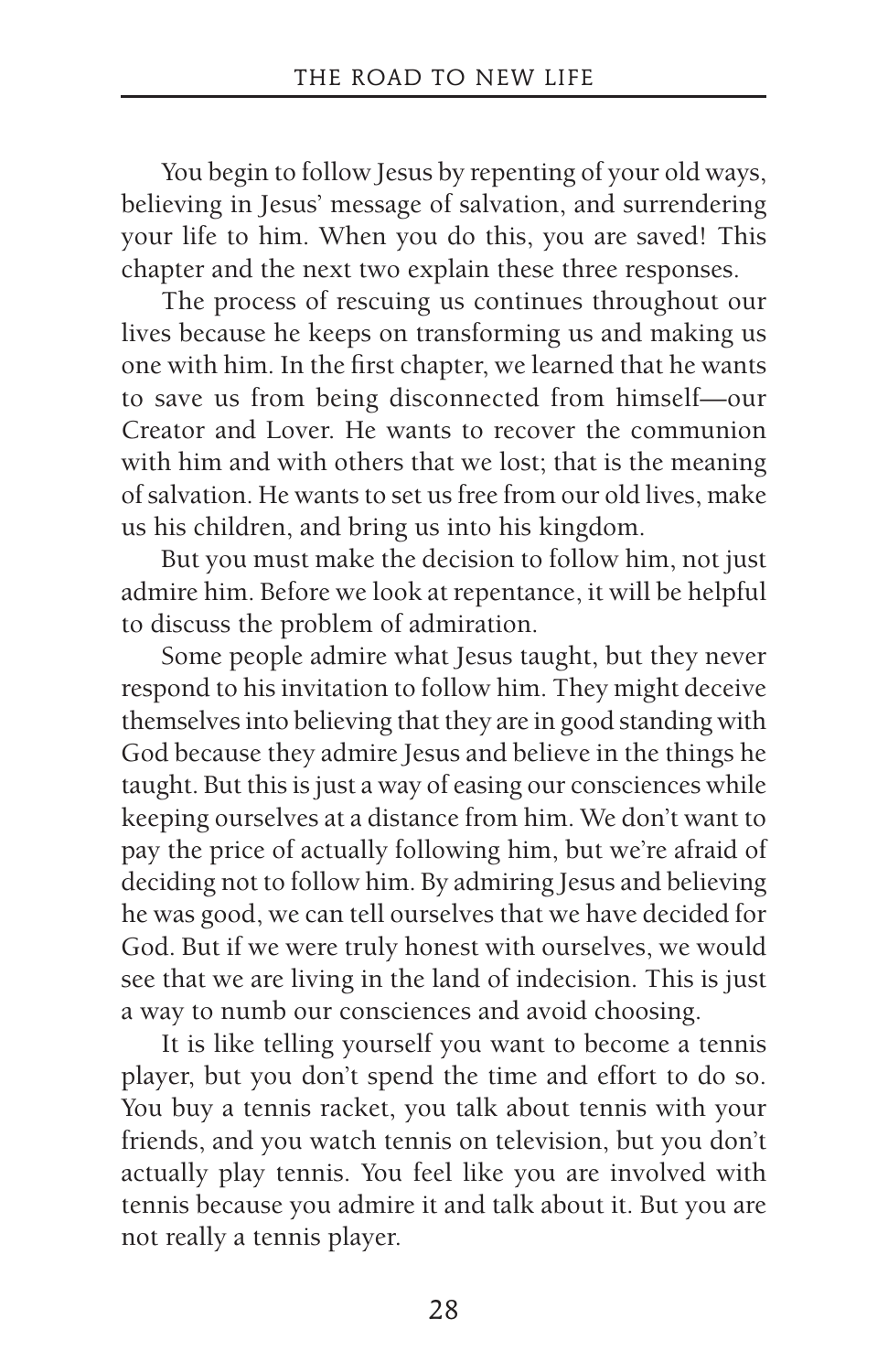Jesus doesn't want admirers; he wants players. He wants to give you so much, but he can't unless you decide to follow

*Jesus doesn't want admirers; he wants players.*

him. Admiration is really just a cowardly response to Jesus. Better to decide against him and become a pagan or better to try

every other religion on earth than to simply admire Jesus. At least if you try paganism or other religions, they might eventually bring you around to Jesus.

### For reflection

Do you admire Jesus but resist following him? Why?

### **Take Time to Consider Jesus**

On the other hand, taking time to consider Jesus is not indecision. Considering what he taught and what he did on the cross is a good thing. Jesus said that we should count the cost before we decide to follow him.<sup>1</sup> It is like a driver who takes time to examine a map to see if he wants to make a trip. So before you decide to follow Jesus, take time to consider what he said and what he asks of you. This book should help you understand the cost.

Unfortunately, Christian leaders often ask people to decide to follow Jesus before they have considered him. Perhaps you have been at a church service or youth meeting, and at the end of the talk, the speaker gives a short salvation invitation followed by a prayer. The prayer usually goes something like this: "Jesus, I believe you are the Son of God and that you died for my sins. Please come into my life

<sup>1</sup> Luke 14:28.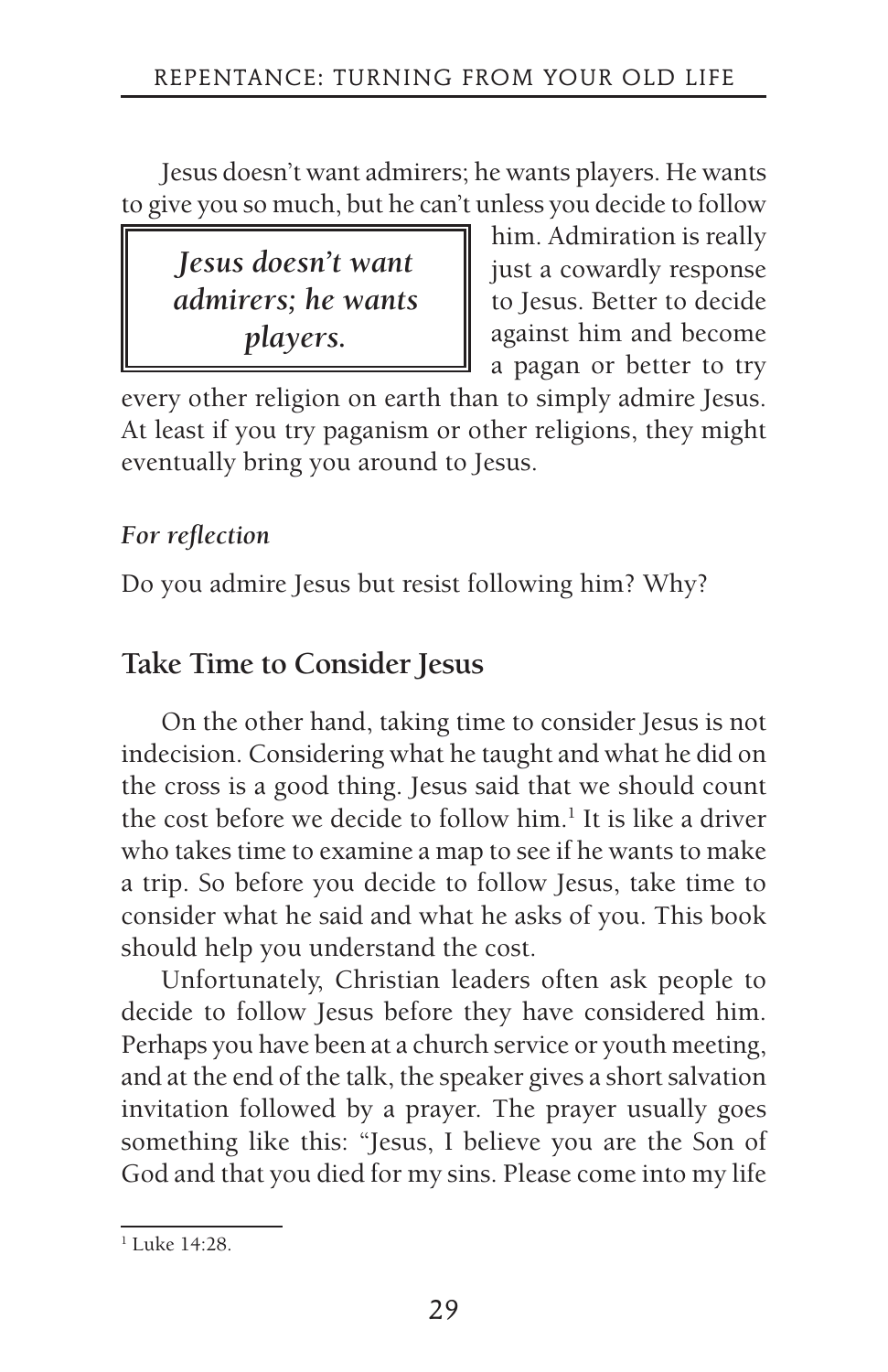and forgive my sins. I accept you as my Lord and Savior. I accept your gift of eternal life and thank you that I am going to heaven." Then the speaker tells those who prayed that prayer that they are now saved and going to heaven.

Perhaps you responded to a prayer like that, but nothing changed in your life. If so, you are like many others who respond but never experience salvation because they were not given the time and explanation to truly consider God's invitation to salvation. Did the invitation allow enough time

for you to be convicted about your sins? Did you have enough time to think about whether you really wanted to turn

*Jesus' life and death are an invitation to follow him.*

away from your old life? Did you have enough time to make the momentous decision to let Jesus be Lord of your life? Such matters deserve thoughtful and serious consideration. It takes time to make those decisions, and until you do, you are not able to receive God's salvation in Christ.

Jesus' life and death are an invitation to follow him—his teachings, his way of life, his love and submission to the Father, his way of treating people, and his way of suffering. This is the path to new life. Every other path leads to a dead end. He himself is life, and he promises to give true life to those who follow his narrow way. Your part is to decide whether to move in his direction or to move in another direction. His invitation to you is to choose to walk as he walked.

Following Jesus begins and continues with three responses: *repent, believe,* and *surrender*. You may not respond in that order, and you may even feel like it all happens at once, but all three responses will occur.

Sometimes the Bible says to believe, and you will be saved, but the word *believe* in the Bible includes repentance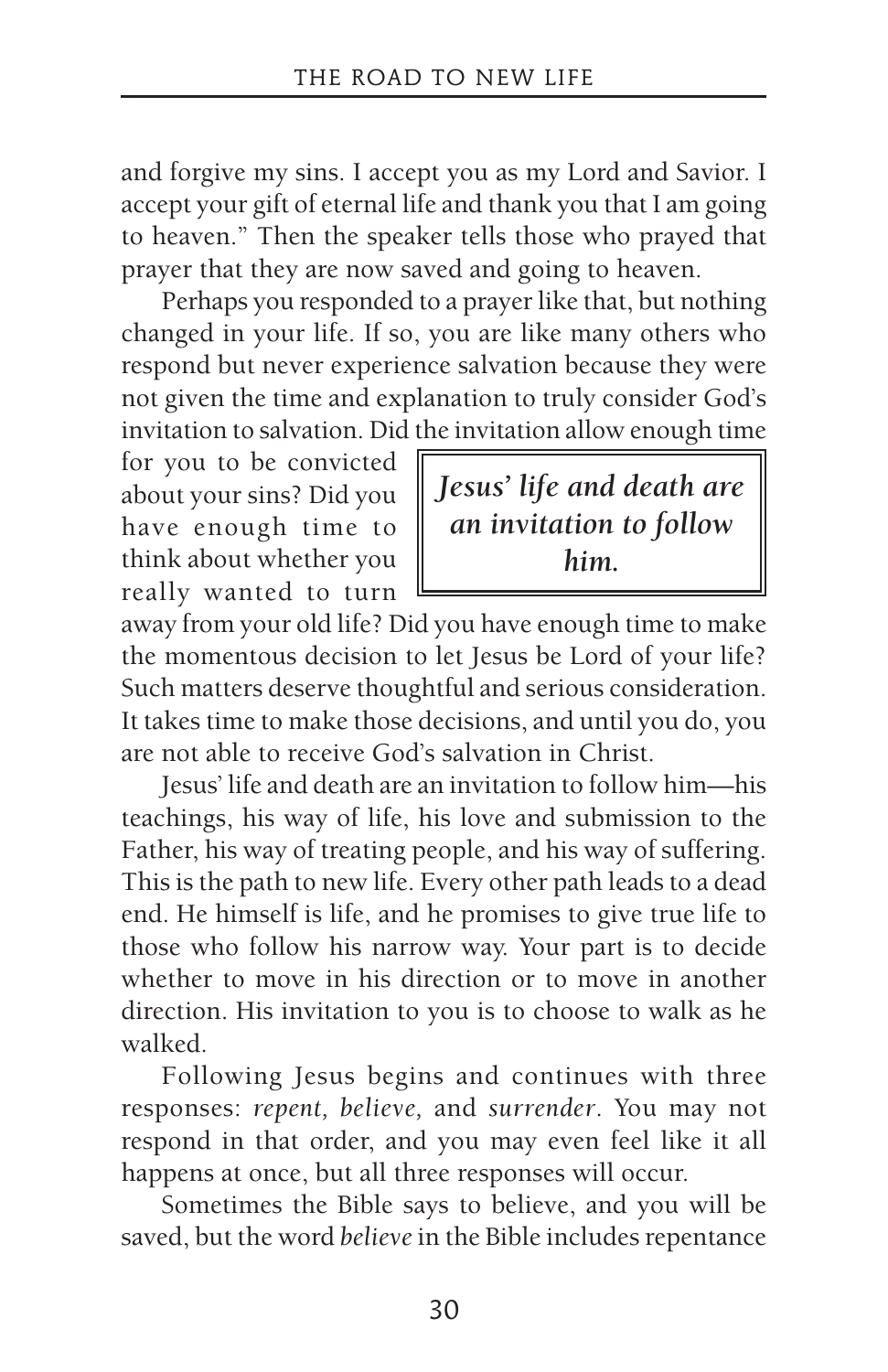and surrender. If you were on a journey and figured out that the road you were on was leading you in the wrong direction, then first you would *repent* by turning back. Next, you would *believe* in another road, and finally you would *surrender* yourself to a new road by actually traveling down it.

You could sum up the whole experience by saying you *believed* in a new road, or you could name each of the three responses when you believed. In the Bible, Jesus and his disciples teach about salvation in the same way. They use only the term *believe* or *faith* in some passages and use words about *repentance* or *surrender* in other passages.<sup>2</sup>

This chapter explains repentance, and the next two chapters explain believing and surrendering.

#### For reflection

Did you say a prayer for salvation once, but it did not change your life? If so, did you take time to consider what it means to follow Jesus?

### **The Process of Repentance**

The definition of *repentance* is to have a change of mind or heart that causes you to turn away from your old life.

*He doesn't call you to stop sinning—that's impossible.*

Jesus and his apostles repeatedly taught that repentance was a requirement for salvation. When Jesus began his ministry,

<sup>&</sup>lt;sup>2</sup> If you want to study this, you can begin with the following passages: Matthew 28:19; Mark 16:15–16; Luke 7:50; 14:27; 24:47; John 3:16; Acts 2:38; 3:19; 16:29–31; 20:21; 22:16; Romans 1:17; 10:9–10; and 1 Peter 3:21.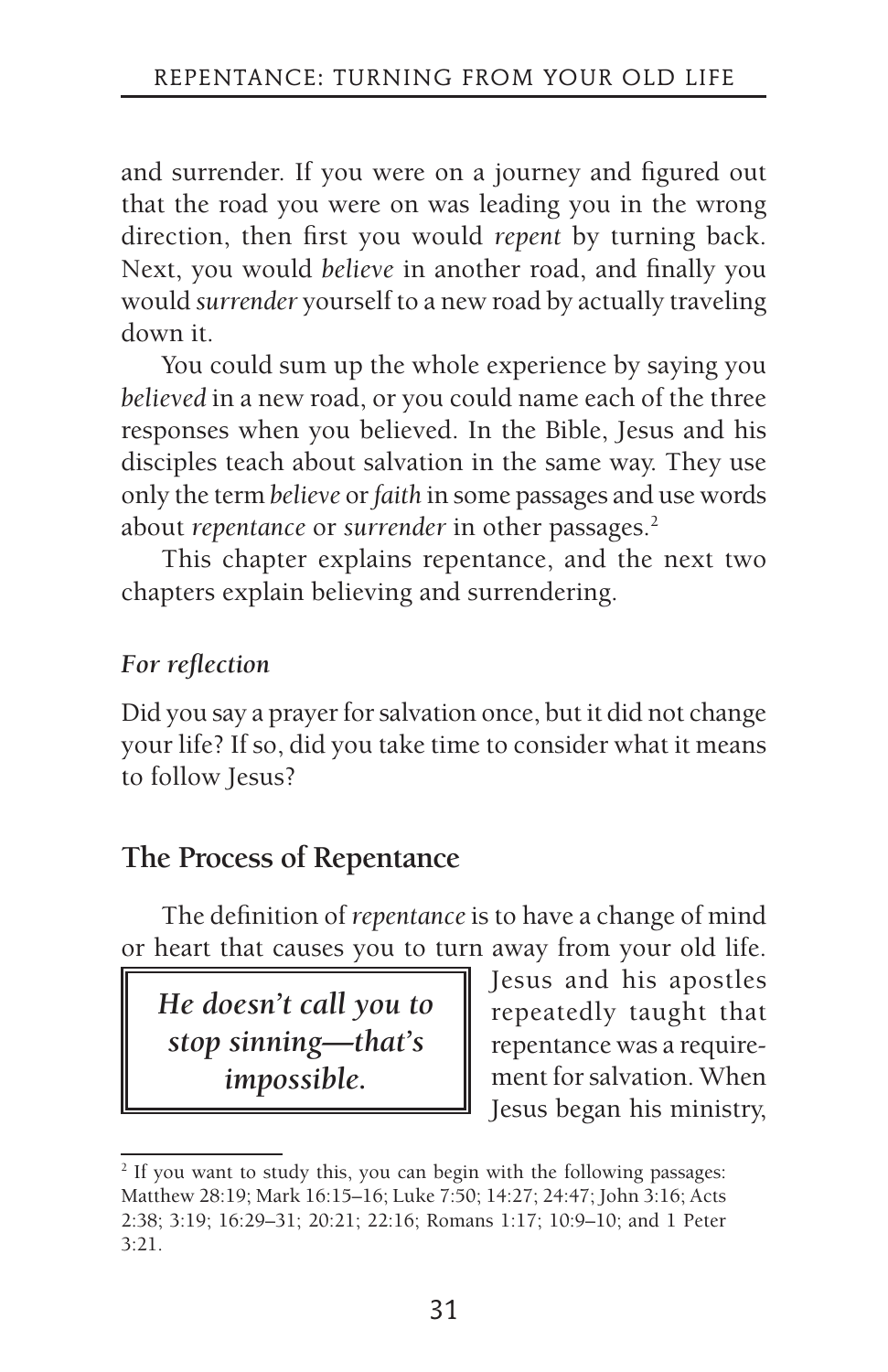he declared, "The kingdom of God is near. Repent and believe the good news!"3 He also said, "I have not come to call the righteous, but sinners to repentance."4 After Jesus rose from the dead, he explained that now "repentance for forgiveness of sins would be proclaimed in His name to all the nations."<sup>5</sup> When Jesus' apostle Peter preached his first sermon to the crowds at Pentecost, his instruction to them was to repent and be baptized for the forgiveness of their sins.<sup>6</sup> The apostle Paul sums up his teaching by saying that people must turn to God in repentance and have faith in our Lord Jesus.<sup>7</sup>

So when God calls you, he calls you to repent. He doesn't call you to stop sinning—that is impossible. He calls you to decide to turn away from your old life, from sin and self, and turn to him. He will help you to get rid of your sin over time.

If God is calling you to follow him, then he will help you decide to turn away from your old life, but doing so may still be hard. You may be comfortable with your old life and may want to keep doing some sins. But he can help you choose.

The life of William Wilberforce is a good example of repentance. He was born in 1759 in Hull, England. He was gifted and ambitious, and at the age of twenty-one, he won a seat in the House of Commons in the English Parliament for his city. Soon his eloquence and gifting enabled him to win the prestigious seat for the County of Yorkshire at the young age of twenty-four. Wilberforce was enjoying the

<sup>3</sup> Mark 1:15 NIV.

<sup>4</sup> Luke 5:32 NIV.

<sup>5</sup> Luke 24:47.

<sup>6</sup> Acts 2:38.

<sup>7</sup> Acts 20:21.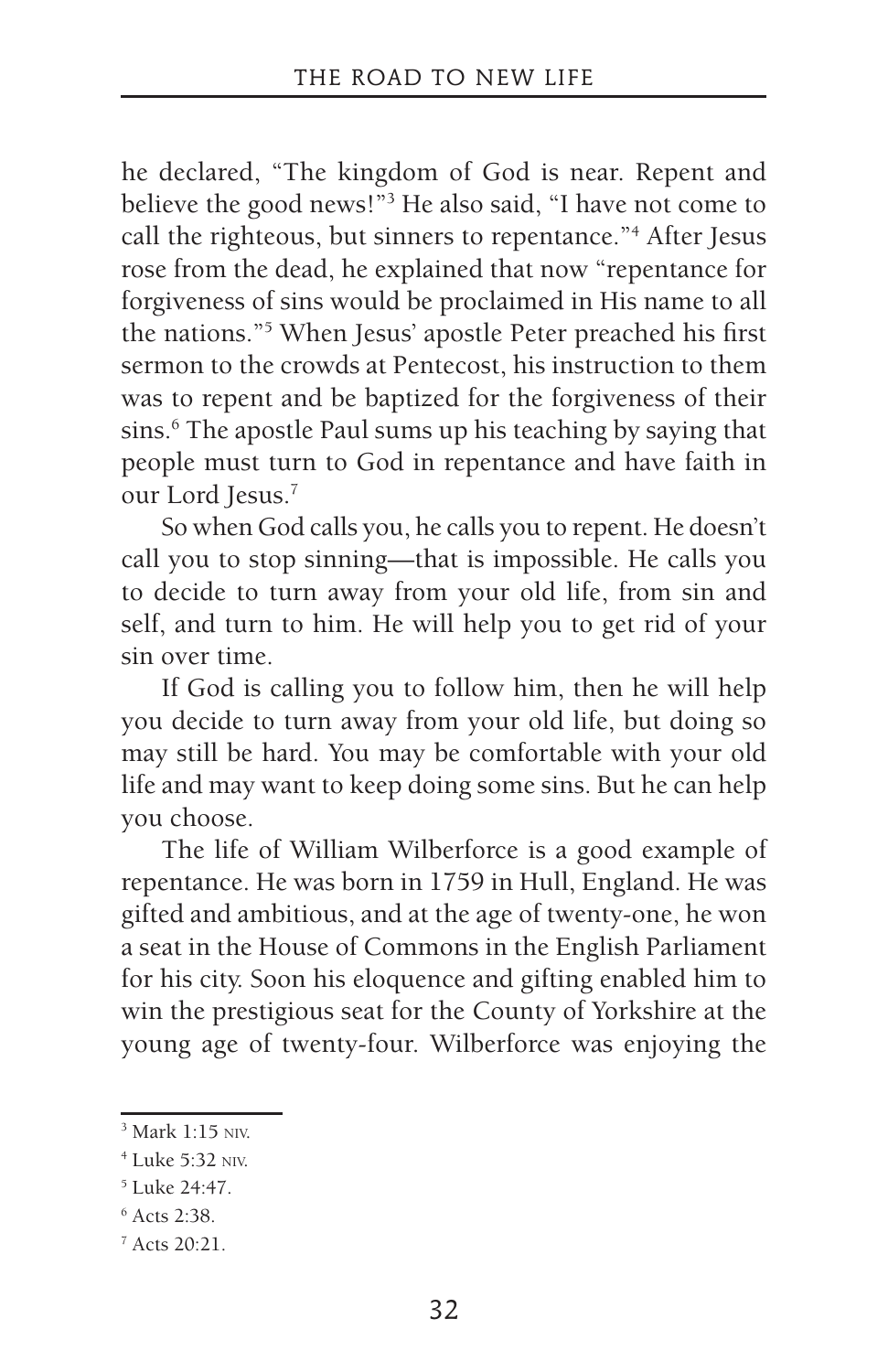high life and later admitted that his goals were advancing his own career and status.

But a friend of his, Isaac Milner, convinced him of the truth of Christianity. At this point, Wilberforce turned away from his old life of self-ambition. His quandary now was how to serve the Lord; should he serve in politics or as a minister? He chose politics and became the voice in England for the abolition of slavery. His powerful influence eventually led to the elimination of slavery in British territories. By giving his life to fighting injustice instead of seeking his own ambitions, Wilberforce demonstrated the true repentance that occurred in his heart when he first believed.

You may be afraid of what you will lose when you turn away from your old life. You may be afraid of losing some pleasures. You may think that following Jesus will be boring or a constant strain. You may be afraid of losing the admiration of your friends and relatives.

Let me be honest with you. You *will* lose some of these things (although following Jesus is not boring or a constant strain), but you will gain much more. That is why Jesus said we should count the cost. The things you lose are like a rotting bridge that you have been using to try to reach happiness or peace. The bridge may look good on the outside, but it is rotting from the inside out, and eventually the wood will turn to dust. Your friends, your abilities, your job, your pride, your money, your spouse, your children, your hobbies, your pleasures, your status, your brains, your muscles, your looks, your wisdom, your philosophy, your success, your pain, your self-pity, your defenses, your coping mechanisms, and the power of yourself are all rotting bridges if you depend on them for true life. You will never reach the other side, and you will eventually fall through.

Repent from trusting in these things. Some of these things are good; they are gifts from God, but they can only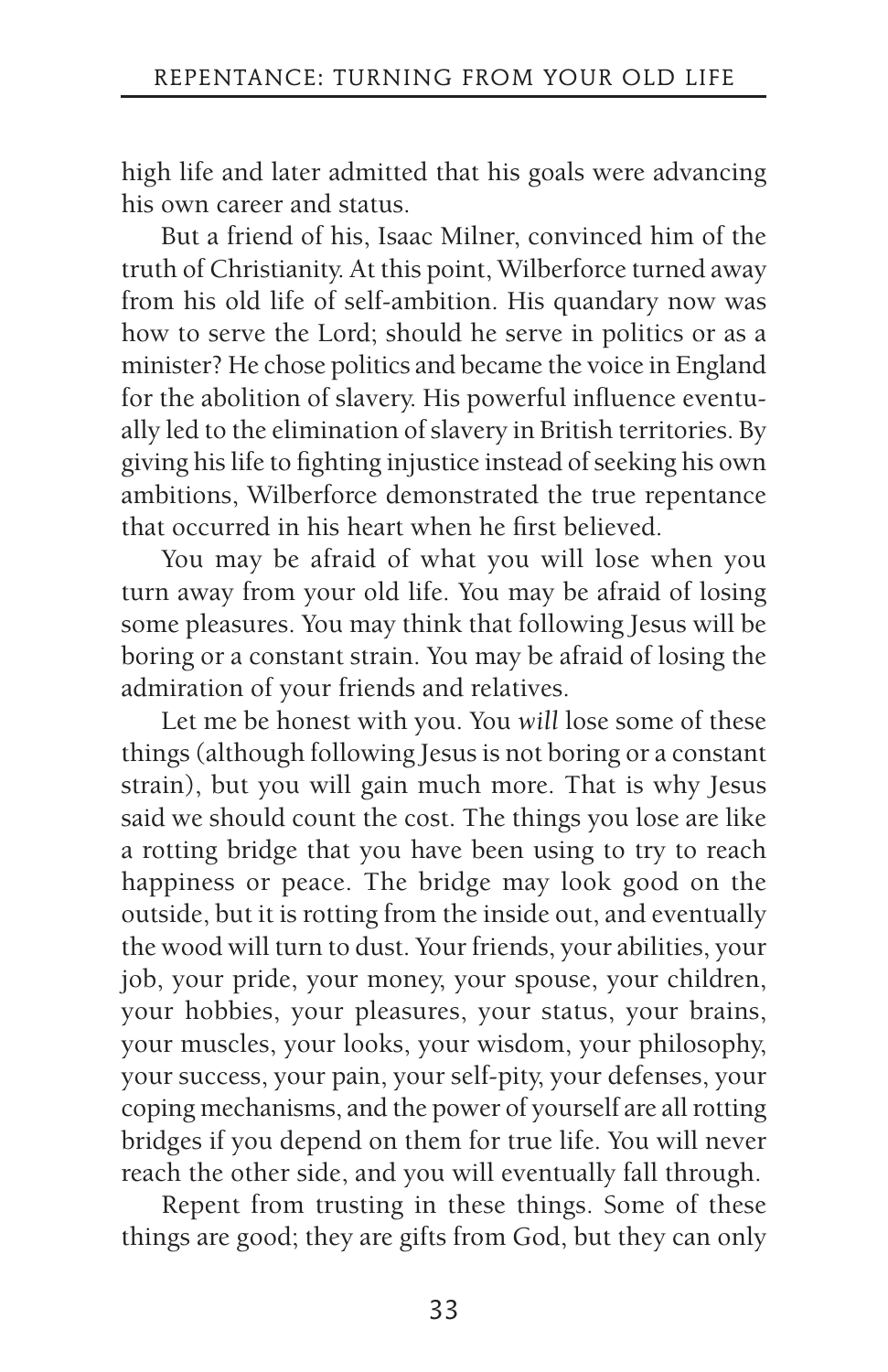bring limited happiness at best. They cannot bring eternal life. Jesus said, "I am … the life."8 He is the only one you can trust for eternal life.

Repentance begins with sorrow in your heart.<sup>9</sup> If you have been convicted of sin as we discussed in chapter 1, then the next feeling in your heart should be sorrow. (Remember that sin is anything that breaks the law of love.) When you realize how much you have sinned, how often you have hurt people, and how you have continually rejected God, you should feel sorrow—maybe even shed tears.

If you haven't felt sorrow yet, then ask God to give you a true understanding of and sorrow for your sin. Give him some time, and it will begin to grip your heart. Sorrow for sin is a wonderful gift from God and should lead you to repentance and salvation.

Not all sorrow leads to repentance, however. Some have sorrow for their sins, but they stop there. They may think that sorrow is enough, but they don't really want to turn from their old lives. Some don't think they *can* turn away from their sins, and all they can do is be sorry. Others think their sins stop them from coming to God; they don't know that God desires people who know they are sinners.

Don't stop at sorrow. Let it lead your heart to repentance.

Be careful of half-hearted responses. Just feeling guilty and admitting your guilt is not repentance. Just conviction of sin is not repentance. Regret for your "mistakes" is not repentance. And regret for your sins is not repentance. Sorrow by itself is not repentance. Asking for forgiveness is not repentance. Asking God to save you from your sins is not repentance. Fear of God's judgment is not repentance.

<sup>8</sup> John 14:6.

<sup>9</sup> 2 Corinthians 7:10.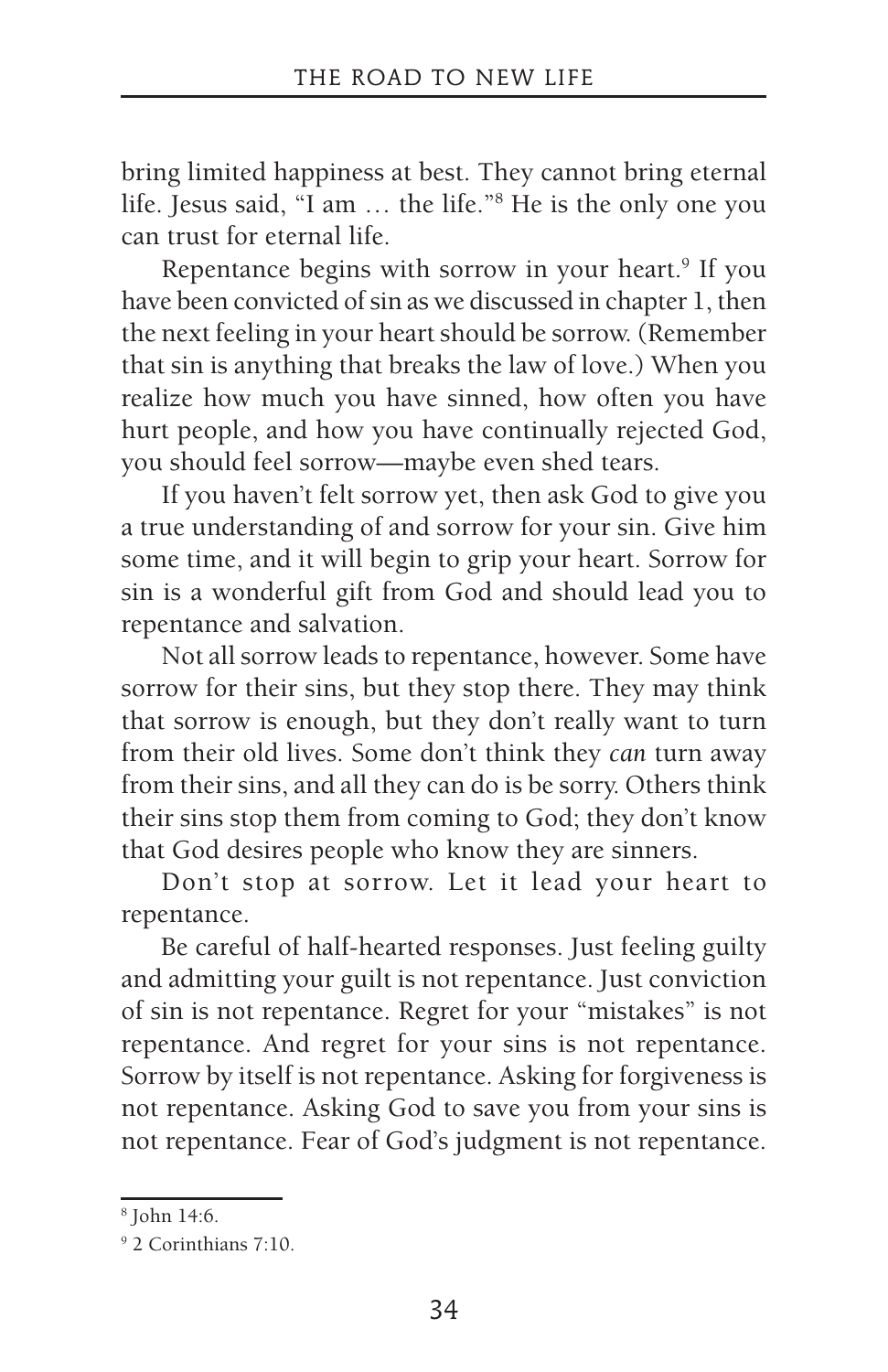None of these by themselves include an actual choice to turn away from your old life—that is true repentance.

Repentance is a matter of the heart. It is a matter of giving up your hold on your own way of living. Let go of your grip on your old ways and on the way you run your life. If you have a love affair with your old life, it is time to

*If you have a love affair with your old life, it is time to break up.*

break up. Your old lover is ruining you and keeping you from the infinite Lover. Let the truth about your sins sink into your

heart, and when you do, that reality will show you your need for God.

Remember the deep longing and loneliness that live in your heart. Remember how your separation from God leaves you without peace, meaning, and hope. Remember how much God longs to be close to you and to show you how much he loves you. He wants to adopt you as his own child. Let these truths move your heart to turn from its usual ways.

Why would you want to continue down your old road when it only leads to an eternity away from God and his love and blessings for you? If you don't turn away, you will spend forever in misery.

You will find new life if you decide to turn away from all the ways you have sought happiness without God: abilities, possessions, people, power, sex, sports, entertainment, or hobbies. And you need to turn away from the sins that come from inside your heart: anger, lust, pride, self-exaltation, self-sufficiency, rebellion, hatred, greed, dishonesty, unkindness, disrespect, neglect of the needy, selfishness, envy, gossip, fighting, arrogance, boasting, revenge, violence,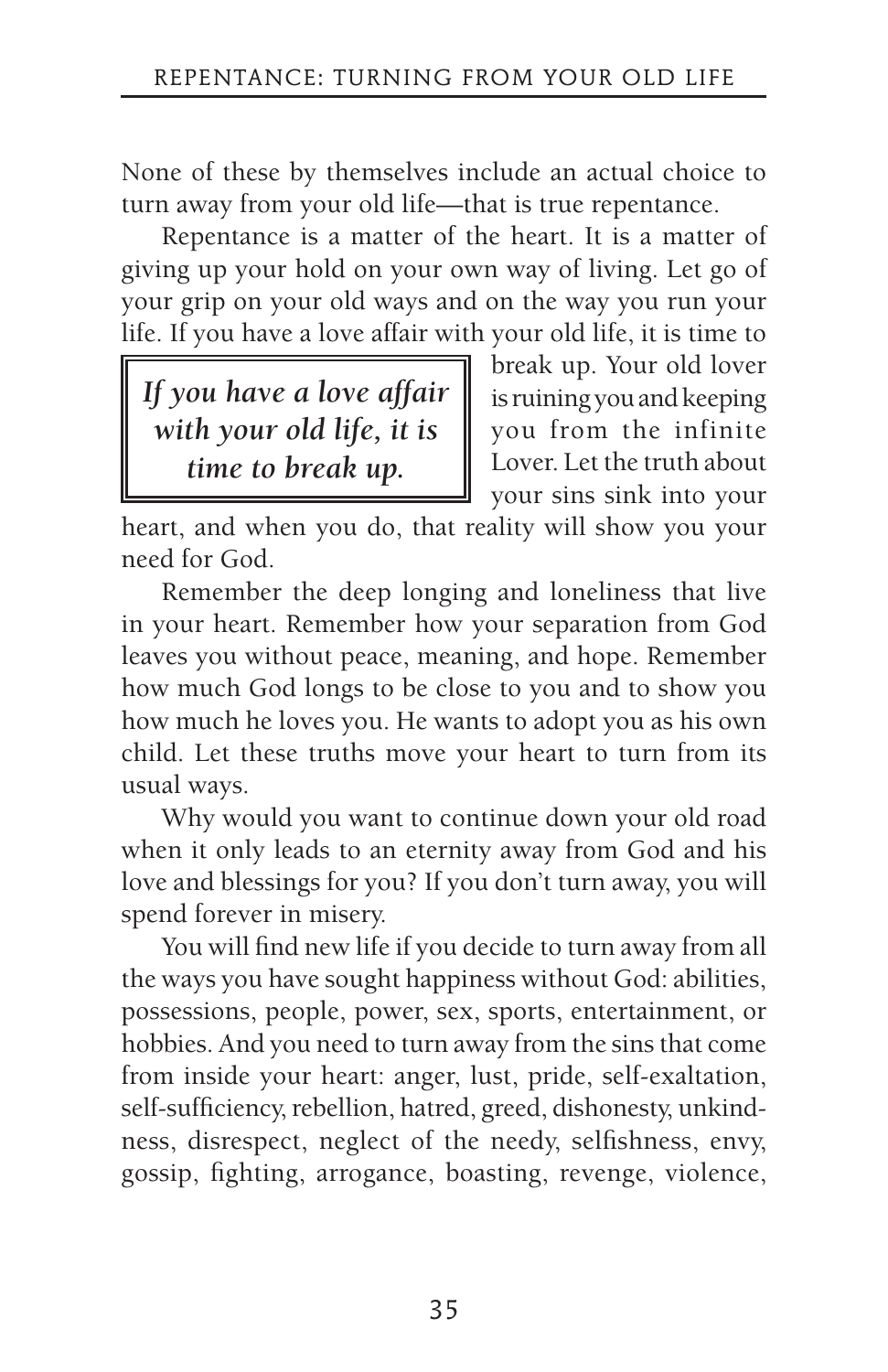jealousy, gluttony, and all the other dark and evil things you do.10

You even need to start turning away from unforgiveness and grudges against people who have hurt you. We've all been hurt, but now is the time to let go. And finally, you need to start turning away from running your own life. All these sins damage your soul and keep you from the one who can give you true life.

Take time to count the cost. Take time to let repentance fill your heart so that you truly do want to turn away. Ask God to give you a repentant heart. Then you can wholeheartedly choose to turn away from your old life.

The good news about repentance is that when you decide to turn away from your old life, it does not mean that you are choosing to stop sinning. You do not have the power to do so. You might be able to stop doing many of your sins, but until God saves you, you will still have a corrupt nature and a deep loneliness that constantly nurtures sin in your heart.

When you repent, you are just choosing to no longer go in the old direction and no longer set your heart on the old things. When you believe in Jesus and surrender to him, then he will help you to stop sinning, to stop breaking the law of love. This is a key difference between Christianity and all other religions: God promises to do the work in you. You do not have to make yourself good. He will send his Spirit to dwell in you and restore your heart so you can love God and others.

Don't make the mistake of thinking that you have to clean up your life before you come to God. You can't do it. You can only come to God as a dirty sinner who has decided to turn away from your old life.

<sup>10</sup> Many of these sins and others are found in Romans 1:29–32 and Galatians 5:19–21.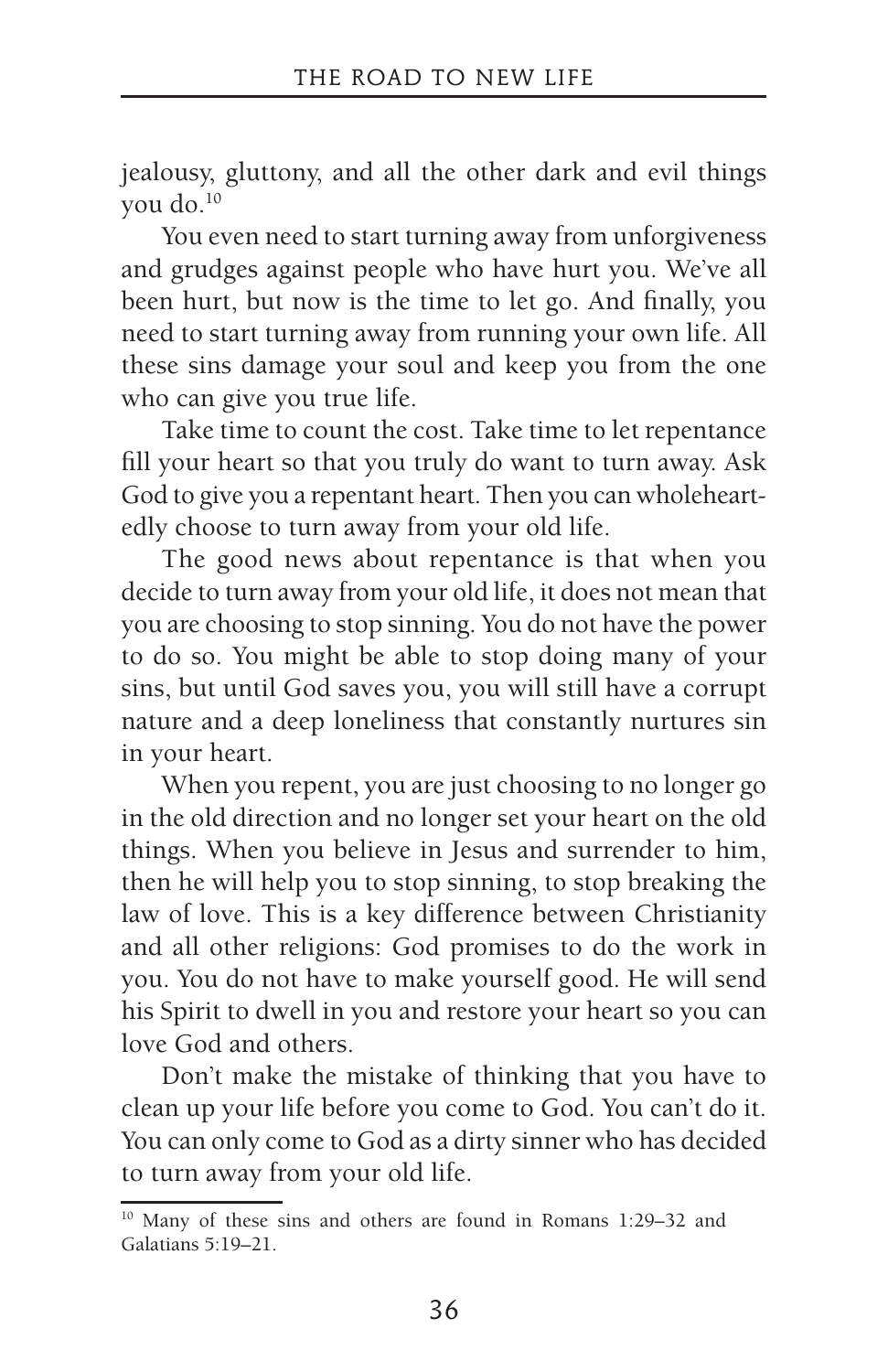So when you repent, believe, and surrender to Jesus, you will not sin as often. You may even think you are winning the battle in your own power. But actually a mysterious blend of God's power flowing into you enables you to stop breaking the law of love. In fact, God gives you the desire to continually repent and turn to him. God convicts you of sin; you do not convict yourself. From beginning to end, it is all God's initiative and work. You just respond to him, and he will enable you to respond.

If you are not ready to turn away from your old life, then you are not ready to receive salvation. But you can continue to ask God to help make your heart ready. And you can spend time with Christians, go to church, and keep your heart open to God's work.

When you are ready to repent, it may be helpful to list your sins. Write down the ways you break the law of love toward God and others. List your sinful attitudes as well as your sinful actions and habits. Everyone has his or her own combination of sinfulness. When you repent, tell God that you don't want your old life and are turning away from it, that you are choosing against all your old ways, that you are a sinner, and that you are coming to him to make you clean. Tell him that you are changing roads to follow his road to love and community with him and others.

#### *For refl ection and prayer*

Where are you in the process of repentance?

Do you have sorrow for your sins? Do you have the desire to turn away from them?

Are you ready to decide to turn away from your sins?

Consider the prayers below. Pray one if it reflects your heart.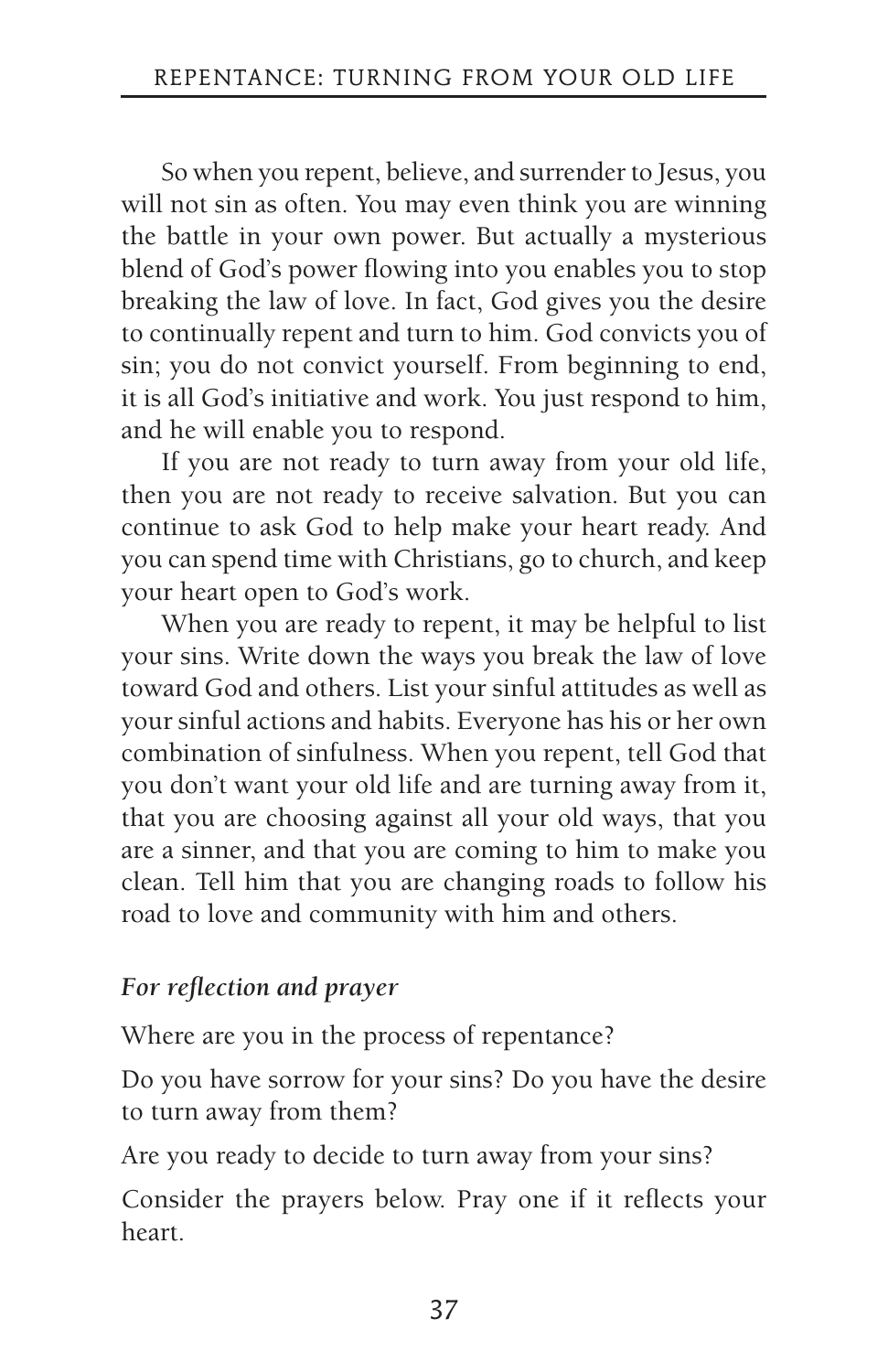#### *Prayers*

#### *Prayer for sorrow*

God, I open my heart to you and give you permission to touch me and to give me true sorrow and remorse for my sins. I want to know and feel the impact of my sins on myself, on others, and on you.

#### *Prayer for the desire to repent*

God, I open my heart to you and ask you to give me a heart of repentance. Let my sins smell like a pile of manure to me. Let my old life be like a bad taste in my mouth. Work in my mind and heart so that I choose to turn away from my old life and turn to you.

#### *Prayer of actual repentance*

God, I don't want my old life, and I'm turning away from it. I now choose against all my old ways. They include (list ones you are aware of), and I am no longer trusting in them. I am turning away from being the boss of my life. I am a sinner, and I am coming to you to make me clean. I am changing directions to follow your road to restoration of love and community with you and others.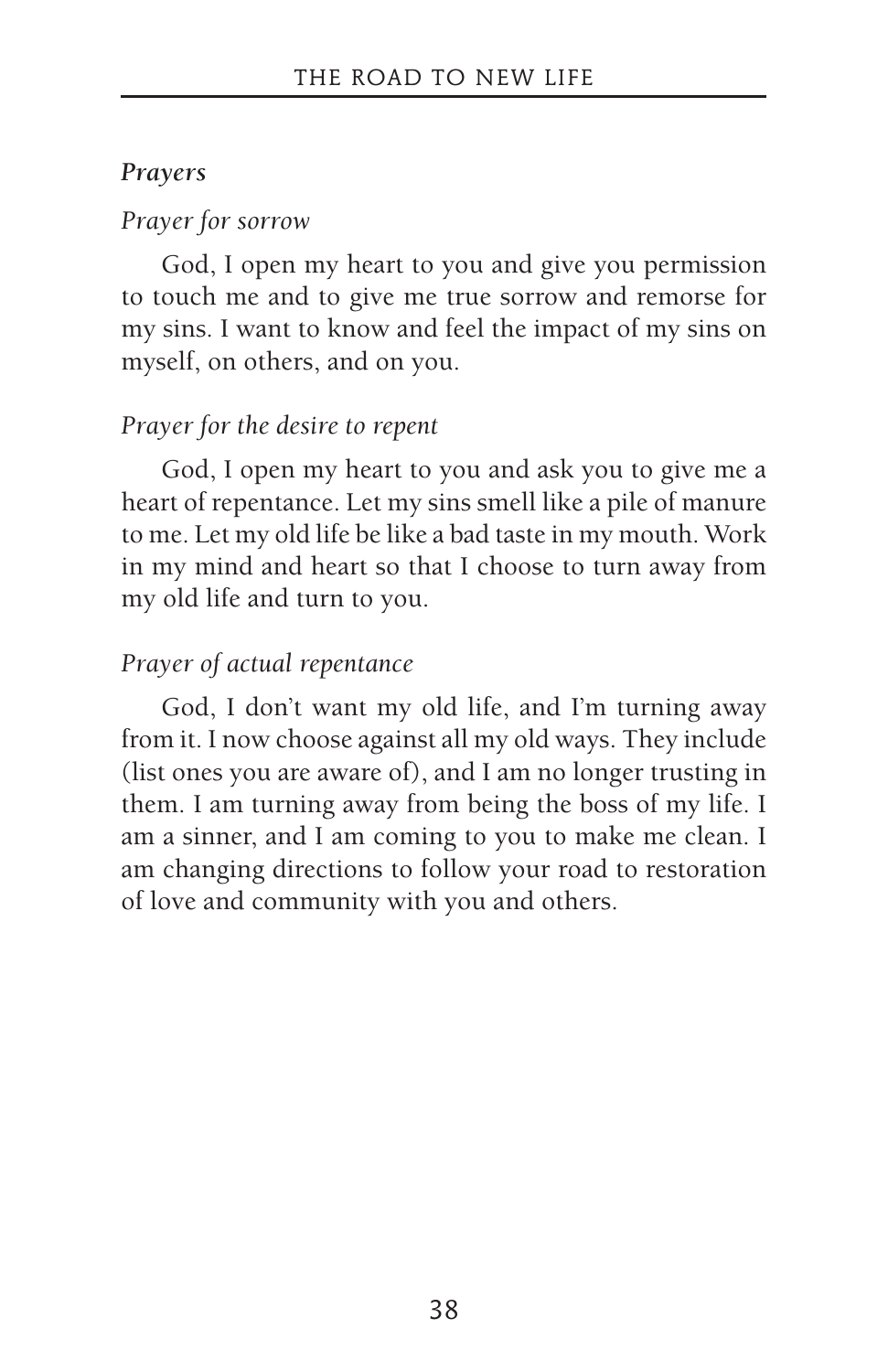

# BELIEF: ACCEPTING THE TRUTH FOR YOURSELF



#### **Openness, Hearing, and Faith**

I summed up in three responses: *repentance, belief,* and N CHAPTER 3, we saw that following Jesus can be *surrender*. This chapter is about believing or faith (the two words are interchangeable), although faith can also refer to all three responses.

In chapter 1, you learned that God wants to unite with you in love. He wants to bring you into a kingdom community of love with other followers of God. But your sin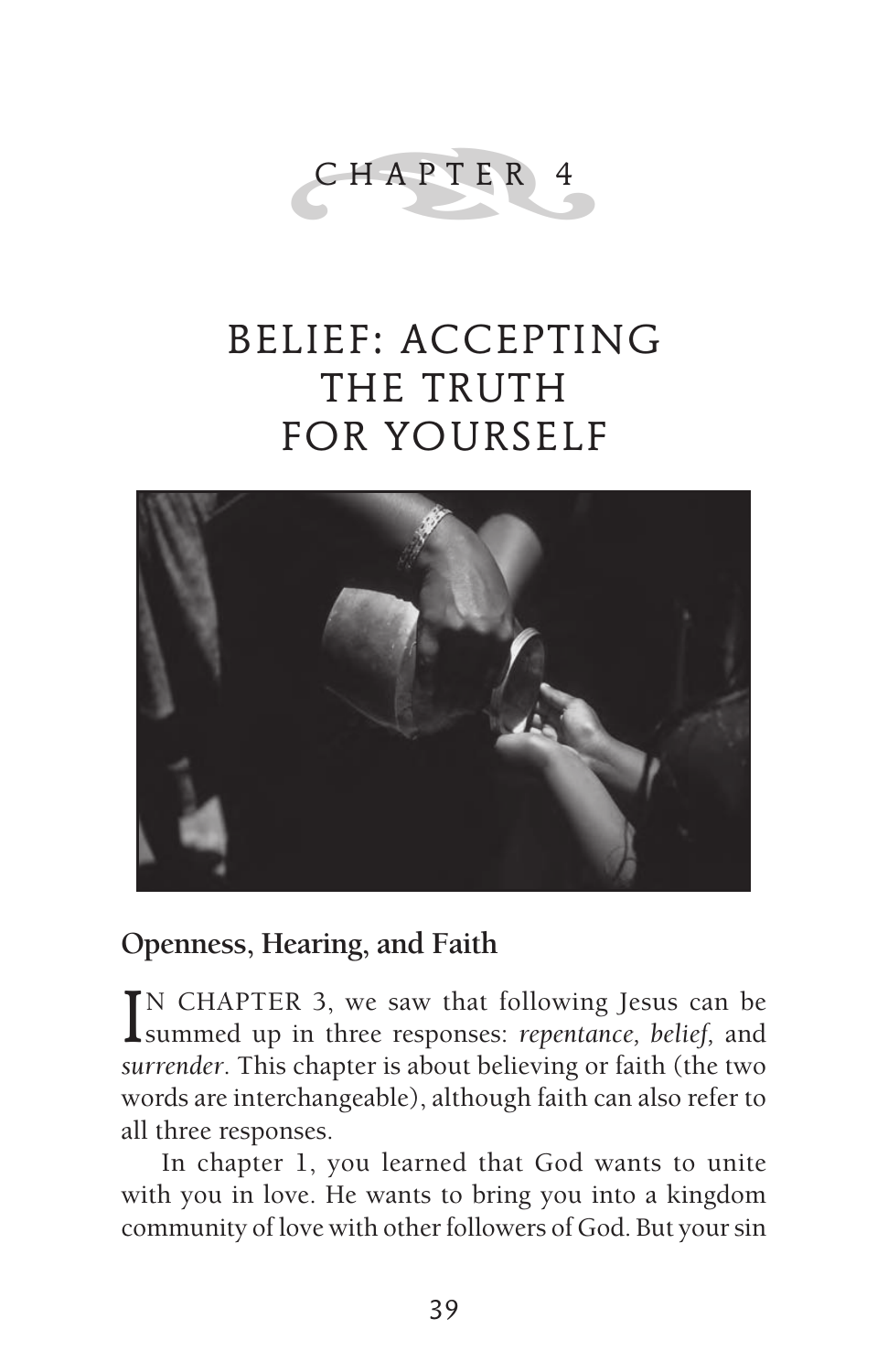of breaking the law of love for God and others is blocking this. In chapter 2, you learned that he provided a way for you to receive forgiveness of sins and reunion with God. He sent his Son to die for your sins. In chapter 3, you learned that he is calling you to repent of your old life because you are breaking the law of love. Now he is calling you to believe in his Son so he can set you free from your old life, unite with you, and bring you into his kingdom of love and wholeness.

God wants you to hear all these messages because faith comes through hearing God's Word.<sup>1</sup> These are the words of God calling you to himself. He wants to be with you. He wants to put his life and his Spirit in your heart. He wants to set you free. He wants to give you a new heart that will experience his peace, joy, and love in spite of the difficulties of life. He wants to show you the meaning of your life and give you a purpose for living.

But your heart must be open to hearing God's message. If your heart is open, he will begin to give you faith.

As you read this book, how are you responding? What is happening in your heart? Is it open? Can you hear God

calling you? You have a choice either to listen or to close your ears and heart. Listen with your heart as well as your mind. Christianity does not contradict reason, but it does transcend it.

*As you read this book, how are you responding? What is happening in your heart? Is it open?*

Your heart has its own thoughts about all this. Let God's words touch and embrace you. Let them sink all the way down into your spirit. "Today if you hear His voice, do not harden your hearts."2 It is your choice whether to harden

<sup>1</sup> See Romans 10:17.

<sup>2</sup> Hebrews 3:15.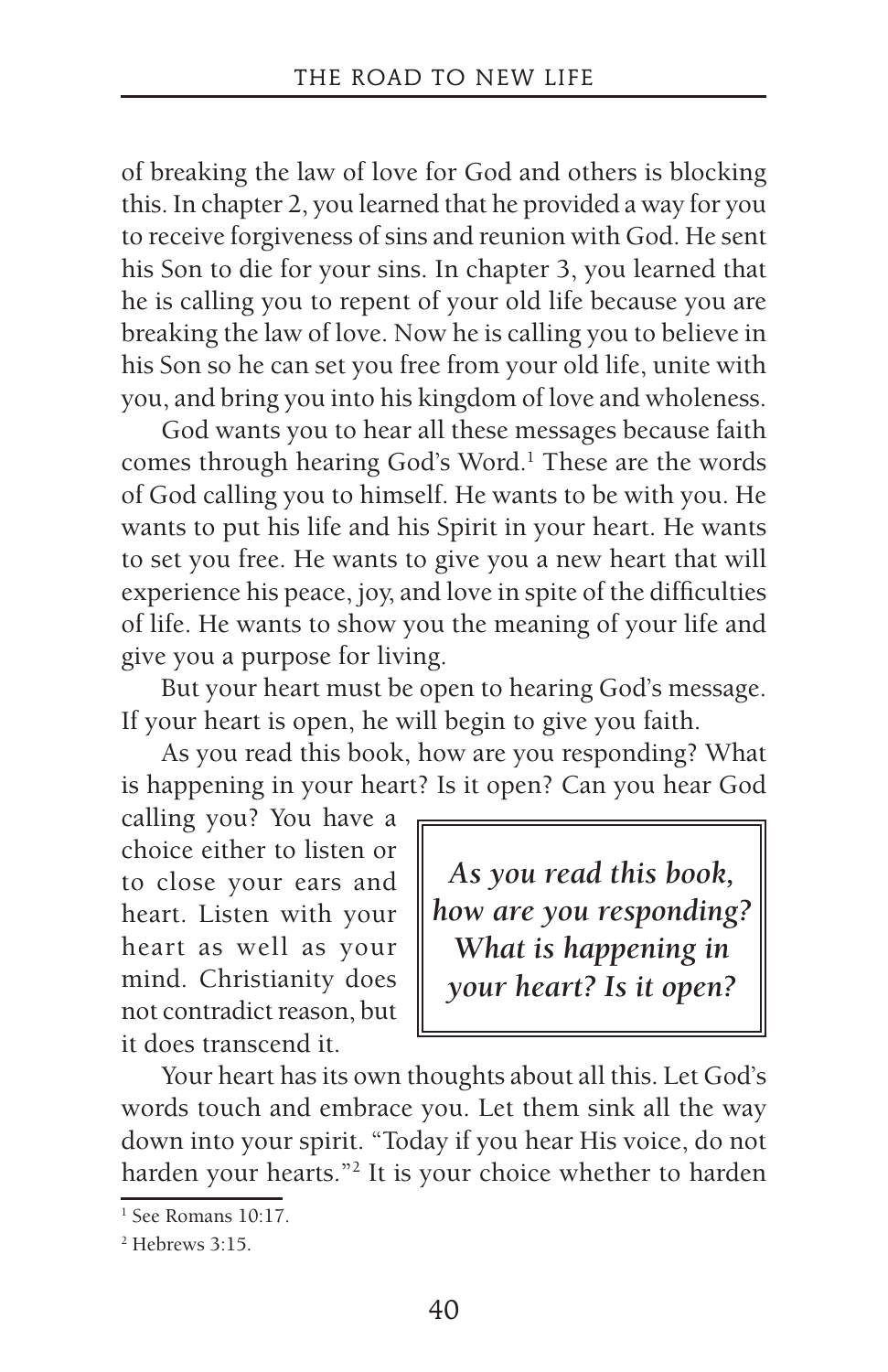your heart against his voice or to let his words break into your heart and spread his life and light into every corner. Jesus said, "He who has ears to hear, let him hear."3 When Jesus taught in Israel, he lamented,

For the hearts of these people are hardened, and their ears cannot hear, and they have closed their eyes so their eyes cannot see, and their ears cannot hear, and their hearts cannot understand, and they cannot turn to me and let me heal them.4

If your ears cannot hear, if they cannot open up to what God is saying, then ask him for help. Ask him for ears to hear. If you desire him, then tell him, and he will show you.

Our roles are not to figure out ultimate truth with our own minds; our roles are to hear, consider, and receive by faith. He has revealed the truth. He sent his Son to be born in a specific place and time in history. Jesus lived and served and died and rose again. This is God's revelation of truth and salvation. He did not expect us to figure this out ourselves. In his mercy he reveals it to us in Jesus and asks us to receive it. Do God's words resonate as truth in your heart? Do you sense his calling you? Can you "hear" that Jesus is your salvation? Do you sense the dawning of faith in your heart?

<sup>3</sup> Matthew 11:15.

<sup>4</sup> Matthew 13:15 NLT.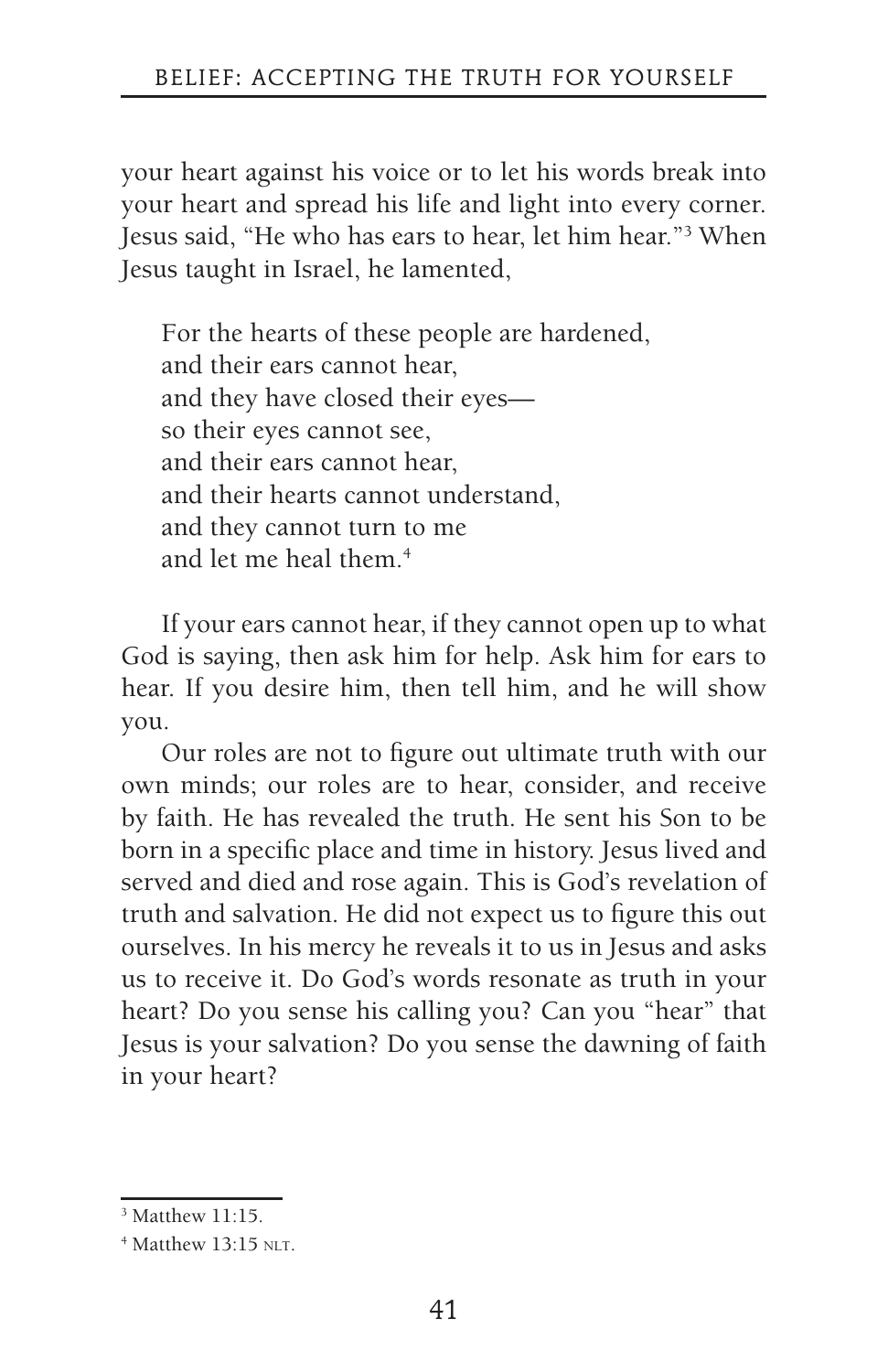#### *For refl ection and prayer*

Is your heart open to hearing God? If not, why not?

Do you have anger or a grudge against God that is blocking you from being open to him? If so, can you talk to him about it, then ask him to help you let go of it as much as possible?

Has a Christian or a church hurt you? Is this keeping you from God? Can you forgive them?

Does a grudge or frustration about life or another person block you from being open to God? If so, can you talk to God about it, then ask him to help you let go of it as much as possible?

#### *Prayer*

#### *Prayer for spiritual hearing*

God, I want to be able to hear your words. I want my heart to be open to truly hear and believe the message of the gospel. Open my spiritual ears and help me to believe. I open up to you and ask you to help me hear you calling me.

# **What God Asks You to Believe**

God is asking you to believe the gospel, which is his message of salvation. Believe that Jesus was the Son of God, which means that he was and is divine. "For in Him [Christ] all the fullness of Deity dwells in bodily form."5 The apostle John referred to Jesus as the Word and stated that "the Word was God."6 Jesus Christ was more than just a man; he was

<sup>5</sup> Colossians 2:9.

<sup>6</sup> John 1:1.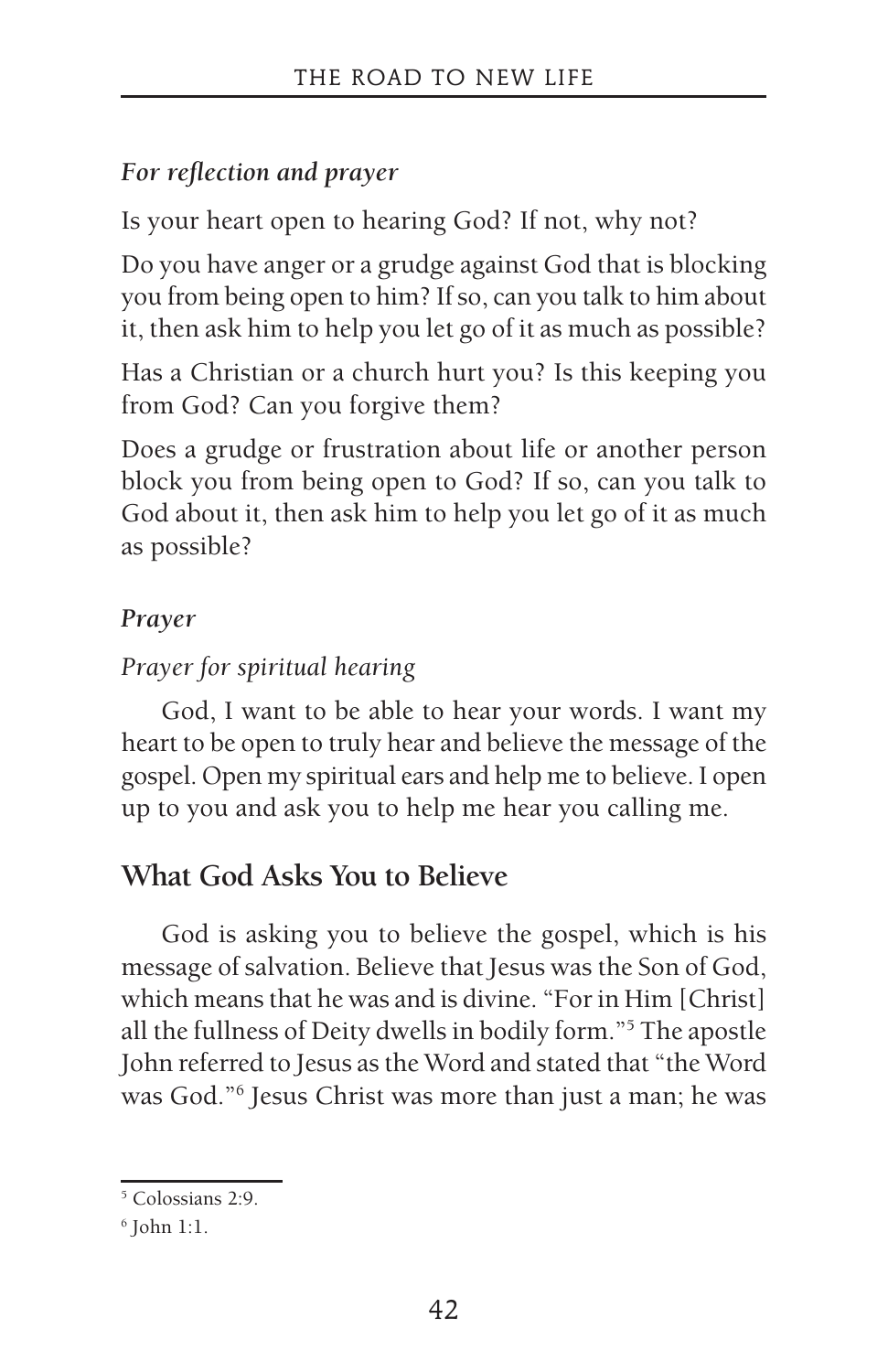God in the flesh. Since he was divine and sinless, he was the perfect and infinite sacrifice for the sins of all people.

God is asking you to believe that Jesus took your place on the cross—that he died for your sins.<sup>7</sup> You have failed to love God and others, and you should have died for your own sins. But Jesus died in your place.

He is asking you to believe that he is offering you forgiveness of sins if you will repent, believe, and surrender to him. If you take these three steps, then you can know that every sin you ever committed or will commit has already been paid for. There is no more condemnation for those who believe  $8$ 

He is asking you to believe that Jesus rose from the dead and ascended into heaven, thus conquering sin and death.



When you believe in Jesus, you do not need to fear death anymore. Jesus has defeated the fear of death. Now God gives you new and eternal life through his Son, and this life begins the moment

you believe (and repent and surrender). This is the gospel.

When you believe, you immediately enter the kingdom of God and join his community of love, truth, and freedom. He deposits in you a deep wellspring of living water that flows from the life of God himself.

He is asking you to believe that all of this is for you. Believe that he is the giver of life and receive it.

And when he says *believe,* he does not want you to simply agree in your mind that it is true. He wants you to

<sup>7</sup> 1 Corinthians 15:3.

<sup>8</sup> See Romans 8:1.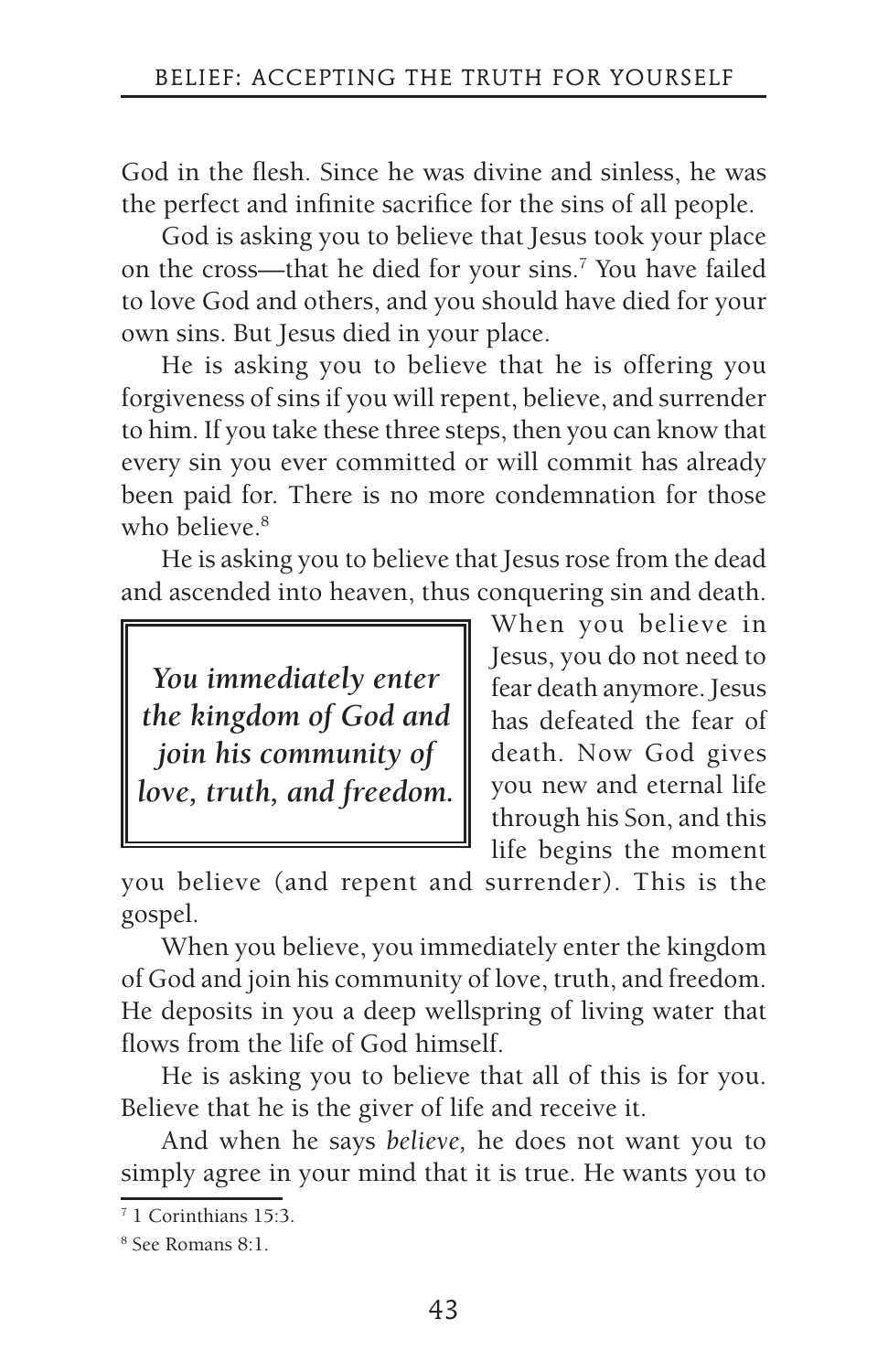believe in your heart that it is true<sup>9</sup> and true for you. He also wants you to believe in the sense of trusting him with your life and following him, which is the topic of the next chapter on surrender. The point now is for you to believe the truth of the message of salvation through Jesus and to receive it for yourself.

Actually, you are receiving Jesus himself into your heart. You are not just receiving words; you are receiving a person.

The life of Marie Sklodowska provides a good illustration of believing and receiving. She was born in Poland in 1867. She was very bright and excelled in school. She wanted to become a scientist, but the Russians who ruled Poland at the time wouldn't allow her to study in her country's universities. Eventually, she was able to move to Paris to study at the prestigious University of Sorbonne. She excelled in chemistry and physics and won a scholarship.

Pierre Curie, the director of a laboratory where Marie worked, was attracted to her and asked her to marry him. She said no. Marrying him would mean giving up her dream of returning to her homeland Poland. Their friendship grew and again he asked her to marry him. Again she said no. She was not romantically attracted to him. He continued to woo her and asked her a third time. Finally, she said yes. She finally believed that he was the one for her, and she was willing to receive him into her heart.

Their friendship turned into a deep love, and they worked together as pioneers in physics. In 1903 Marie and Pierre, along with Henri Becquerel, were awarded the Nobel Prize in physics for their discoveries on radiation. Madam Curie became the first woman ever awarded a Nobel Prize. Radiation became a valuable tool for the advancement of medical science and thus a great benefit for mankind.

<sup>9</sup> Romans 10:9–10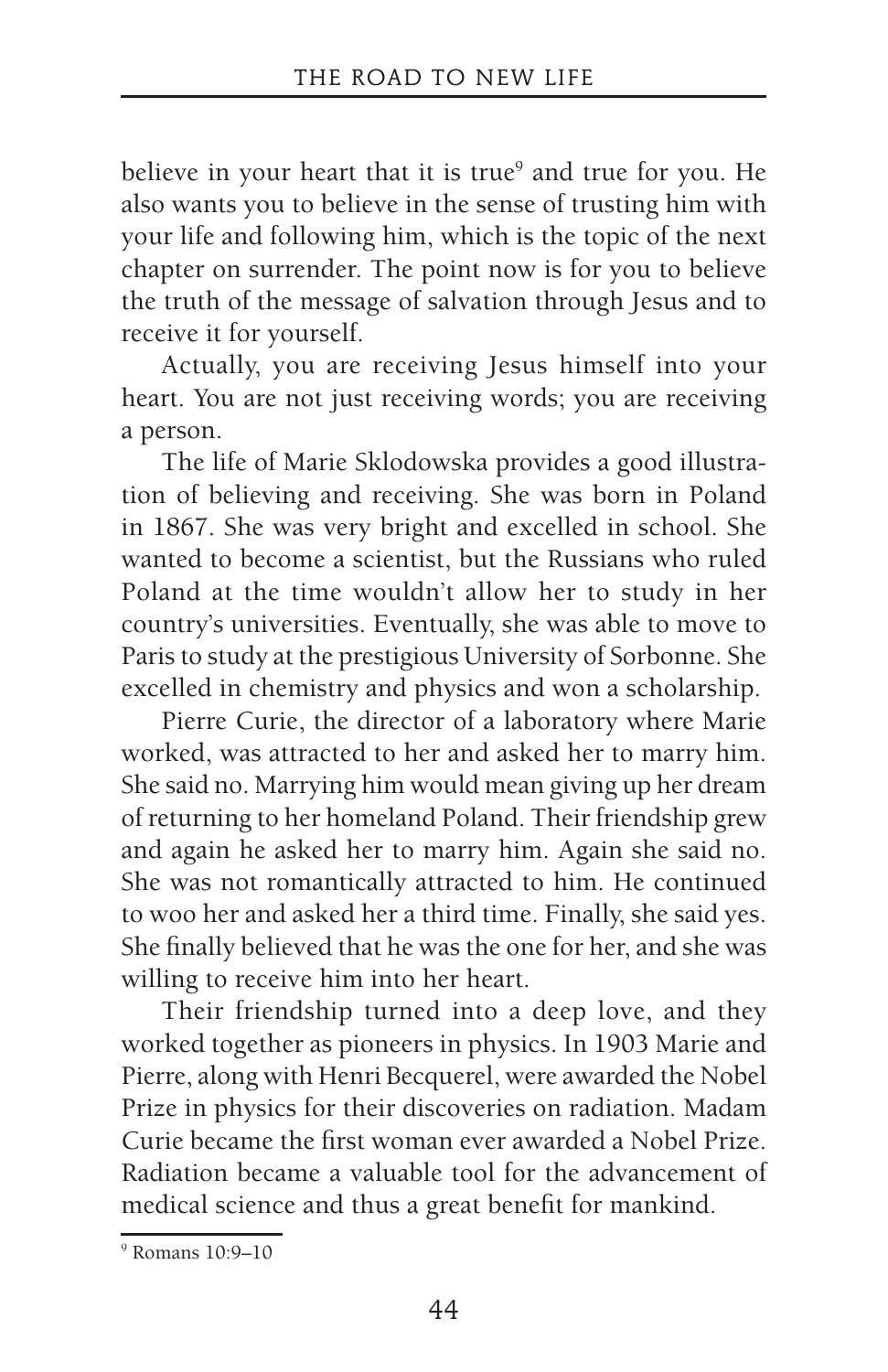Your relationship with God is like a romance. God is pursuing you. He is courting you and speaking words of love to you. He is hoping you open your heart and believe that his heart is for you. He wants to give you true life. Believe in his Son and receive him into your heart.

#### For reflection

Can you believe that Jesus is the divine Son of God? If this is a challenge, ask God for help and understanding.

Can you believe that Jesus died on the cross for your sins? If this is a challenge, ask God for help and understanding.

# **Things That Hold You Back from Believing**

As with any new, important relationship, you may have fears and doubts about believing and receiving Jesus.

One fear many people have is giving up things that they know are not good, such as certain activities or relationships. They know that if they believe in Jesus, then they will need to follow his teachings, which would mean some sacrifice. But remember, you are giving up things that are damaging you spiritually. Maybe they can make your life more comfortable for a while, but if you are willing to give up that comfort and go through some discomfort, then you will find the true life you really desire.

Athletes must sacrifice time and activities and go through difficult training in order to reach their goals. Likewise, you cannot find peace and happiness unless you are willing to sacrifice the activities or relationships that hold you back from believing God's message of salvation.

Another fear, similar to the previous one, is that you will not have any more pleasure. You may think you have to give up earthly pleasures and live a dry, moral life. But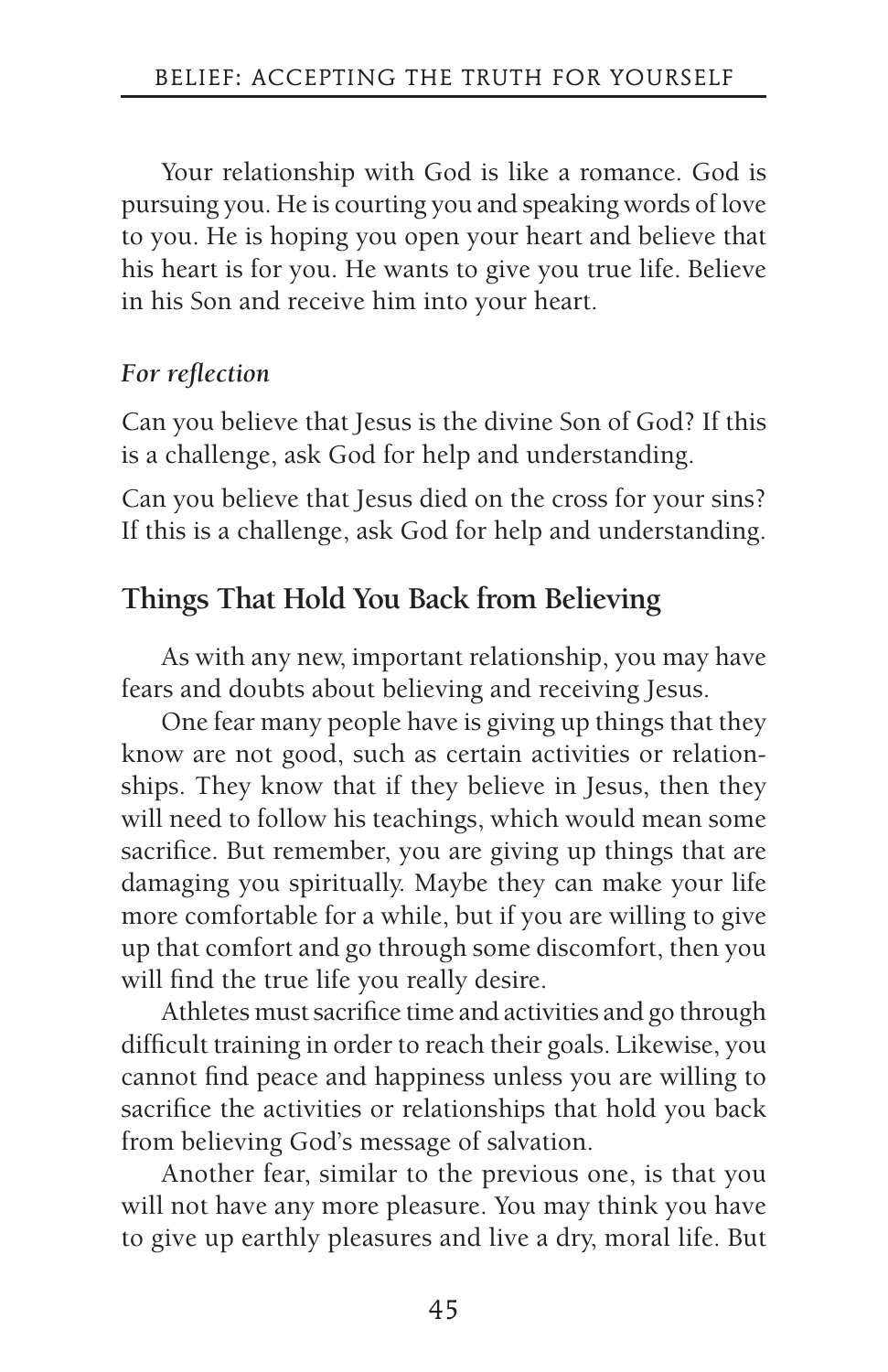this is not true. Not only does following Jesus have many pleasures, but he also gives new meaning and enjoyment to the healthy pleasures you had before you believed. You will begin to find new pleasure in music, recreation, hobbies, and relationships. This is because you are now grounded in and being filled with the peace and love of God's life inside you. This new life can now flow into everything you do.

Another reason you may not want to believe is that you don't want to give up your own beliefs and viewpoints. Your philosophies may conflict with Jesus' teachings. Or your family or culture may have planted conflicting beliefs in you. Are you clinging to your own beliefs just because you don't want to think you are wrong or because it makes it easier to fit in with your social group? Instead, you have to ask yourself, *Which beliefs will lead me to the source of true life and all that is good?* Whose truth will bring you into relationship with God, yours or Jesus'?

You will find it helpful to read about Jesus' life in one or more of the four biographies ("Gospels") of Jesus in the New Testament. The names of those books are Matthew, Mark, Luke, and John. (I recommend reading Luke first, but you can start with any of them.) Ask yourself if his truth is greater than yours. If it is and if you honestly want truth and life, then your choice is clear.

Another reason you may hesitate to believe is that you may be asking yourself, *How can I be sure this is true?* The answer is that you can't be sure in your mind, and you may or may not be sure in your heart. Sometimes God gives people clear confidence in their hearts before they believe, and sometimes it comes after they believe.

Making sure is usually motivated by our human desires to be in control or to know what will happen ahead of time. But it gets in the way of intimate relationships. This is where faith plays its part. With another person, your leap of faith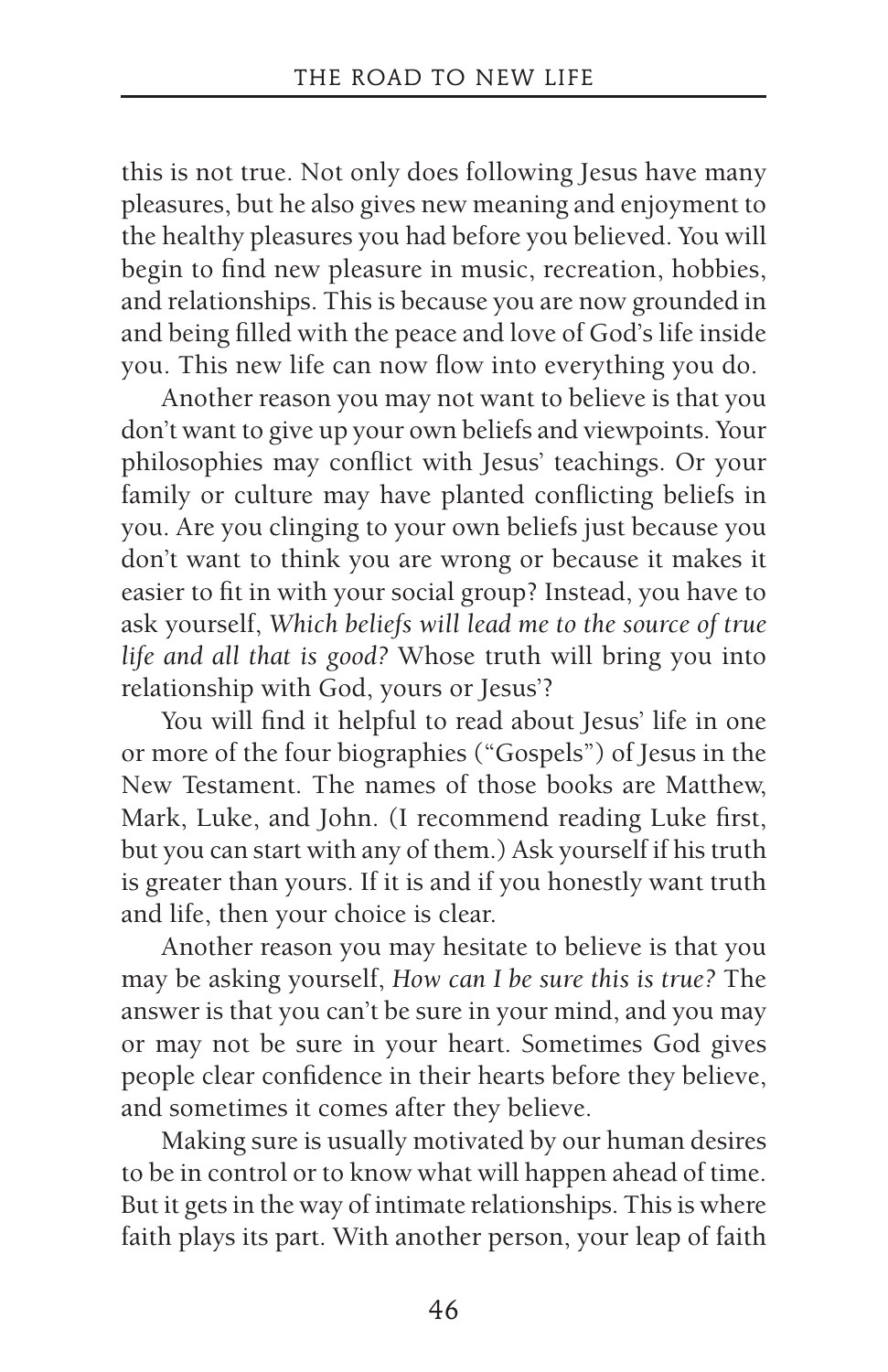may or may not turn out well. But you will never know, and you will never find love unless you make the leap of faith. It is the same with following Jesus because it is a relationship, except that his love is perfect and reliable. You need to give up your requirement to make sure if you want to follow Jesus and enjoy a communion of love with God.

The reason you can't be sure is because your natural mind is not a spiritual thing, and God communicates primarily with our spirits as well as our minds. Spiritual things need to be spiritually received.10

On the other hand, God created our minds and respects them. That is why he provided much evidence that the gospel is true. The leap of faith is not blind or irrational. We have the words of Jesus to rely on. And God gave us the writings of eyewitnesses in the New Testament to help us. He placed the events of Jesus' life in a specific historical setting so that we could know that the writings fit with history. You can find more evidence for Jesus and the gospel in the many good books on the subject.  $11$ 

God has not given us absolute, logical proof that the gospel is true. However, there is enough evidence to deserve our attention and consideration. The unusually profound teachings of Jesus alone should be enough to open our hearts to consider believing in him.

But the evidence only takes us so far. Soren Kierkegaard, a famous Christian author and philosopher, said that evidence for the gospel may be enough to take us to the edge of the chasm, but we still have to make the leap. God wants us to come to him by faith, not just by logic. He wants a relationship of love, not just an intellectual agreement on spiritual truth. And faith is the leap towards love.

<sup>10</sup> See 1 Corinthians 2:14.

<sup>11</sup> For example, see Lee Strobel's *The Case for Christ,* C. S. Lewis's *Mere Christianity*, and Josh McDowell's *More Than a Carpenter.*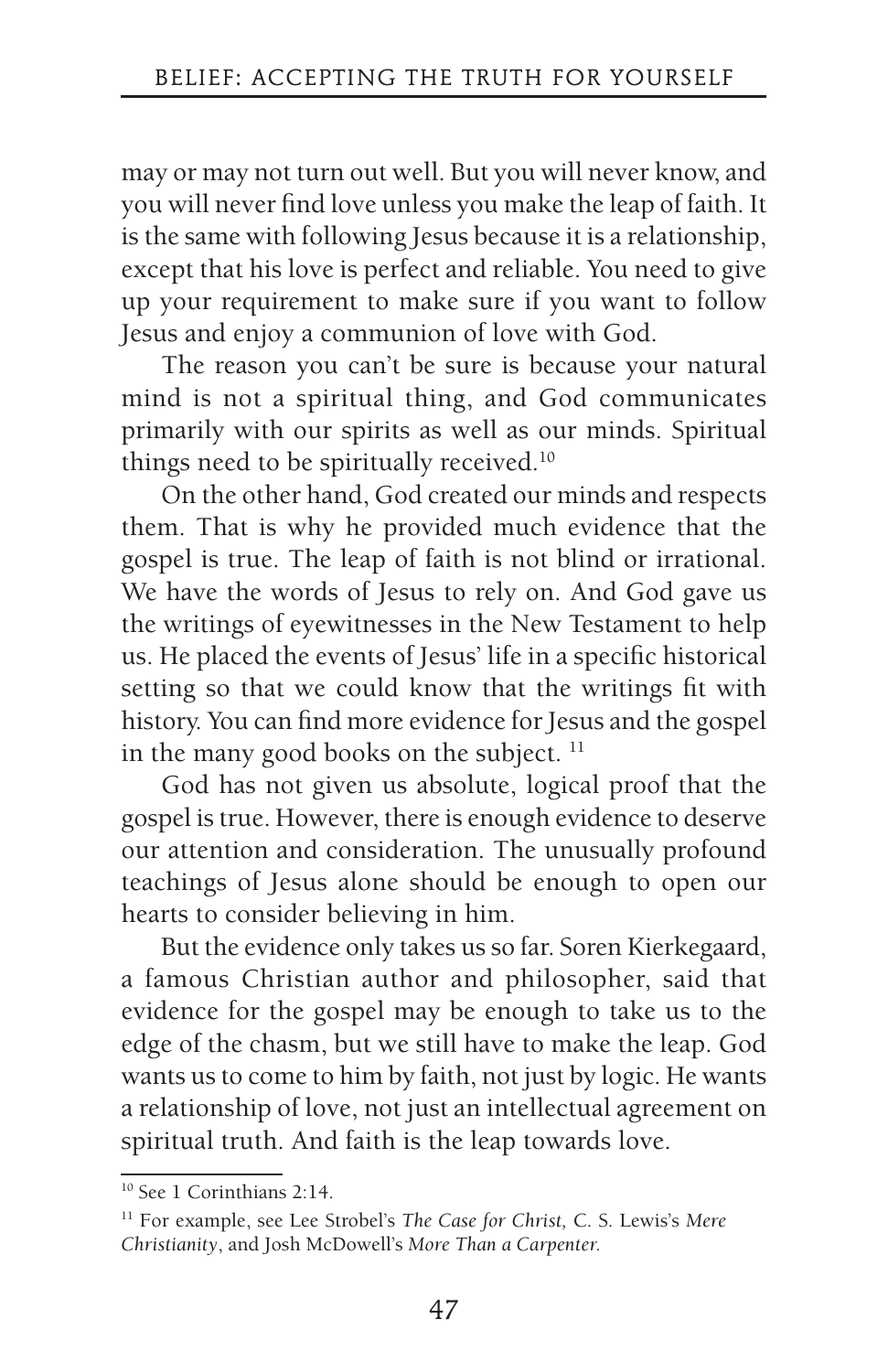With respect to being sure in your heart, maybe you will have strong assurance that this is all true before you believe,

or you may have very little. As long as you have the desire to believe, it is okay. Everyone has to

# *Faith is the leap toward love.*

make his or her own leap; it is just a little harder for some. Wherever you are is okay. And it is okay to take your time and let his words sink in until you have the courage to take the leap.

As I mentioned above, you will find it helpful to read about Jesus' life and teachings in the four Gospels in the New Testament. Tell God your thoughts and ask your questions. Find someone you can talk to. Then, when your heart begins to have conviction that it is true, take the leap. Choose to believe. You may not be completely sure, but when you leap without being completely sure, then you are learning how to do "faith." God will catch you when you take the leap, and you will find your true home in his open arms of love.

Remember that it is human to doubt and that many have doubts when they make the leap of faith. Even after the leap, most Christians have doubts at times about whether this is all true and even about whether God is really there. So faith and doubt can coexist. You can be honest with God about your doubts and ask him to help you. And they don't need to stop you from following Jesus.

In the gospel of Mark, a father came to Jesus and asked him to heal his son if he could. Jesus chided him for saying "if" because he didn't believe. The father replied, "I do believe; help my unbelief."12 And Jesus healed his son. So it is okay to ask God to help you with your unbelief. God

 $12$  Mark  $9.24$ .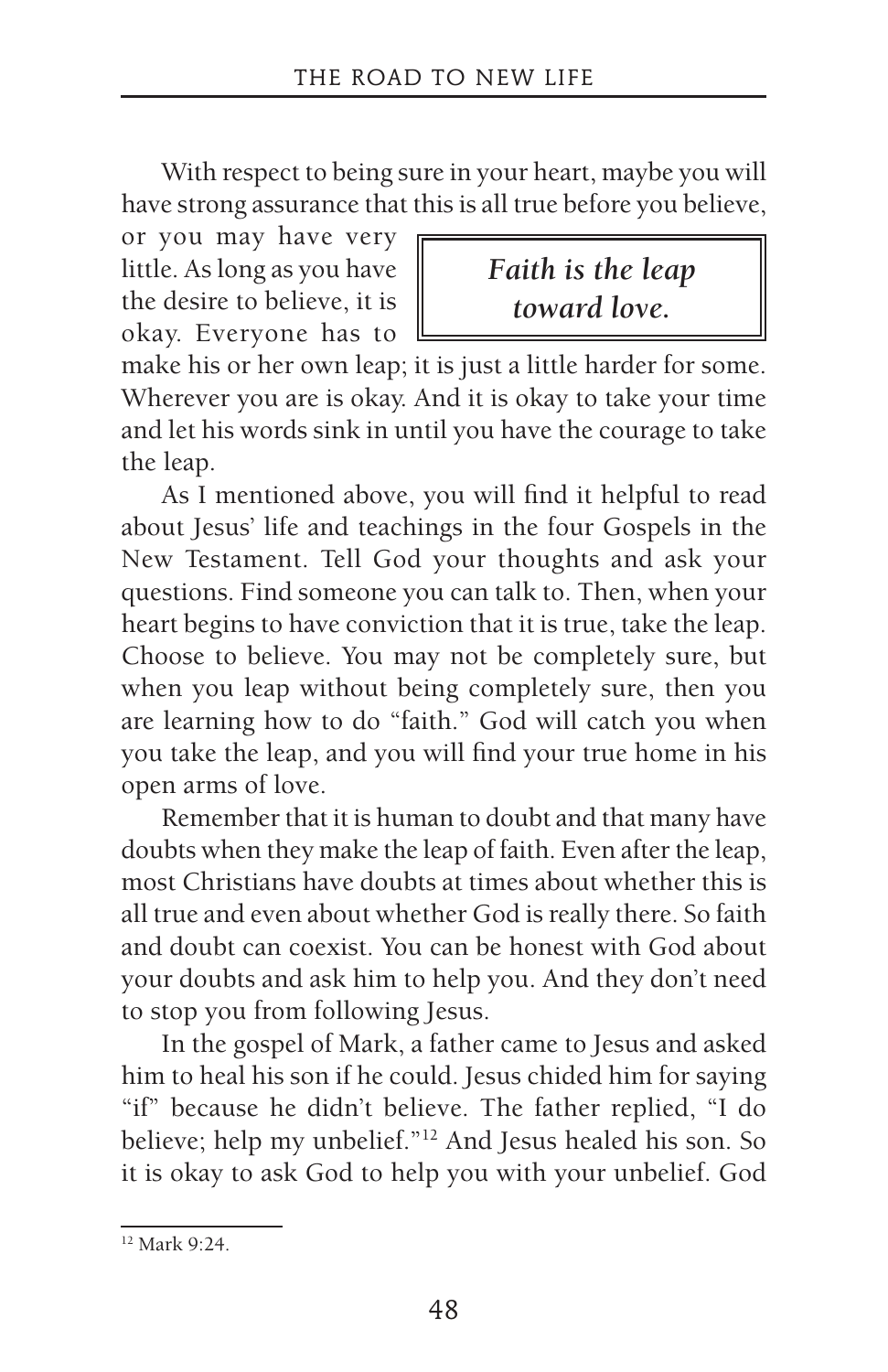will honor you for the faith that you have now. He will give you more faith as you walk with him.

#### *For refl ection and prayer*

Do you have beliefs that block you from believing the gospel? Can you talk to God about those beliefs and ask him to help you know if your beliefs are true? Also, are they good reasons to be closed to God?

Do you have other barriers, such as doubts or fears, that interfere with believing the gospel? Can you talk to God about them?

Consider the prayers below. Pray one if it reflects your heart.

#### *Prayers*

#### *Prayer for help in giving up things*

God, I admit that I am afraid to give up some things in my life to believe in your Son. Help me to see that it is better to give them up and give me the strength to do so.

#### *Prayer for help in letting go of old beliefs*

God, I'm not sure I want to give up my own beliefs to believe in your Son. Help me to see which truths are better and help me to let go of my ego attachment to my own beliefs. I truly want to see the truth and follow it.

#### *Prayer for help to know if the gospel is true*

God, I am unsure about whether the message of salvation is true. Help me to listen spiritually and tune in to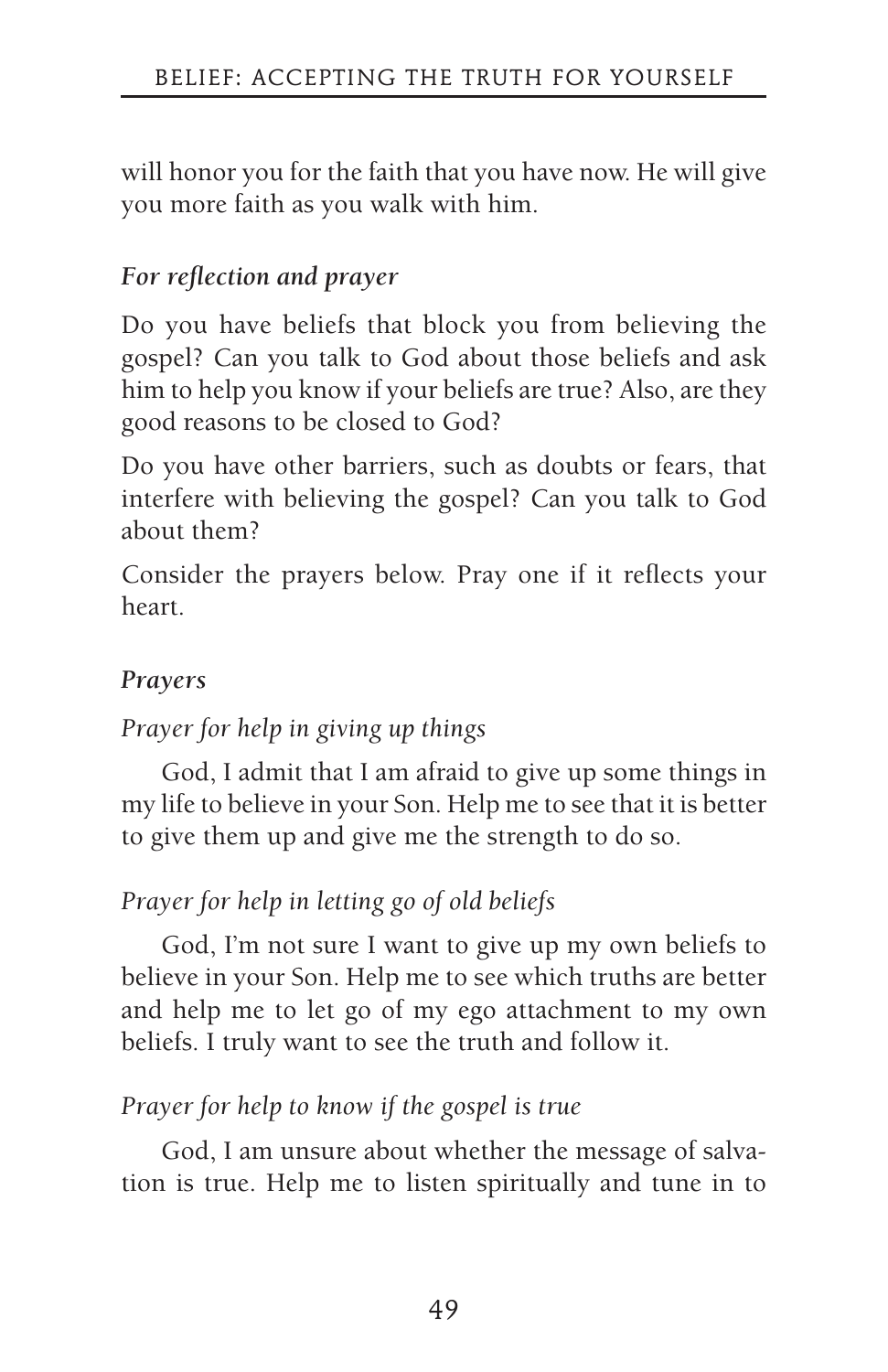your spiritual channel. Give my heart the conviction that the gospel is true so I can make the leap of faith.

#### *Prayer of belief in the gospel*

God, I am willing to make the leap of faith. I believe that Jesus Christ was your divine Son who came to earth and lived a perfect life of love. I believe he died on the cross for my sins, and I receive the forgiveness of sins you are offering me. I believe that Jesus rose from the dead and ascended into heaven, thus conquering sin and death. I believe that you give an eternal life of love with you and your followers in your kingdom to those who repent, believe, and follow.

And Lord, when I say, "I believe," I don't just mean that I agree in my mind that these things are true. I mean that I believe in my heart and that I receive these truths and your Son into my heart. And even though I may have some unbelief, I still believe, and I ask you to help me with my unbelief.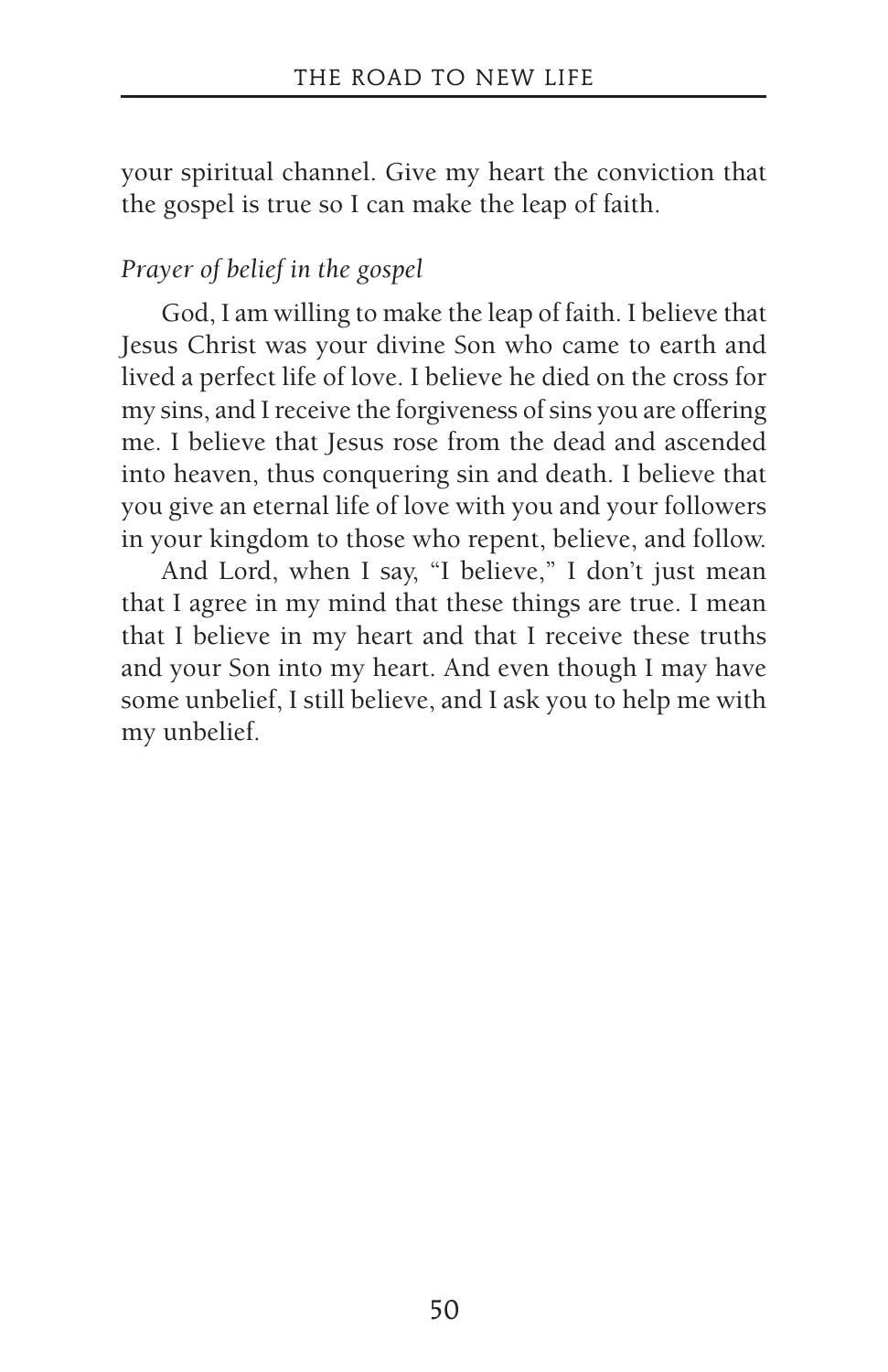# CHAPTER 5 CHAPTER 5

# SURRENDER: LETTING JESUS BE YOUR LEADER



#### **Count the Cost and Follow His Voice**

IN CHAPTER 3, we learned that following Jesus can be summed up in three responses: *repentance*, *belief*, and *sur-***T**N CHAPTER 3, we learned that following Jesus can be *render*. This chapter is about surrender, which is actually the completion of faith. Surrender is the same as "entrusting" or "deciding to follow."

Surrender is the final stage in the process of salvation. We discussed the other stages in chapters 1 (conviction),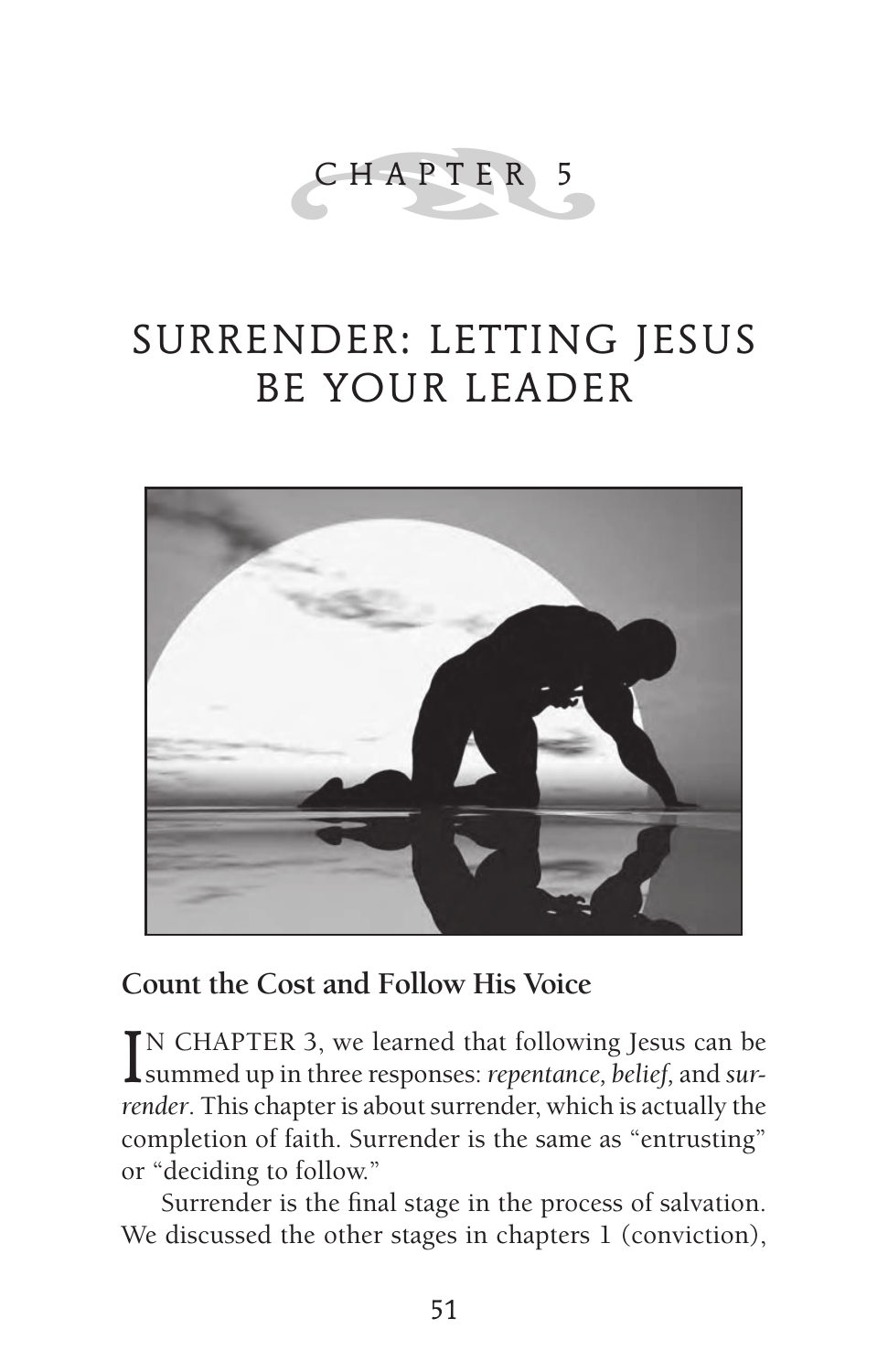2 (Jesus' death and resurrection for us), 3 (repentance), and 4 (belief). Remember that salvation is the process of God's forgiving your sins and bringing you into an eternal communion of love with God and others. Salvation is leaving the way of eternal darkness, coming into God's kingdom, and being adopted as a child of God.

But before you can be saved, you need to decide whether you are going to surrender your life to him. Scripture states, "If you confess with your mouth that Jesus is Lord and believe in your heart that God raised him from the dead, you will be saved."1

Hopefully, you have repented of your sins and believed that Jesus is the Son of God who died for your sins. But the salvation process is incomplete until you decide to let Jesus be the leader or lord of your life. Jesus is calling to you, "Follow me."2 Will you follow him?

This means giving up being boss of your own life. This is the hardest step for many people to take. We all like being in charge of our lives; it is not natural for us to surrender control to someone else. It may seem scary. You can't be sure what will happen. This is the cost of becoming a Christian.

Actually, Jesus will be a much better leader of your life than you are. He is all-powerful and all-knowing, and he

loves you more than you love yourself. He leads with kindness and a servant's heart. He listens to you and values what

*Jesus will be a much better leader of your life than you are.*

you think and feel. He created you and knows what is best for your soul. He will be the Good Shepherd of your life.

<sup>&</sup>lt;sup>1</sup> Romans 10:9 nlt.

<sup>2</sup> See Matthew 8:22; 16:24; John 10:27.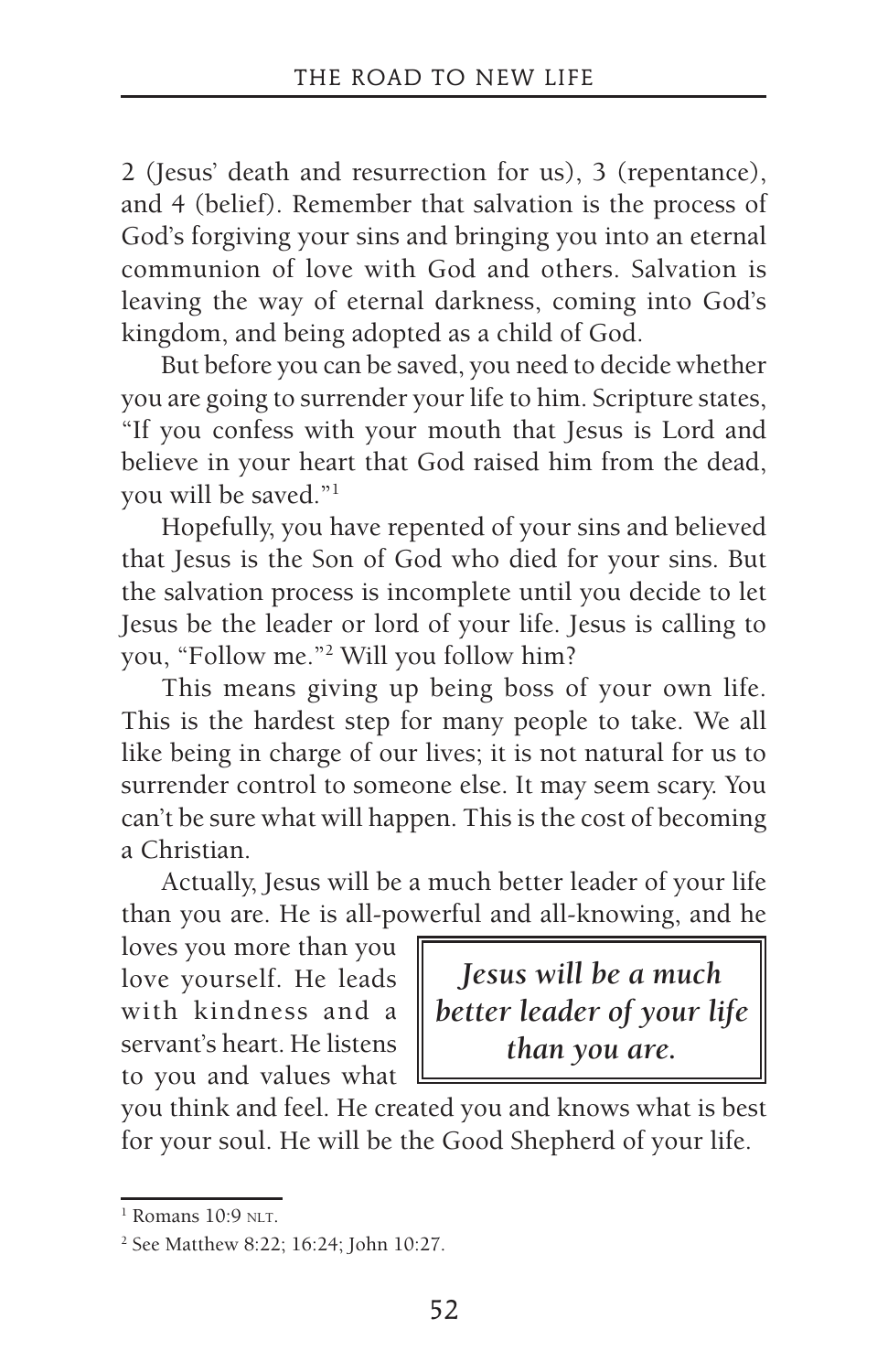Surrender is not about cleaning up your life before you are saved; rather, it is deciding to start following Jesus and the way he lived and letting him clean up your life. And the way he lived was not the way other people lived. He did not promote power, wealth, popularity, following rules, or higher learning as the way to abundant life. He sacrificed, he served, and he forgave. He lived a life of love. As a result, he not only lived in great joy and peace but also accepted suffering. Once you decide to start following Jesus, God will give you his Spirit to enable you to follow Jesus' example.

This is why Jesus said to "count the cost" before you decide to follow him. "You cannot be my disciple [i.e., a Christian] if you do not carry your own cross and follow me. But don't begin until you count the cost."3 Take some time to consider what you are doing. Don't just make an emotional decision, thinking all your problems will be solved if you become a Christian. Your life will not be all happiness and joy. Instead, it is like a marriage: you will have challenges and hard times. But it will be the best relationship in your life, and you will find real life. It will far surpass your old one.

The story of a troubled Russian girl is a good illustration of surrender.

Natasha was thirteen when the trouble came to her family. It was then that her uncle moved into her parents' apartment, bringing a lifestyle of heavy drinking and violence. He regularly beat his niece. Her parents, often drinking too, were too frightened to intervene. Having suffered a brutal assault, Natasha eventually ran away from home.<sup>4</sup>

<sup>3</sup> Luke 14:27–28 NLT.

<sup>4</sup> Natasha's real name has been changed to protect her anonymity. This story can be found at http://www.unicef.org/russia/protection\_5177.html.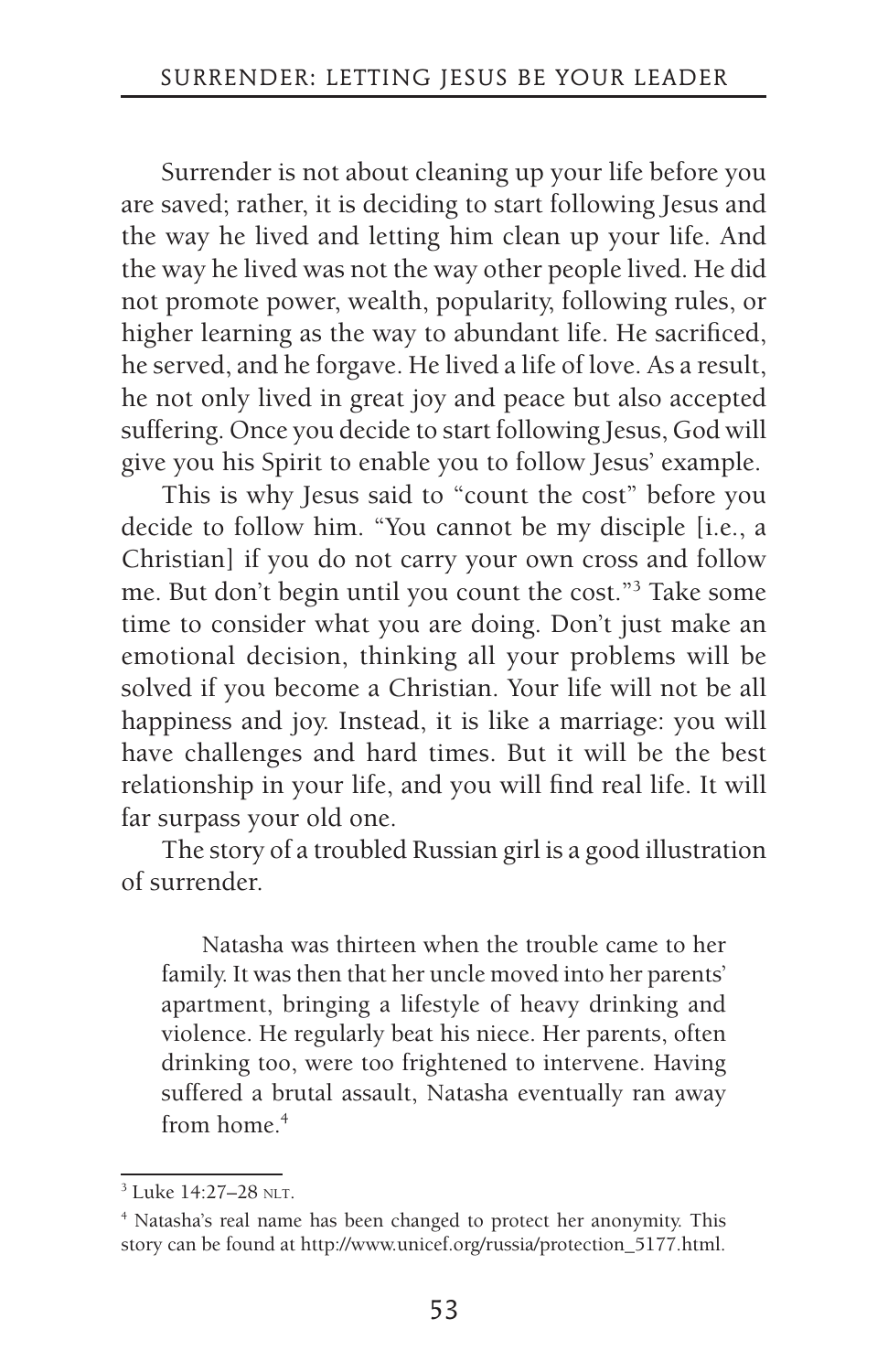Natasha was homeless and lived on the street. Through the police, she found a shelter for underage girls. Now she had a choice: she could keep her "freedom," stay on the streets, and go anywhere she wanted; or she could surrender her freedom and live in the shelter. The shelter provided people who cared, a roof over her head, food to eat, and even psychological help. She surrendered to the shelter.

She sometimes thought about her old freedom and even ran away from the shelter twice. But she came back. A psychologist helped her overcome her emotional issues, and, with the help of tutors, she became a good student. She moved into a boarding school and dreams of one day becoming a psychologist to help others like her.

Until you surrender to Jesus, you are like a homeless child who has grown hungry and tired and is trying to find a place to rest. Then someone comes up to you and offers you a home, food, and peace. Now you must count the cost. You can keep your freedom and turn down the offer. Or you can give up your old freedom, become part of a new family, and live in a new home. If you accept the offer, your new freedom will be much better than your old freedom, which was only a dead end.

If you decide to follow Jesus, you are choosing to join his family, live in his kingdom, and let him be your King. And the new land you will live in will be far bigger and better than your old place, which was really just a prison.

Surrender means not only that you believe that Jesus is the right road but also that you are actually going to start down that road. You are deciding to begin to let him lead you. Just believing that Jesus is the right road doesn't help unless you are going to follow the road.

Surrender means you are giving him permission to be leader of your mind, heart, and will—in other words, your whole self. It means he is leader over your hobbies, habits,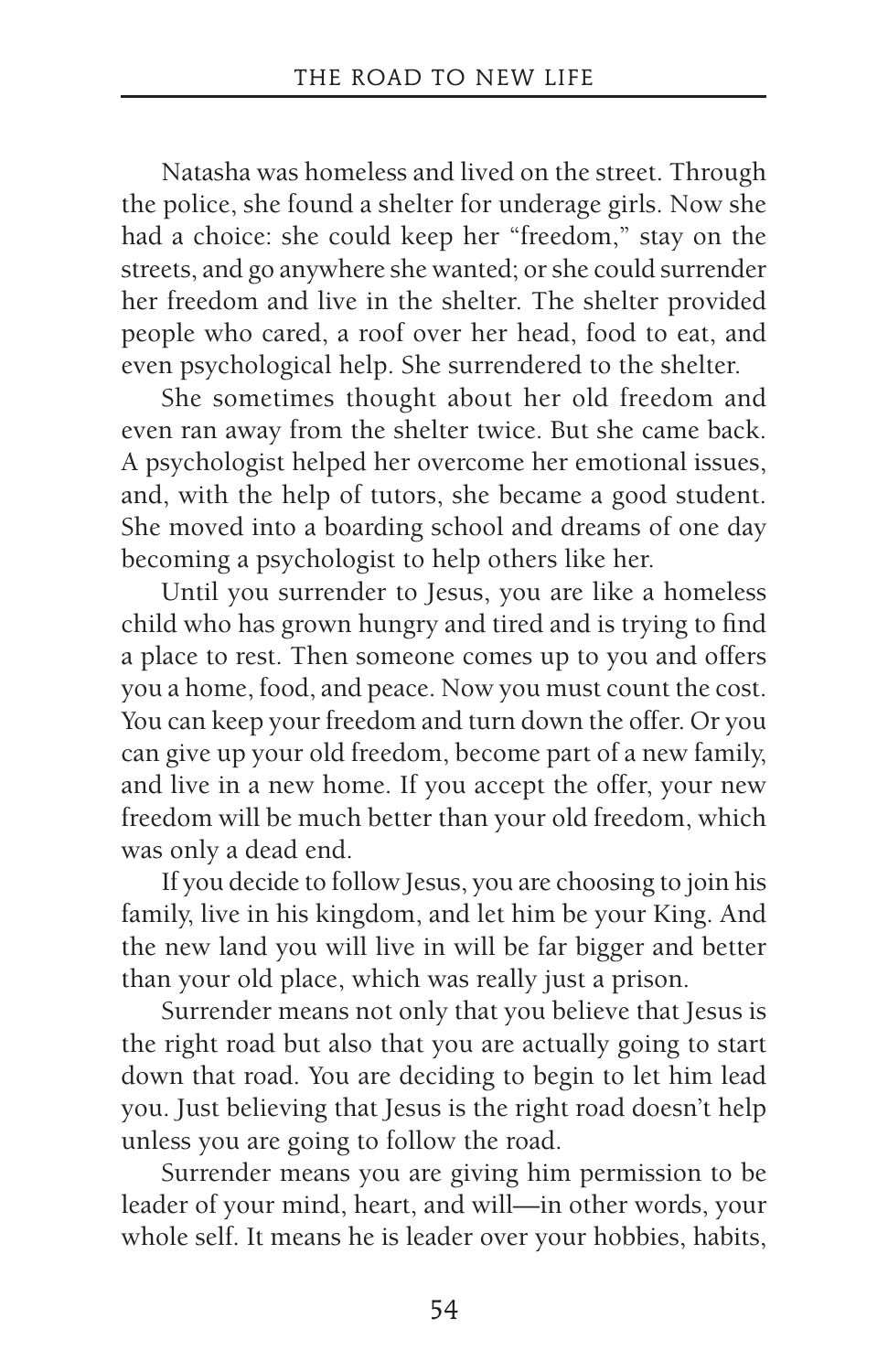entertainment, money, sexuality, image, status, career, attitudes, and especially relationships. It means that your heart is no longer set on the things of this world but on him and on the spiritual values and realities he shows you. It means that you are deciding to start following what he taught.

But remember, he is not asking you to reform your life *before* you come to him. He is asking you to turn your heart away from your old life and to look to him to give you a new life and new heart. Then you will be able to obey and love him, and he will transform your life.

Obviously, you will not be able to completely surrender your life to Jesus at the beginning. You cannot fully comprehend surrender yet. In fact, you are not even *able* to surrender all of yourself. That will take the rest of your life. You are just making an initial surrender. You are starting. You are giving him permission to start being your lord, your leader, your shepherd. When you do, he will give you salvation.

So this means that you must exercise your will and make a choice. Don't be like some who are afraid to actually make a decision, even when it seems right. That is spiritual cowardice. If you have heard him calling in your heart, have been convicted of your sin, have counted the cost, and are willing to repent and believe, then take the plunge. He is moving in your heart to give you courage to surrender and follow. Let your heart join with his and give yourself to him.

You declare your decision to give yourself to Jesus when you are baptized. Water baptism has many meanings, but one of the central meanings is that in baptism you die to yourself and surrender yourself to God in Christ as the water covers you. Then you are resurrected to new life in Christ as you come out of the water.<sup>5</sup> Baptism is the way of physically

<sup>5</sup> See Romans 6:3–6.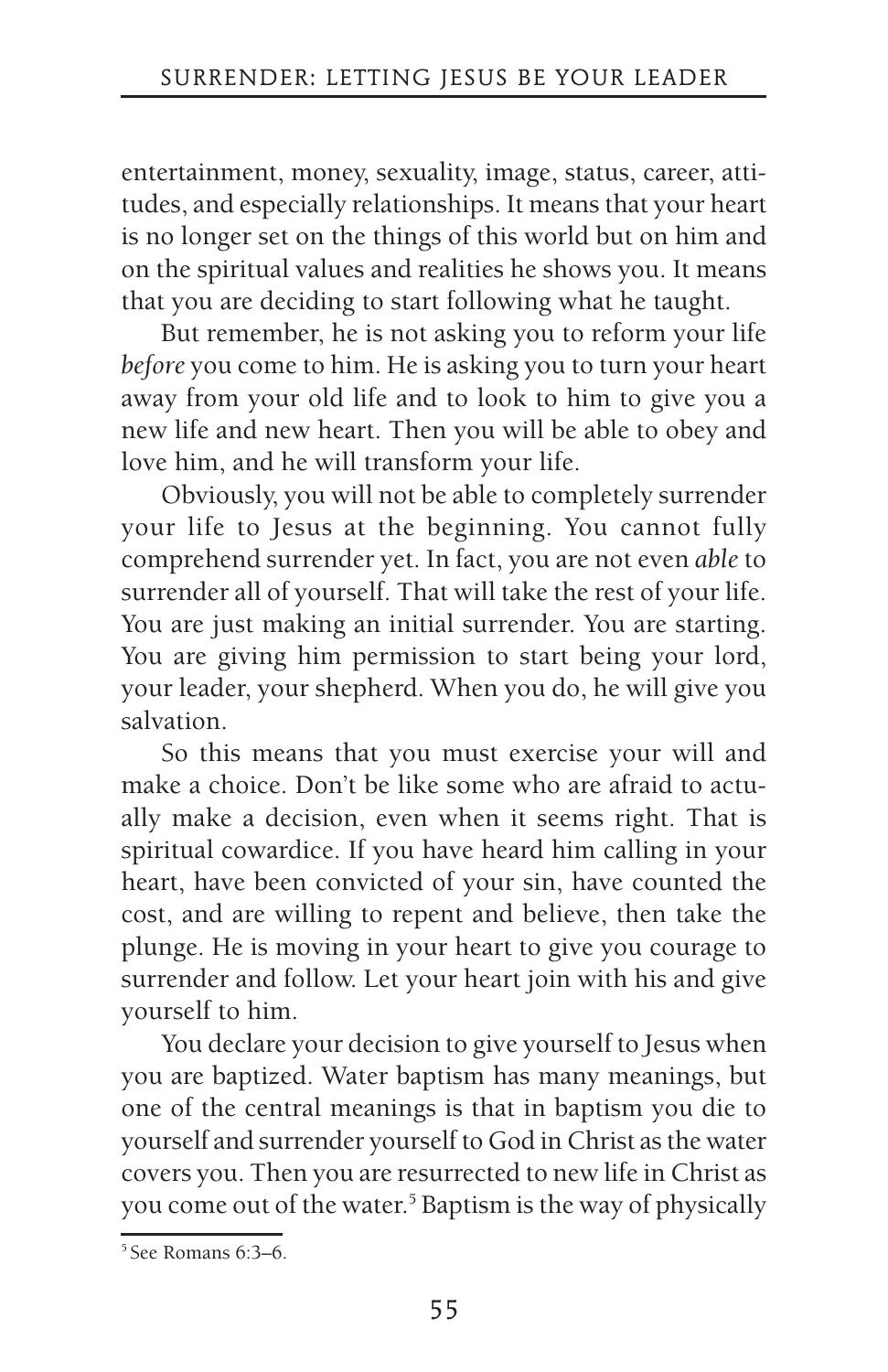experiencing the spiritual reality you are going through in salvation. It will be an important experience for you.<sup>6</sup>

#### *For refl ection and prayer*

Do you resist the idea of following Jesus' teachings and letting him be leader of your life? If so, why? Can you talk to God about your resistance?

Compare what you are giving up to what you are gaining if you decide to follow Jesus.

#### **Don't Put It Off!**

Some people would rather ignore God's voice for now and live how they want to live, then follow Jesus someday when they are done with their own way of living. But what if your heart gets hard as time goes on? What if you get more and more entrenched in your own path? What if it gets harder and harder to *decide* to follow Jesus? How do you know what will happen in your heart? Will you be able to hear him next time? How many times will God call to you to follow him? Remember the Scripture from chapter 4: "Today if you hear His voice, do not harden your hearts."7

Furthermore, how do you know when you will die? You *will* die. You just don't know when. You hear of people dying before their time every day. Perhaps you had a friend or relative who died earlier than expected. If you live your life as if you are not going to die, then you are living in denial. Let the reality of your death rattle your heart so you can

<sup>6</sup> If you were baptized as an infant, then you will need to decide if you want to be baptized again or if you want to have a public declaration confirming your baptism. Christian traditions have different views on which to do.

<sup>7</sup> Hebrews 3:15.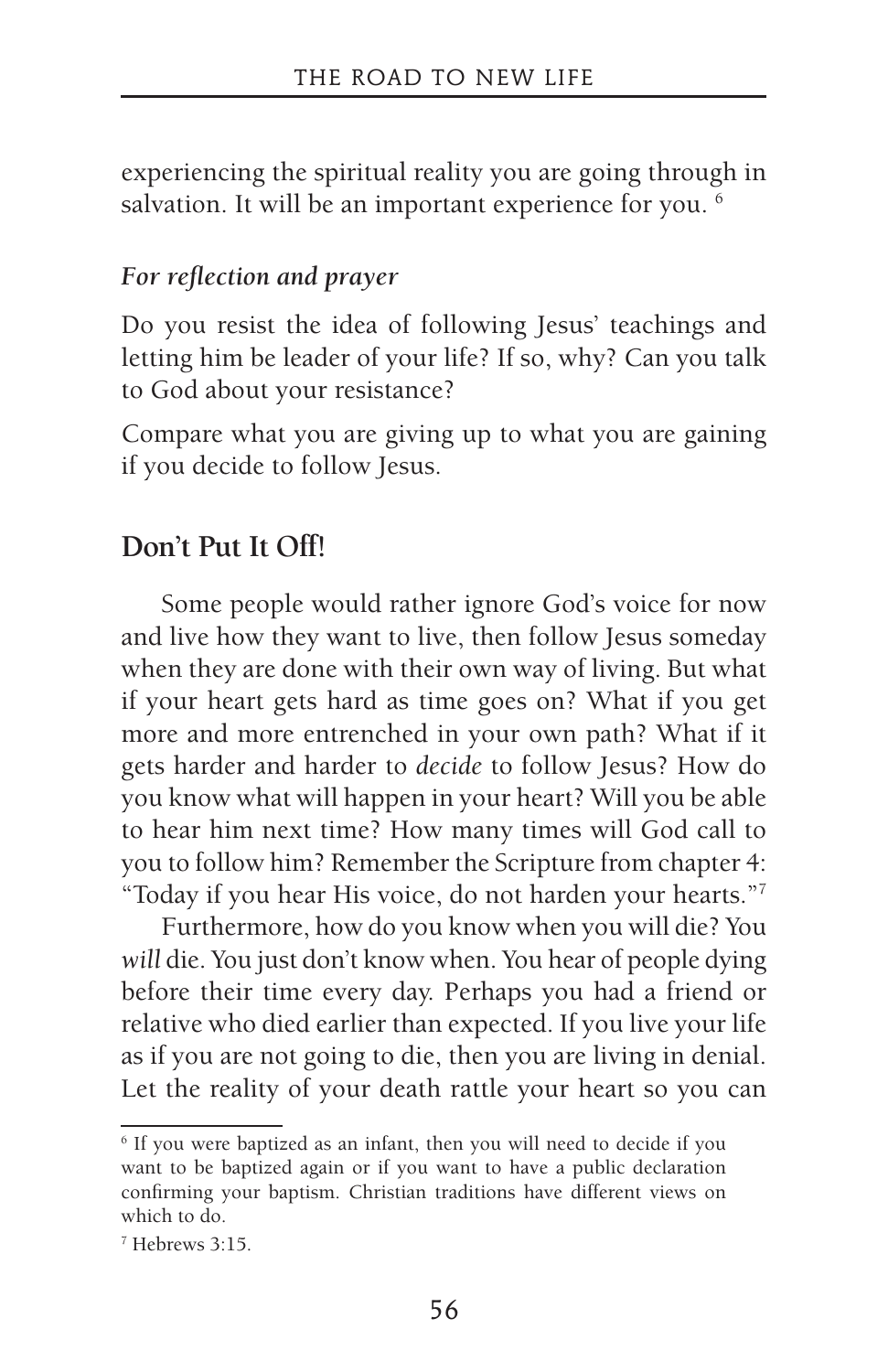hear God. The specter of your death is a gift from God to inspire you to get serious about your life. All your anxiety about life should move you to seek God.

When I was twenty-three, I went on a raft trip with some friends. The river was challenging, but I had been down it a few weeks before with a friend so I felt confident. We put

*The specter of your death is a gift from God to inspire you to get serious.*

the raft in the same place as before, just above a rough set of rapids. The river was higher this time because of more snowmelt. We made it through

the tougher rapids, and we were almost out of the challenging section of the river when we went over a rock. A few weeks earlier, the rock had been visible because the river was lower, so we had gone around it. This time we couldn't see it because water was flowing over it, and we went right over the top of it. It was like a little waterfall, and our raft landed hard. I was sitting in back, and the water bounced me out of the raft and into the swirling water near the rock.

The water coming over the rock created a "Maytag" effect so the water kept circling round and round. I was caught in this circle. The water pulled me under and down, but eventually I came back up and just barely caught a breath of air. But the Maytag effect pulled me back down again, and I was getting a little scared. Eventually, I came back up again and caught another breath of air, but I was exhausted. My body was fighting every moment with all its strength. My sister was looking back from the raft downstream and crying because she could not see me. The water pulled me back down, and I knew I was out of breath. I did not think I would get back to the top in time to get some air. Now I thought I was going to die. It seemed strange to die this way,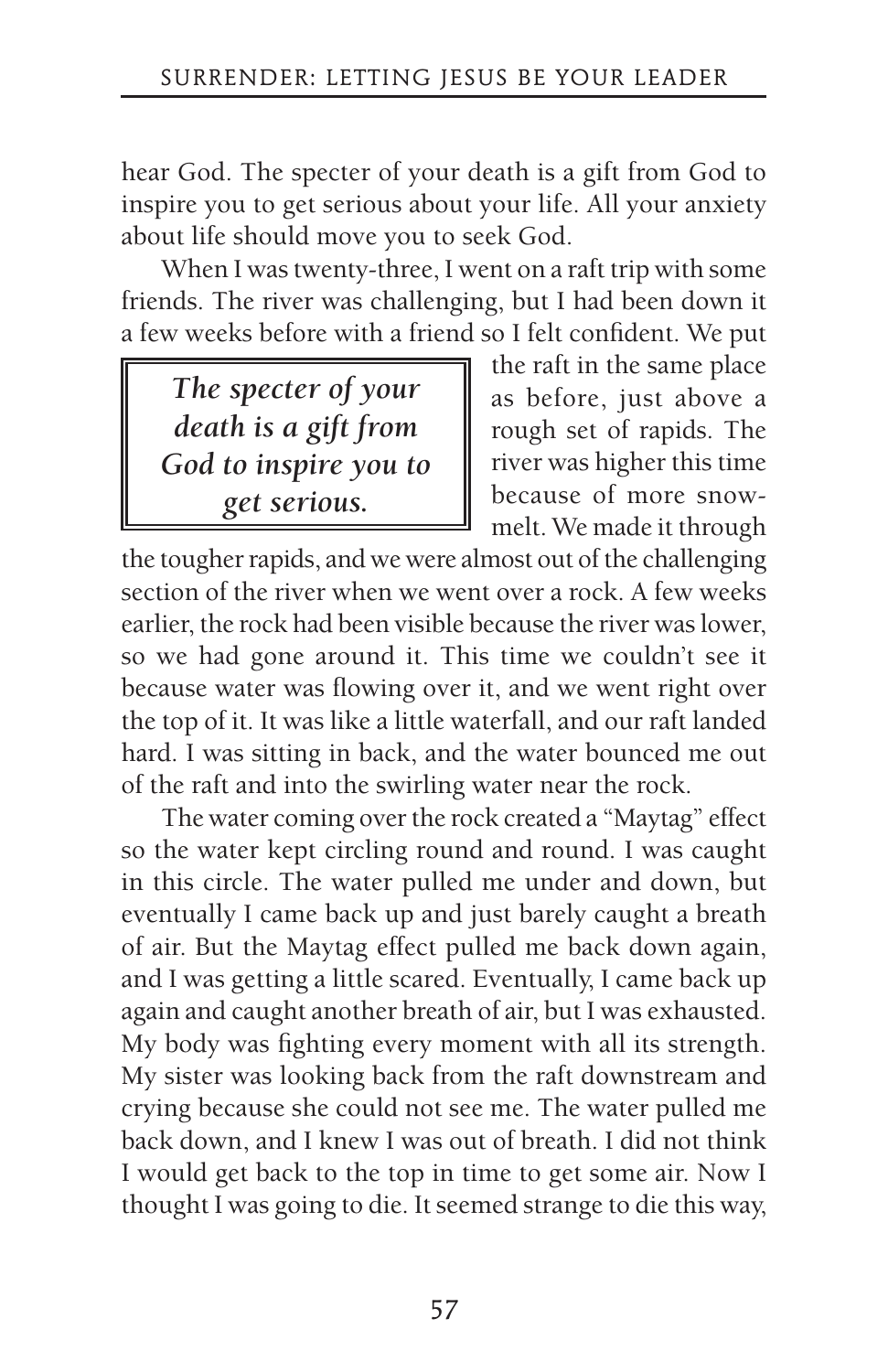although it wasn't particularly painful. I stopped struggling and let my body go limp, expecting this was the end.

I'm not sure how, but my body got kicked out of the Maytag effect. The river carried me underwater (I don't know why I didn't run out of breath) for about another hundred feet. Then I finally came back up and knew I was safe. I looked to the sky and shouted, "I'm alive!" I just floated along, enjoying my "second" life.

This experience shattered any illusions I had about a guaranteed long life. I knew I could die at any moment.

Even though I had been a Christian for several years, this event changed my life. Following God in

# *Your life is precious to God. Don't waste it.*

Christ became the central motivation of my life. I was willing to surrender other things to draw near to God.

Your life is precious to God. Don't waste it. God is the source of life and wants to give you true life. No matter how broken you are or how bad a sinner you are, he loves you and wants you. He offers freedom, peace, security, purpose, and a close relationship with himself through Jesus. Soon your life on earth will be over. What holds you back from following his voice?

God will judge every life one day. How will God judge you if you ignore his voice and turn away from his salvation and gift of new life? If you choose to live away from him on earth, he will not force you to live with him in eternity. Instead, you will spend an unhappy eternity away from him.

What are you really giving up if you decide to follow him? Remember that all the things of this world that you desire more than God—money, possessions, power, control, influence, popularity, looks, image, sensual pleasure, family, career, success, status, achievement, security—will all be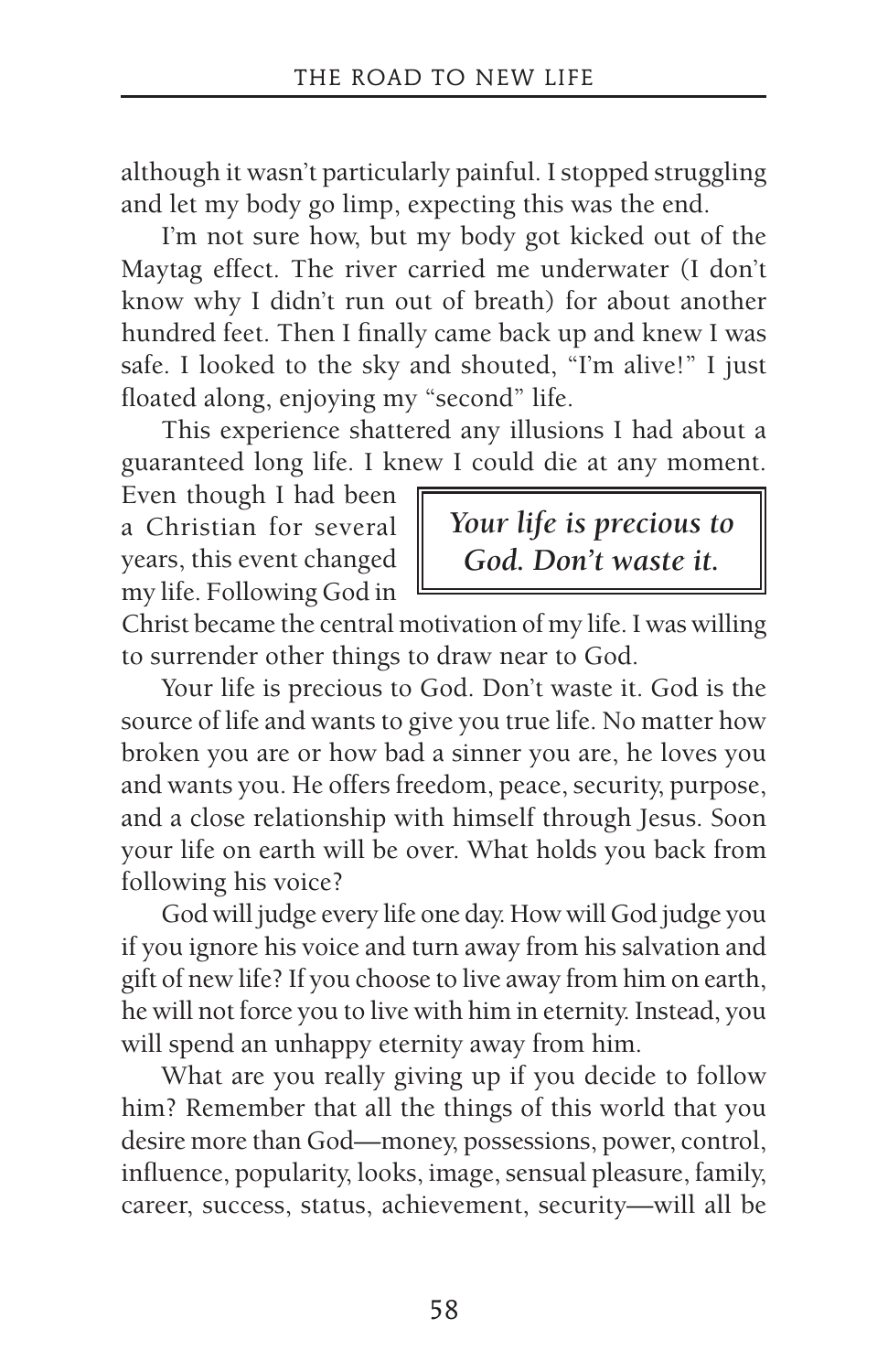gone when you die.<sup>8</sup> And none of them satisfies the deep hole in your heart where God should be. These things keep you from the Creator, who made you, loves you, and wants to live inside you. He can make your heart flow with rivers of living water.<sup>9</sup>

Jim Elliot, a famous missionary martyr, said before his death, "He is no fool, who gives what he cannot keep, to gain what he cannot lose."<sup>10</sup> You are giving up an unsatisfying life to gain true, eternal life. Surrender to Jesus and his love.

#### *For refl ection and prayer*

Do you believe that you could die at any time?

What will your eternal fate be if you stay on your current path? What will it be if you follow Jesus?

Are you ready to surrender your life to Jesus?

#### *Prayers*

#### *Prayer for help to surrender*

God, I am having a hard time giving up control of my life to You. I need Your help. Please give me the faith to surrender to You and decide to begin following You. I open myself up to You to work in me.

#### *Prayer to surrender to Jesus and receive salvation*

Lord Jesus, I have taken the time to count the cost of following you, and I want to begin to follow. I give up being in charge of my own life. I give up my control of everything, including my hobbies, habits, entertainment, money,

<sup>8</sup> See Romans 6:19–21

<sup>9</sup> John 7:38

<sup>10</sup> George Sweeting, *Who Said That?* (Chicago: Moody Press, 1995), 88.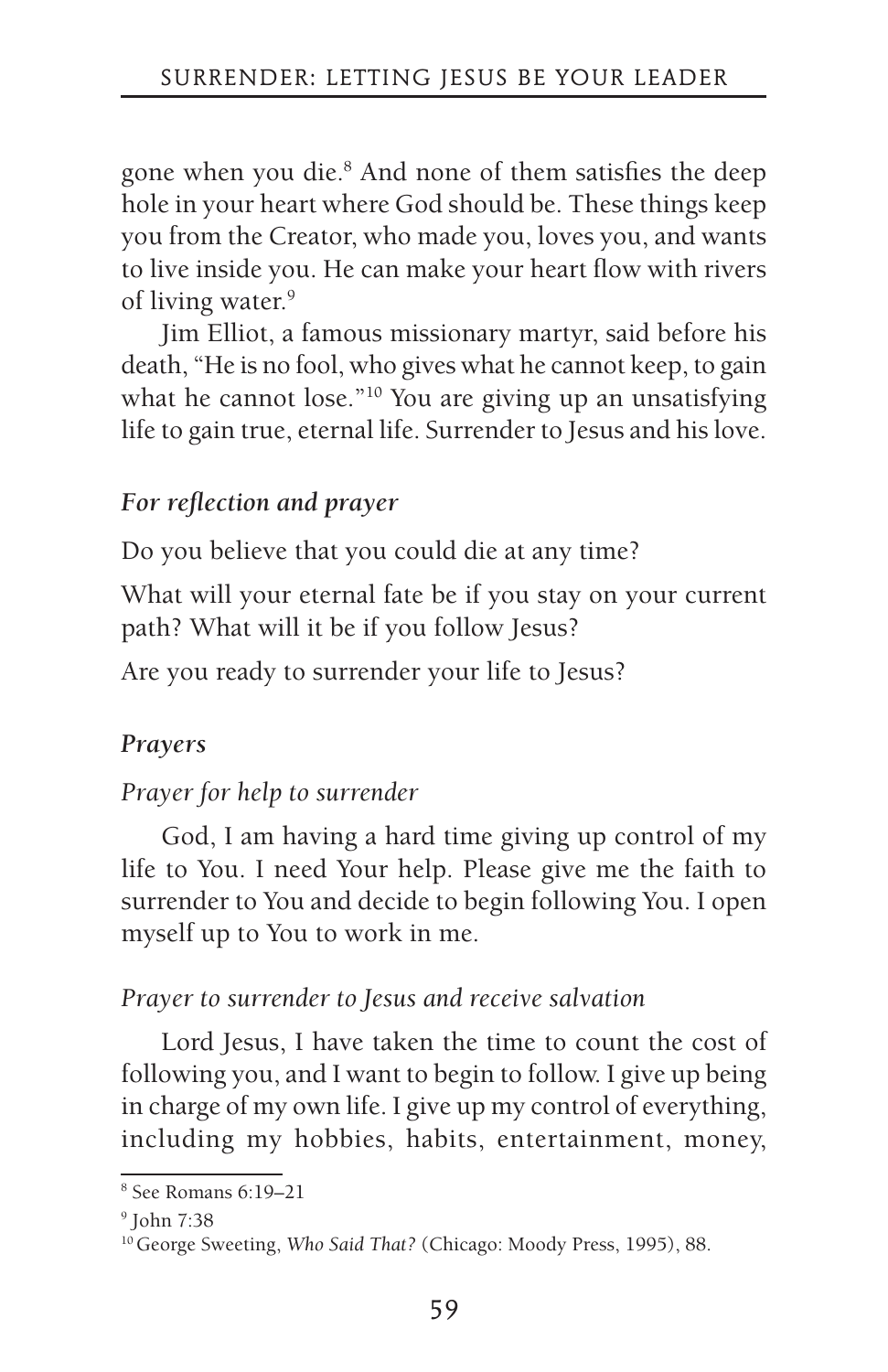sexuality, image, status, career, and especially relationships. I surrender them all to you and accept you as leader over my whole life. Help me to continue to more fully surrender everything to you.

I now fully receive you as my Savior and Lord. Fill me with your Holy Spirit.

Now that I have received the gospel with repentance, belief, and surrender, I thank you for my salvation. (This assumes you have prayed the prayers for repentance and belief at the end of chapters 3 and 4.) Thank you for eternal life. Thank you for adopting me as your child, bringing me into your kingdom community, and uniting me with you and your followers. Thank you for baptism, in which I will experience this new reality.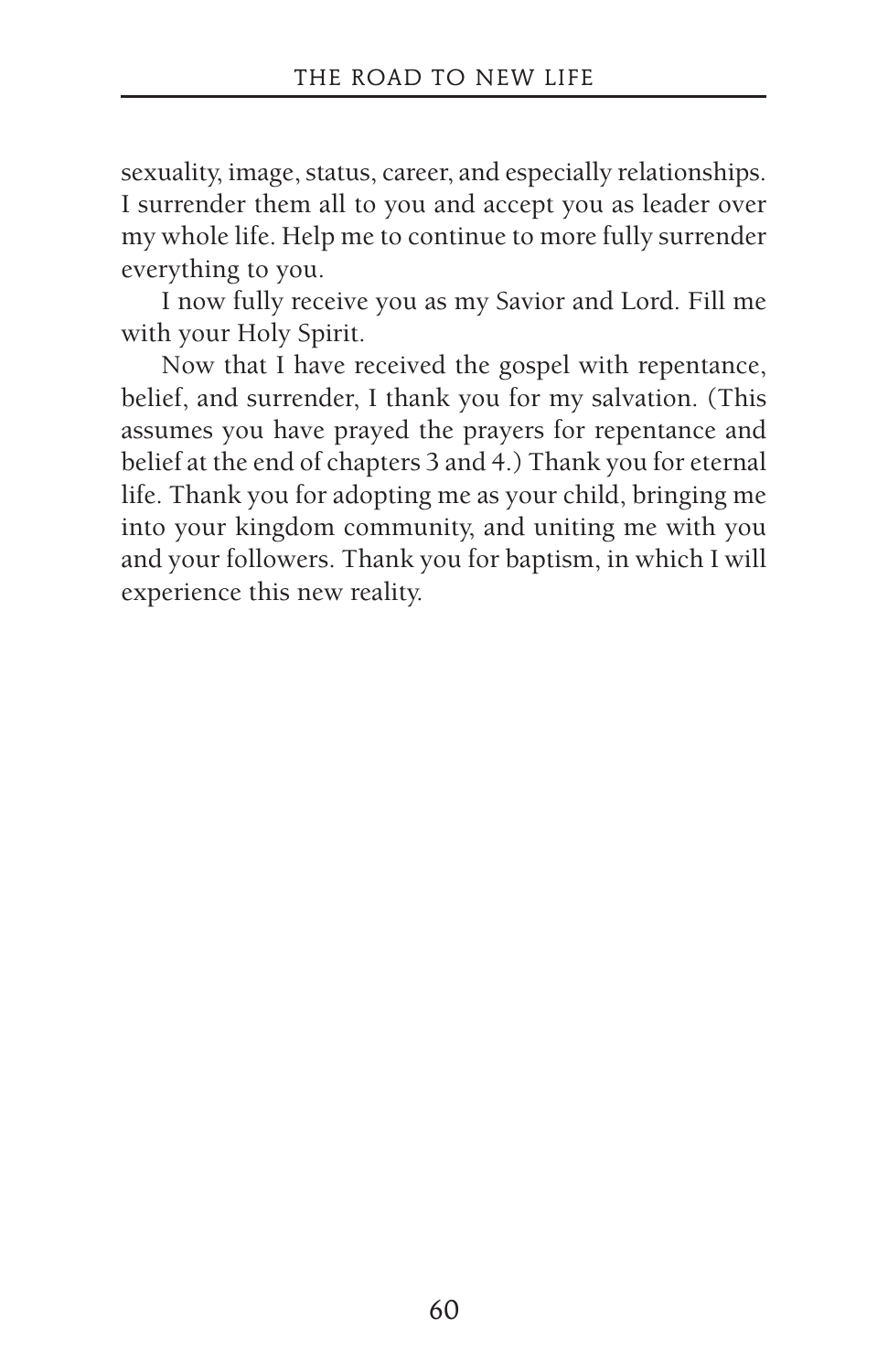# CHAPTER 6 CHAPTER

# A SUMMARY OF THE ROAD TO NEW LIFE



THIS CHAPTER IS a summary of the first five chapters.<br>It is a helpful way to remember the essentials of finding new life. You can remember the five elements with the acronym SCRuBS, as in "Jesus scrubs us clean": *S* is for sin, *C* is for Christ, *R* is for repentance, *B* is for belief, and *S* is for surrender.

This chapter also contains the prayers at the end of each previous chapter for accepting this new life in Christ. If you

Permission is granted for unlimited use, reproduction, storage, transmission, and adaptation of Chapter 6.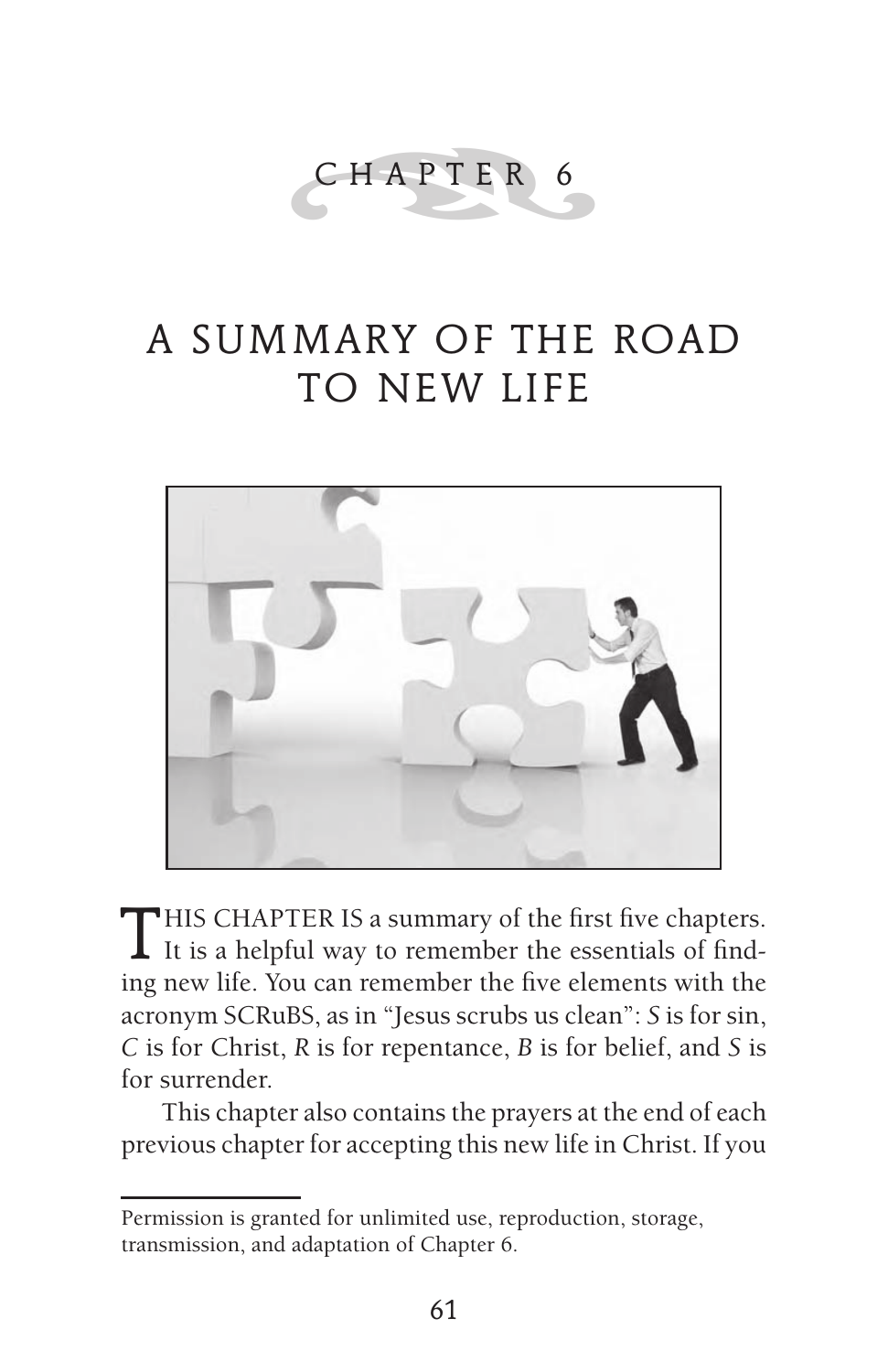have said these prayers and meant them from your heart, then you are saved and are an eternal member of God's kingdom community.

### **Chapter 1—Love, Sin, and Separation**

God is a perfect Trinity who created the universe and humans to display and experience his love and power. He wanted to have an intimate friendship with humans—his children—and he wanted them to have perfect community with each other.

But humans gave in to the prideful temptation of becoming like God. Our hearts became corrupted and disconnected from God. We lost the ability to love God, love others, love ourselves, and live truly good lives. We became infected with guilt, shame, and rebellion. In others words, we fell and became sinners. And now our hearts have a big hole where God should be. We try to fill it with other things, but we can't find peace, truth, meaning, value, freedom, or love.

But God still desires to be close to us. He values us and wants to make us whole.

The gospel is God's invitation to unite with you. But you must first believe that you really are a sinner—that you do not love God and others as you should. All of us fall short of this standard. Also, your sins separate you from God, and you need him to rescue you.

God will not force you to accept his gospel and be with him. If you reject him, then you will spend eternity away from him. This is hell, and you will be trapped in misery and unhappiness forever.

*Prayer confessing that you are convicted that you are a sinner*

God, I realize you created me to love you and love others. I confess that I do not do this as I should. I have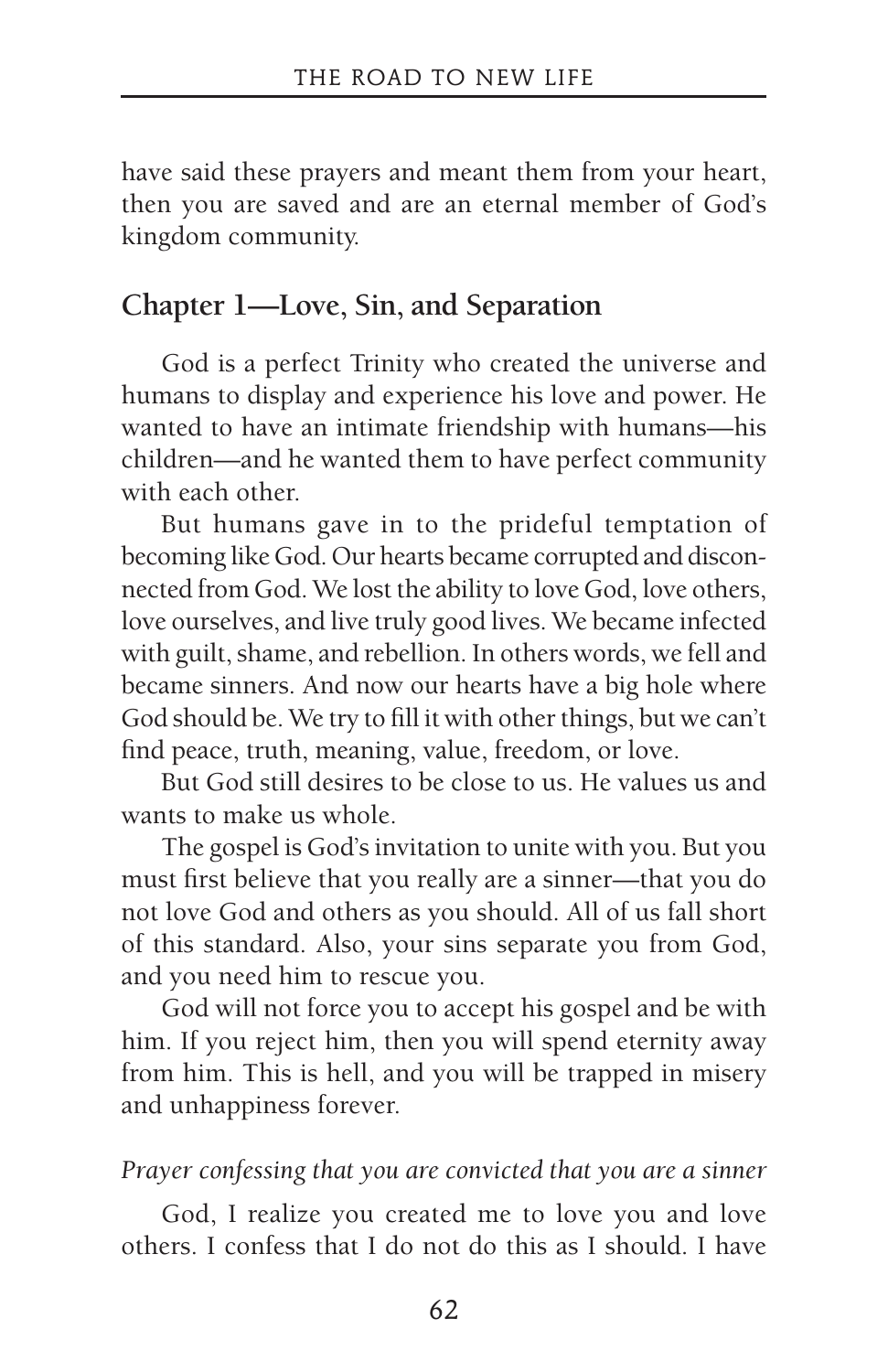dishonored you by not letting you be Lord of my life. I have been selfish in my relationships with others, and I have hurt others. I know I have pride, anger, and unbelief. I try to satisfy myself with other pleasures instead of with you. I confess the other sins you have convicted me of: (Tell God all the sins you are aware of.) I know I am separated from you, and I need you to rescue me. Please lead me to salvation.

## **Chapter 2—The Story of God Saving His People**

After the fall humans became more and more corrupt. But God did not give up on them. He still loved them greatly, and he devised a plan to bring them back to himself. He chose a man named Abraham and promised to bless all people through him. Later, he gave to a man named Moses, one of Abraham's descendants, commands to guide people in how to love God and love others.

But Abraham's descendants continually turned away from God. God sent other nations to conquer them so they would turn back to him. This cycle repeated several times.

Later, he promised one of the kings of Abraham's descendants, David, that he would give him a never-ending kingdom. God also promised through prophets that he would give them a Messiah to save them.

But the people continued to turn away from God, and he allowed several more nations to conquer them. It looked like God's plan to reunite with humans was not working.

During the Roman occupation in the first century AD, a Jew from Nazareth named Jesus began teaching that the kingdom of God had finally come. He taught that we should love all people, even our enemies. We should forgive those who hurt us. We should help the needy and give to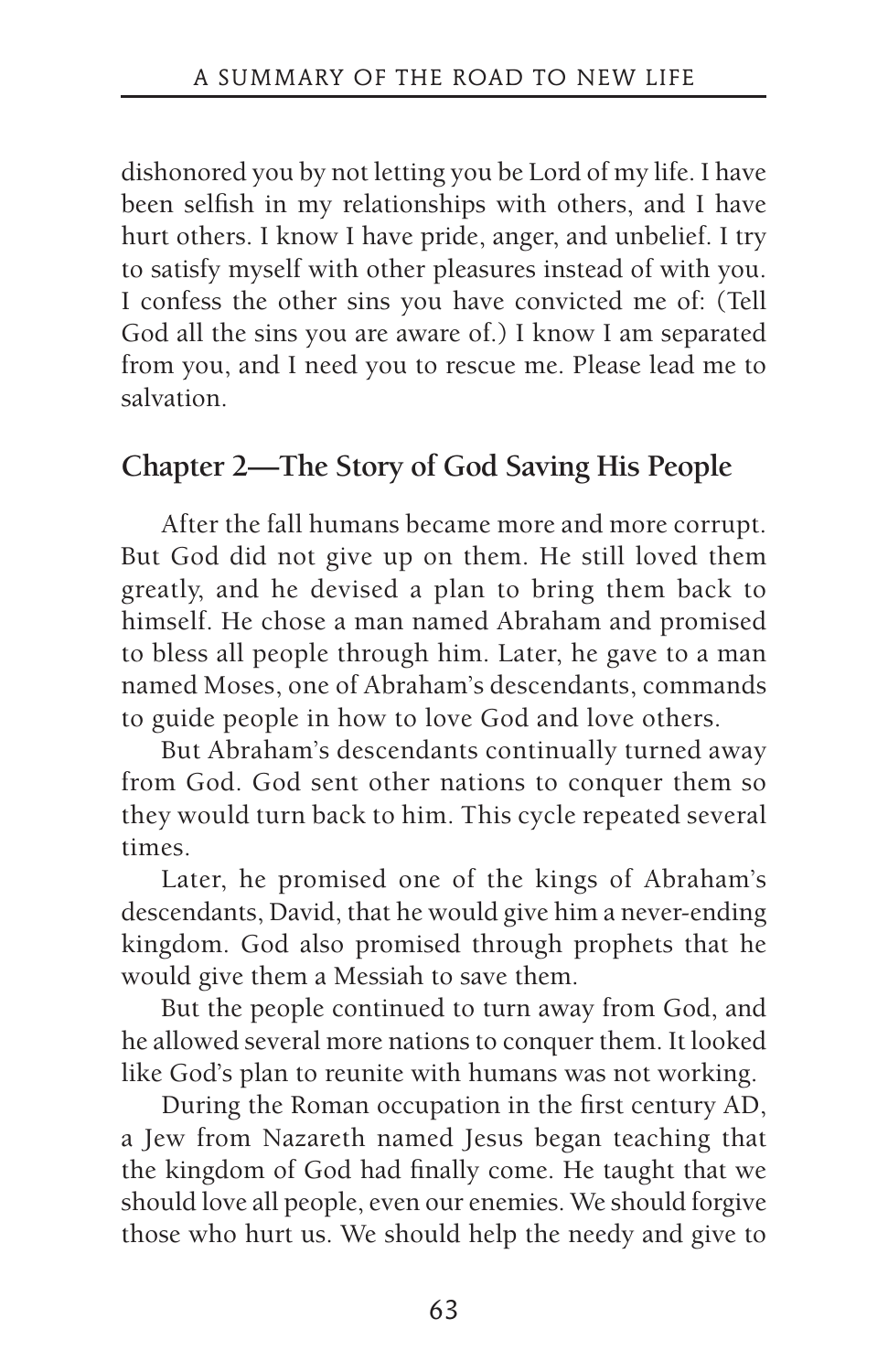others. We should not focus on wealth or being popular with everyone.

Jesus was a living example of his own teaching. He loved all who came to him, even the people society had rejected. He did great miracles and healed many people out of his love for them. He promised peace and joy to all who would follow him. He declared that he was the Way, the truth, and the life. He was the Messiah promised by the Jewish prophets centuries earlier.

But the Jewish leaders were jealous of Jesus' popularity. So they had him crucified. But he rose from the dead! He appeared to his followers, then ascended into heaven.

Jesus died on the cross for your sins. He took your place. You don't have to earn your way to God; he offers it as a gift. And by his resurrection, he defeated death and offers you new life. This is the incredible good news. Now he invites you to become his follower by repenting of your old life, believing, and surrendering to him.

He not only invites the broken, the lost, the needy, the lonely, the abused, and the rejected, but he also invites all who desire God. He values you and wants to heal your shame and your pain. He offers the gift of forgiveness of sins and a new life with God. He offers peace, satisfaction, truth, meaning, joy, and abundant life deep inside. And he offers a community of love for all eternity.

#### *Prayer of openness to the gospel*

God, I open my heart to you and ask you to plant the truth about your Son there. Help me to know that your Son died for my sins. Thank you for proving your love for me through the cross. I am open to becoming a follower of Jesus.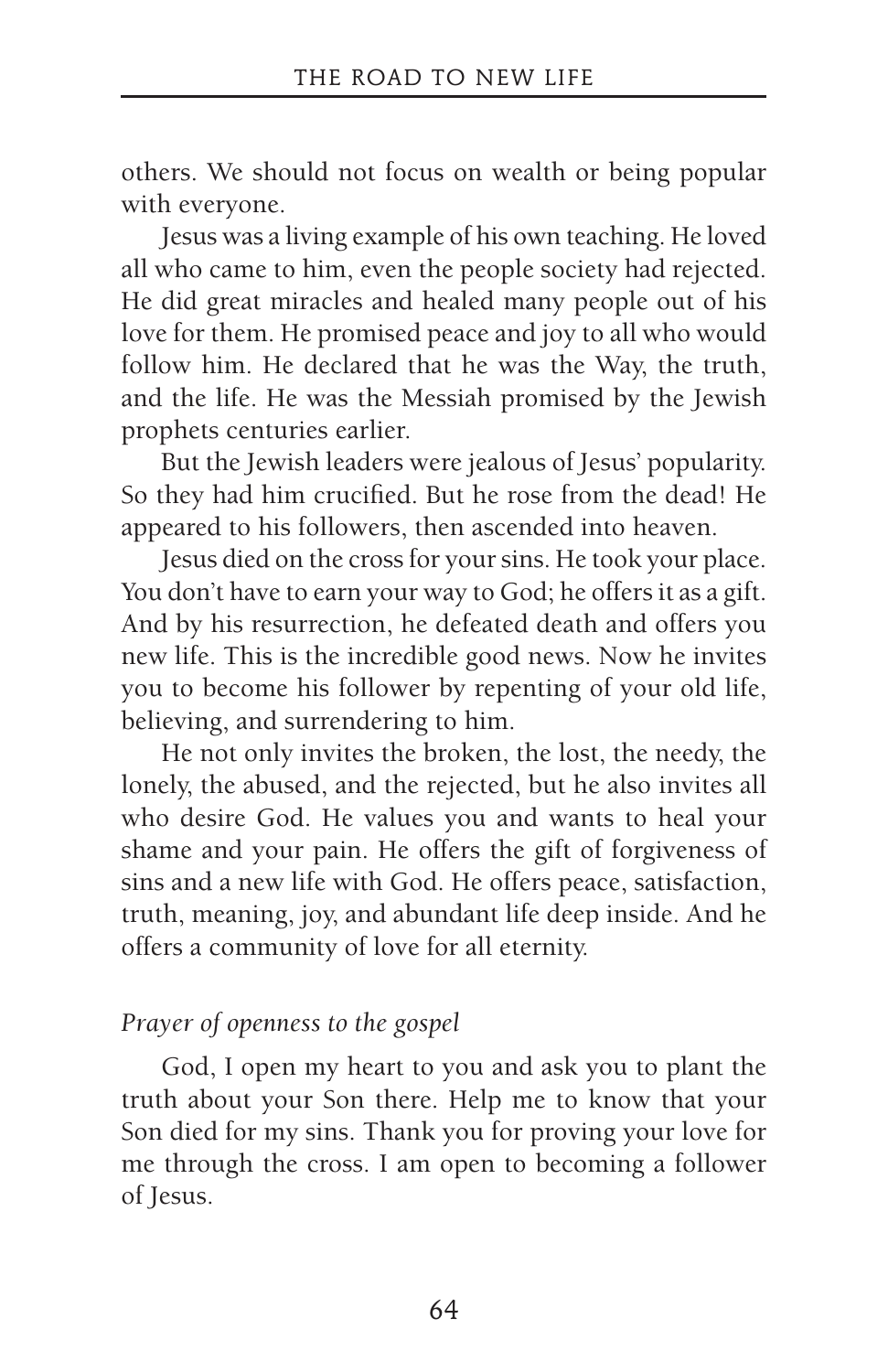# **Chapter 3—Repentance: Turning from Your Old Life**

Now you have the opportunity to respond to all God has done, especially Jesus' life and death on the cross. He is giving you an invitation. He wants to give you a new eternal life of peace and joy and meaning, but first you must decide whether you want to follow his Son. You can begin to follow Jesus by repenting of your old life, believing in Jesus' message of salvation, and surrendering your life to him.

But following him is not the same as admiring him. Many people admire Jesus but don't actually follow him. He wants to give you so much, but he can't unless you decide to follow his teachings and his example.

Before you decide to begin to follow Jesus, you need to take time to consider what he is asking of you. Perhaps you said a prayer for salvation in the past, but nothing changed in your life. Maybe the problem was that you did not take time to seriously consider repentance, belief, and surrender.

Repentance is the first step. It means turning away from your old life. Repentance begins with sorrow for your sins.

Turning away from your old life is part of the cost of following Jesus. Consider this cost before you decide to follow him.

Repentance includes turning away from all the ways in which you do not love God and love others. This includes turning away from pride, selfishness, dishonesty, materialism, indulging lusts, and unkindness. And it means letting go of being in charge of your own life. It does not mean you have to stop sinning; that is impossible. Instead,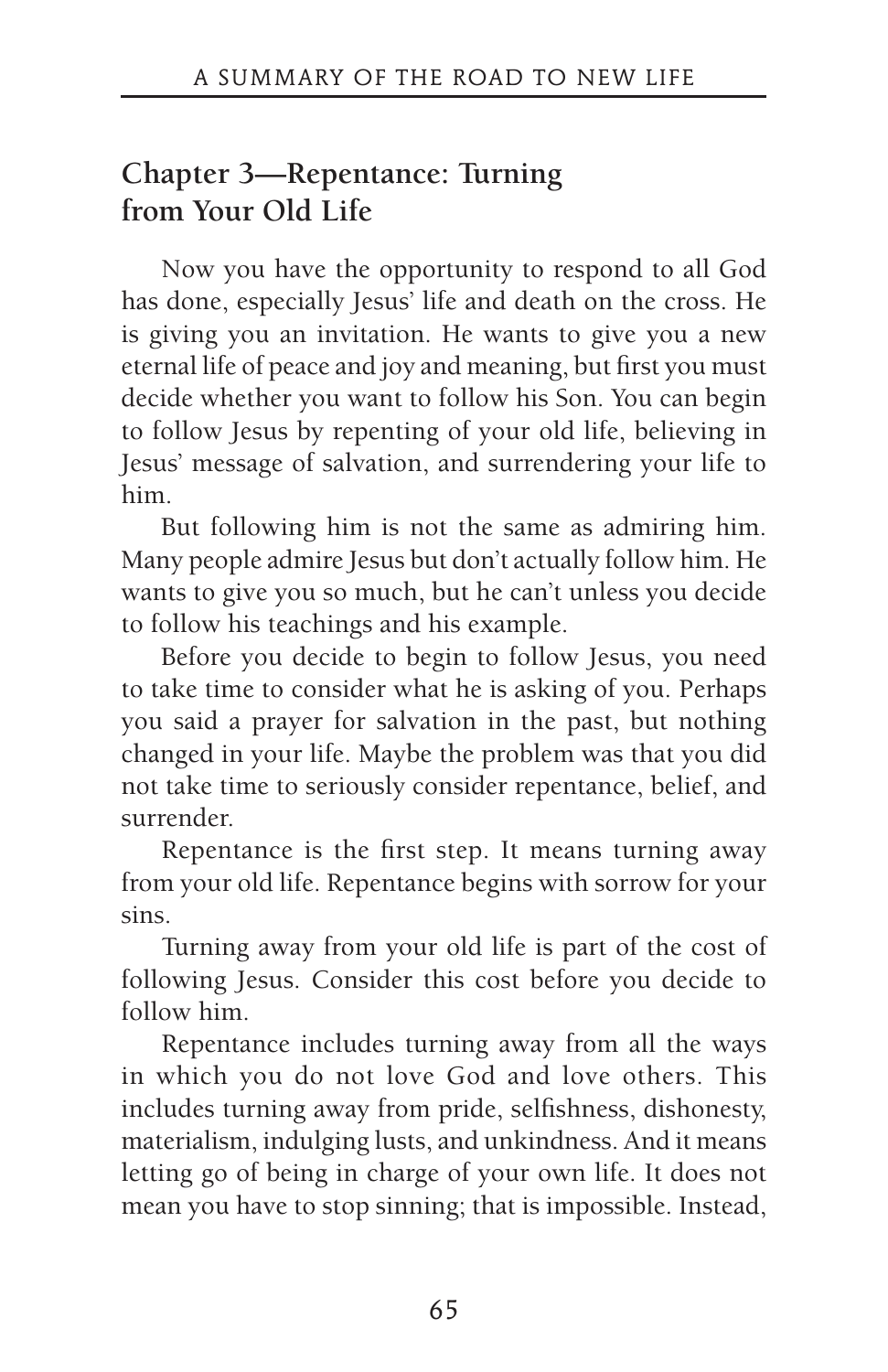it means you turn away and come to Jesus just as you are and ask him to help you replace your sins with love.

#### *Prayer of actual repentance*

God, I don't want my old life, and I am turning away from it. I now choose against all my old ways. They include (list ones you are aware of), and I am no longer trusting in them. I am turning away from being boss of my own life. I am a sinner and am coming to you to make me clean. I am changing directions to follow your road to restoration of love and community with you and others.

#### **Chapter 4—Belief: Accepting the Truth for Yourself**

The next step toward salvation is belief. God wants to speak to your heart and help you believe the gospel, the good news. But you have to keep your heart open to him so you can hear. Be sure to listen with your heart as well as with your mind.

If you are not open to God, it might be because you have a grudge against him. If you do, you should talk to him about it. Tell him how you feel and ask him to help you let go of it.

God is asking you to believe his message of salvation that Jesus is the Son of God who died for your sins, that he rose from the dead and conquered sin and death. If you repent, believe in him, and surrender to him, then your sins are forgiven, and you will have new eternal life that begins immediately in his kingdom community.

He is asking you to believe and receive this gospel and salvation for yourself.

Maybe you have barriers to believing the gospel. Perhaps your family planted other beliefs in you. Perhaps you have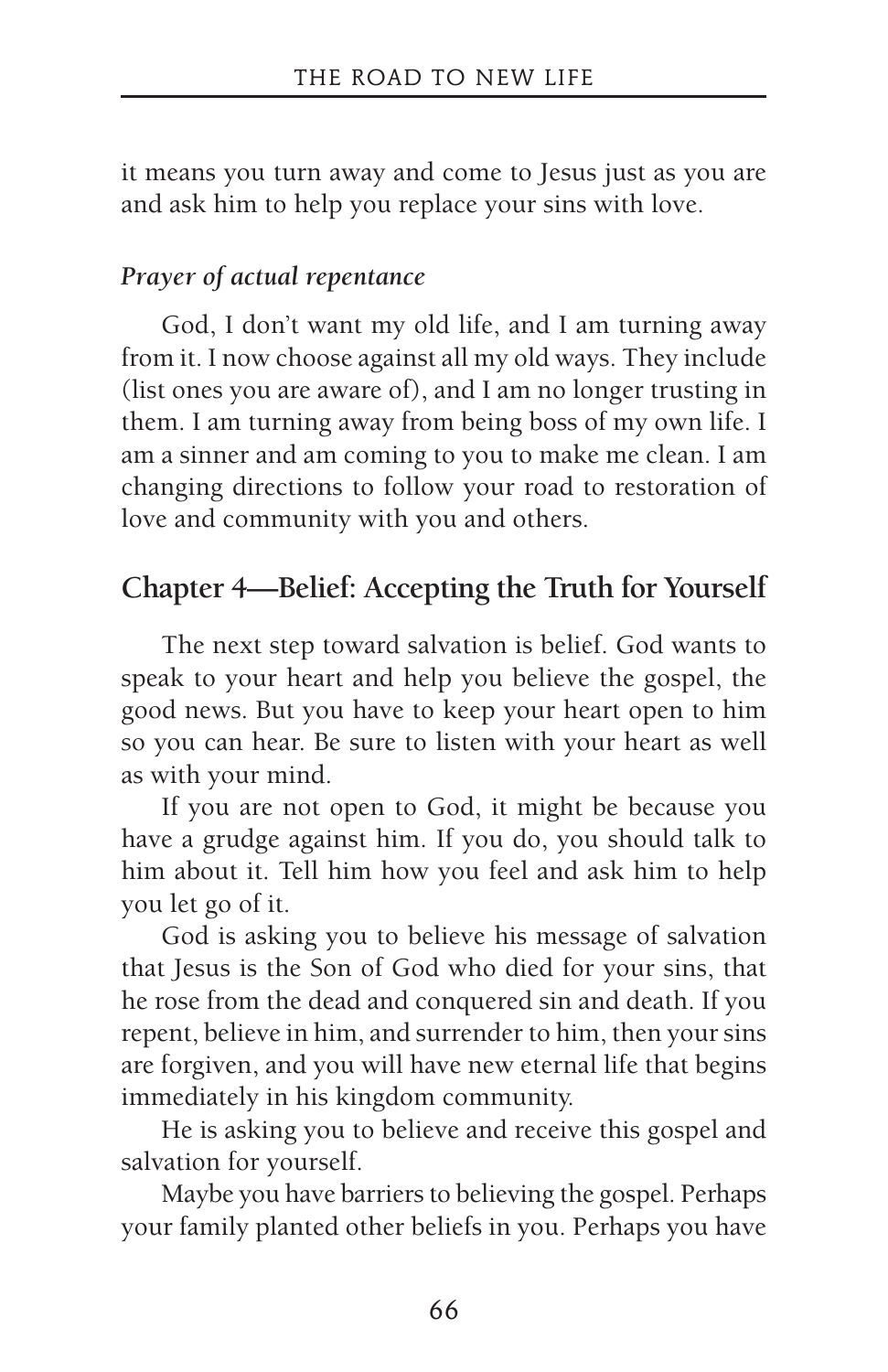beliefs that conflict with what Jesus taught. Please consider which beliefs will lead to a new eternal life with God. It would be helpful to read one of the Gospels of Jesus' life and decide if his teachings are true.

Maybe you are afraid you won't have any pleasure in life anymore. Actually, you will have different pleasures that will be better than your old ones. You will also have some hard times when you follow Jesus, but he will bring you through them.

Maybe you want to make sure in your head before you believe in Jesus. It is good to take time to consider what Jesus says before you decide. But you can't make absolutely sure by logic that it is all true. There is evidence that it is true. But that only brings you to the edge of the chasm; you still have to make a leap of faith. It's normal to have some doubts when you make the leap. Once you leap, God will help your faith grow.

#### *Prayer of belief in the gospel*

God, I am willing to make the leap of faith. I believe that Jesus Christ was your divine Son who came to earth and lived a perfect life of love. I believe he died on the cross for my sins, and I receive the forgiveness of sins you are offering me. I believe that Jesus rose from the dead and ascended into heaven, thus conquering sin and death. I believe that you give an eternal life of love with you and your followers in your kingdom to those who repent, believe, and follow.

And Lord, when I say "I believe," I don't just mean that I agree in my mind that these things are true. I mean that I believe in my heart and that I receive these truths and your Son into my spirit. And even though I may have some unbelief, I still believe, and I ask you to help me with my unbelief.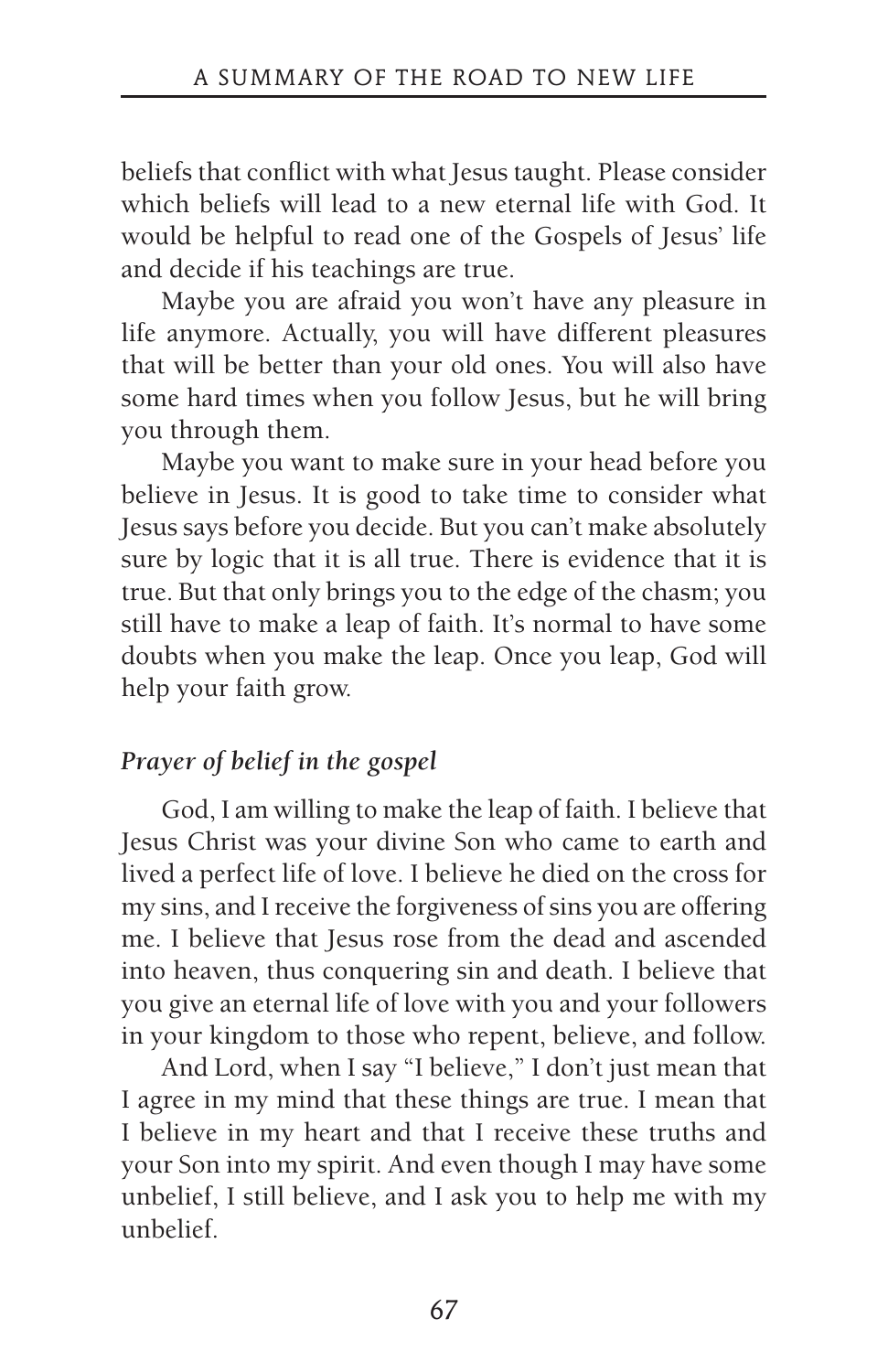#### **Chapter 5—Surrender: Letting Jesus Be Your Leader**

The last stage in the process of salvation is surrender. This is not about cleaning up your life before you are saved; rather, it is deciding to start following Jesus and the way he lived life and letting him clean up your life. It means you are asking him to be your boss.

Actually, he will be a much better leader of your life than you are. He is all-powerful and all-knowing, and he loves you more than you love yourself. He leads with kindness and a servant's heart. He will listen to you and values what you think and feel. He created you and knows what is best for your life.

But remember to count the cost before you choose to follow him. Surrender means you are giving your life to him. You are deciding to start following Jesus' way of life. It means challenges and hard times as well as the joy and peace he puts in your heart.

If he is moving in your heart, then don't be afraid to follow him. Take the leap.

Baptism is important because you are declaring that you are dying to your old life and surrendering to God so he can give you new life. It is a physical experience of a spiritual reality.

Remember that you will die eventually, perhaps sooner than later. Then it will be too late to come to Jesus. God will judge your life, and if you choose not to follow him on earth, you will spend eternity away from him. The things you cling to here will pass away when you die. Why cling to them when you can surrender to Jesus and have an eternal new life beginning now?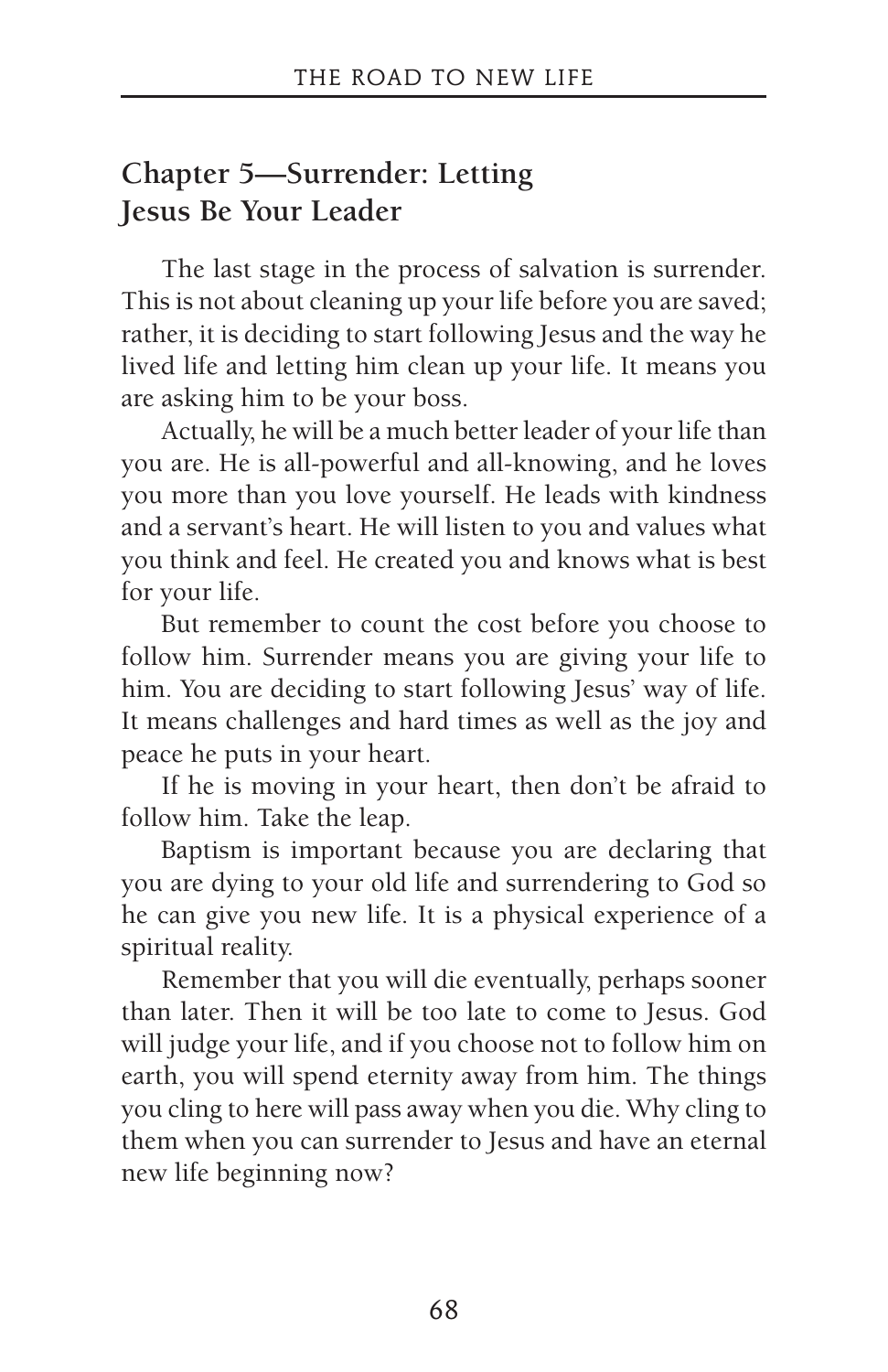#### *Prayer to surrender to Jesus and receive salvation*

Lord Jesus, I have taken the time to count the cost of following you, and I want to begin to follow. I give up being in charge of my own life. I give up my control of everything, including my hobbies, habits, entertainment, money, sexuality, image, status, career, and especially relationships. I surrender them all to you and accept you as leader over my whole life. Help me to continue to more fully surrender everything to you.

I now fully receive you as my Savior and Lord. Fill me with your Holy Spirit.

Now that I have received the gospel with repentance, belief, and surrender, I thank you for my salvation. Thank you for eternal life. Thank you for adopting me as Your child, bringing me into your kingdom community, and uniting me with you and your followers. Thank you for baptism, in which I will experience this new reality.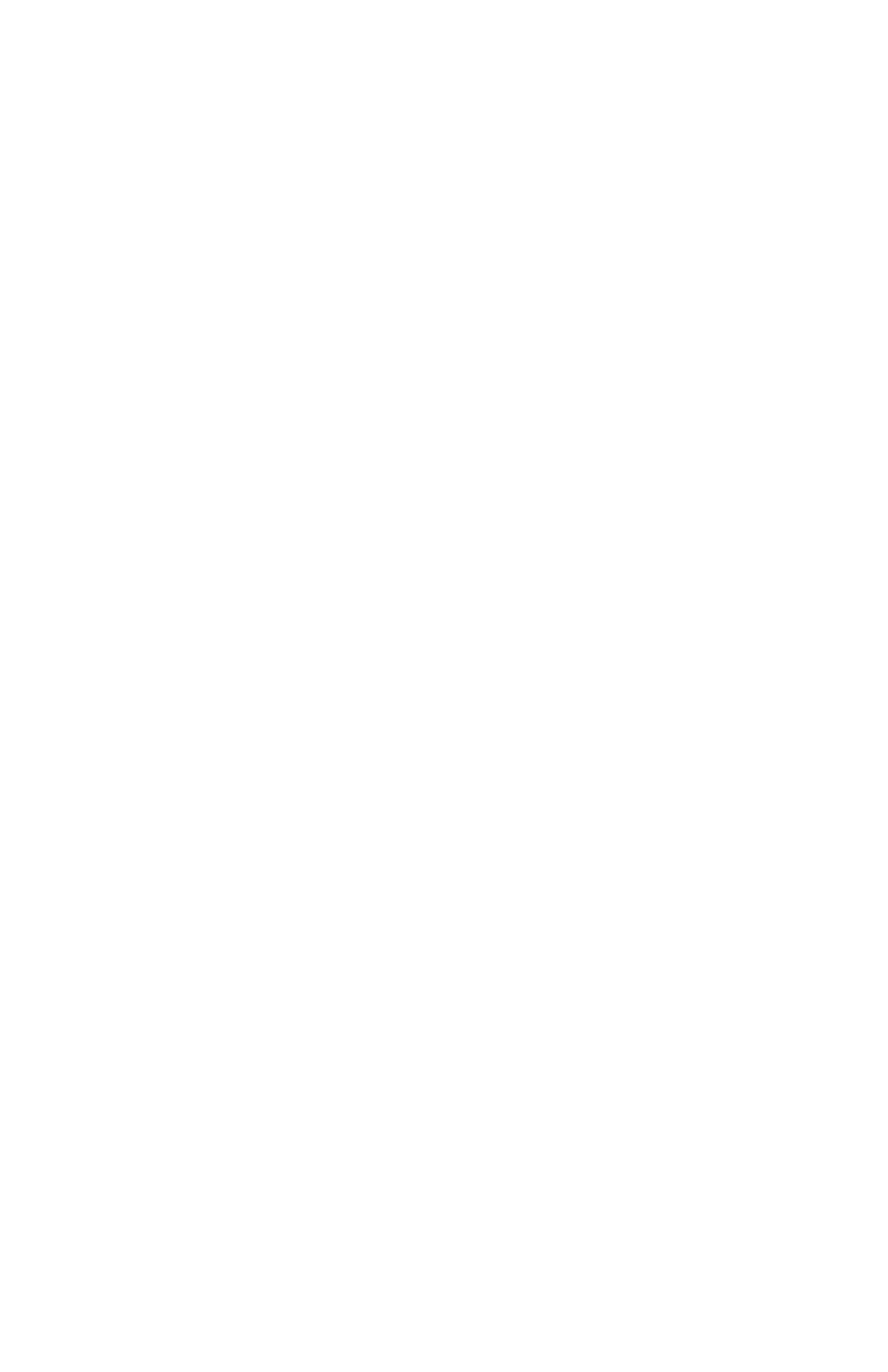

# THE ESSENTIALS OF FOLLOWING JESUS



THIS CHAPTER EXPLAINS the essentials of following Jesus once you are saved. They are the pillars of the daily Christian life.

#### **Who You Are in Christ**

When you are saved, God adopts you as his own child, and you have the privileges that come with being a child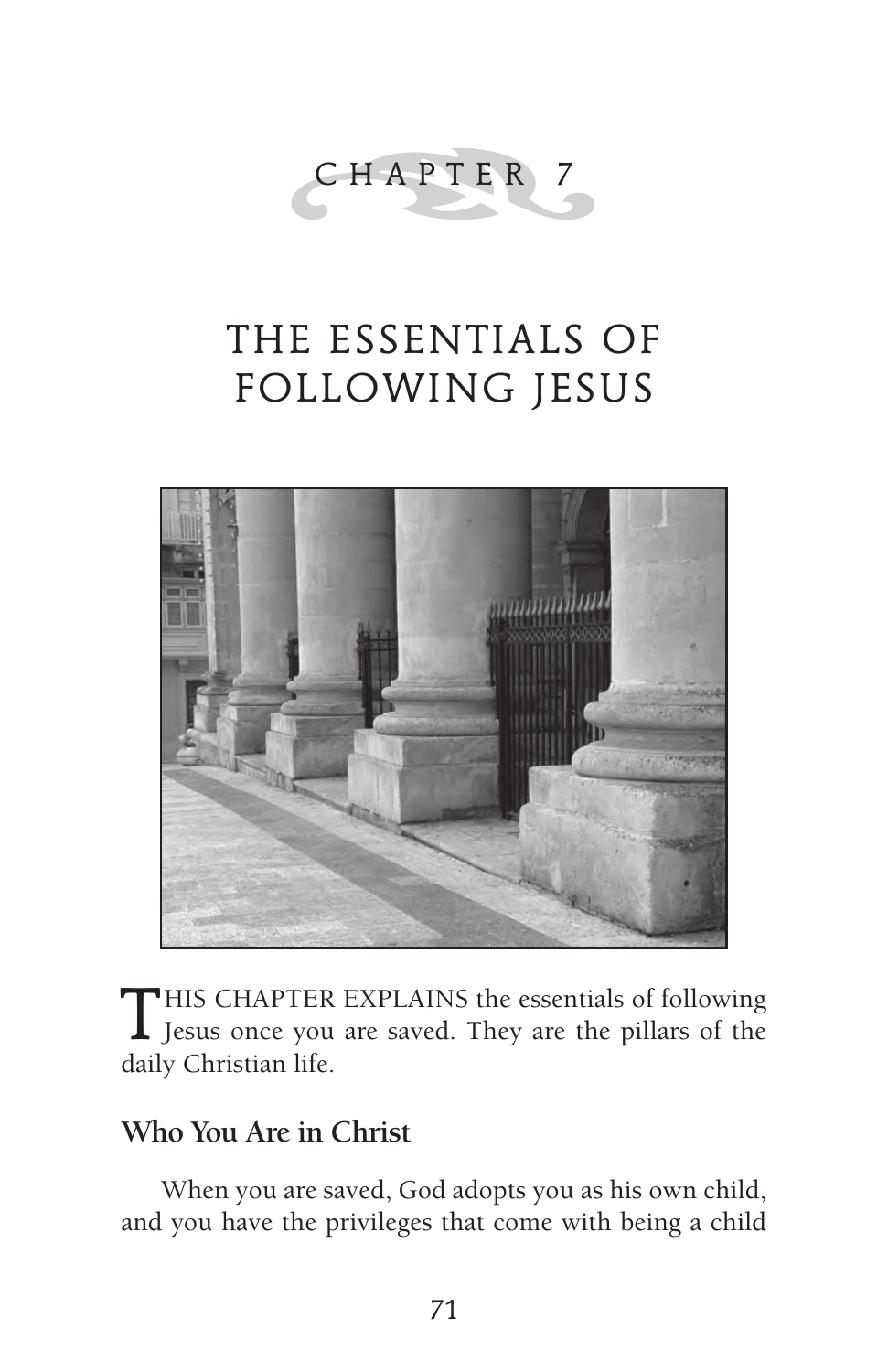of God. Now you are in an intimate relationship with the Creator. He is your Father, and he is infinitely better than any earthly father.

You are also a member of God's family. You have brothers and sisters all around the world, and all believers are citizens of God's kingdom. This kingdom community of his love, goodness, and power is all around you, is expanding, and will one day be complete.

You are also free from any condemnation for sin. Jesus took all your condemnation and gave you his righteousness.<sup>1</sup>

You will learn more about your identity in Christ as you read through the New Testament. Remember that this, your core identity, it will give you strength to stand in any situation.

#### **The Pattern of Your Life: Cross and Resurrection**

The pattern of the Christian life can be summed up as a life of the cross and resurrection.<sup>2</sup> When we believed, we were crucified with him, and we continue to die to our old selves daily. And when we believed, we rose from the dead with Christ,<sup>3</sup> and we rise daily. One day after Jesus returns, we will completely die to our old life. And one day when he returns, we will completely rise to a new life. So we have already tasted the cross, but it is not yet complete. And we have already tasted resurrection, but it is not yet complete.

Thus, we will have many kinds of victory in our lives, and we can rejoice in such times. And we will have times of suffering, weakness, and loss. But these times only help

<sup>1</sup> 2 Corinthians 5:21

<sup>2</sup> See 2 Corinthians 4:10–11; Philippians 3:10–11; 1 Peter 2:21.

<sup>3</sup> Colossians 3:1.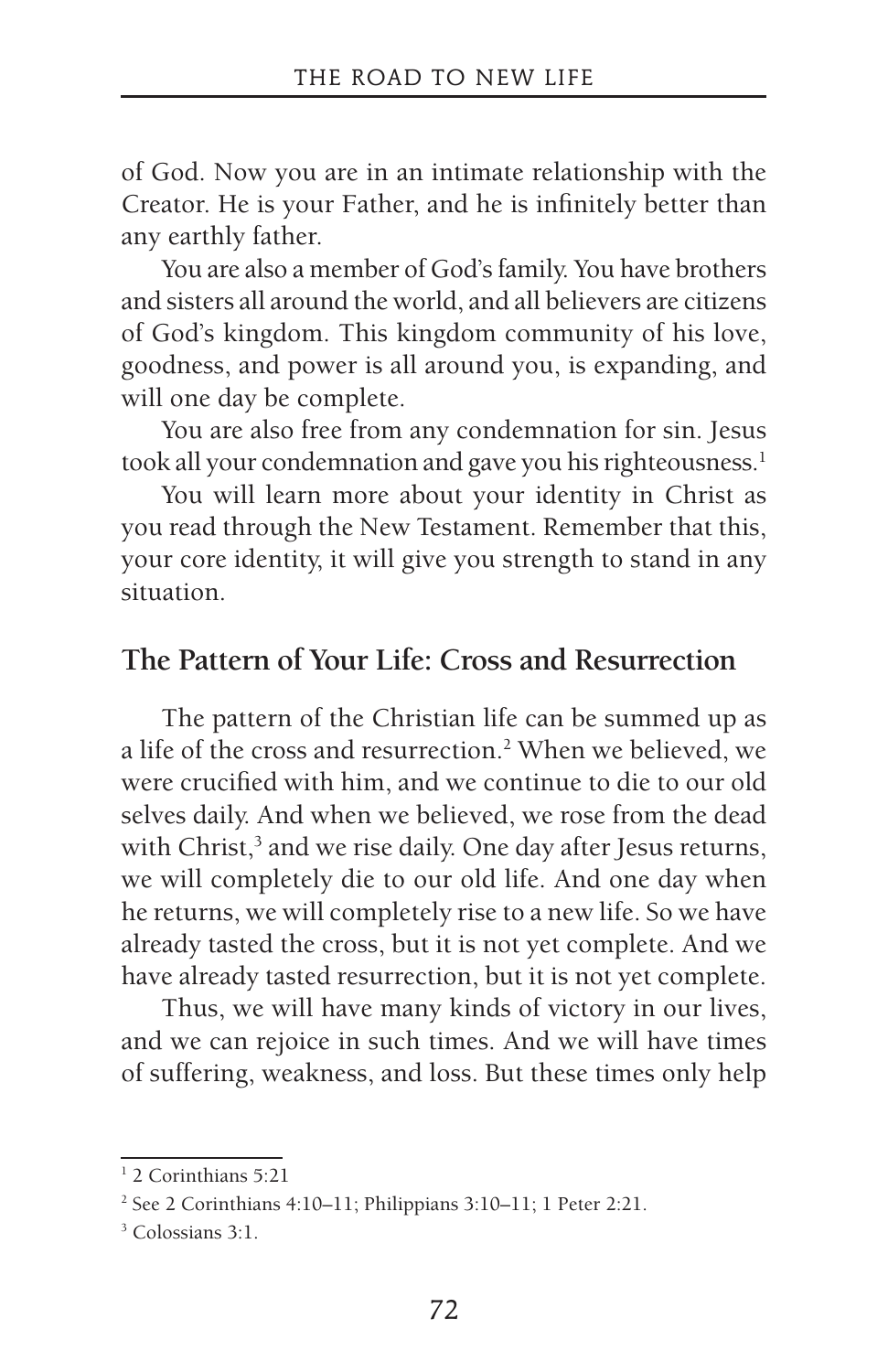us depend more on God and become more like Christ, who suffered for us.

#### **The Five Channels to Growth**

God gives us power and grace through many channels to cleanse us from sin and draw us to himself. In one sense, we are already as close to him as we can be because his Spirit lives in us. But we will spend our entire lives learning to let his Spirit continually transform us to be like Christ. God wants to pour his strength and love into us through various sources. Our role is to live in these channels and receive the life he gives. These various sources of God's grace can be grouped into five types of channels. Each is essential to growth. If one is missing in our lives, it slows us down like a boat trying to sail away with the anchor still dragging in the sand.

#### **1. Living in the Spirit**

Galatians 5:16 teaches us that we should "walk by the Spirit, and you will not carry out the desire of the flesh." ("Flesh" is another way of referring to our old natures.) In Romans 8:6 the apostle Paul teaches us that the "mind set on the Spirit is life and peace" and in verse 13 that "by the Spirit you are putting to death the deeds of the body." Ephesians 5:18 tells us to be continuously filled with the Spirit.

Walking by the Spirit keeps us connected to the power and holiness of God. In fact, God's Spirit, our greatest gift in his kingdom, empowers us to live a kingdom life in relationship with God and others. The Holy Spirit is one of the central gifts God promised to believers, and we are unspeakably privileged to have him. Rejoice!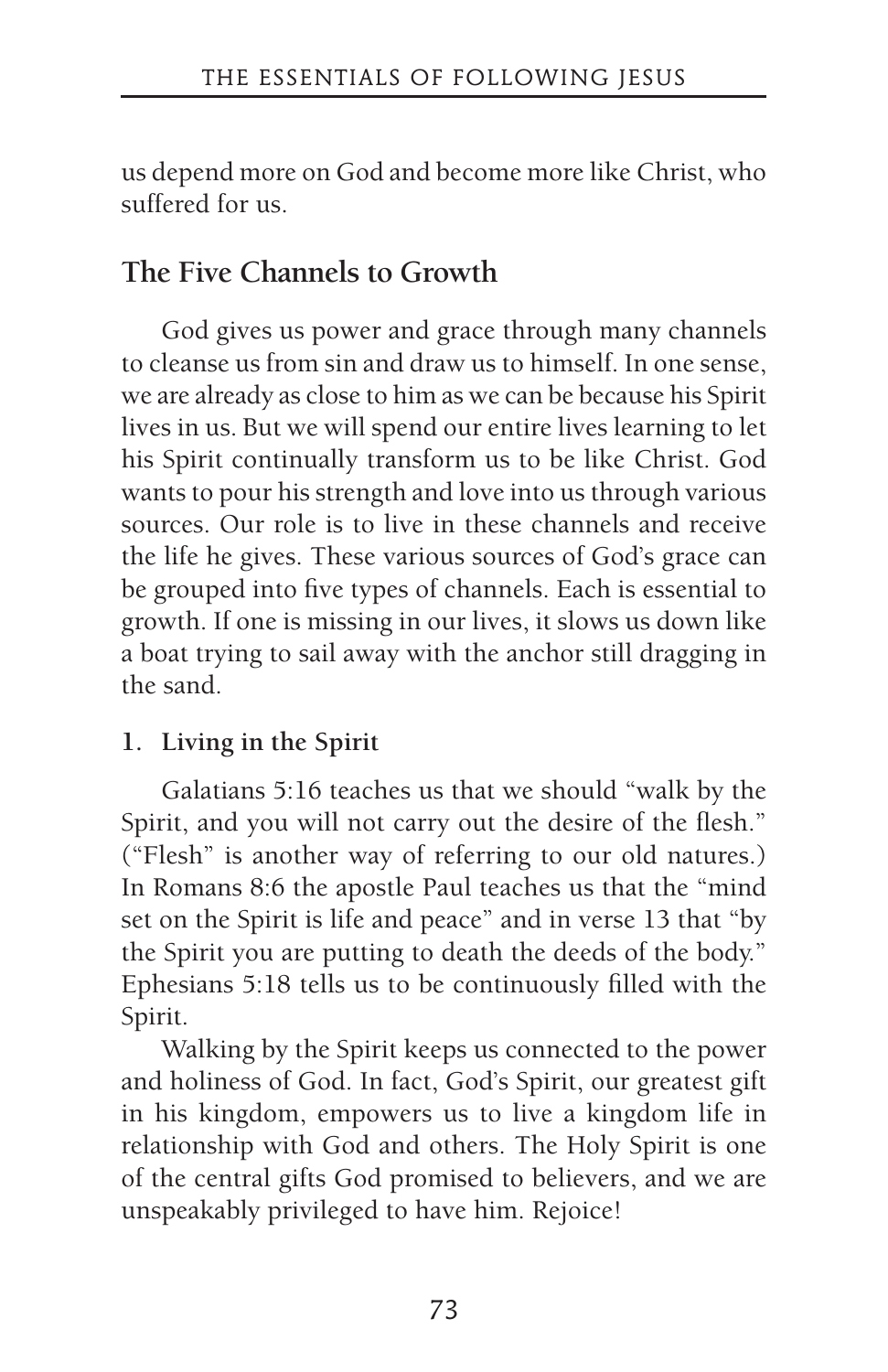The Spirit is a person and presence in us that can be sensed, and he feels like a life force of love, holiness, and power deep inside us. The Christian life is impossible if we do not have a sense of the Spirit at least some of the time. If you have never sensed the Spirit, then you should find a wise Christian who can help you, perhaps a pastor or a spiritual mentor. Find someone who has experience with walking by the Spirit and ask him or her for guidance.

We can grow in our ability to walk by the Spirit if we continually practice it. Learn to tune your heart and mind to the Spirit within you, draw on his power, and follow his leading.

Walking by the Spirit is both a subjective and objective experience. In our subjective experience, we sometimes have a strong sense of the Spirit, sometimes a weak sense, and sometimes none at all. Objectively, we can learn about walking by the Spirit from Scripture, which is discussed next.

#### **2. Learning from Scripture**

The Old and New Testaments are God's words breathed through human beings and set in writing. Hebrews 4:12 states that the "word of God is living and active." Scripture will change us. Second Timothy 3:16 teaches the following:

All Scripture is inspired by God and is useful to teach us what is true and to make us realize what is wrong in our lives. It correct us when we are wrong and teaches us to do what is right. God uses it to prepare and equip his people to do every good work. (NLT)

The New Testament is the collection of the life and teachings of Jesus and his apostles. They reveal all the important spiritual truths for following God. When we read and meditate on the Scriptures, the Holy Spirit uses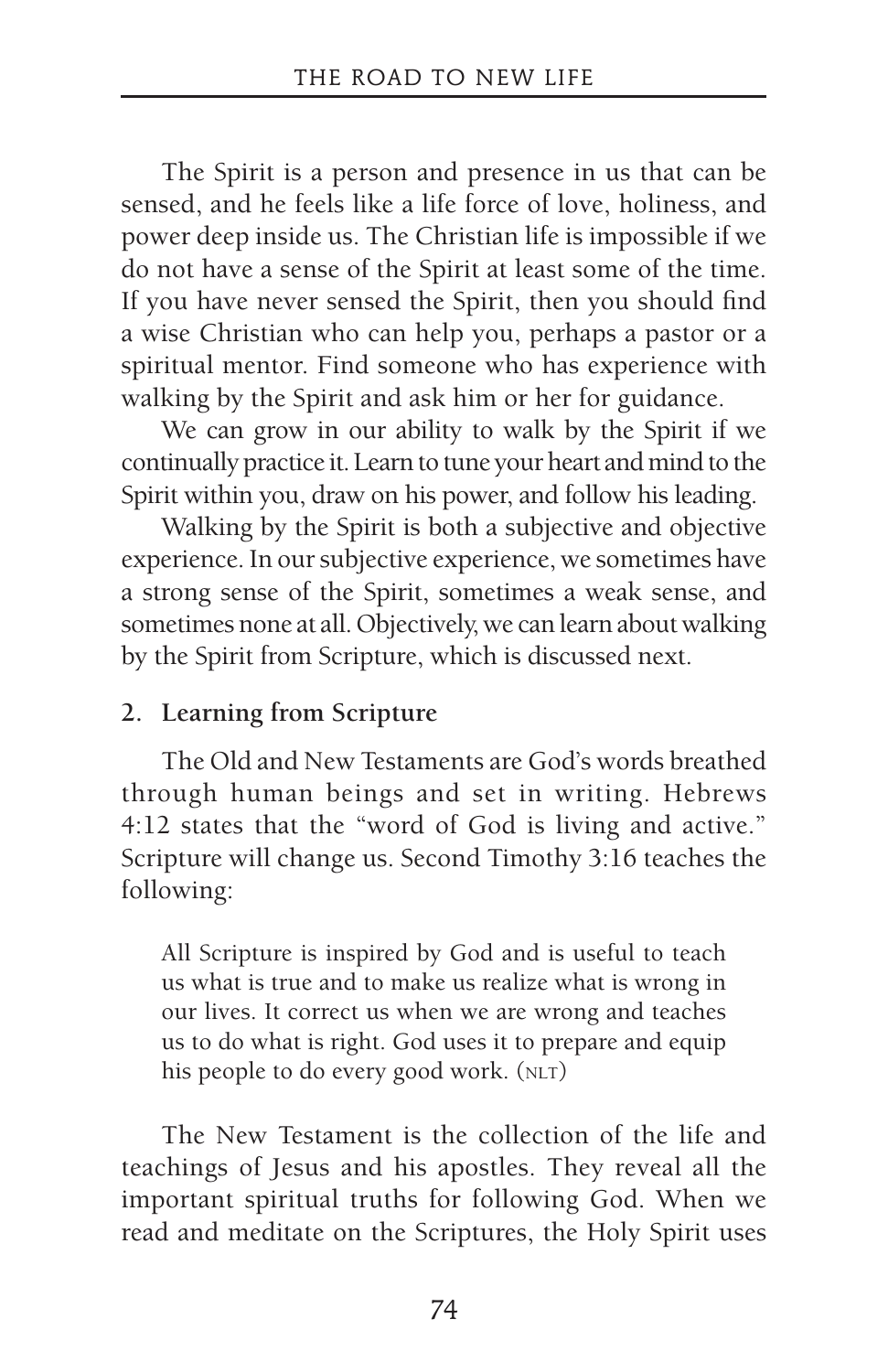the words to reveal truth to our hearts and to draw us near to God in faith and love. Scripture will convict our hearts and guide us to repent of sin. It will help burn away the impurities that keep us from receiving the true life God wants for us. And Scripture is like fuel for our spiritual fire. Without it our fire dies out.

We should not come to Scripture just to gain knowledge. Its purpose is to build a relationship with God and others. We can easily get caught in the trap of thinking that if we

become knowledgeable about Scripture, then we will become spiritual. But that attitude only leads to

*Scripture is like fuel for our spiritual fire.* 

having a relationship with a book, not a person. We should come to Scripture with open hearts, asking the Spirit to lead us into knowing God and ourselves.

#### **3. Fellowship**

Scripture is clear about our need for a relationship with other believers to grow spiritually. And other believers need us too. We need to share love,<sup>4</sup> comfort, encouragement, burdens, confession of sin,<sup>5</sup> teaching, prayer, guidance, and the Lord's Supper.

Pride can tempt us to live the Christian life on our own. The Enemy knows that if he can get us isolated, then he has a much better chance of torpedoing us with sin. He knows that without help, we will not have the strength to overcome trials and defeat sin.

But if we have relationships with other believers and if we open up our lives to them and ask for help and prayer to overcome our difficulties, then the Enemy cannot win.

<sup>4</sup> See Colossians 3:12–16 for how believers should treat each other.

<sup>5</sup> James 5:16.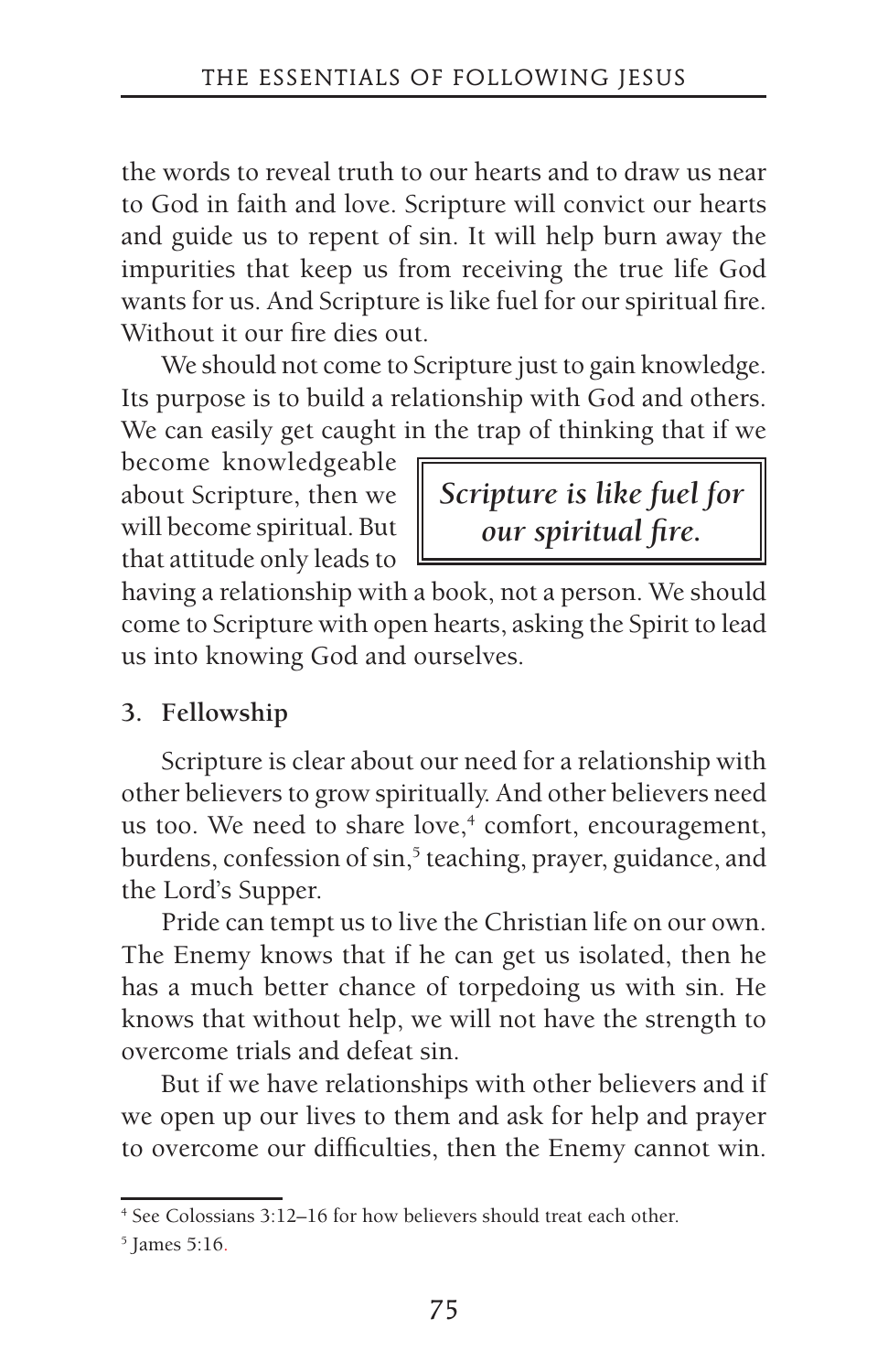One person alone may not be able to climb over a ten-foot wall, but with a rope and a team working together, the whole team can make it over a wall.

Most importantly, God desires us to love one another. In fact, the apostle John said that "if someone says 'I love God,' and hates his brother, he is a liar; for the one who does not love his brother whom he has seen, cannot love God whom he has not seen."6 Jesus said that the world will know we are followers of Jesus by the way we love one another.<sup>7</sup> Learning to love other believers, even the difficult ones, is our main goal in fellowship.

Church attendance is not necessarily fellowship. In most churches believers don't spend time on Sunday morning sharing their lives with one another and encouraging and praying for one another. This usually happens in a small group, whether formal or informal. We cannot afford to let Sunday morning trick us into thinking we have fellowship when we really don't. Sunday morning is good for receiving teaching and for worship, both of which are important. But there is more to fellowship.

#### **4. Prayer**

The great Christian teachers over the centuries consid-

*Without prayer there is no relationship with God, just as in a marriage there is no relationship without communication.*

ered prayer the most essential activity of the Christian life. Prayer is simply the act of relating to or communicating with God. Without prayer there is no relationship with God, just as in a

<sup>6</sup> 1 John 4:20.

<sup>7</sup> John 13:35.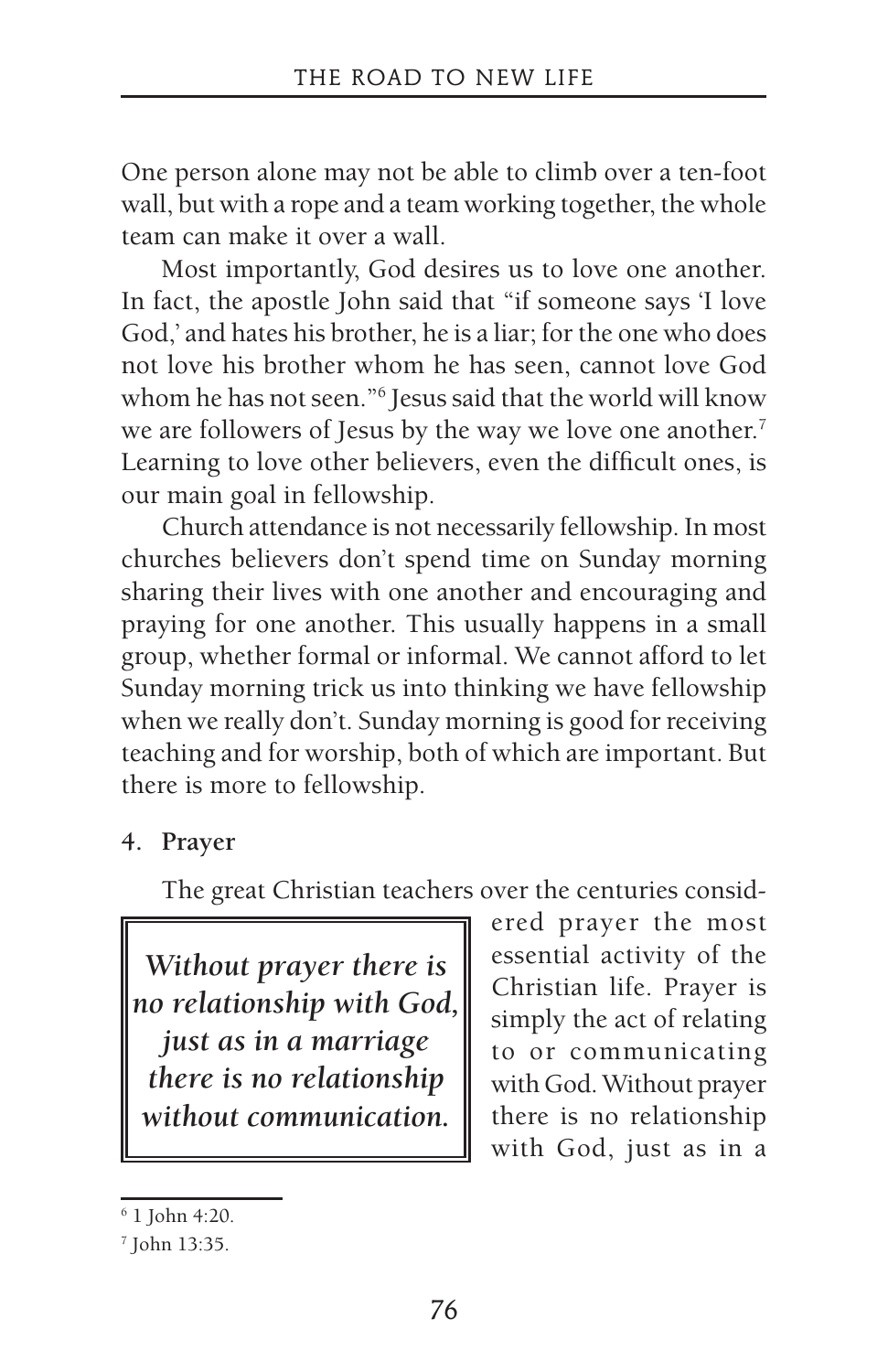marriage there is no relationship without communication. And relationship with God is the whole purpose of growth; in fact, it is the definition of growth. How can you know your spouse if you never talk with him or her? How can you know God if you don't talk with him? How can we love God with all our hearts if we say only a few sentences to him every day? Could a marriage survive on that? If our "marriage" with God is important to us, we should be able to set aside ten to fifteen minutes a day to pray.

There are many types of prayer, just as there are many ways to communicate. Spend time studying the Lord's Prayer in Matthew 6:9–13. We can make requests, we can give thanks, we can praise God, we can admit our weaknesses and failures, we can confess our temptations, we can ask for forgiveness, we can ask questions, we can ask for help, we can express our anger or fear or pain, we can sing, we can cry, we can reflect on his Scripture, and we can just silently be with him.

Prayer is not just a one-way street. God also wants to communicate with us, so we should listen for his voice. Sometimes he speaks by giving us an impression or a confidence about something or an insight or a Scripture, or a quiet voice we can hear in our hearts. His voice comes with peace and love—even when his words bother us.

Since God is our Father, he wants to hear what we have to say, and he wants to listen to what we think and feel. He already knows what's in our hearts, but it makes all the difference when we take the time to express it—just as an earthly father may know how his child is feeling, but he still wants to hear him say it. By saying what he feels, the child shows that he trusts his father with his heart. This opens up the mutual flow of love between their two hearts.

Expressing ourselves to God opens our hearts to the flow of love that is always coming from his heart. Then his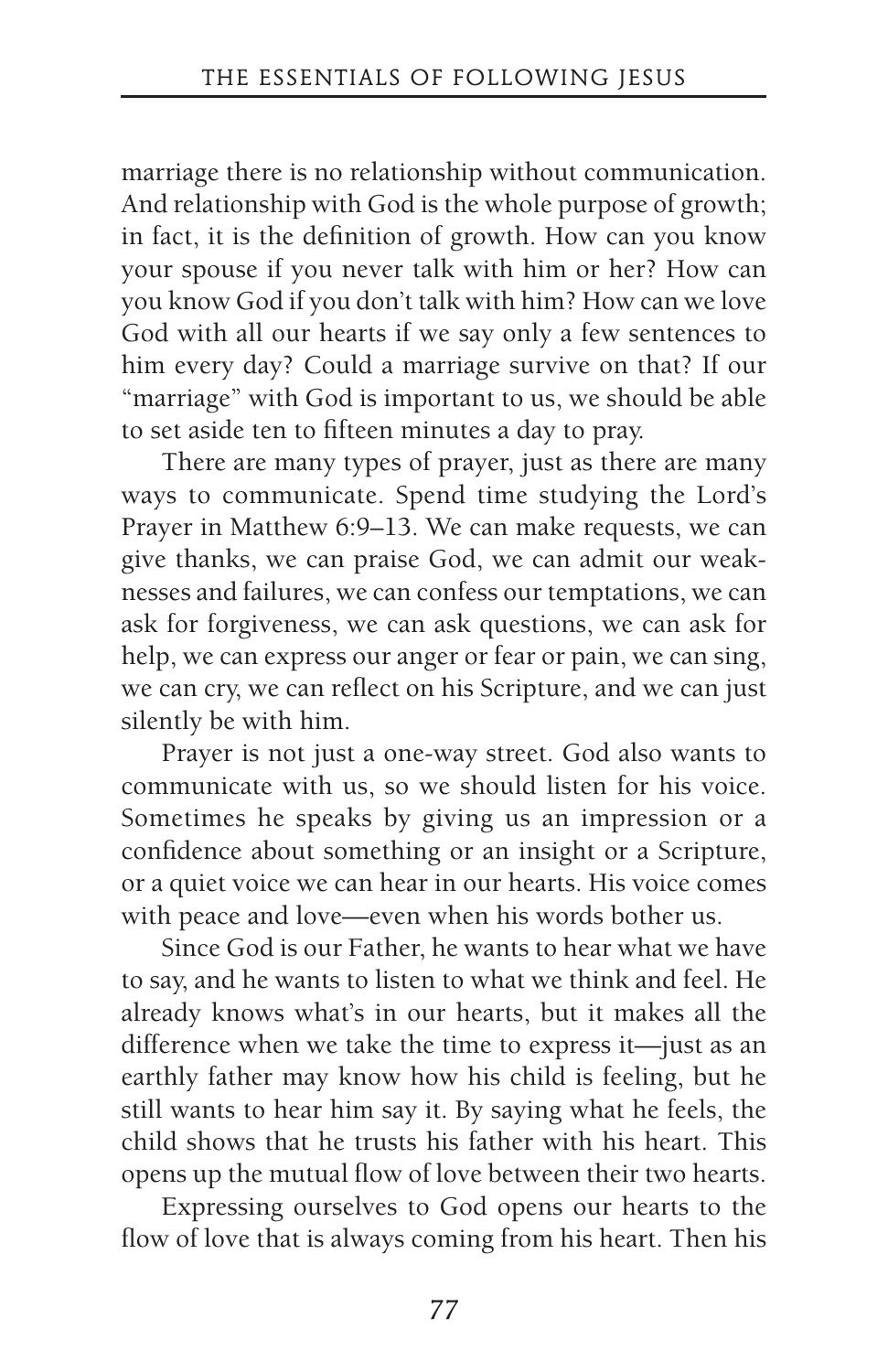love flows from our hearts back into his heart and into the hearts of those around us.

#### **5. Loving Others**

Loving our neighbors is both a cause and effect of growth. Look for neighbors, coworkers, and strangers to show kindness to. As we love others, we will find God's love capturing our hearts. When we exercise the measure of love he has already given us, even when we don't like it, then his love grows in us. Thus, loving others becomes a channel of spiritual growth.

This is especially true about loving those who hurt us. Jesus did not teach us just to love other believers and those who are good to us. He pointed out, "If you are kind only to your friends, how are you different from anyone else? Even pagans do that" (Matt. 5:47 NLT). So a Christian is someone who loves others unconditionally.

Loving those who are hard to love breaks down old, hardened areas of our hearts that resist the law of love. And when we fail, it forces us to depend more on God. It is all a process of repenting from our old, sinful, unloving ways and placing our will inside his will. This surrender allows him to make us more like Christ. Then, as transformed citizens of the kingdom of God, his light can shine even more brightly through us to the world.

#### **Your Future**

Another essential principle of following Jesus is learning to live with a heavenly perspective. This means living our lives, knowing that we are citizens of heaven<sup>8</sup> and will spend eternity in the kingdom of heaven. Jesus said, "Don't

<sup>8</sup> Philippians 3:20.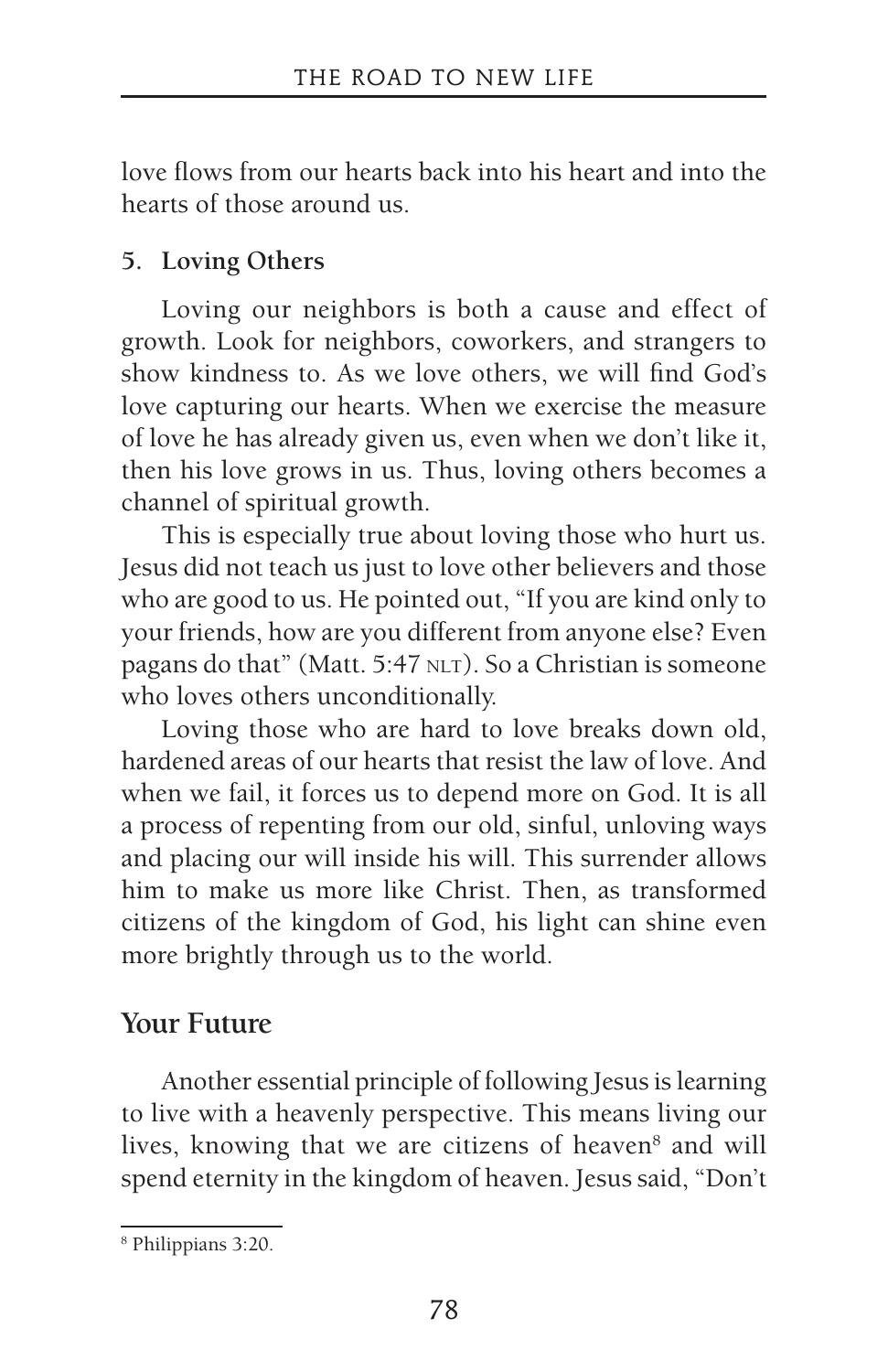store up treasures here on earth . . . Store your treasures in heaven."9 Colossians 3:2 states, "Set your minds on things above, not on earthly things" (NIV). Our future is heaven.

Since we are his children, he is waiting to give us an immense inheritance. Our inheritance from him is his kingdom, and he gives some of it now and the rest in the next life. In this life we receive his Spirit, his love, and his power in our hearts, but we still have to struggle in a sinful world, and we are far from perfect. In the next life he will give us the rest of his kingdom.10 He will remove all sin from our new world and remove all sin from us. We will have no more pain and no more tears.<sup>11</sup> We will live in complete joy and harmony with God and his followers in a never-ending community of love. God will give us his own glory so that we "will shine like the sun in the kingdom of [our] Father." 12

God is going to give us rewards in heaven. Jesus said, "Love your enemies! Do good to them . . . Then your reward

from heaven will be very great."13 He also told us to rejoice when we are rejected for Christ's sake because we will have great reward in heaven.<sup>14</sup> At the end of the last book of the Bible, the

*You will be rewarded with treasures in heaven for the ways you loved God and loved others in this life.* 

book of Revelation, Jesus said, "I am coming soon, and my

<sup>&</sup>lt;sup>9</sup> Matthew 6:19–20 NLT.

<sup>10</sup> See Revelation 21–22.

<sup>&</sup>lt;sup>11</sup> Revelation 21:4.

<sup>12</sup> Matthew 13:43 NIV.

<sup>&</sup>lt;sup>13</sup> Luke 6:35 NLT.

 $14$  Luke 6:22–23.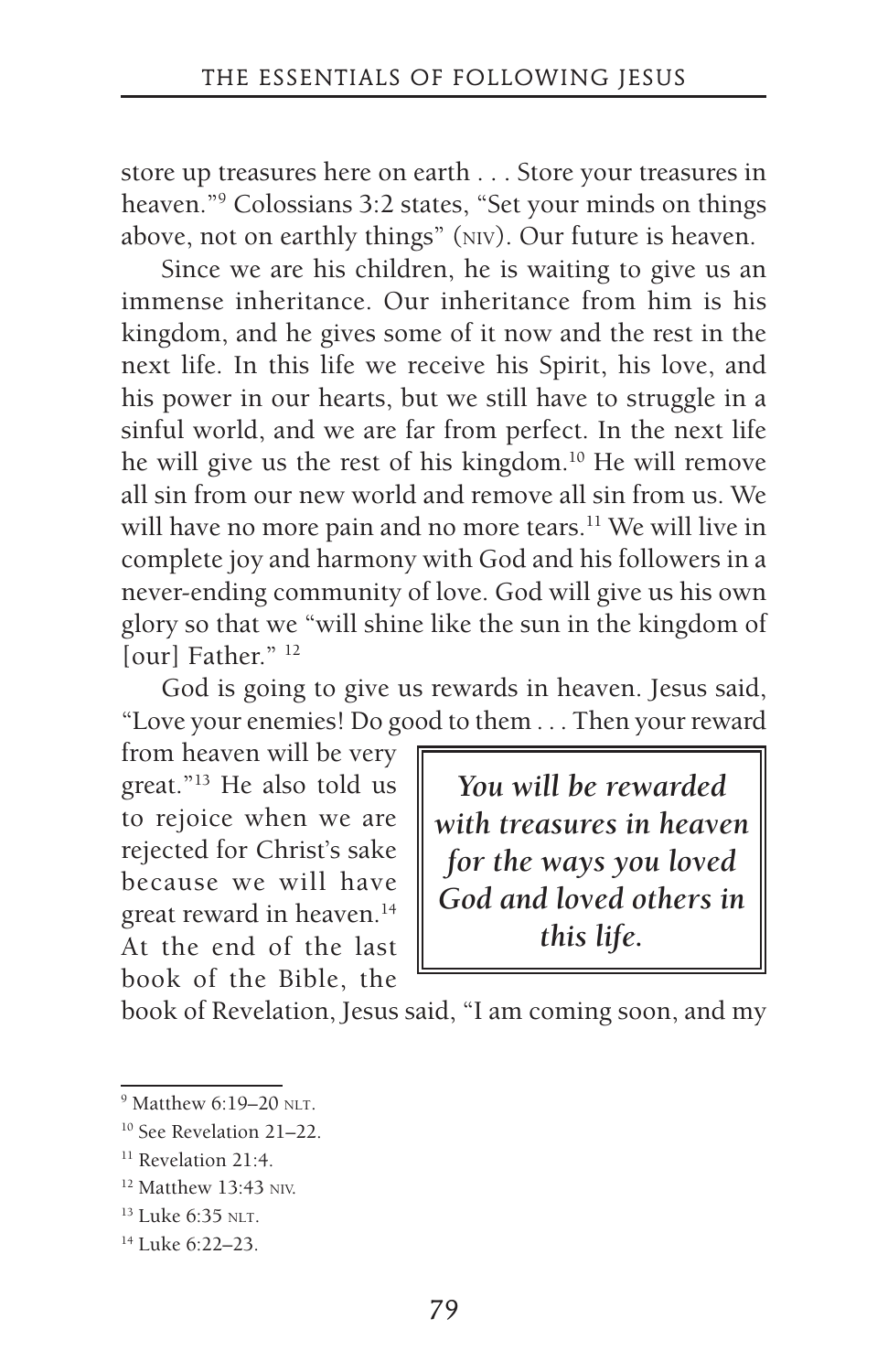reward is with me, to repay all according to their deeds."15 God will give us rewards for our good works. Who can doubt that a reward from God in heaven is worth more than all the wealth on earth?

Let us meditate on and absorb this eternal reality so that it immunizes us against our love for earthly wealth and status. As we begin to actually believe the truth about our future, we will find ourselves freer of worldly strivings and more motivated to store up treasure in heaven.

You *will* be rewarded with treasures in heaven for the ways you loved God and others in this life. As you believe this, you will develop a heavenly perspective about this life and learn to live in that spiritual reality. God's kingdom is "not of this world."16 If you try to live by the world's priorities, then you will enter the next life with regret. You will miss out on the great rewards God wanted to give you.

It is extremely important to believe what God says about the spiritual reality we live in. Jesus Christ is above all the rulers and powers we see around  $us,$ <sup>17</sup> and "in Him all things hold together."18

God is everywhere, working in people's hearts and bringing history to its great conclusion according to his will. He wants you to be part of this.

<sup>&</sup>lt;sup>15</sup> Revelation 22:12 NLT.

<sup>&</sup>lt;sup>16</sup> John 18:36.

<sup>17</sup> Ephesians 1:21–22.

<sup>18</sup> Colossians 1:17.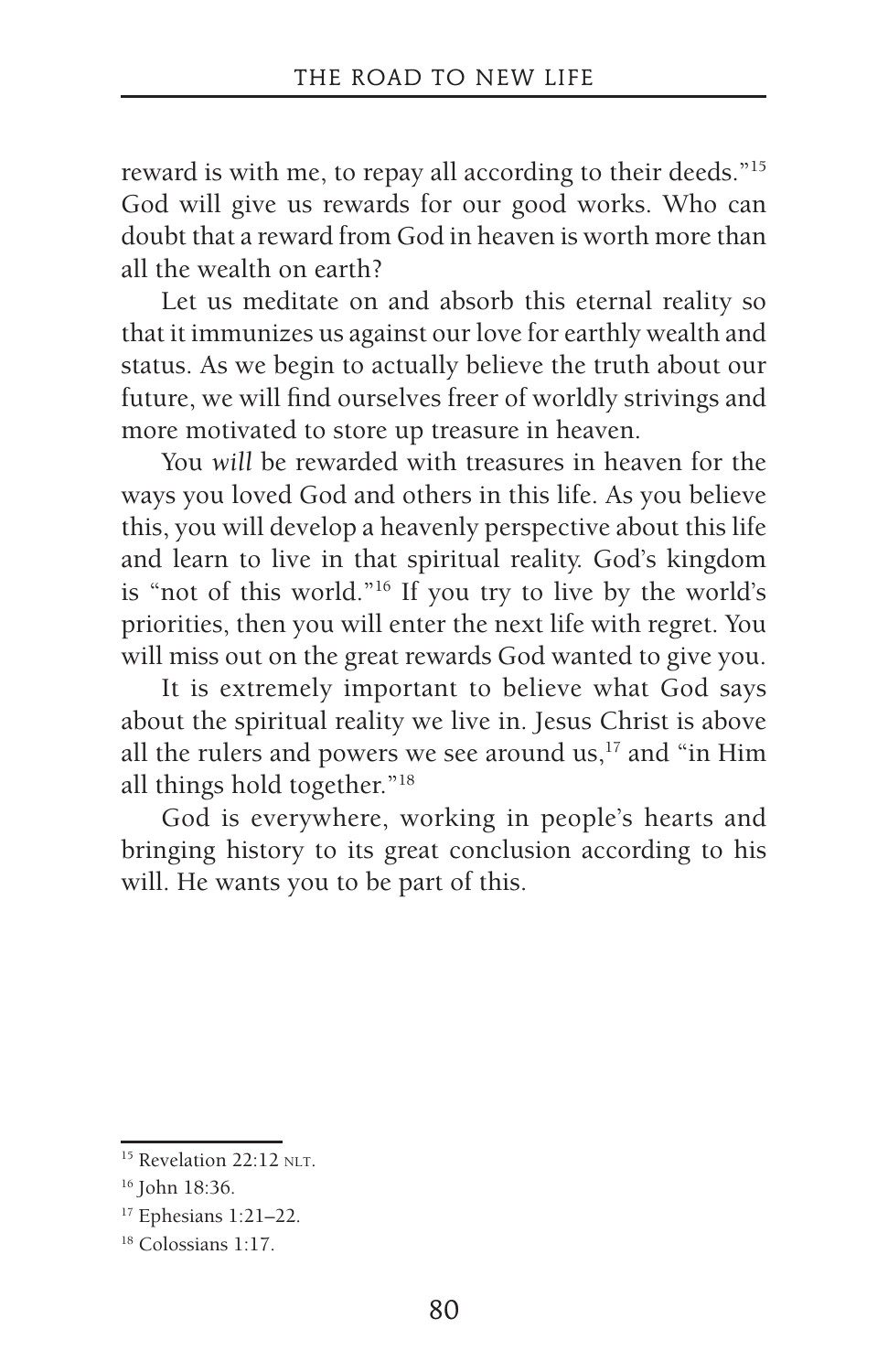# APPENDIX APPENDIX

### THE PROBLEM OF THE NO-COST GOSPEL

The world does not want to eliminate Christianity, it is not that straightforward, nor does it have that much character. No, it wants it proclaimed falsely, using eternity to give a flavor to the enjoyment of life. $<sup>1</sup>$ </sup>

—Soren Kierkegaard

**HOPEFULLY, YOU WILL have opportunities to share** the gospel with others. When the time comes, we need to be careful how we share it. Do we proclaim the gospel of salvation in such a way that it truly transforms people? Or do the majority of the people who respond to our salvation invitations never display converted hearts? The culprit may be a "no-cost" gospel. This is a gospel that minimizes the more challenging elements of the gospel of salvation.

<sup>1</sup> Charles E. Moore, ed., *Provocations: Spiritual Writings of Kierkegaard* (Farmington, PA: Plough Publishing, 2002), 4–5.

Permission is granted for unlimited use, reproduction, storage, transmission, and adaptation of this appendix.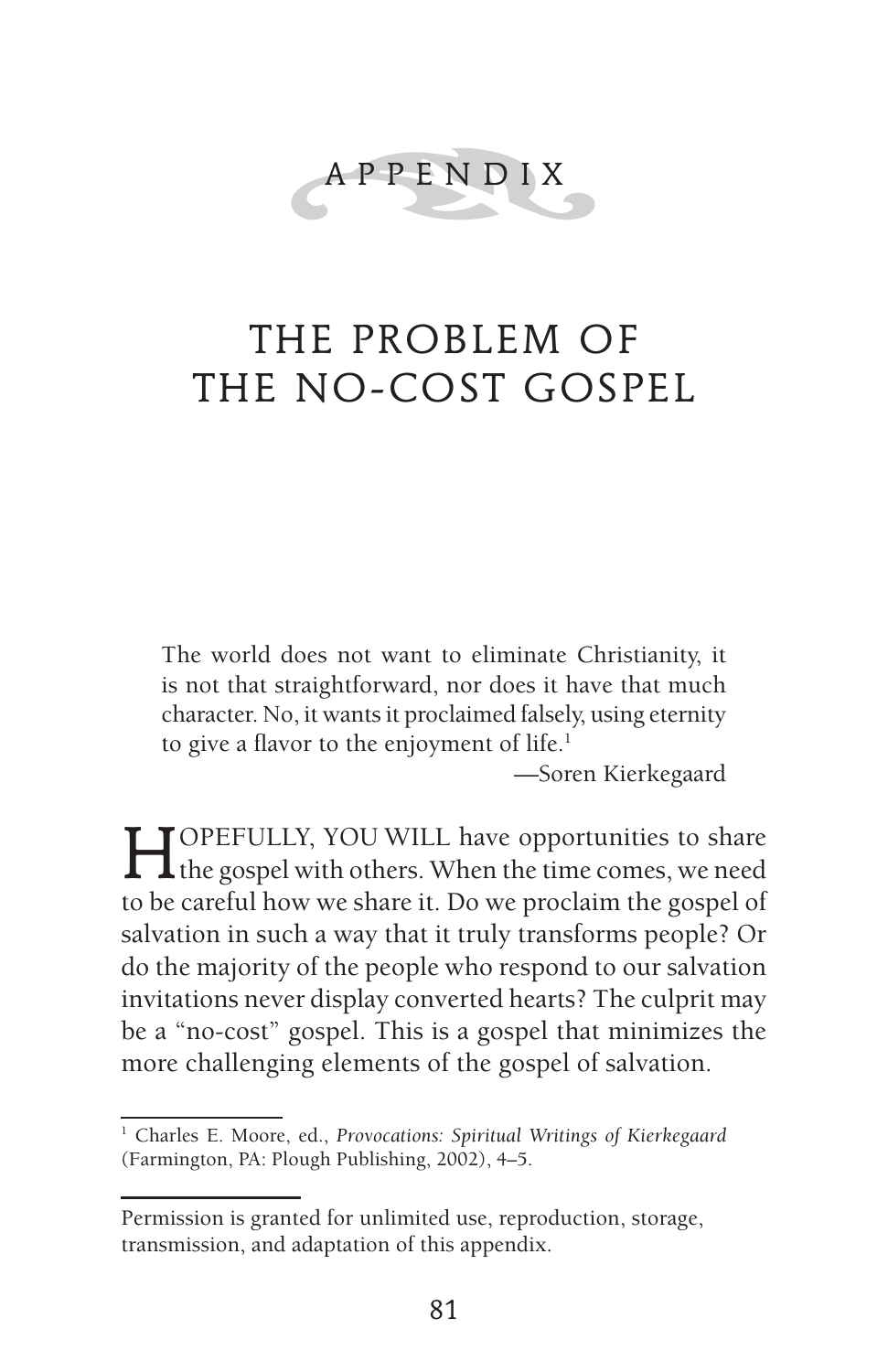The most common problems with salvation invitations are related to (1) conviction of sin, (2) repentance, (3) surrender, and (4) counting the cost. These topics are minimized or omitted in most salvation invitations. This no-cost gospel is damaging the health of the church. Researcher George Barna found, "A majority of the people who made a first-time 'decision' for Christ were no longer connected to a Christian church within just eight weeks of having made such a decision!"<sup>2</sup>

How often do speakers frame their messages in such a way as to produce actual conviction and remorse for sin? How often are listeners encouraged to take some time to consider whether they truly want to leave behind their old lives and become followers of Jesus? Surely the most important decision of a person's life merits such reflection.

If our listeners are never challenged in this way, how can we expect true conversion? Will the Holy Spirit work if we don't speak all the words of the gospel? Speaking the right words is truly up to us, as the apostle Paul said. "How will they believe in Him whom they have not heard?" (Rom. 10:14)

Listeners today need much more explanation of the gospel than they usually receive. The Jews to whom Jesus and his apostles preached already knew from Scripture that their sin separated them from God, that they needed forgiveness, and that they needed to repent and make God their Lord. But most people are taught just the opposite—that they are basically good, that their occasional "mistakes" are not so serious, and that they are lord over their own lives. Our salvation invitations need to dispel these misconceptions.

If there is any teaching, any message, that must be explained carefully and fully, it is the gospel. It is the foundation of the church and of a Christian's life. If the foundation is weak, the building will not stand up to the storms of the world. I hope this book can be used to overcome this problem.

<sup>2</sup> George Barna, *Second Coming of the Church* (Nashville: Word, 1998), 2.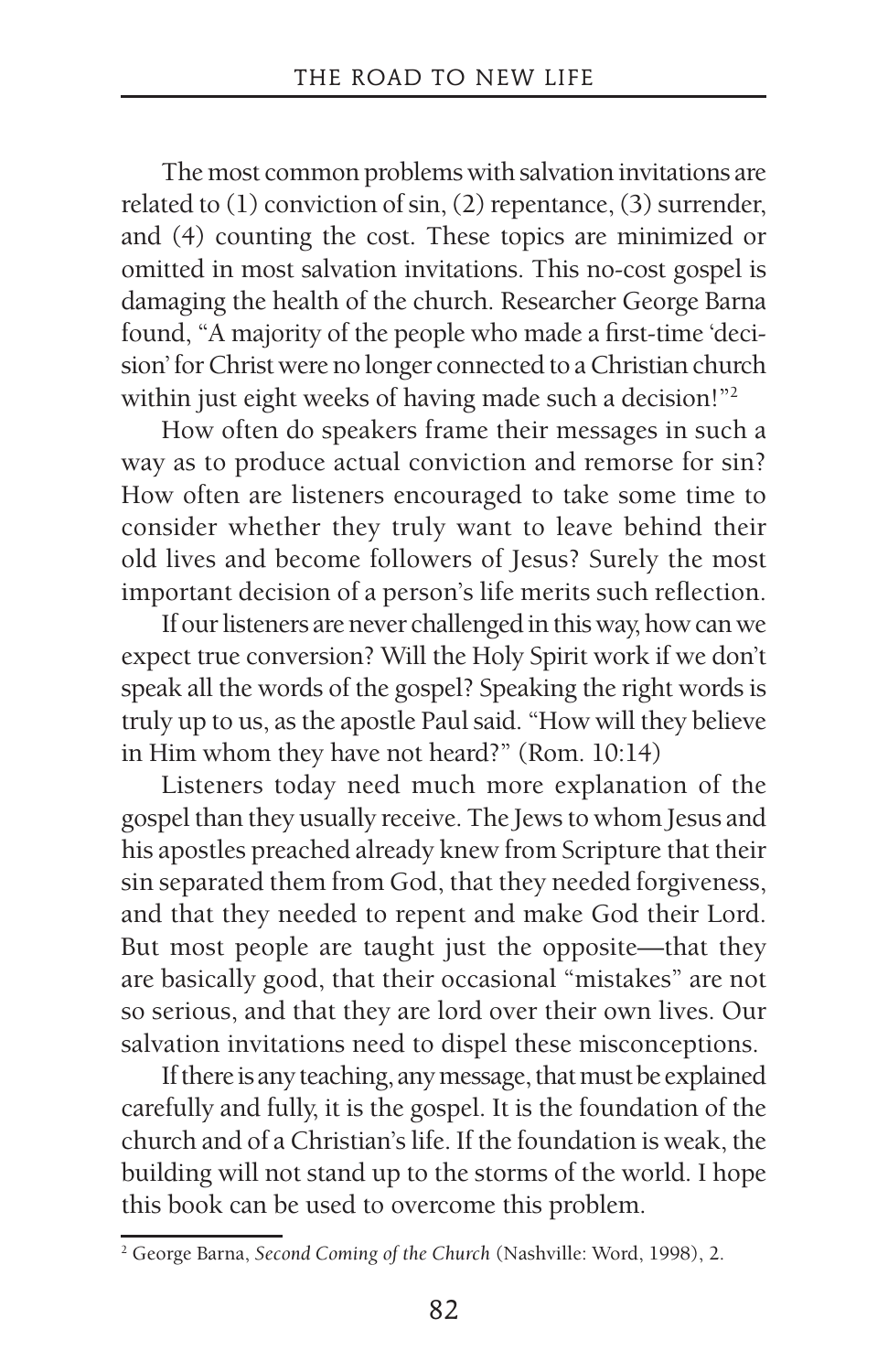Some of the following material has already been covered in this book, but it is helpful to repeat.

#### **The State of Evangelism in America Today**

The most common type of salvation invitation heard today usually begins with a short discussion of what Jesus can do for the listeners' lives, then perhaps a brief explanation that Jesus died for them so they can be forgiven. Then listeners are invited to say a prayer something like this: "Jesus, I believe that you are the Son of God and that you died for my sins. Please come in to my life and forgive my sins. I accept you as my Lord and Savior. I accept your gift of eternal life and thank you that I am going to heaven." The entire presentation of the actual gospel and the prayer often lasts less than five minutes.

Such a prayer often does not produce true conversion. They said they were sinners, but there wasn't time for conviction of sin. Moreover, they did not repent of their sins. Even if the words "I repent" had been added, it is unlikely that there would have been time for true repentance to form. The idea of lordship was only introduced in the prayer, so they have not had time to count the cost ahead of time. Perhaps the Holy Spirit will complete the process, but normally the Spirit depends on the speaker to speak the words. Those who pray such prayers often go away unchanged but hoping they are going to heaven. Often the speaker tells them they are saved now, but this is a false assurance.

I believe the spread of this kind of no-cost gospel goes a long way toward explaining the surveys conducted by George Barna and others that reveal the great lack of transformation in American Christians. Sixty-five percent of American adults claim they have made a personal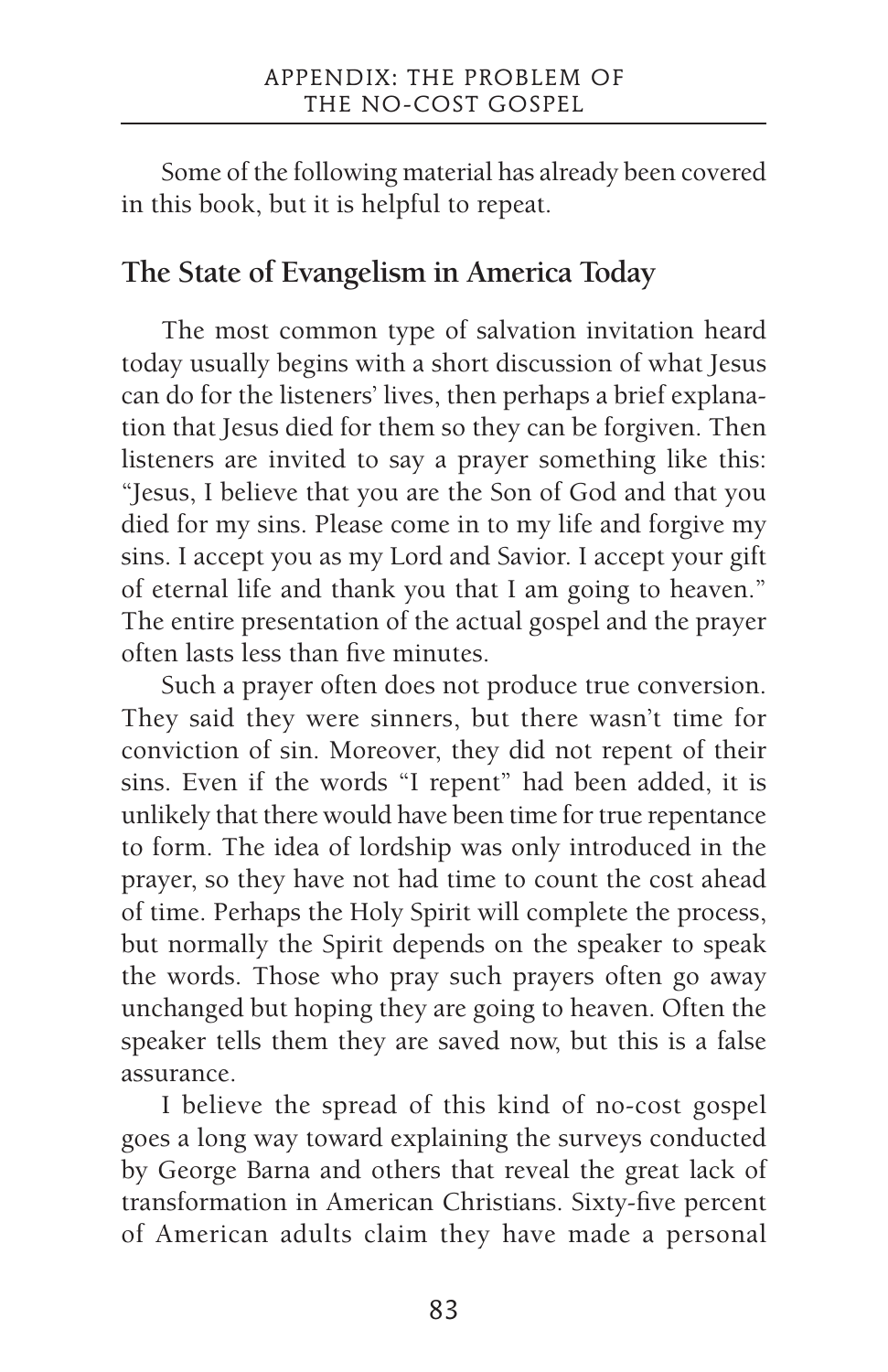commitment to Jesus Christ that is important in their lives today.3 But sadly, only 13 percent of American adults use the Bible as the source for their moral and ethical decision making.4 Nominalism is a big problem in the church today.

#### **The Elements of the Gospel**

The presentation of the gospel<sup>5</sup> may be divided into five elements:

- (1) God loves us, but our sin separates us from him,
- (2) Jesus is the Son of God who died for our sins,
- (3) we need to repent of our sins,
- (4) we need to believe and receive Jesus and his forgiveness of our sins, and
- (5) we need make an initial surrender to Jesus Christ as Lord of our life.

More briefly:  $(1)$  sin,  $(2)$  Christ,  $(3)$  repentance,  $(4)$ belief, and (5) surrender. As mentioned earlier in the book, we can more easily remember these five elements when giving salvation invitations by forming an acronym from them. By adding a *u* after the third element, we arrive at the acronym SCRuBS (as in "Jesus scrubs us clean").

Most salvation invitations focus only on elements (2) and (4). But it is the other three that are the "cost" of the

<sup>&</sup>lt;sup>3</sup> George Barna, *The State of the Church 2002* (Ventura, CA: Issachar Resources, 2002), 62.

<sup>4</sup> Barna Research Group, http://www.barna.org/barna-update/article/5 barna-update/67-americans-are-most-likely-to-base-truth-on-feelings, Barna Update February 12, 2002.

<sup>5</sup> Strictly speaking, the gospel or *euangelion* is the key facts regarding Jesus' life. See *International Standard Bible Encyclopedia,* ed. Geoffrey W. Bromiley, "Gospel" (Grand Rapids: Eerdmans, 1986), 532. These facts are the following : he was the Messiah prophesied in the Old Testament, he died for our sins, and God his Father resurrected him from the dead (see 1 Cor. 15:1–7). For convenience, in this appendix I use the word *gospel* to include both the gospel and the responses to the gospel God expects.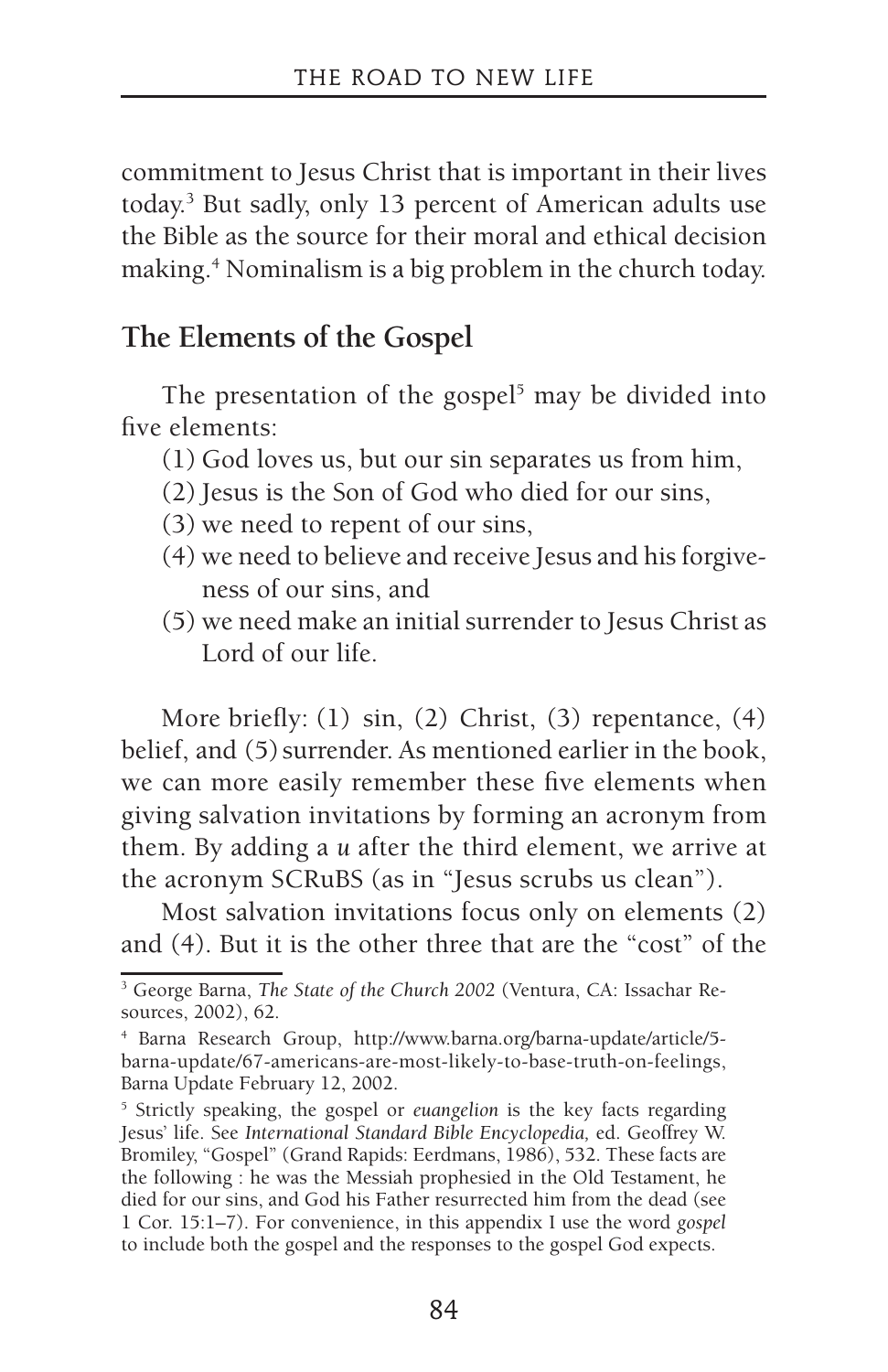gospel, and if they are not prominent in our presentations, then we are robbing the listener of the full power of the gospel to save and transform him or her.<sup>6</sup>

#### **Conviction of sin**

Conviction of sin is the necessary foundation for repentance as well as for the entire salvation invitation. Scripture states that "all have sinned and fall short of the glory of God" (Rom. 3:23) and "the wages of sin is death" (Rom. 6:23). Great leaders of the church have acknowledged this need for conviction of sin. Charles Finney stated, "It is of great importance that the sinner should be made to feel his guilt."7 Philip Melanchthon, chief theologian to Martin Luther, taught "The beginning of repentance consists of that work of the Law by which the Spirit of God terrifies and confounds consciences."8

Until a listener knows he or she has sinned against God and thus will be eternally separated from him, he or she has little to be saved from. Thus, invitations to groups should address common sins of the flesh as well as common sins of the heart in order to break open listeners' hearts. For example, speakers can discuss dishonesty, immorality, unforgiveness, meanness, rebellion, pride, gossip, strife, rejection of God, selfishness, vengefulness, and materialism to convict listeners of their sin. When speaking one-on-one, we can judge what is appropriate for that listener. We should always remember to be kind, not judgmental. And

<sup>6</sup> At the beginning of this appendix, I listed "counting the cost" as a separate problem of salvation invitations. Since it applies to each of these three elements, it will not be treated separately.

<sup>7</sup> Ray Comfort, *Hell's Best Kept Secret* (Springdale, PA: Whitaker House, 1989), 24.

<sup>8</sup> Ibid., 50.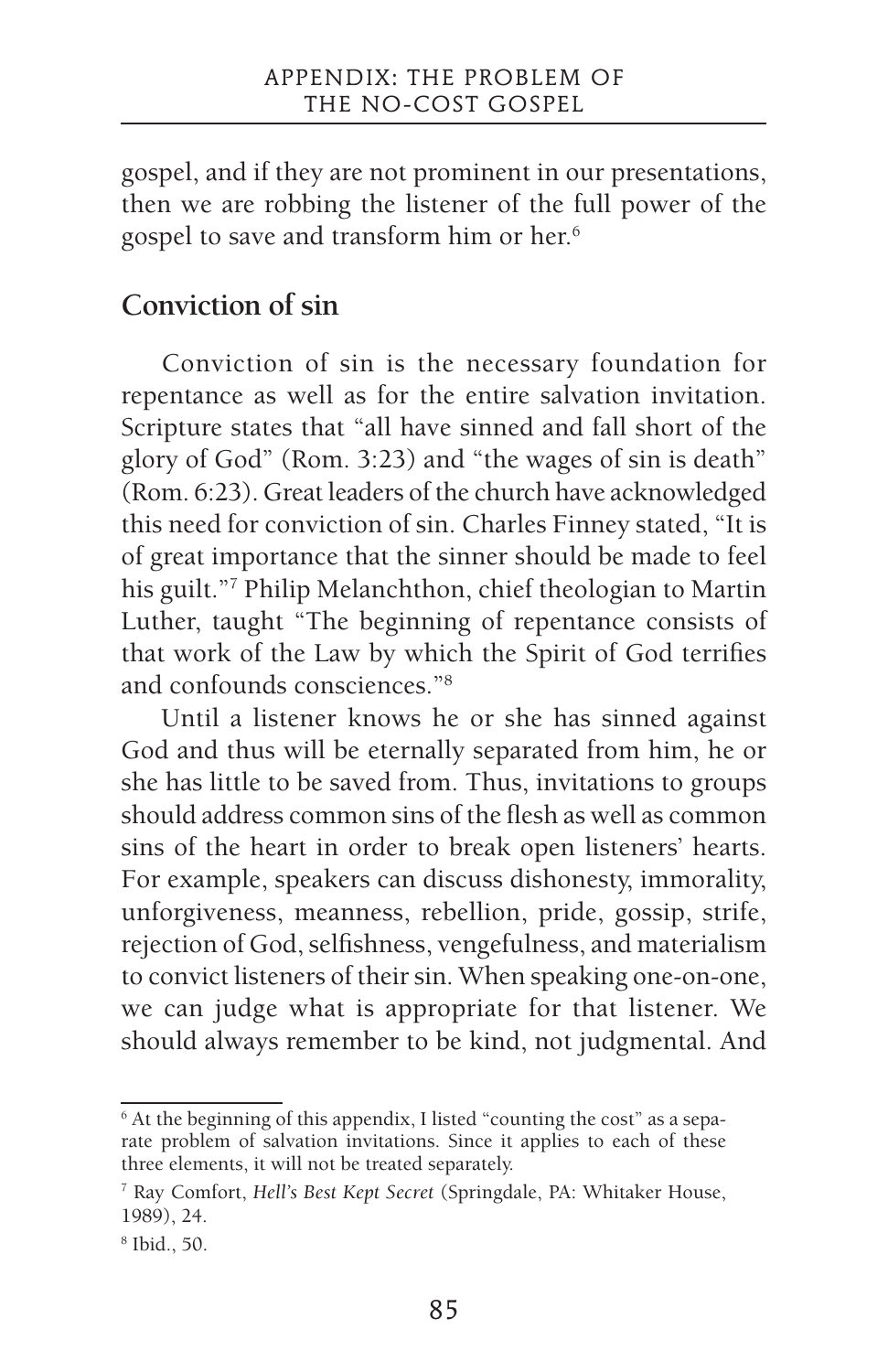we should remember to begin with God's love as shown in chapter 1 of this book.

#### **Repentance**

In the New Testament, *repentance* (from the Greek *metanoia*) is "a turning away from evil and a turning to God."9 Bauer, Arndt, and Gingrich's *Greek-English Lexicon of the New Testament* defines *metanoia* as "a change of mind," "turning about," and "conversion."10 The *International Standard Bible Encyclopedia* states, "Change of mind is the dominant idea of [repentance], while the accompanying grief and reform of life are necessary consequences."11

Repentance is not simply sorrow or regret. It is the decision of the heart and mind to turn away from the old lifestyle, the old path. Jesus requires this initial breaking of self before we enter his kingdom. Listeners need to be challenged to turn away from their materialism, dishonesty, immorality, meanness, self-sufficiency, and self-lordship.

Jesus included repentance in the Great Commission he issued to his followers: "[I]t is written, that the Christ would suffer and rise again from the dead the third day, and that repentance for forgiveness of sins would be proclaimed in His name to all the nations" (Luke 24:46–47).

Repentance was equally important in the apostles' preaching for salvation. At the conclusion of the first evangelistic sermon, Peter called his listeners to repent: "Now when they heard this*,* they were pierced to the heart,

<sup>9</sup> *Theological Dictionary of the New Testament*, ed. Kittel, "*metanoia*" discussed in article on "*nous,*" (Grand Rapids: Eerdmans, 1967).

<sup>10</sup> Walter Bauer and others, *Greek-English Lexicon of the New Testament,* "metanoia," (Chicago: University of Chicago Press, 1979), 512.

<sup>&</sup>lt;sup>11</sup> International Standard Bible Encyclopedia, ed. Geoffrey W. Bromiley, "Repent" (Grand Rapids: Eerdmans, 1986), 136.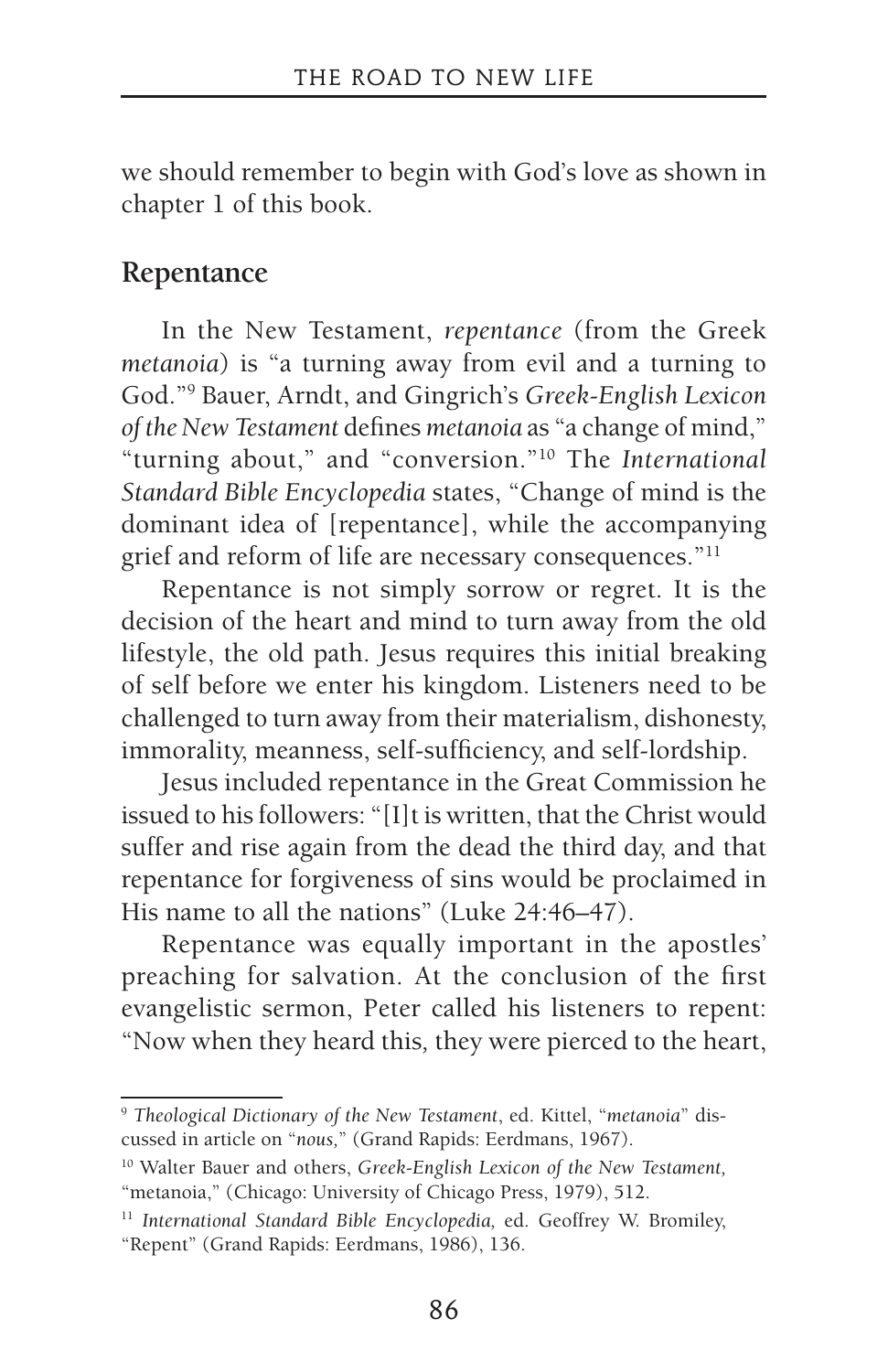and said to Peter and the rest of the apostles, 'Brethren, what shall we do?' Peter said to them, 'Repent, and each of you be baptized in the name of Jesus Christ for the forgiveness of your sins; and you will receive the gift of the Holy Spirit' (Acts 2:37–38).12

Paul summed up his teaching thus: "I have declared to both Jews and Greeks that they must turn to God in repentance and have faith in our Lord Jesus" (Acts 20:21  $NIV$ ).<sup>13</sup>

Hence Scripture makes it clear that there is no forgiveness of sins without repentance. Thus, instead of downplaying repentance in our salvation invitations, we need to be especially intentional about convicting our listeners of sin and challenging them to repentance. Otherwise, we risk giving them a false assurance of salvation.

Theologian Thomas Oden explains:

To make the call to repentance and faith plausible is the perennial task of Christian preaching. When it is neglected, every other aspect of the mission of the church stands imperiled. Preaching that lacks the courage to call hearers to repent is limp and timid.<sup>14</sup>

Invitations should *teach* listeners what it means to repent. It does not mean that the listener needs to stop sinning—that would be impossible. Repentance is not turning one's life around; it is merely the decision to turn around. God turns one's life around through Christ when we make the decision. He is just waiting for the listener to agree with him about his condition and his need.

<sup>&</sup>lt;sup>12</sup> See also Acts 3:19.

<sup>&</sup>lt;sup>13</sup> See also Acts 17:30.

<sup>&</sup>lt;sup>14</sup> Thomas C. Oden, *Life in the Spirit, Systematic Theology: vol.* 3 (Peabody, MA: Prince Press, 2001, reprinted from 1992 HarperSanFrancisco edition), 79.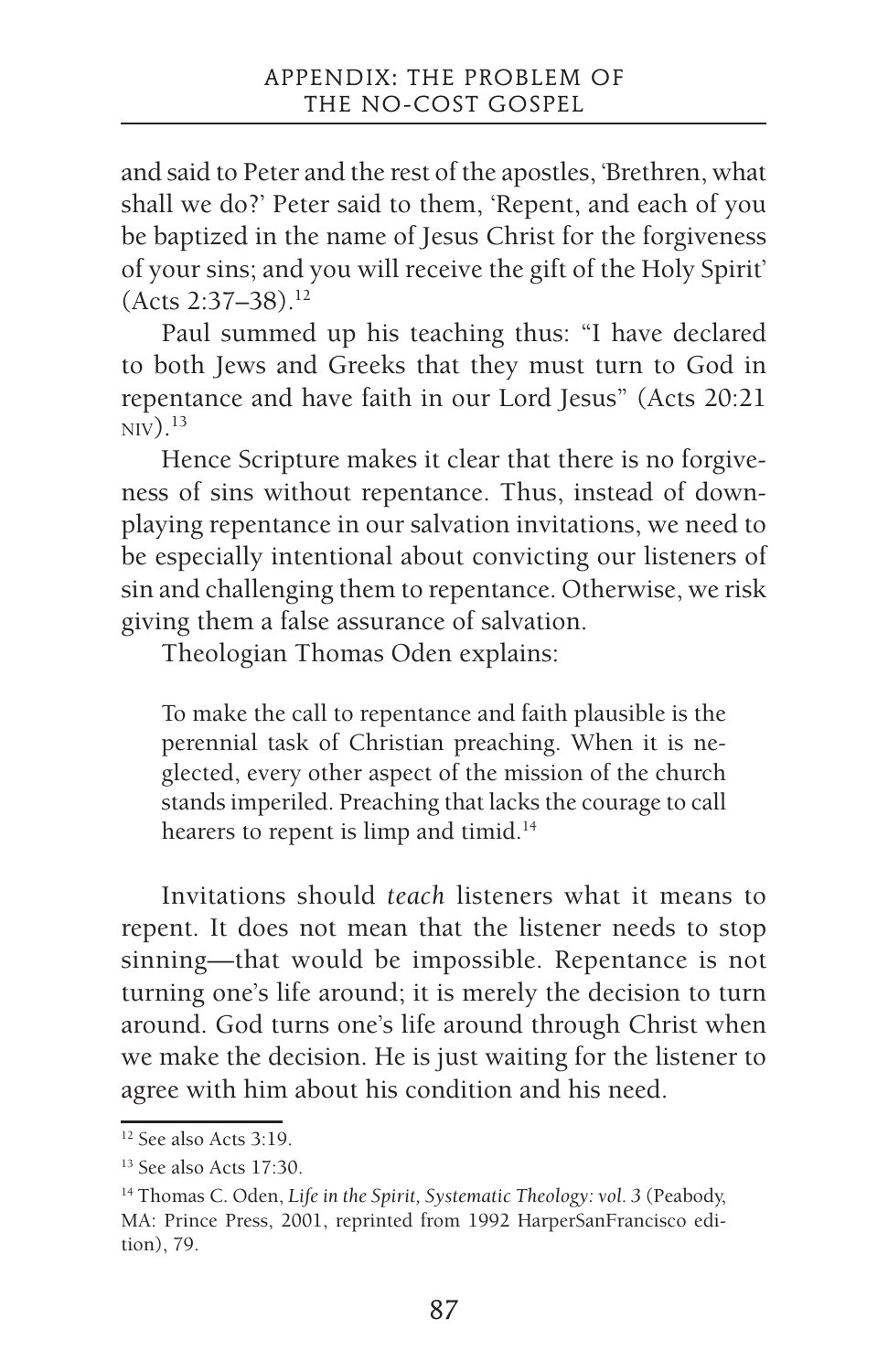#### **Surrender**

Surrender is the decision to let Jesus be one's leader or Lord. I do not mean that one has to actually be following Jesus as Lord in order to be saved; rather, one has to make an initial decision to follow him. Surrender is turning to God in Christ so he can make us like Christ and produce good works in us through his Spirit. This decision is the one that actually establishes the believer into an ongoing relationship with Jesus.

Jesus and his apostles made it clear that surrender is required for salvation. In Luke 14:26–28 Jesus explains what is required of a disciple<sup>15</sup>: "If you want to be my follower you must love me more than your own father and mother, wife and children, brothers and sisters—yes, more than your own life. Otherwise, you cannot be my disciple [*mathetes*]. And you cannot be my disciple if you do not carry your own cross and follow me. But don't begin until you count the cost" (NLT).

Paul states: "For if you confess with your mouth that Jesus is Lord and believe in your heart that God raised him from the dead, you will be saved" (Rom. 10:9-10 NLT).

This confession of lordship is not simply mental assent.<sup>16</sup> It is a declaration of personal submission. Hence, we should not shy away from fully challenging listeners in our salvation invitations to surrender their lives to Jesus. Respected teacher John Stott states: ". . . in issuing the

<sup>15</sup> In the Gospels Jesus uses the word *disciple* (*mathetes in Greek*) to describe all those who followed him, i.e., to all the believers. A *mathetes* in Jesus' time was an apprentice or pupil. In the Gospels it does not refer to a higher class of Christian; rather "Christian" and "disciple" are synonymous. This is seen in Acts 11:26 where it states that the "disciples were first called Christians in Antioch." Thus, Jesus' words regarding disciples apply to all Christians.

<sup>&</sup>lt;sup>16</sup> See James 2:19.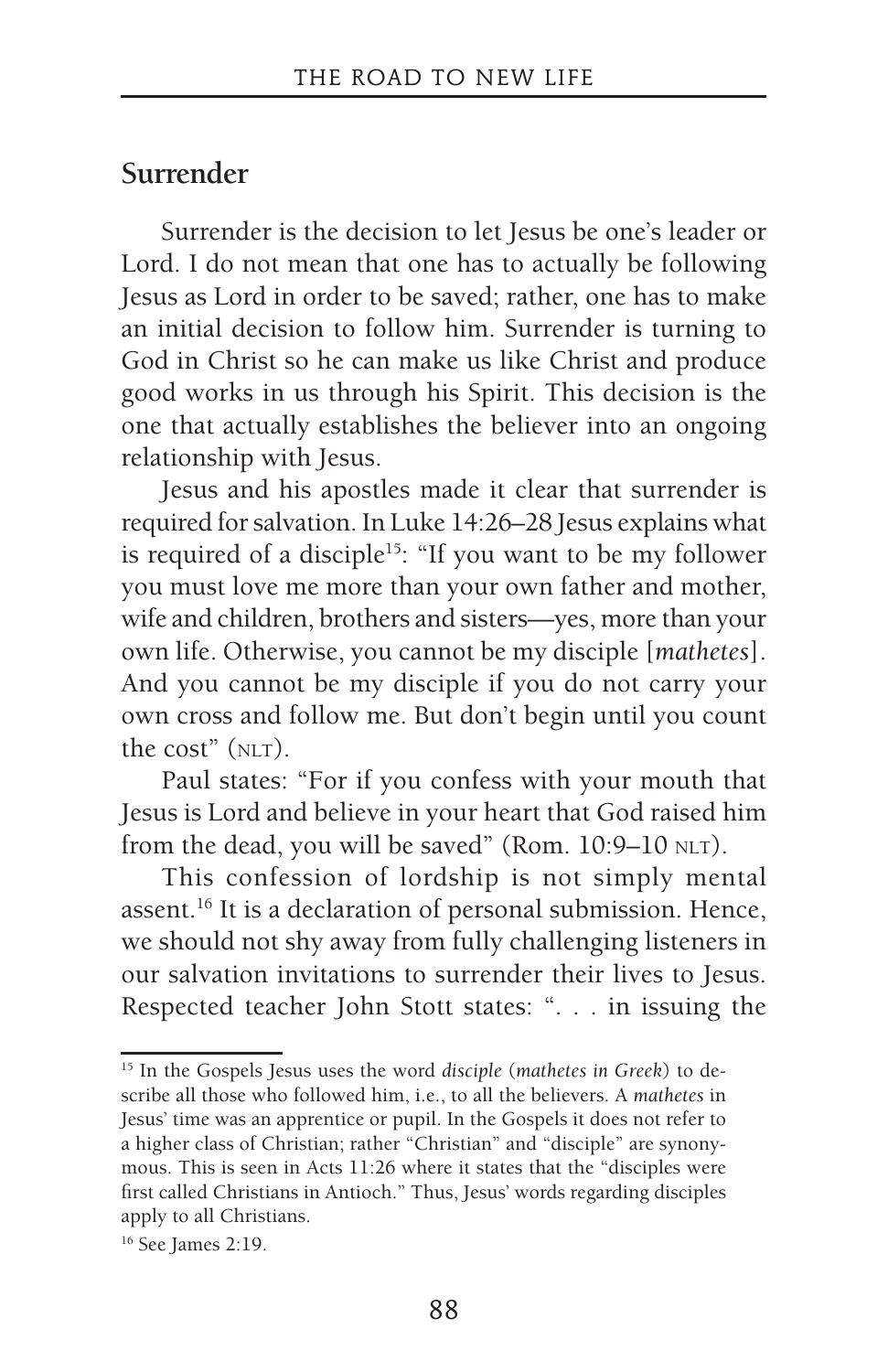gospel invitation we have no liberty to conceal the cost of discipleship."17 Some have a fear that emphasizing surrender may unnecessarily turn away seekers, but we are not doing them a favor by downplaying it; instead, we may be robbing them of true conversion. A prepared heart should welcome surrender; the person is getting free from the burden of running his or her own life.

Well-known author A. W. Tozer stated, "But how can we insist and teach that our Lord Jesus Christ can be our Savior without being our Lord? How can we continue to teach that we can be saved without any thought of obedience to our Sovereign Lord?"18 "Under the working of the Spirit of God through such men as Finney and Wesley, no one would ever dare to rise in a meeting and say, 'I am a Christian' if he had not surrendered his whole being to God and had taken Jesus Christ as his Lord. It was only then that he could say, 'I am saved!'"19

#### **Conclusion**

The no-cost gospel hurts listeners. Many who respond are left in a "partial-birth" state, which frustrates both themselves and those who try to minister to them. Thus, it sabotages the mission of the church to make disciples of Jesus.

Preaching the whole gospel may or may not result in fewer "decisions," but we will be fulfilling our mission to make disciples—which is our calling and joy. The gospel is

<sup>&</sup>lt;sup>17</sup> Published by the Lausanne Committee for World Evangelization from Lausanne Occasional Paper 3, section 4.C. Go to: http://www.lausanne. org/all-documents/lop-3.html. The paper is a commentary by John Stott on the Lausanne Covenant of 1974.

<sup>&</sup>lt;sup>18</sup> A.W. Tozer, *I Call It Heresy* (Camp Hill, PA: Christian Publications, 1991), 7.

<sup>19</sup> Ibid., 13.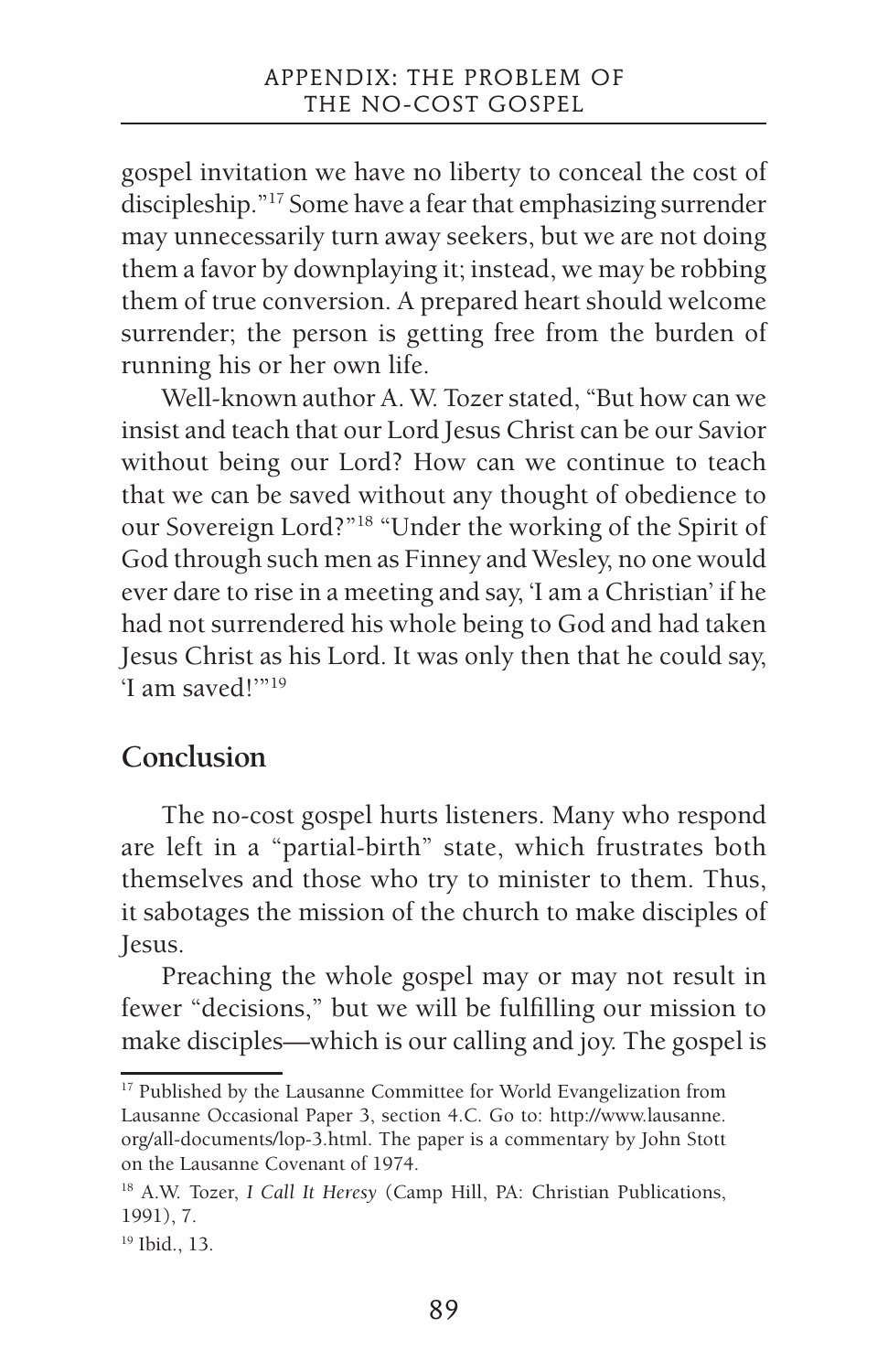the best news the world has ever known. It is freedom from attempts at salvation through our own efforts. If we love the people Christ died for, then we will not neutralize its power.

When we give our salvation invitations, we should remember conviction of sin, repentance, and surrender. Give the words time to sink in so the hearers can count the cost. Perhaps we can give listeners a copy of one of the Gospels before they decide.

We might be surprised at what happens if we believe in the power of the whole gospel. As Paul said, "I am not ashamed of this Good News about Christ. It is the power of God at work, saving everyone who believes" (Rom. 1:16 NLT).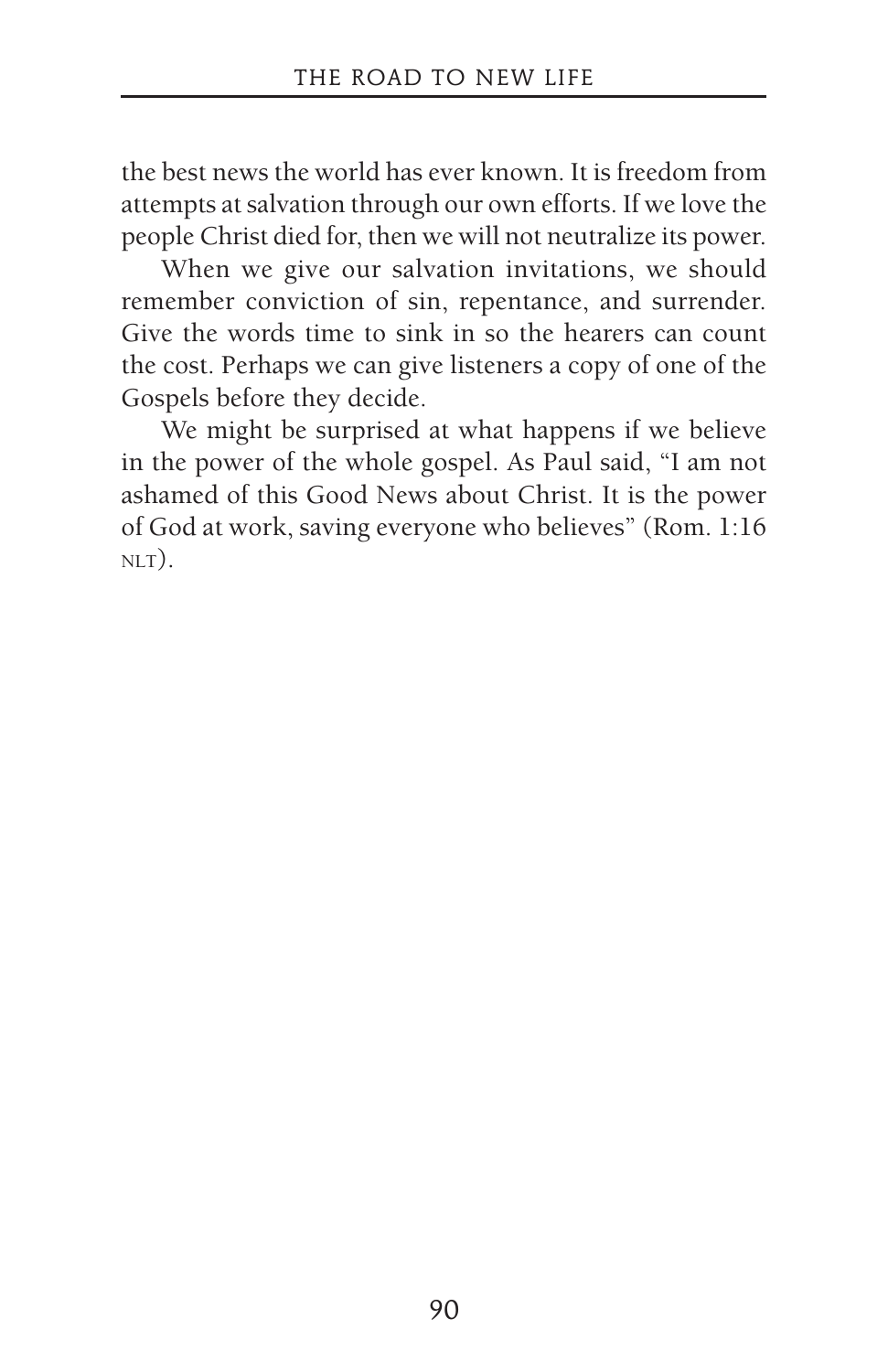

## ADDITIONAL HELPFUL READING

Gordon D. Fee and Douglas Stuart, *How to Read the Bible Book by Book: A Guided Tour* (Grand Rapids, MI: Zondervan, 2002).

This outstanding guide to reading the Bible was written by top Bible scholars. It provides a summary of each book along with the key concepts and themes for that book. The authors also help the reader understand how each book fits into the larger context of the Bible. An invaluable tool.

C. S. Lewis, *Mere Christianity* (San Francisco: HarperOne, 2001).

This book is one of the great classics on what Christianity is all about. It combines careful reasoning and spiritual insight. It is highly recommended for anyone wanting to understand and think through the Christian faith more carefully.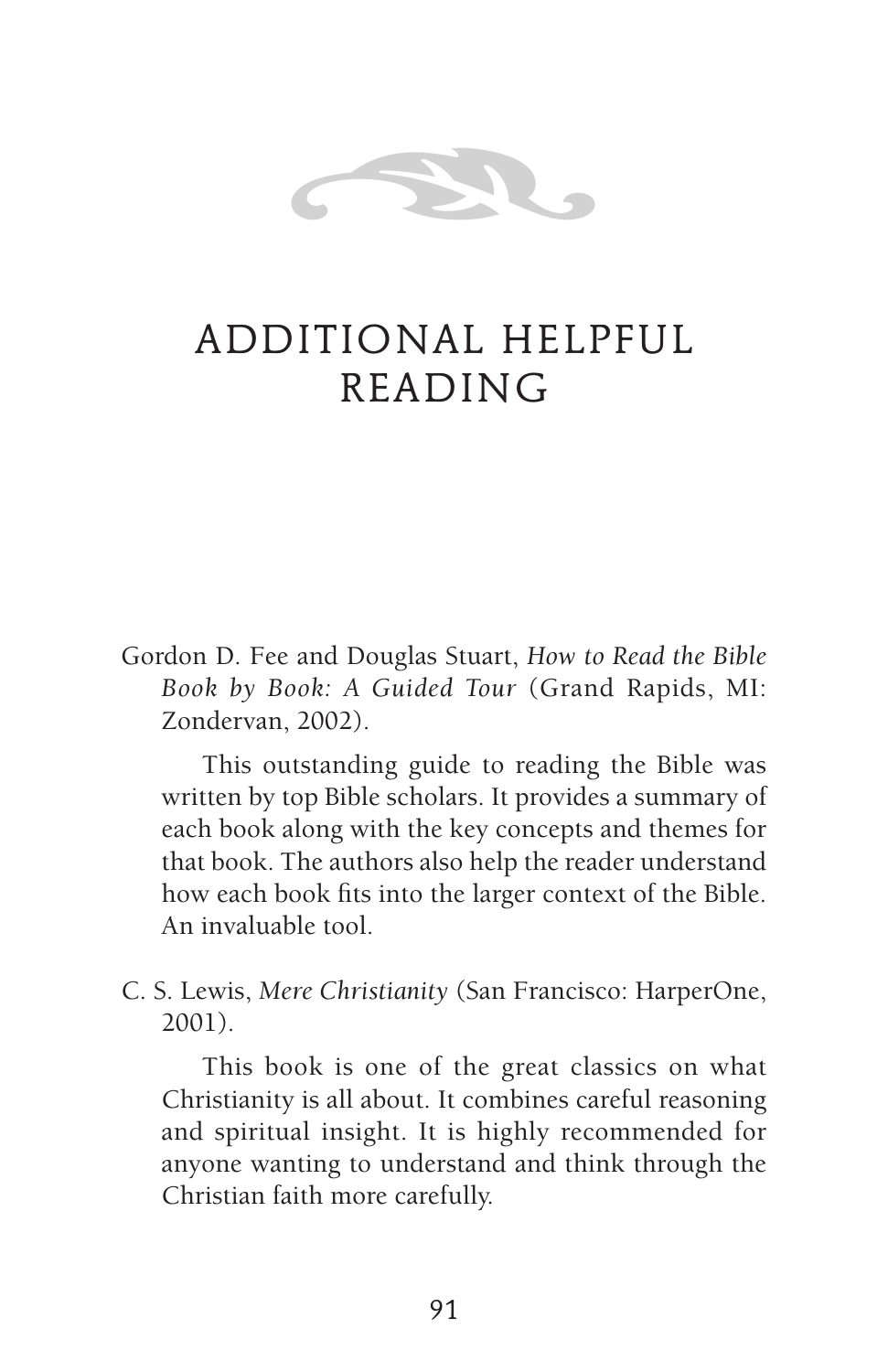Brennan Manning, *The Ragamuffin Gospel: Good News for the Bedraggled, Beat-Up, and Burnt Out* (Portland, OR: Multnomah Books, 2005).

The author is a former priest who fell into alcoholism. He helps readers understand God's great unconditional love for them and how he wants to be their intimate Father. God loves you just as you are and wants to give you his blessings. A very popular book.

N. T. Wright, *Simply Christian: Why Christianity Makes Sense* (San Francisco: HarperSanFrancisco, 2006).

This excellent explanation of the Christian faith in plain language is by one of the greatest New Testament scholars in the world. Wright answers the questions many people often have about Christianity. He looks at the issues of justice, beauty, relationships, pain, and hope and explains how they point to Jesus. A highly regarded book.

#### http://www.BibleGateway.com

This Web site lets you read the Bible or look up specific verses in many different versions and languages. It also offers other helpful resources, including a topical index to the Bible.

**Visit www.TheRoadToNewLife.com.**